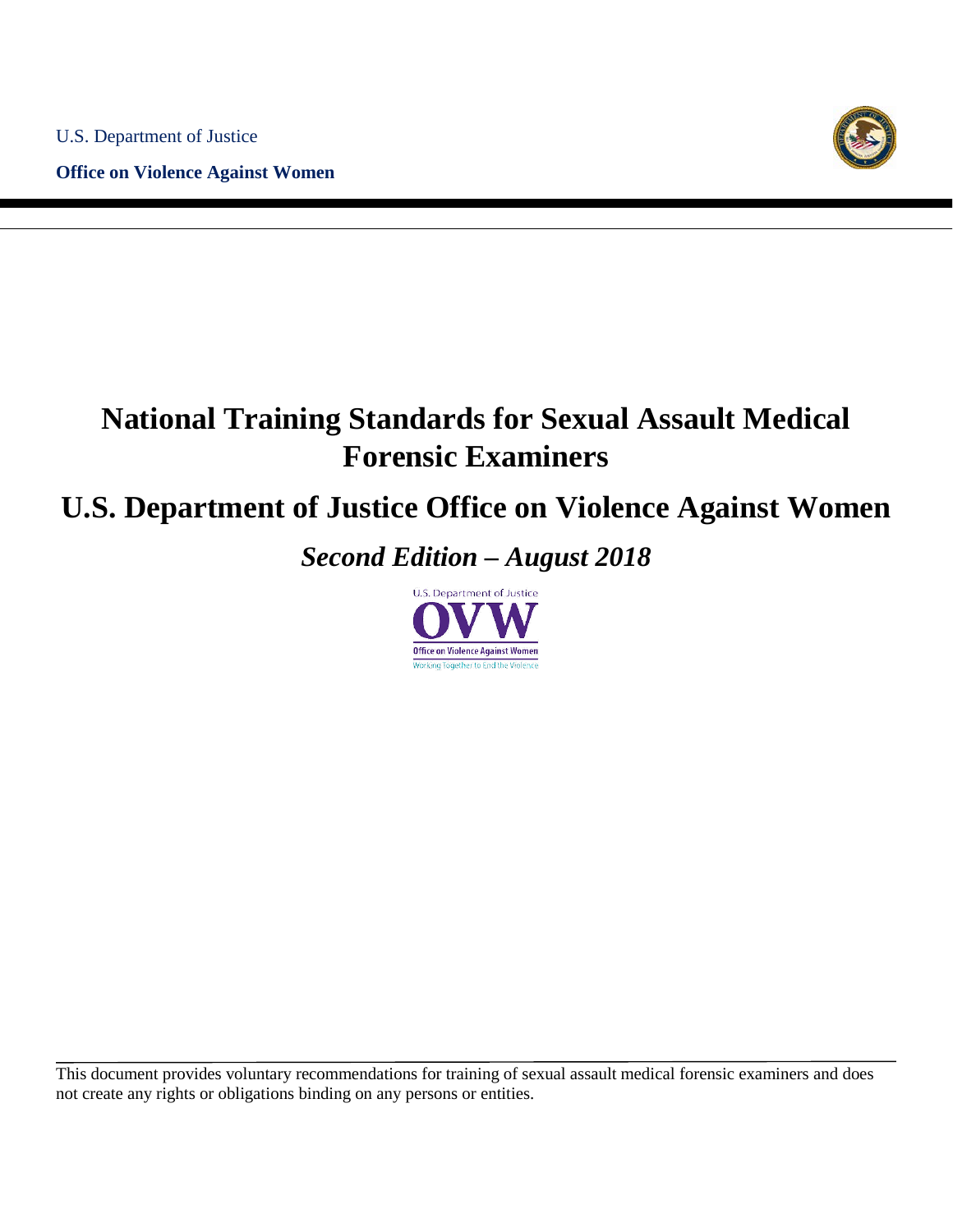**This document is intended to be a voluntary blueprint for training medical forensic examiners to provide specialized care to patients who have been sexually assaulted or abused. It is a tool to assist in the development or revision of training programs. The document itself has no force or effect of law and does not create any legally binding rights or obligations binding on persons or entities. To the extent that this document uses terms such as "should," or "may," OVW is making nonbinding recommendations, not issuing requirements. Alignment of training programs with these standards is voluntary and deviation from the standards will not, in itself, result in any enforcement action.**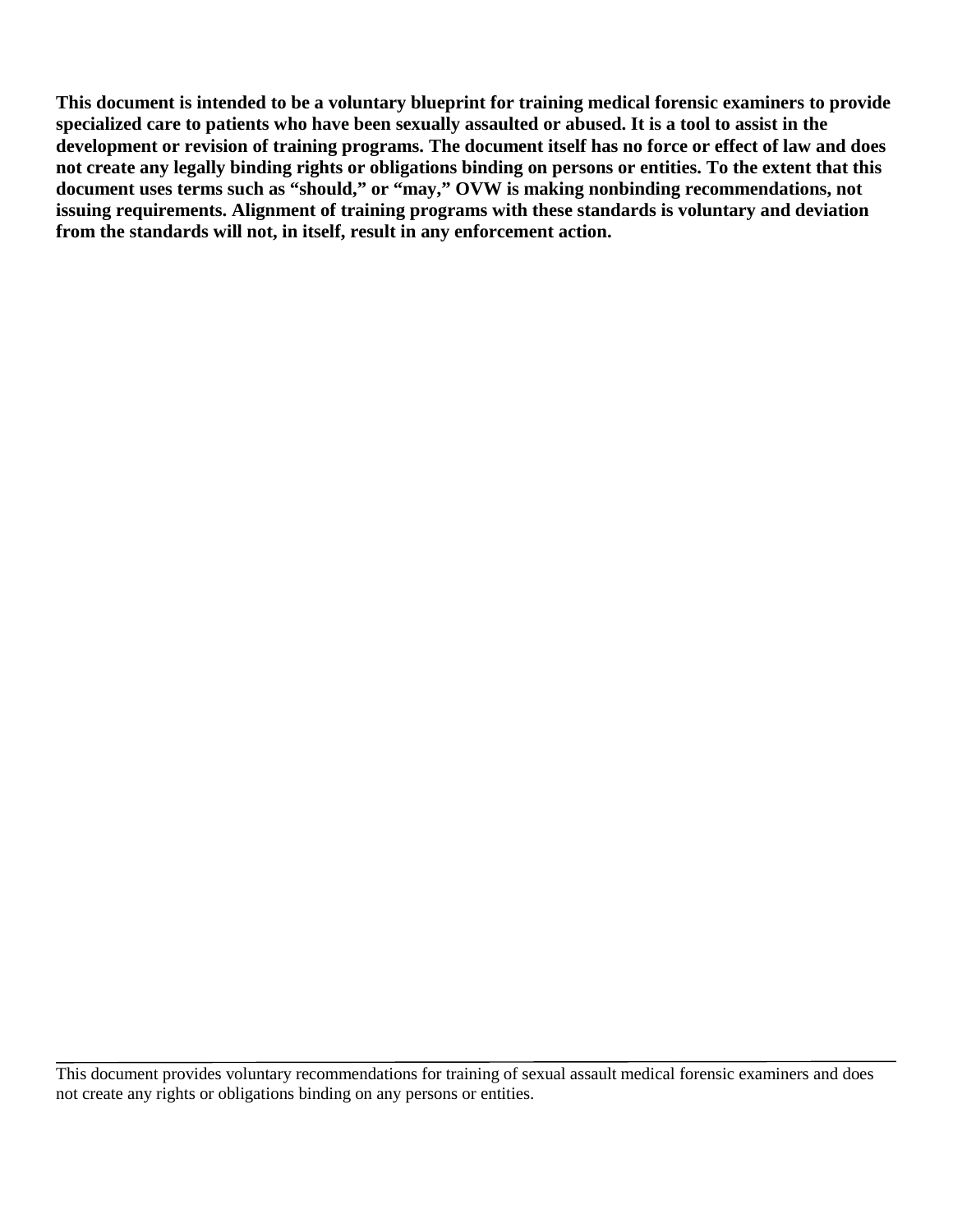#### <span id="page-2-0"></span>**Acknowledgments**

Many individuals contributed their skills and expertise to the development and update of this *National Training Standards for Sexual Assault Medical Forensic Examiners*. Special appreciation goes to the International Association of Forensic Nurses for its leadership in developing updated training standards. We are grateful to the many experts—reflecting the work of a variety of federal, state, tribal and community entities—who took the time to review and comment on these standards.

## <span id="page-2-1"></span>**Foreword**

*[A National Protocol for Sexual Assault Medical Forensic Examinations: Adolescents/Adults](https://c.ymcdn.com/sites/safetasource.site-ym.com/resource/resmgr/Protocol_documents/SAFE_PROTOCOL_2012-508.pdf) (SAFE Protocol)* was initially released in September 2004 and updated with revisions in 2013. It provides details on the roles of responders to sexual assault and abuse as one aspect of a coordinated community response. In 2006, the *[National Training Standards for](http://c.ymcdn.com/sites/www.safeta.org/resource/resmgr/imported/training%20standards.pdf)  [Sexual Assault Medical Forensic Examiners \(Training Standards\)](http://c.ymcdn.com/sites/www.safeta.org/resource/resmgr/imported/training%20standards.pdf)* was released as a companion to the *Protocol* with recommendations for training objectives and topics for examiners who provide care to adolescent/adult patients of sexual assault and abuse. Then in 2016, *[A National Protocol for Sexual Abuse Medical Forensic Examinations: Pediatric](http://c.ymcdn.com/sites/www.kidsta.org/resource/resmgr/Docs/national_pediatric_protocol_.pdf) (Pediatric SAFE Protocol)* was released, offering long-awaited guidance on responding to the sexual abuse of prepubescent children. As a result, the *National Training Standards*, a companion to the protocols, has been updated to include recommendations for training objectives and topics that will provide a blueprint for training examiners to provide specialized care to patients who have experienced sexual violence and abuse using the recommendations of both protocols. The *Protocols* and *Training Standards* take a victim-centered, trauma-informed approach to sexual assault medical forensic examinations. We hope the updated standards will be useful for communities that plan to establish or enhance training programs for forensic examiners.

This document provides voluntary recommendations for training of sexual assault medical forensic examiners and does not create any rights or obligations binding on any persons or entities.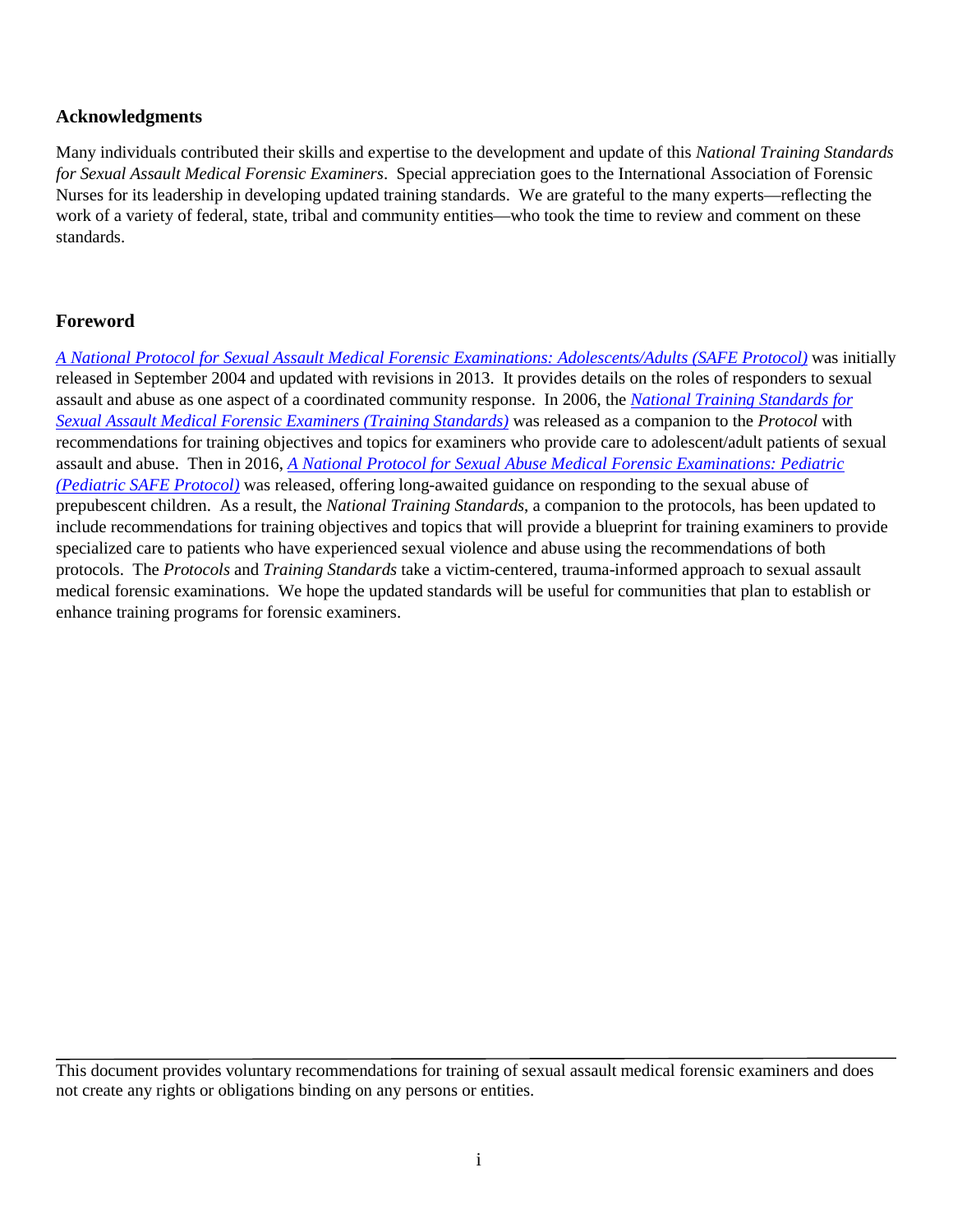#### **Contents**

This document provides voluntary recommendations for training of sexual assault medical forensic examiners and does not create any rights or obligations binding on any persons or entities.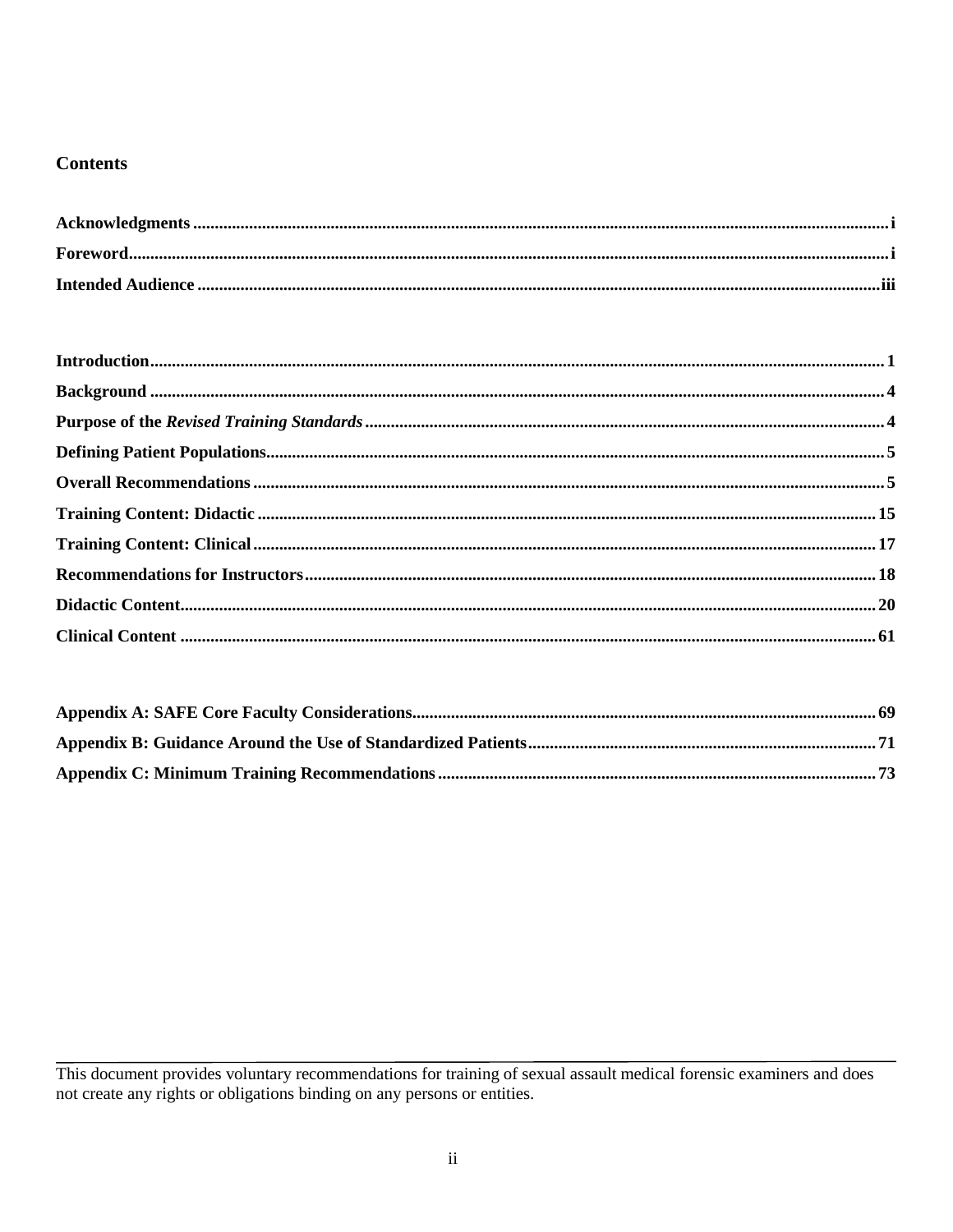#### <span id="page-4-0"></span>**Intended Audience**

The intended audience for the *National Training Standards* are clinicians (registered nurses, advanced practice nurses, physician assistants and physicians) who have been specially trained to provide comprehensive, specialized care to patients<sup>[1](#page-4-1)</sup> who present with known or suspected sexual assault or abuse, including the medical forensic examination, evidence collection and testimony. Patients who have experienced sexual assault and abuse have a variety of complex concerns at the time of the examination, such as safety; injury; pregnancy and disease risk; legal reporting and evidence collection options and requirements; and both short- and long-term health sequelae. For these reasons it is critically important that healthcare facilities provide specially trained examiners to properly provide care for this patient population. For communities unable to provide specially trained examiners, [Appendix C](#page-77-0) outlines the training **all providers** should have prior to performing an examination on a patient who has been sexually assault or abused.

<span id="page-4-1"></span> <sup>1</sup> The term *patient* is commonly used in this document to denote a person who presents for medical forensic care following disclosure of sexually abuse, sexual assault or a suspicion of such. At times, however, the term *victim* is used rather than *patien*t. The use of the term *victim* and/or *survivor* is simply meant to acknowledge a person who has disclosed having been sexually assaulted/abused and who should have access to certain services and interventions designed to help them be safe, recover and seek justice. Suspects are not addressed in these training standards. Clinicians are encouraged to refer to community/organizational protocols for guidance on completing suspect exams. See also, SANE Program Development and Operation Guide, Resource List [\(Suspect Exams\).](https://www.ovcttac.gov/saneguide/resource-list/)

This document provides voluntary recommendations for training of sexual assault medical forensic examiners and does not create any rights or obligations binding on any persons or entities.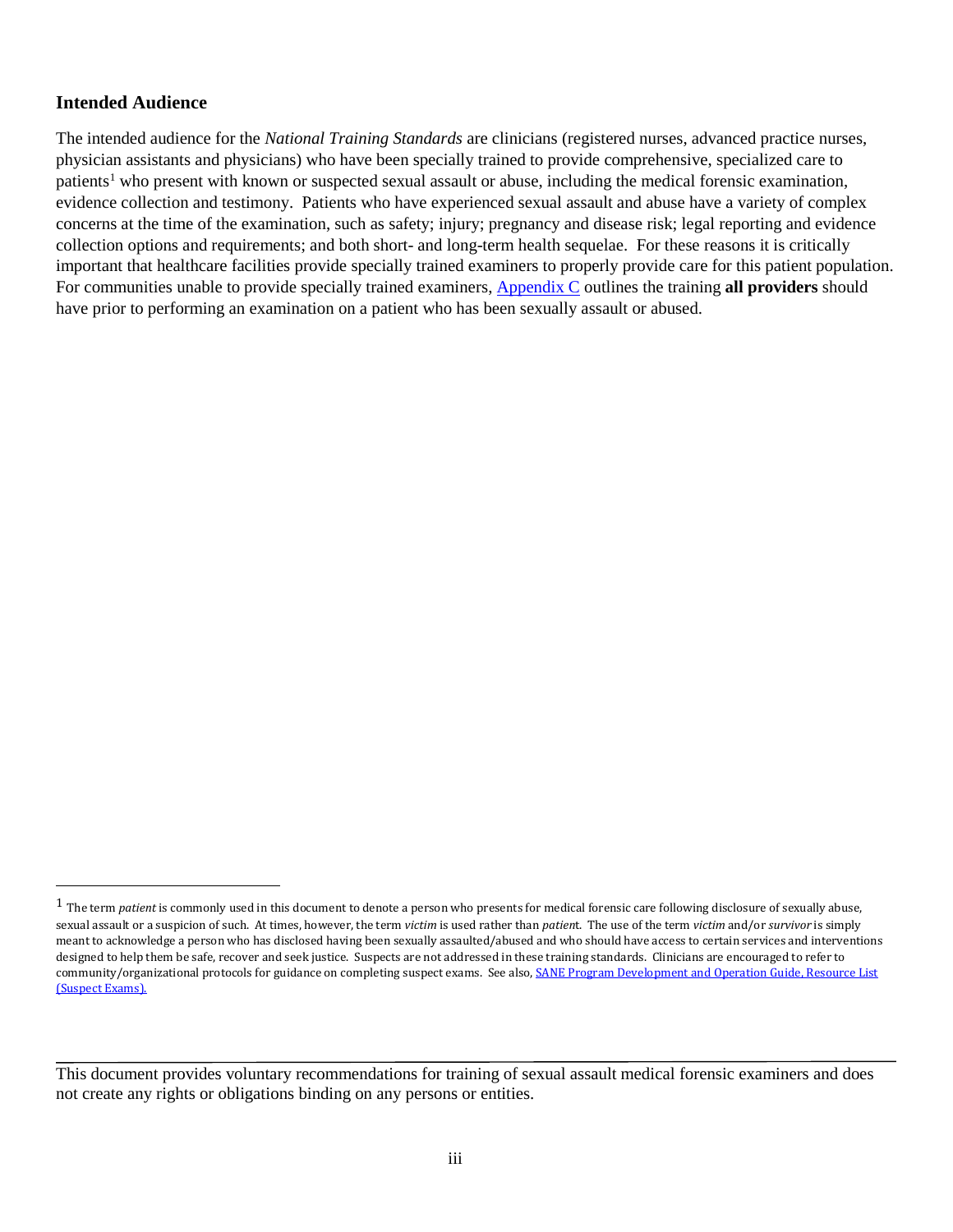### <span id="page-5-0"></span>**Introduction**

This second edition of the *National Training Standards for Sexual Assault Medical Forensic Examiners (Revised Training Standards)* offers a framework for the specialized education of healthcare providers who wish to practice as sexual assault medical forensic examiners. A growing trend across the United States is the use of sexual assault nurse examiners (SANEs) to conduct the examination. SANEs are registered and advanced practice nurses who receive specialized education and fulfill clinical requirements to perform these examinations. To identify a broader array of clinicians providing sexual assault medical forensic examinations, communities may use the terms *sexual assault forensic examiner* (SAFE), *sexual assault medical forensic examiner* (SAMFE) and *sexual assault examiner* (SAE) rather than SANE (these alternate terms are inclusive of physicians and physician assistants, as well as registered nurses and advanced practice nurses, such as nurse practitioners and certified nurse midwives). All sexual assault medical forensic examiners (SANEs, SAMFEs, SAFEs and SAEs) have received specialized education and completed clinical requirements to perform the medical forensic sexual assault and sexual abuse examination.<sup>[2](#page-5-1)</sup> These clinicians manage the entire patient encounter from the beginning of the medical forensic examination to discharge and referral planning. For the purposes of this document, the acronym SAFE<sup>[3](#page-5-2)</sup> will be used, except when referring to specific disciplines within the field.

Clinicians who may be involved in assisting with a portion of the examination or specimen collection process may benefit from many aspects of SAFE training without necessarily needing training to the extent set forth in the *Revised Training Standards*.

The standards recommend **minimum** guidelines for didactic and clinical preparation of pediatric and adolescent/adult SAFEs. The use of these standards across all U.S. jurisdictions<sup>[4](#page-5-3)</sup> will improve uniformity of SAFEs' knowledge and skills. The goal is that every person who reports or discloses sexual assault, or in the case of children where sexual abuse is suspected, will have access to a specially educated and clinically prepared SAFE. The SAFE can validate and address the patient's health concerns; minimize their trauma; promote their healing, agency and autonomy; and maximize the detection, collection, preservation and documentation of evidence for potential use by the legal system. Uniformity in SAFE education can improve consistency of service provision and aid in evaluating the effectiveness of examiner response. In addition, the use of these standards is meant to support a coordinated community response to sexual assault and abuse, promote responses that recognize and address the unique needs and circumstances of each patient and support the caregivers in all cases. Consistent with both protocols, the *Revised Training Standards* emphasize the healthcare focus of SAFEs, while also attending to issues, such as evidence collection and collaboration, inherent to the profession.

Some SANE-trained nurses have become board certified in the adolescent/adult or pediatric/adolescent populations (referred to as SANE-A® or SANE-P®) through the International Association of Forensic Nurses (IAFN).<sup>[5](#page-5-4)</sup> Additionally,

<span id="page-5-1"></span> <sup>2</sup> *[National SAFE Protocol](https://c.ymcdn.com/sites/safetasource.site-ym.com/resource/resmgr/Protocol_documents/SAFE_PROTOCOL_2012-508.pdf)*, p. 16.

<span id="page-5-2"></span><sup>&</sup>lt;sup>3</sup> Some clinicians, such as board-certified child abuse pediatricians, may not use the SAFE acronym. No requirement exists that clinicians do so. Ultimately, this document focuses more on the role clinicians fill, and less on the label they use to describe that role. The use of SAFE in this document simply allows for a single term to identify a variety of clinicians providing medical forensic care to patients who have experienced sexual assault and sexual abuse.

<span id="page-5-3"></span><sup>4</sup> The term *jurisdiction* may be used in two ways in this document. One is to broadly describe a community that has the authority to govern or legislate for itself. For example, a jurisdiction may be a locality, state, territory, tribal land or federal land. The term also includes the authority to interpret and apply laws, and is used in this context primarily when identifying the entity that has "jurisdiction" over a particular case.

<span id="page-5-4"></span><sup>5</sup> A handful of states require separate SANE credentialing, generally applicable only to registered nurses (exempting advanced practice nurses, physician assistants and physicians). A link to the state-specific credentialing programs can be found a[t https://www.ovcttac.gov/saneguide/management-of-sane](https://www.ovcttac.gov/saneguide/management-of-sane-programs/sexual-assault-nurse-examiners/)[programs/sexual-assault-nurse-examiners/.](https://www.ovcttac.gov/saneguide/management-of-sane-programs/sexual-assault-nurse-examiners/) However, this credentialing is not simply a state version of the IAFN board certification; state credentialing

This document provides voluntary recommendations for training of sexual assault medical forensic examiners and does not create any rights or obligations binding on any persons or entities.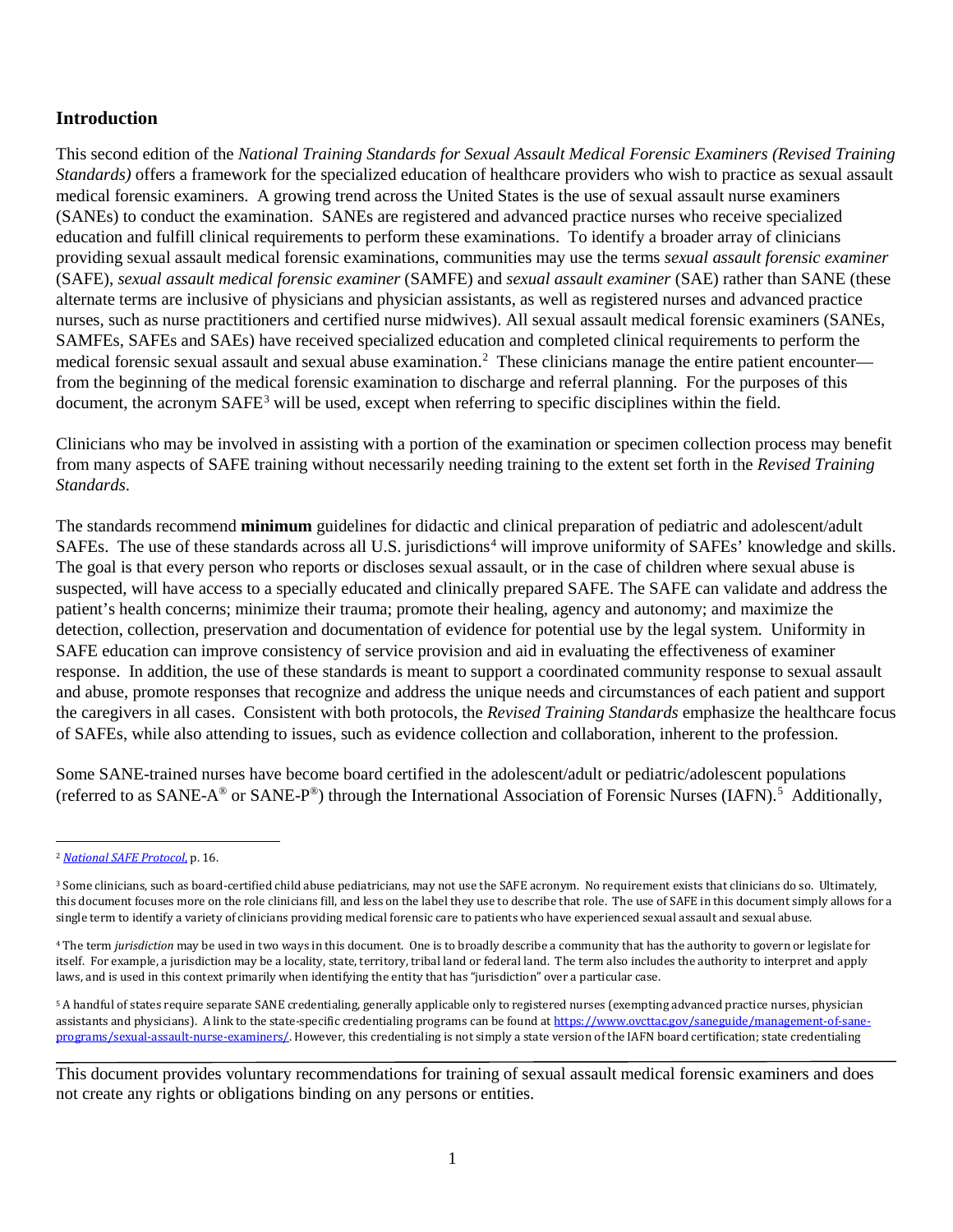several states have adopted their own specific SANE credentialing processes. Pediatricians can seek board certification as child abuse pediatricians through the American Board of Pediatrics; an equivalent board certification does not exist for physicians who provide care to adult abuse patients. Currently, no similar board certification is available for physician assistants.

#### **Board-Certified Child Abuse Pediatricians**

Pediatricians can seek board certification in the specialty field of child abuse pediatrics through the American Board of Pediatrics (ABP). Requirements for specialty board certification include holding current board certification in general pediatrics by the ABP, completion of an accredited three-year fellowship training in child abuse pediatrics or approved practice-path training and passage of a knowledge assessment board examination. The ABP provides Maintenance of Certification requirements for pediatricians to maintain certification (including continuing education, knowledge assessment and participation in quality improvement projects). A child abuse pediatrician has advanced training for pediatric patients from birth up to age 18 years in the evaluation and management of all forms of child maltreatment (sexual abuse, physical abuse, neglect, etc.) which exceeds the standards outlined in the *National Training Standards for Sexual Assault Forensic Medical Examiners*.

No equivalent board certification currently exists for physician assistants, advanced practice nurses or physicians in other fields of medicine (such as family medicine or emergency medicine) who may care for pediatric patients. There is also no equivalent board certification program for those physicians, physician assistants or advanced practice nurses who provide care to adult patients who have experienced abuse. However, without holding the designation of Child Abuse Pediatrician, physicians and advanced practice providers trained in the overall assessment of pediatric health conditions can seek additional training and work as specialty providers in the care of pediatric patients who have been abused.

The *Revised Training Standards* provide guidelines to prepare SAFE candidates to work in coordination with other responders to meet the healthcare, forensic and resource needs of patients across the lifespan who have been sexually assaulted or abused. These standards are intended to guide those who develop, revise, coordinate and/or conduct SAFE training regarding the minimum levels of instruction necessary to prepare candidates for their role.

The *Revised Training Standards* differs from the original document, most notably with the addition of targeted content based on the recently published *[Pediatric SAFE Protocol](http://www.kidsta.org/?page=PediatricProtocol)*. Updates to the *[Training Standards](http://c.ymcdn.com/sites/www.safeta.org/resource/resmgr/imported/training%20standards.pdf)* also reflect the progress the healthcare field has made in attending to the comprehensive care of patients of all ages who have been sexually assaulted or abused. In addition to the two protocols, the *[Training Standards](http://c.ymcdn.com/sites/www.safeta.org/resource/resmgr/imported/training%20standards.pdf)* incorporate other national guidance, including the *[SANE Education Guidelines](http://www.forensicnurses.org/?page=educationguidelines)*, published by the International Association of Forensic Nurses; the *[National Children's](http://www.nationalchildrensalliance.org/sites/default/files/downloads/NCA-Standards-for-Accredited-Members-2017.pdf)  [Alliance Standards for Accredited Members;](http://www.nationalchildrensalliance.org/sites/default/files/downloads/NCA-Standards-for-Accredited-Members-2017.pdf)* the *[SANE Program Development and Operation Guide](https://www.ovcttac.gov/saneguide/introduction/understanding-the-problem-of-sexual-assault/)*, published by the

requirements focus on entry into practice, and are mandatory in certain states. IAFN board certification demonstrates that an individual "has demonstrated [the highest standards of forensic nursing"](http://www.forensicnurses.org/?page=CertFAQs) and is optional, although encouraged, for practice.

This document provides voluntary recommendations for training of sexual assault medical forensic examiners and does not create any rights or obligations binding on any persons or entities.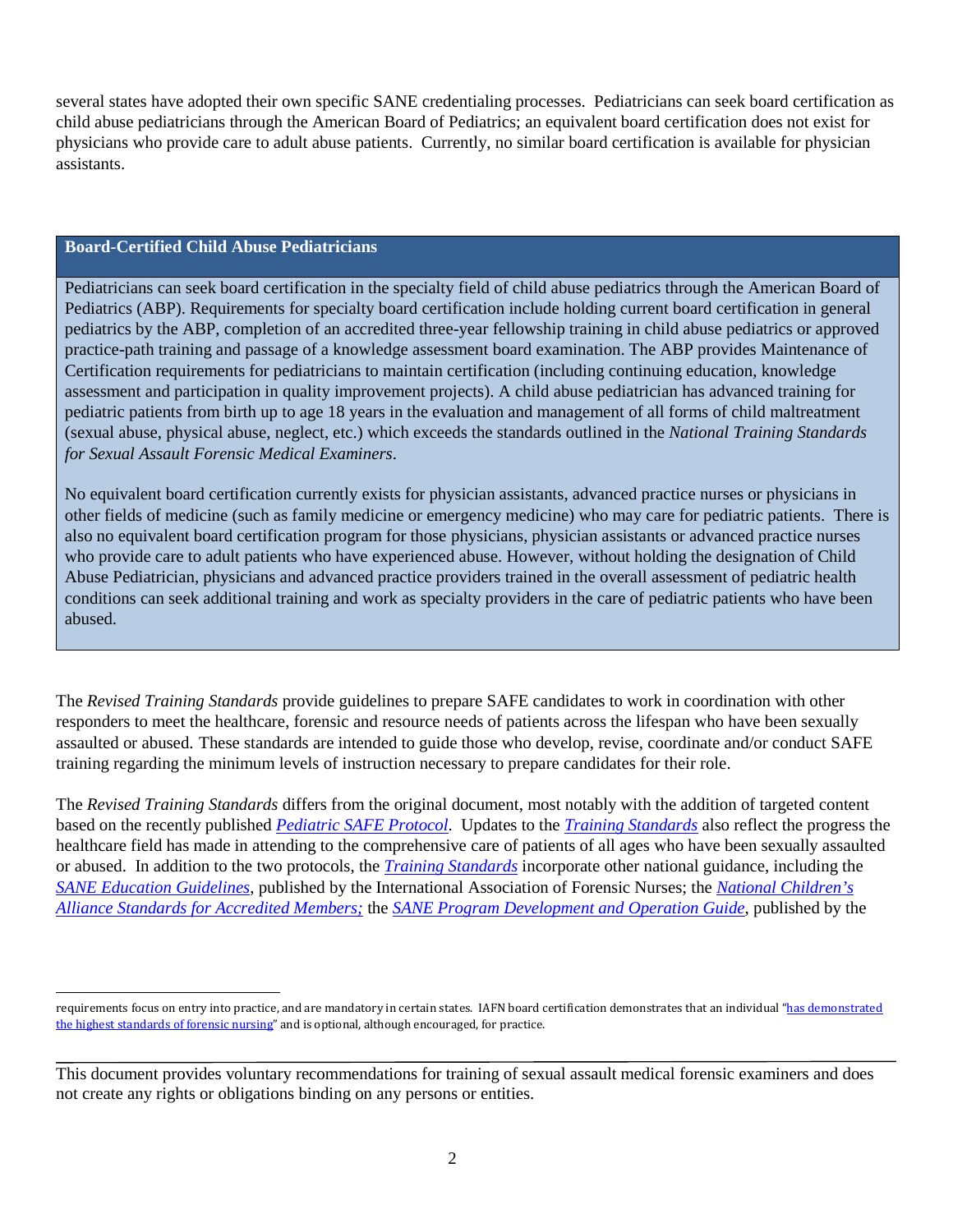Office for Victims of Crime; and the American College of Emergency Physicians' *[Evaluation and Management of the](https://www.acep.org/sexualassaultebook)  [Sexually Assaulted or Sexually Abused Patient](https://www.acep.org/sexualassaultebook)*.

This document is meant to be a tool to assist in the development or revision of SAFE training programs across the country. Because the standards are minimum recommendations, they enable those who create and provide basic SAFE education to customize training programs that address a diverse range of practice settings and community-specific needs. When planning trainings, trainers should familiarize themselves with federal, state, tribal or agency requirements [\(military,](http://www.dtic.mil/whs/directives/corres/pdf/649502p.pdf) [Indian Health Service\)](https://www.ihs.gov/ihm/index.cfm?module=dsp_ihm_pc_p3c29#3-29.8A) to ensure all existing guidance and regulations are met, where applicable.

Diversity considerations, including cultural and accessibility considerations, are an integral component of this document and the training of sexual assault forensic examiners. A wide range of patient populations seek care, and an individual's identity may impact how they perceive and receive care. In addition to cultural adaptations, it is essential that the SAFE be knowledgeable about high-risk populations that are vulnerable to sexual victimization—such as those who have intellectual, physical and/or developmental disabilities—and be prepared to provide care with any necessary accommodations for the examination. [6](#page-7-0)

<span id="page-7-0"></span> <sup>6</sup> Generally speaking, *culture* is a body of learned beliefs, traditions and guides for behaving and interpreting behavior that is shared among members of a particular group (Blue, n.d.). In the protocols and this accompanying training standards document, a *cultural group* refers not only to ethnic or racial groups, but also other groups with distinct cultures. Examples include faith communities; deaf and hard-of-hearing communities; lesbian, gay, bi-sexual and transgender individuals; immigrants; refugees; individuals at risk of or experiencing homelessness; military personnel and their dependents; and individuals in detention settings, foster care systems, boarding schools and other residential settings. One culture may be closely connected to another (e.g., an ethnic group may be rooted in religious and/or spiritual beliefs of a particular faith community). Individuals often belong to multiple cultural groups. Note that cultural beliefs may or may not affect a child's experience of sexual abuse, the related reactions of the child and caregiver and preferred approaches to emotional support, healing and justice (adapted from DeBoard-Lucas et al., 2013). If culture is influential in this regard, responders can offer to help children and caregivers to access cultural resources during the examination process and beyond.

This document provides voluntary recommendations for training of sexual assault medical forensic examiners and does not create any rights or obligations binding on any persons or entities.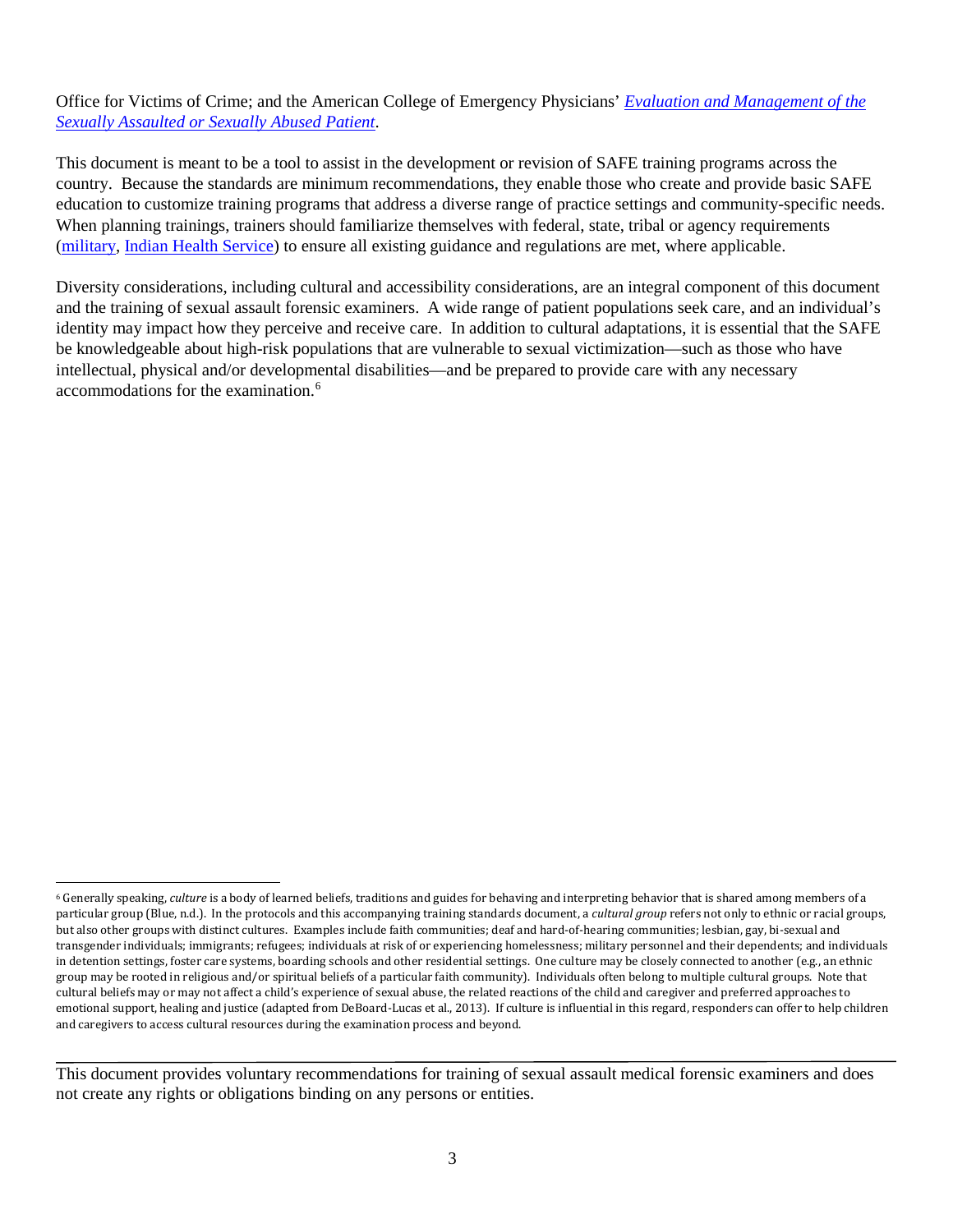## <span id="page-8-0"></span>**Background**

The Office on Violence Against Women (OVW) developed the original *Training Standards* under the direction of the Attorney General, pursuant to the Violence Against Women Act (VAWA) of 2000.[7](#page-8-2) The standards were based on recommendations in the *[SAFE Protocol](https://c.ymcdn.com/sites/safetasource.site-ym.com/resource/resmgr/Protocol_documents/SAFE_PROTOCOL_2012-508.pdf)*, which describes the examination process and associated responsibilities of healthcare personnel, as well as the responses of other professionals related to this process.<sup>8</sup> In creating the *Revised Training Standards*, OVW collaborated with the International Association of Forensic Nurses (IAFN) to gather input from veteran SAFE trainers and SAFEs (both nurses and physicians), survivors of sexual assault and sexual abuse, advocates for victims of sexual assault and sexual abuse, law enforcement representatives, prosecutors and forensic scientists. Since the development of the original *[Training Standards](http://c.ymcdn.com/sites/www.safeta.org/resource/resmgr/imported/training%20standards.pdf)*, the following recently developed education and accreditation standards have helped inform the recommendations in the second edition:

- *[International Association of Forensic Nurses \(IAFN\) Sexual Assault Nurse Examiner Education Guidelines](http://www.forensicnurses.org/?page=EducationGuidelines)*
- *[National Children Alliance \(NCA\) 2017 Standards for Accredited Members](http://www.nationalchildrensalliance.org/sites/default/files/downloads/NCA-Standards-for-Accredited-Members-2017.pdf)*
- *U.S. Indian Health Service Policy, [Indian Health Manual Part 3-Professional Services,](https://www.ihs.gov/ihm/index.cfm?module=dsp_ihm_pc_p3c29) Chapter 29: Sexual [Assault](https://www.ihs.gov/ihm/index.cfm?module=dsp_ihm_pc_p3c29)*[9](#page-8-4)
- *[IAFN SANE-A® and SANE-P® Certification Eligibility Requirements](http://www.forensicnurses.org/resource/resmgr/certification/2017_SANE_Certification_Exa.docx)*
- *[Department of Defense and Service-Specific Criteria for Sexual Assault Medical Forensic Examiner](https://health.mil/Reference-Center/Reports/2015/07/29/Requirements-Relating-to-Sexual-Assault-Forensic-Examiners)  [\(SAMFE\) Eligibility](https://health.mil/Reference-Center/Reports/2015/07/29/Requirements-Relating-to-Sexual-Assault-Forensic-Examiners)*

## <span id="page-8-1"></span>**Purpose of the** *Revised Training Standards*

The purpose of the *Revised Training Standards* is to:

Identify the minimum standard of evidence-based scientific and practical education that a healthcare provider should receive to function in the role of a sexual assault forensic examiner (SAFE).

<span id="page-8-2"></span> <sup>7</sup> The statutory requirement to develop a national recommended standard for training healthcare professionals who perform these examinations can be found in Section 1405 of the Violence Against Women Act of 2000, Public Law Number 106–386. The statutory requirement also mandates the development of a national protocol for these examinations and related recommended training for all healthcare students.

<span id="page-8-3"></span><sup>&</sup>lt;sup>8</sup> Refer to the protocols for an explanation of terms, as well as recommendations specific to each component of the examination process.

<span id="page-8-4"></span><sup>9</sup> [https://www.ihs.gov/ihm/index.cfm?module=dsp\\_ihm\\_pc\\_p3c29](https://www.ihs.gov/ihm/index.cfm?module=dsp_ihm_pc_p3c29) 

This document provides voluntary recommendations for training of sexual assault medical forensic examiners and does not create any rights or obligations binding on any persons or entities.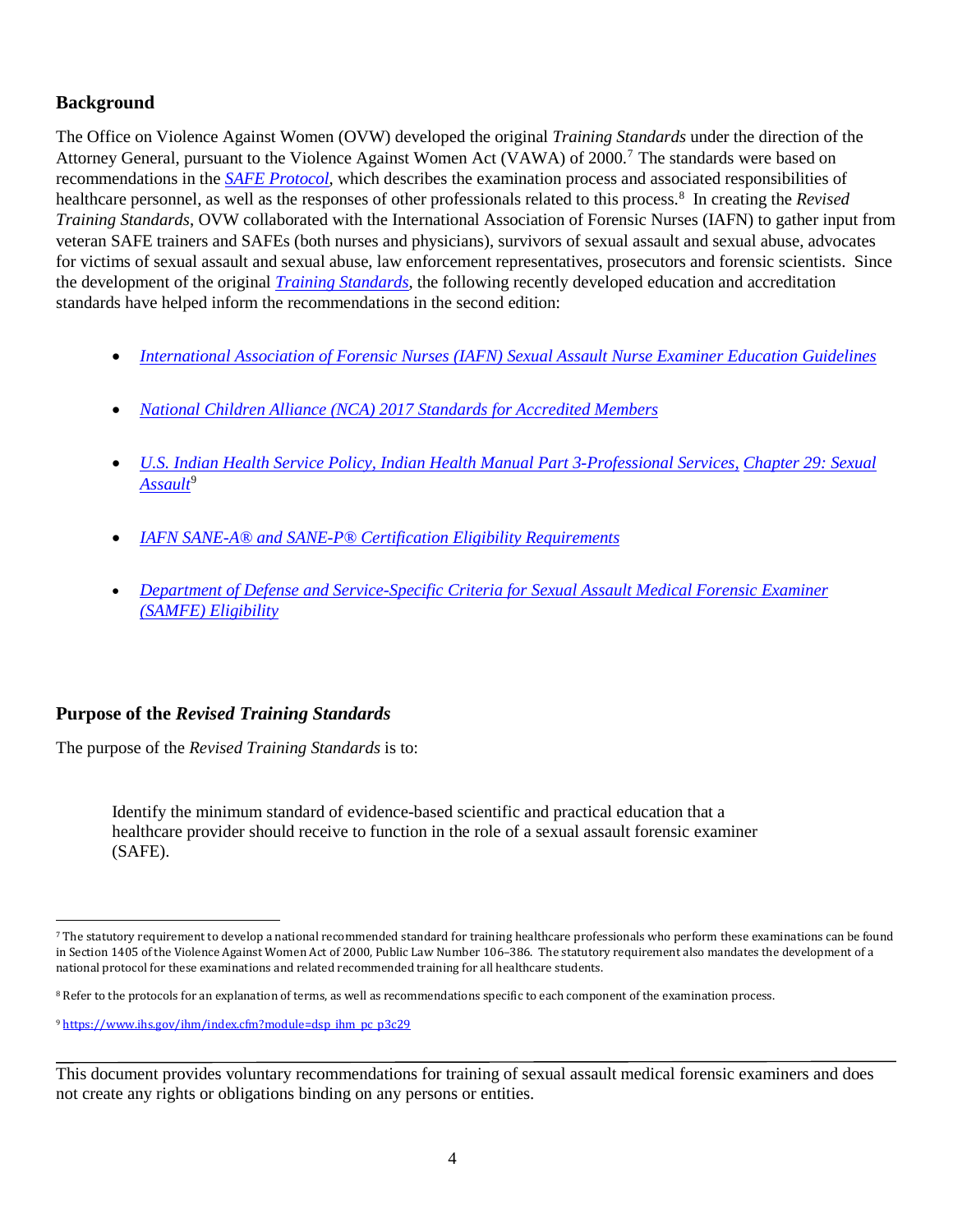## <span id="page-9-0"></span>**Defining Patient Populations**

To align the content of the two protocols for which this document provides support, the adolescent/adult SAFE didactic and clinical training standards target healthcare professionals who will provide care for postpubertal patients. The pediatric didactic and clinical training standards provide recommendations for education for those caring for prepubertal patients. [10](#page-9-2) Many clinicians provide care for postpubertal as well as prepubertal patients, so the *Revised Training Standards* contains information for both, in tandem, with certain topics highlighted for one population versus the other, as indicated in the respective protocols.

#### <span id="page-9-1"></span>**Overall Recommendations**

A number of broad-based recommendations are offered below to help those involved in the development, revision, coordination and/or delivery of training programs for SAFEs.

- 1. Create a foundation for training that supports a coordinated multidisciplinary approach.
- 2. Find ways to incorporate the voices of survivors into training.
- 3. Establish instructor qualifications along with methods to ensure comprehensive, quality training.
- 4. Establish participant qualifications. Consider how to recruit and screen SAFE candidates, identify those who reflect the diversity of the community for whom they will provide care; assess learning needs prior to training; provide opportunities to apply skills learned; and maintain competency after the initial training.
- 5. Build the capacity of SAFE candidates to provide culturally competent care.
- 6. Incorporate evidence-based information<sup>11</sup> into the training program as much as possible.
- 7. Instruct SAFE candidates to use language that fits their role and is unbiased.
- 8. Incorporate into training discussions those issues involving a lack of consensus regarding clinical practices, where they exist.

#### *1. Create a foundation for training that supports a coordinated multidisciplinary approach.*

The training team should be multidisciplinary, although the primary trainer should always be a SAFE with experience in delivering didactic instruction, as well as having extensive experience delivering sexual assault- and sexual abuse-specific patient care. Education for SAFE candidates should also include training and information from the following disciplines, depending upon the defined victim population and the available resources in a given community (pediatric vs. adult):

<span id="page-9-2"></span> <sup>10</sup> *Postpubertal* is defined as development of secondary sex characteristics at Tanner Stage 3 and above. Prepubertal is defined as Tanner Stage 1 or 2 of sexual maturation. See the *Pediatric Protocol*[, Appendix 1: Tanner Stages of Sexual Maturation](http://www.kidsta.org/page/Appendix1) for additional information.

<span id="page-9-3"></span><sup>11</sup> *Evidence-based information* refers to a combination of the research evidence published in peer-reviewed journals; clinical expertise and anecdotal knowledge gleaned from practice; and patient values and preferences (Melnyk & Fineout-Overholt, 2011).

This document provides voluntary recommendations for training of sexual assault medical forensic examiners and does not create any rights or obligations binding on any persons or entities.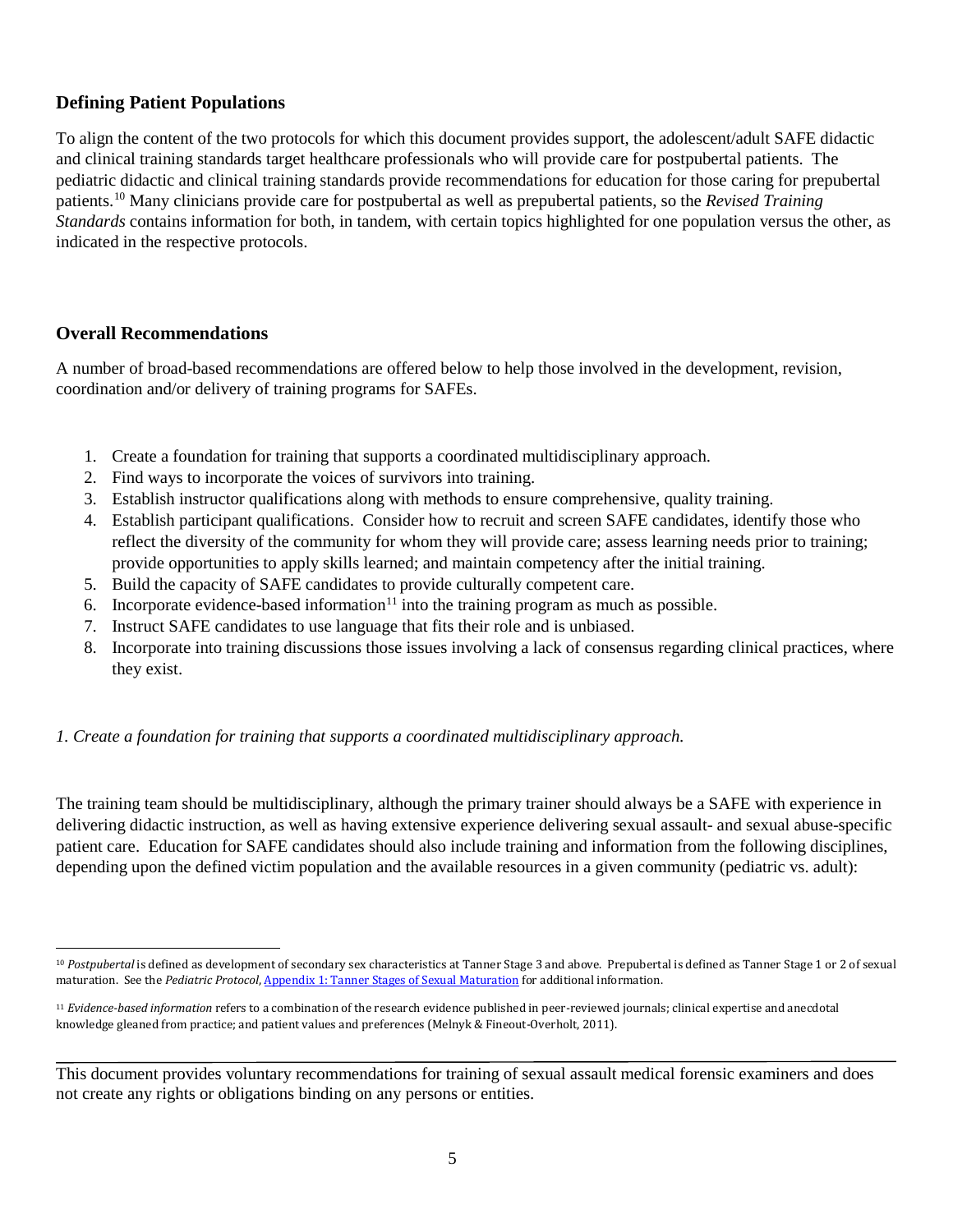- Healthcare providers who are experienced, specially educated and clinically prepared SAFEs<sup>[12](#page-10-0)</sup>
- In courses specific to sexual assault nurse examiners (SANEs), a minimum of one core faculty member holding current board certification for adult courses (SANE-A), and a minimum of one core faculty member holding current board certification for pediatric courses (SANE-P)<sup>[13](#page-10-1)</sup>
- Nonprofit, nongovernmental, community or tribal-based advocates for victims of sexual assault and abuse (from local programs and state, territorial and tribal sexual assault and sexual abuse coalitions)<sup>14</sup>
- Systems-based victim assistance personnel and sexual abuse advocates (from Child Advocacy Centers [CACs]; state, federal and tribal prosecutor's offices; and law enforcement agencies)
- State, federal and tribal law enforcement investigators and prosecutors involved in the investigation and response to sexual assault and sexual abuse (specific to the age group on which the training is focused)
- Forensic scientists
- Child and/or adult protective services' staff
- Prison Rape Elimination Act (PREA) coordinators or other corrections practitioners coordinating responses to sexual assault inside correctional settings
- Civil attorneys who bring an understanding of victims' privacy and other legal rights

Others may be involved in the training program, depending on the topical area discussed (e.g., emergency medical services [EMS] providers, hospital emergency department clinical staff, forensic photographers, toxicologists, infectious

<span id="page-10-1"></span><sup>13</sup> The requirement for certified SANEs as core faculty is outlined in the IAFN *[SANE Education Guidelines](http://www.forensicnurses.org/resource/resmgr/2015_SANE_ED_GUIDELINES.pdf)*, specifically for nurses who want to be eligible to sit for the corresponding board certification examinations offered by IAFN (p. 9). Child abuse pediatricians may also be included as core faculty in SANE-P courses, but they are not required—nor should they replace the SANE-P core faculty if the program is to be consistent with the *[SANE Education Guidelines](http://www.forensicnurses.org/resource/resmgr/2015_SANE_ED_GUIDELINES.pdf)*.

<span id="page-10-0"></span> <sup>12</sup> Currently, no national standard is accepted across healthcare disciplines quantifying a minimum level of education and clinical experience required for SAFE trainers, except that they should have completed the necessary basic education and clinical practice to become a SAFE. However, those who contributed to the development of this document expressed concern about the quality of education provided and subsequent competency of SAFE candidates if trainers do not have sufficient expertise. The IAFN *[SANE Education Guidelines](http://www.forensicnurses.org/resource/resmgr/2015_SANE_ED_GUIDELINES.pdf)* recommend that at least one core faculty member have five years of clinical experience caring for the specific patient population related to the educational content (IAFN *[SANE Education Guidelines](http://www.forensicnurses.org/resource/resmgr/2015_SANE_ED_GUIDELINES.pdf)*, p. 10).

<span id="page-10-2"></span><sup>&</sup>lt;sup>14</sup> Jurisdictions developing a SAFE training program that do not have a nonprofit, nongovernmental community or tribal-based sexual assault and abuse victim advocacy program (e.g., rape crisis center or child advocacy center) may question the appropriateness of using trainers who represent other victim service entities (e.g., those based in the criminal justice system, examination facility, social services or other agency). Although including them on the training team may be helpful, it is recommended that they not replace trainers who are community-based nonprofit, nongovernmental sexual assault victim advocates. It is critical that SAFE candidates understand what victim advocacy fully entails for patients who have been sexually assaulted and its importance and relevance to a victim-centered examination process. Due to their training, trainers who are community-based nonprofit, nongovernmental sexual assault victim advocates are typically best positioned to help candidates meet this objective by articulating their primary mission of supporting victims' needs and wishes; discussing the range of services they are accustomed to providing to victims and their significant others before, during and after the examination process; and addressing their capacity to talk with patients with some degree of confidentiality. (See the *[SAFE Protocol](http://www.safeta.org/?page=ProtocolUseofTerms)* and *[Pediatric SAFE Protoco](http://www.kidsta.org/page/SectionA1)*l for a discussion of the roles of victim service providers/advocates.) If a local community-based advocacy program does not exist, the state, tribal or territorial sexual assault coalition that serves the jurisdiction may be willing to be involved in the training. Alternately, a community-based advocate trainer from another jurisdiction might be considered. It is recommended that any involved advocates/victim service providers coordinate their presentations so that SAFE candidates appreciate the scope and limitations of the roles of each, and how the two disciplines can work together to provide optimal services to patients.

This document provides voluntary recommendations for training of sexual assault medical forensic examiners and does not create any rights or obligations binding on any persons or entities.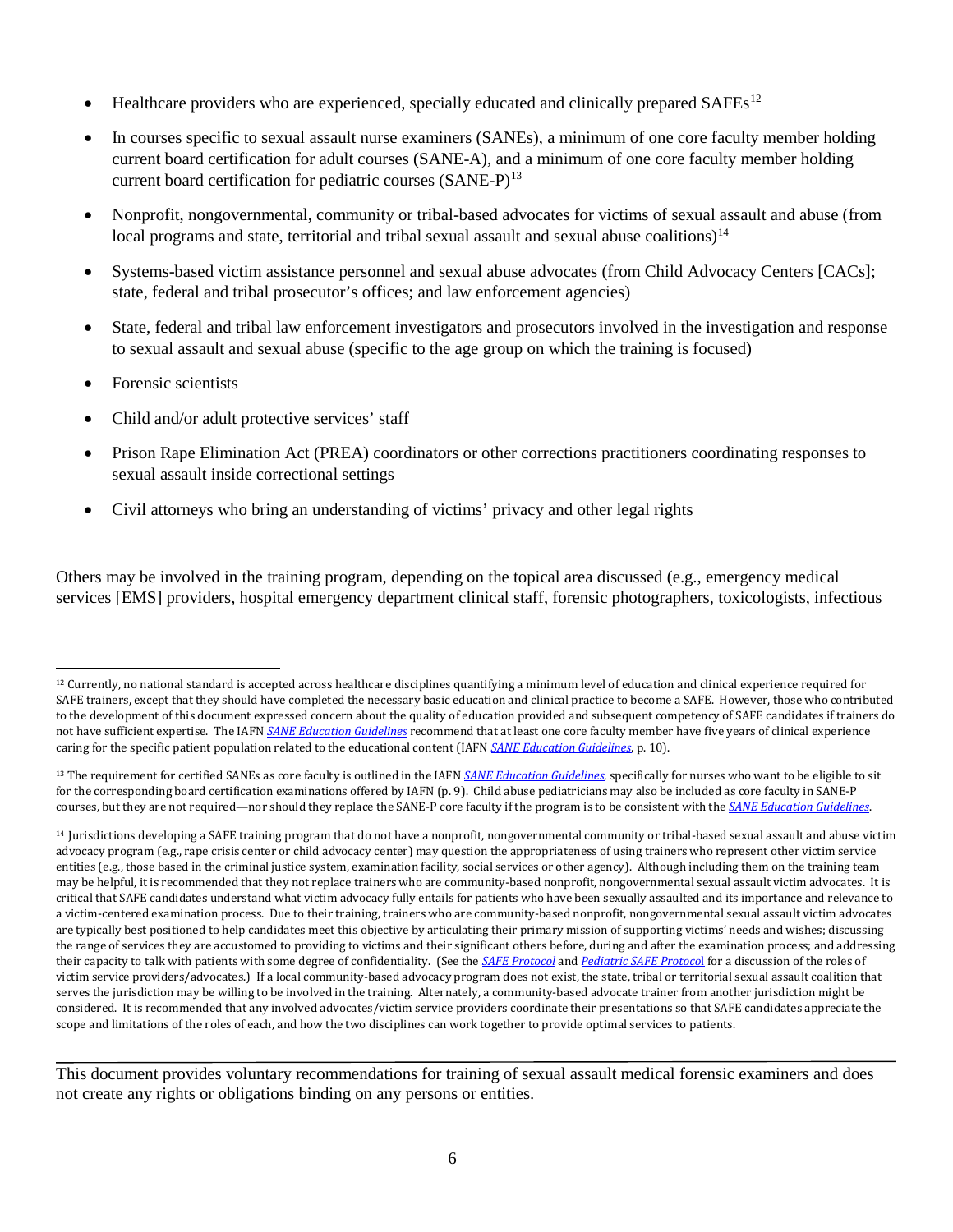disease specialists, pharmacologists, interpreters, forensic interviewers, sex offender management professionals<sup>15</sup> and responders who can address the needs of specific populations in the community, such as military personnel and their dependents, disability service providers, culturally specific and tribal community service providers, college students and staff, faith-based leaders, traditional healers or any other community service providers that serve the local jurisdiction). Mental health/behavioral health providers—including programs serving community members with intellectual and developmental disabilities—are essential participants of the multidisciplinary team (MDT) response, and may offer valuable educational content in the training program.

The involvement of these practitioners in training should be more than an introduction of their agencies and roles. Just as all responders should learn how to work collaboratively throughout the examination process to assist patients and facilitate their care, these collaborative working relationships can be demonstrated through the role modeling of trainers during the course. Involving trainers from other disciplines who have a role in the examination process or are responders to victims of sexual assault and abuse also helps SAFE candidates understand that they have partners in this work, additional support networks and other referral resources for their patients.

The use of a facilitator or course director who is an experienced, specially educated, and clinically prepared SAFE to oversee the entire training process helps ensure cohesion and current practice, and highlights the connections between topical areas.<sup>[16](#page-11-1)</sup>

Training should stress the importance of SAFEs understanding their roles as licensed healthcare providers first and foremost, as well as understanding the roles of other members of the sexual assault and sexual abuse response team.<sup>17</sup> This information can build SAFEs' knowledge of how to maintain professional boundaries and preserve objectivity throughout the examination process and beyond. In addition, this information can help avoid problems that sometimes occur when disciplines need to work collaboratively wherein roles can become blurred or conflicts may arise among responders (rather than each working in the best interests of patients). This is particularly important if the SAFE will need to be prepared to work collaboratively across tribal, state and federal jurisdictions when inadequate resources may exist to comprehensively address sexual assault.

<span id="page-11-0"></span> <sup>15</sup> <http://www.csom.org/pubs/OVW-Collaboration-Resource-Package-Sept-2016.pdf>

<span id="page-11-1"></span><sup>&</sup>lt;sup>16</sup> States with non-nurse statewide coordinators are encouraged to partner with an experienced clinician to provide the clinical content and ground the multidisciplinary content in SAFE practice.

<span id="page-11-2"></span><sup>17</sup> A sexual assault response team (SART) provides a multidisciplinary, specialized, and at times immediate response to persons who disclose they recently have been sexually assaulted/abused. The team typically includes healthcare personnel, law enforcement representatives, community-based victim advocates, prosecutors and forensic scientists (although prosecutors and forensic scientists are usually available for consultation rather than actively involved at this stage). Where they exist, these types of teams vary in what they are called, how they operate, the extent of their activities and the composition of their members. Jurisdictions that do not have a SART may have a more informal network of professionals who work together to respond to these cases. In pediatric sexual abuse cases, a separate team may meet (many of the same professionals are included in the MDT or Coordinated Community Response (CCR) to coordinate the response to child sexual abuse. In some jurisdictions these child response systems may be statutorily mandated.

This document provides voluntary recommendations for training of sexual assault medical forensic examiners and does not create any rights or obligations binding on any persons or entities.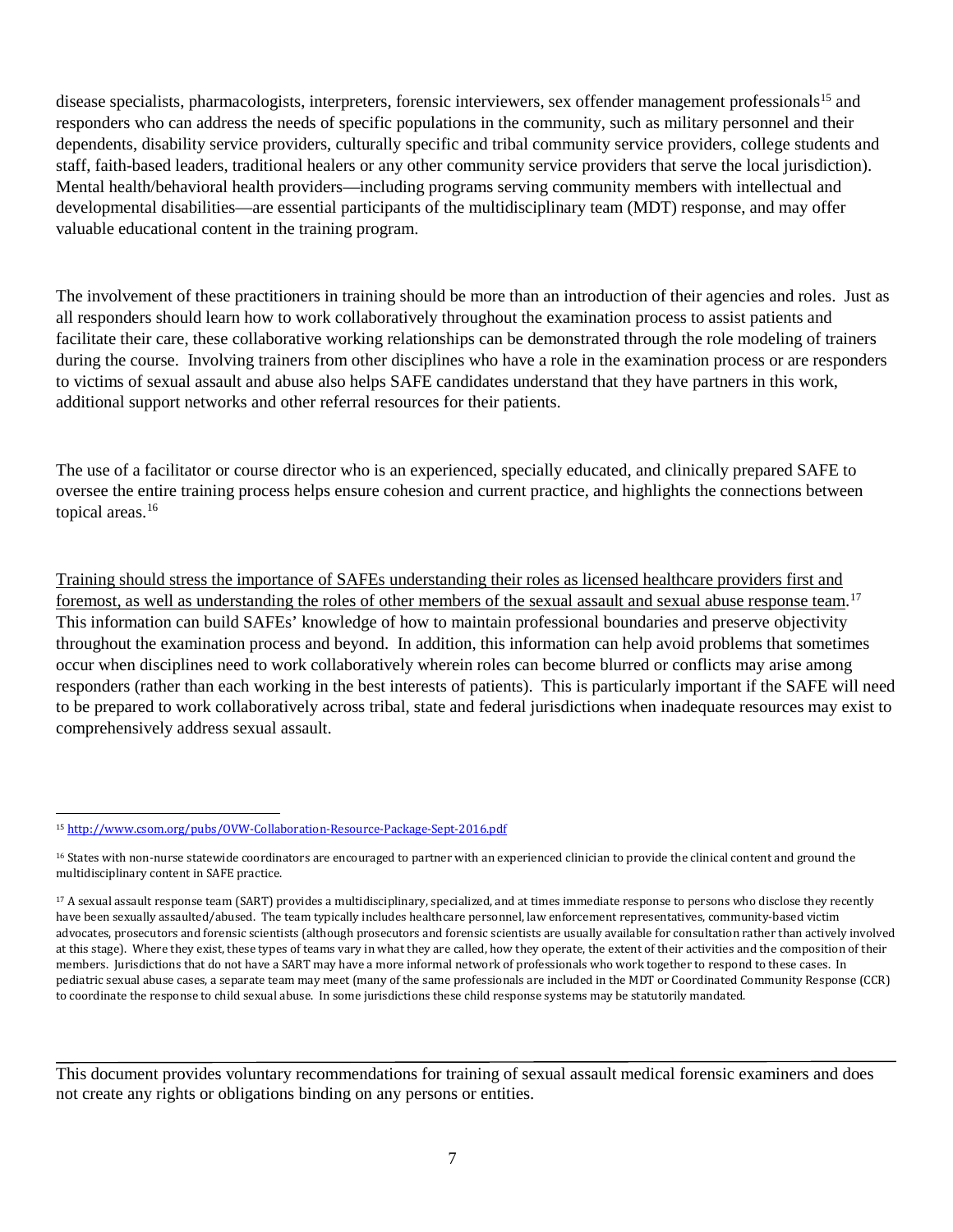#### *2. Find ways to incorporate the voices of survivors into training*.

Incorporating survivor input into the training program can help SAFE candidates learn about patients' experiences during the examination process. This information also allows the candidates to hear directly from patients what was—and was not—helpful, and what could be improved to help future patients. There are numerous ways to involve survivors in training. They may be willing to serve as panelists or individual speakers (either in person or through video or audio conferencing) or they may prefer to provide input without being physically present at the training (e.g., by providing a letter about their experiences that could be read aloud to SAFE candidates or by providing a videotape or audiotape recording that could be aired). In addition, survivor video interviews are available for viewing and use in training at [http://www.safeta.org/?page=survivorinterviews.](http://www.safeta.org/?page=survivorinterviews)

Some survivors may want to offer input but remain anonymous. Community-based advocacy programs may assist in soliciting survivor involvement—advocates may be able to help identify survivors who are willing and able to provide input, help them prepare, and provide them with emotional support if needed.

Regardless of the manner in which one incorporates survivors into the training, care should be taken to avoid an approach that is or appears to be in any way exploitive of their experience. The goal of their involvement is to better inform examiners while avoiding any re-traumatization of survivors. Because child survivors are among the most vulnerable, children who have experienced victimization should not be used in trainings. A trauma-informed approach may include adult victims of childhood sexual abuse or non-offending parents of children who have experienced sexual abuse.

It is important to be mindful that survivors inevitably will comprise some course participants. To help mitigate the challenges some may experience, a brief statement at the beginning of the course may be beneficial with reminders throughout the training that some of the content can be triggering for some people, and that the students should practice self-care throughout, including taking breaks when needed, or reaching out to local rape crisis advocates.

#### *3. Establish instructor qualifications and identify methods that ensure comprehensive, quality training.*

Instructor qualifications should be developed and regularly assessed for currency. It is essential that SAFE instructors, as well as those involved in the development, planning, revision and coordination of training programs:

- Recognize that SAFE trainers can come from a variety of healthcare disciplines. <sup>[18](#page-12-0)</sup>
- Understand that medical forensic examinations of patients who have been sexually assaulted/abused are performed within a healthcare framework governed by professional standards of care, privacy principles and scope of practice.

<span id="page-12-0"></span><sup>&</sup>lt;sup>18</sup> SAFEs and SAFE trainers might be registered and advanced practice nurses, physicians and physician assistants.

This document provides voluntary recommendations for training of sexual assault medical forensic examiners and does not create any rights or obligations binding on any persons or entities.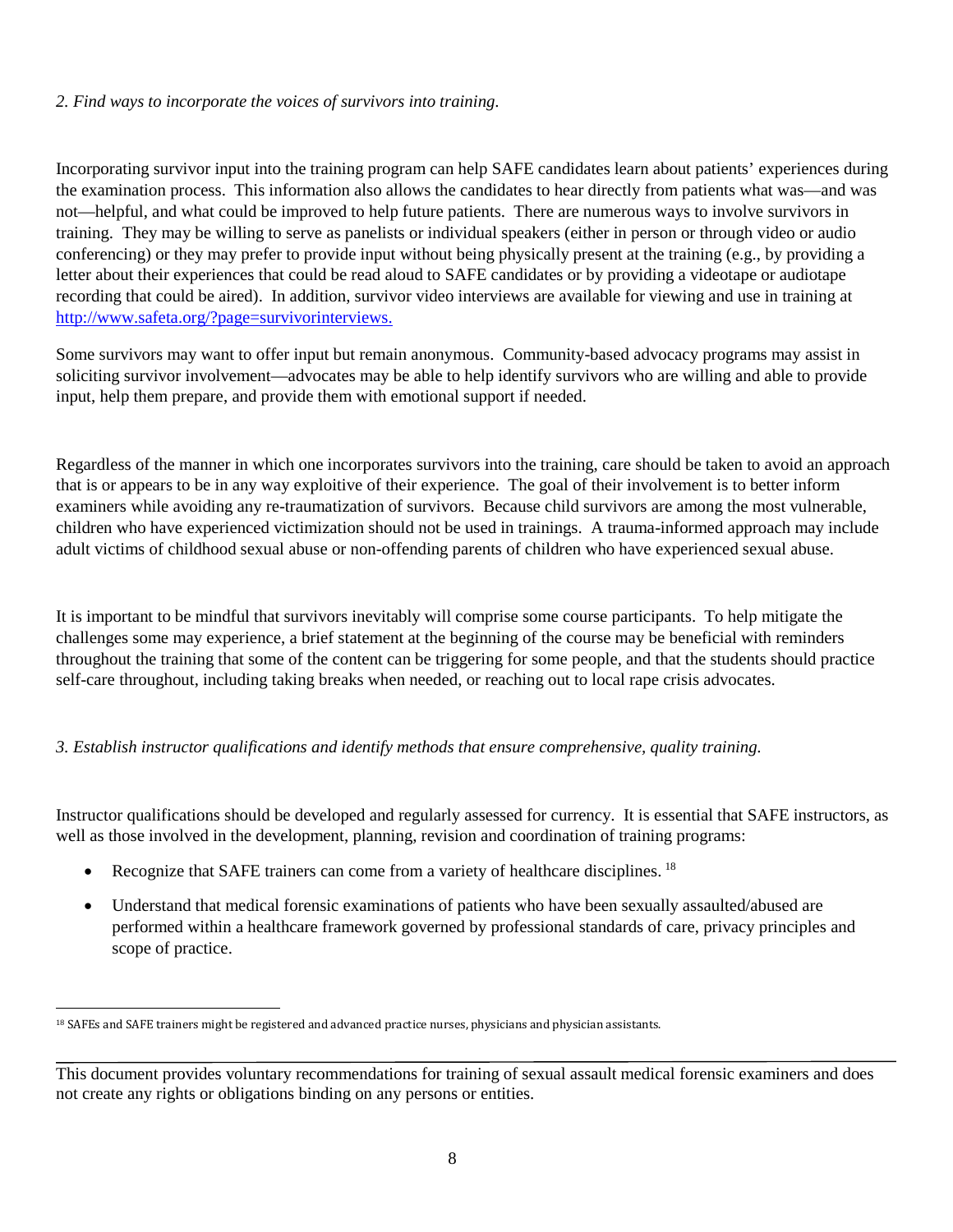- Embrace a holistic approach to restoring and promoting the physical, psychological and social health of patients throughout the examination process.
- Understand the crucial role that SAFE training programs play in educating SAFEs to provide objective<sup>[19](#page-13-0)</sup> health care and forensic evaluation in a trauma-informed, competent, compassionate, culturally/linguistically appropriate and victim-centered manner.
- Recognize the importance of using multiple teaching methods in a variety of combinations and formats, including PowerPoint presentations, videos, discussion, case studies, lecture and role play. Engaging students through multiple methods will meet different learning styles of SAFE candidates in the didactic sessions.
- Recognize that simulation may be used as a component of the clinical coursework to teach and reinforce skills associated with the medical forensic examination, such as anogenital inspection, speculum insertion, evidence packaging, et cetera. The medical forensic examination may be simulated with either live models or mechanical simulators.<sup>[20](#page-13-1)</sup> Care should be given to develop and evaluate appropriate scenario content and objectives. Ideally, simulation should not replace the precepted examination.

#### **SIMULATION AS AN EDUCATIONAL TOOL**

Simulation has become an increasingly popular tool in nursing and medical education (Sanford, 2010). The use of simulation includes mechanical simulators ("sim-man"), role playing with standardized patients, scenario setting and case studies. This type of learning has shown to increase patient safety and decrease errors, improve clinical judgment, and is useful for evaluating specific skills (Harder, 2010). Disadvantages to using simulation include the amount of time required to set up a simulation laboratory, create scenarios and plan for role plays (Sanford, 2010). When mechanical simulators are used, patient reactions to procedures are lost (Lasater, 2007). The use of simulation to teach and evaluate skills associated with conducting the medical forensic sexual assault and sexual abuse examination may be incorporated into the curriculum.<sup>21</sup> However, the simulation should be structured. Clear objectives with set scenarios and methods for evaluating student performance based upon the established objectives are essential. A process for providing feedback to the student should be developed and consistently used (International Nursing Association for Clinical Simulation & Learning, 2011). To address the student's action or inaction in the simulation environment, the instructors should be thoroughly familiar with the scenarios. Successful simulation sessions require much preparation and cannot be loosely organized. Consultation with educators who use various methods of simulation is highly recommended.

<span id="page-13-0"></span> <sup>19</sup> The terms *objectivity*/*objective* and *neutrality*/*neutra*l are used interchangeably in the *National Training Standards*, but it is important to recognize that some difference of opinion exists in the field about whether these terms have the same meaning when referring to SAFE activities.

<span id="page-13-1"></span><sup>&</sup>lt;sup>20</sup> Schools of medicine and university-affiliated hospitals are often resources for both gynecological/urological teaching associates (live models) and medical simulation labs (mechanical models). For an example of the use of live models in medical forensic education, see Rutgers New Jersey Medical School: http://nims.rutgers.edu/departments/ob\_gyn/test.cfm. To identify an accredited healthcare simulation center in the United States, see the Society for Simulation in Healthcare's Directory[: http://www.ssih.org/Home/SIM-Center-Directory/Area/US](http://www.ssih.org/Home/SIM-Center-Directory/Area/US)

<span id="page-13-2"></span><sup>21</sup> For those who wish to be eligible for SANE-A or SANE-P certification, the IAFN requires simulation training to be in addition to the 40-hour content, and not completed as a part of the didactic coursework. "Clinical components, including simulated clinical experiences, are completed in addition to the coursework and are not calculated as part of the 40 hours" (IAFN *SANE Education Guidelines*, p. 7).

This document provides voluntary recommendations for training of sexual assault medical forensic examiners and does not create any rights or obligations binding on any persons or entities.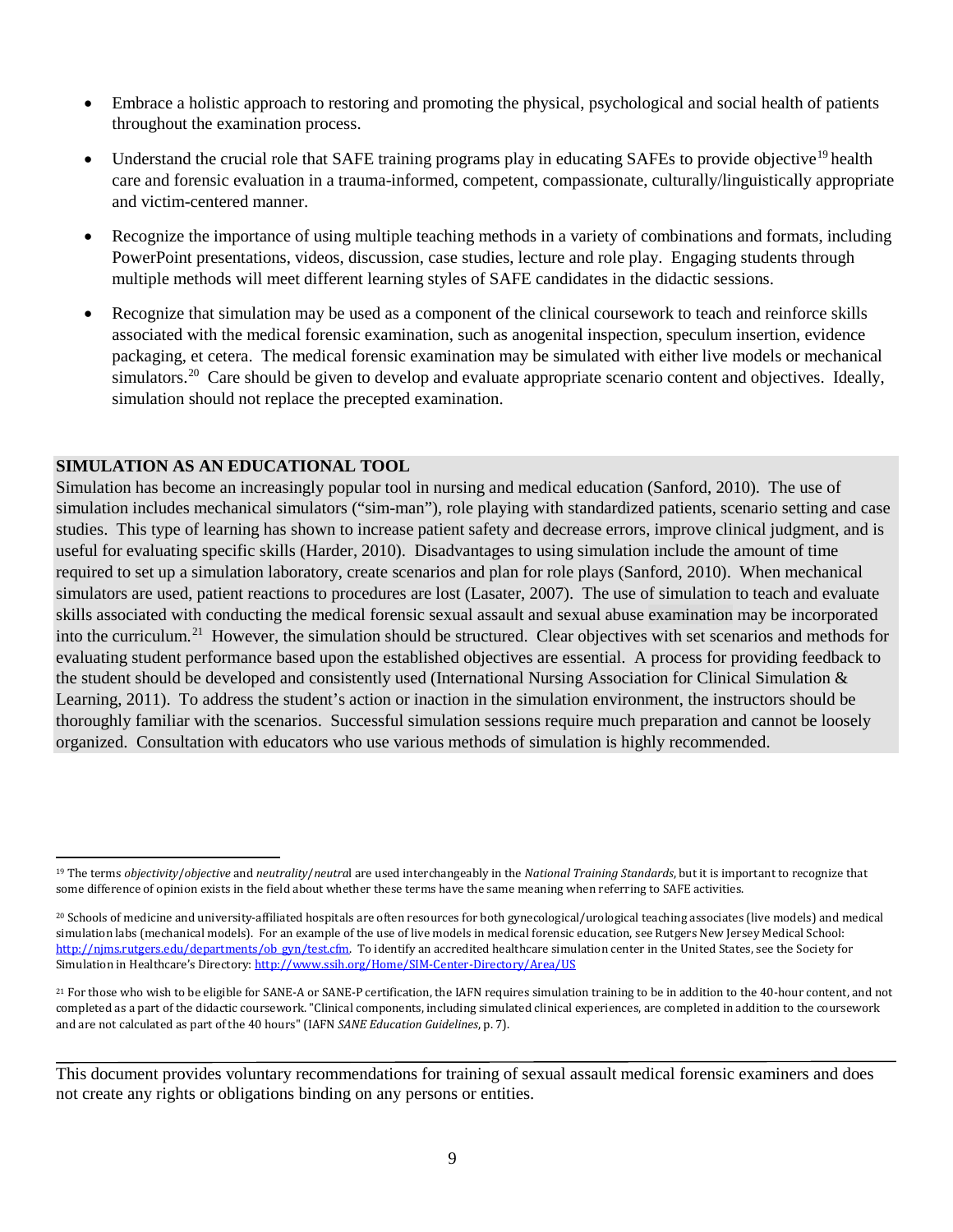In particular, instructors should:

- Have significant experience in the topical areas in which they are providing instruction (e.g., instructors who are SAFEs should have considerable experience in all aspects of care for patients who have been sexually assaulted/abused, including performing examinations, evaluating and managing patients, coordinating responses with other professionals and preparing for and testifying in court).
- Provide instruction appropriate to their expertise and discipline-specific role (e.g., training that addresses legal issues and the impact of evidentiary findings on a legal case should be done primarily by a prosecutor, although a SAFE may assist with this discussion).
- Be familiar with pertinent medical, scientific, and forensic literature (including the ability to understand the scientific methods described and to critically evaluate the literature).
- Recognize the importance of using a trauma-informed foundation for the training and be able to articulate the importance of this approach in the care of the patient who has been sexually assaulted or abused.
- Be aware of variations in practices and policies related to the examination process across jurisdictions.
- Be skilled in how to sensitively and appropriately respond to cultural and linguistic concerns that arise for patients during the examination process, knowledgeable about how to teach SAFE candidates these skills, and able to address SAFE candidates' cultural needs and concerns during training.
- Be knowledgeable about high-risk populations that are especially vulnerable to sexual victimization, such as those with intellectual and developmental disabilities and other cognitive disabilities.
- Incorporate how to address requirements for access to language assistance or other accommodations needed to clearly communicate and meet the needs of the patient and/or family.
- Evaluate, on an ongoing basis, any biases and deeply held beliefs they personally hold related to sexual violence that could hinder their ability to train SAFE candidates.
- Use instructional techniques that support adult learning and develop content that is effective with different styles of learning (e.g., seeing, doing, hearing and reading).
- Have experience in facilitating and guiding group discussions, knowledge of/experience with adult learning theory and the capacity to help trainees evolve in attitude, knowledge and ability.[22](#page-14-0)
- Be cognizant that the didactic content may trigger a traumatic response based on the trainee's personal history and be able to offer support, referral and intervention.<sup>[23](#page-14-1)</sup>

<span id="page-14-0"></span> <sup>22</sup> See, for example, Knowles, M., Holton, E., & Swanson, R. (2015). *[The adult learner \(8th](https://www.routledge.com/The-Adult-Learner-The-definitive-classic-in-adult-education-and-human/Knowles-III-Swanson/p/book/9780415739023) ed.).* London, UK: Routledge; Post, H. (n.d.). *[Teaching adults: What every](http://www.fastfamilysupport.org/fasttraining/Other/teachingadults-whattrainersneedtoknow.pdf)  [trainer needs to know about adult learning styles.](http://www.fastfamilysupport.org/fasttraining/Other/teachingadults-whattrainersneedtoknow.pdf)* Bloomington, MN: Pacer Center.

<span id="page-14-1"></span><sup>&</sup>lt;sup>23</sup> A history of sexual violence victimization should not prevent a clinician from participating in SAFE training and practice. However, clinicians need to consider how their own victimization impacts their ability to provide this care, ensuring that they are able to provide objective, evidence-based patient care without jeopardizing their own well-being. SAFE trainers should be prepared to sensitively address concerns with clinicians who appear to be struggling with the content or unable to objectively view the issues.

This document provides voluntary recommendations for training of sexual assault medical forensic examiners and does not create any rights or obligations binding on any persons or entities.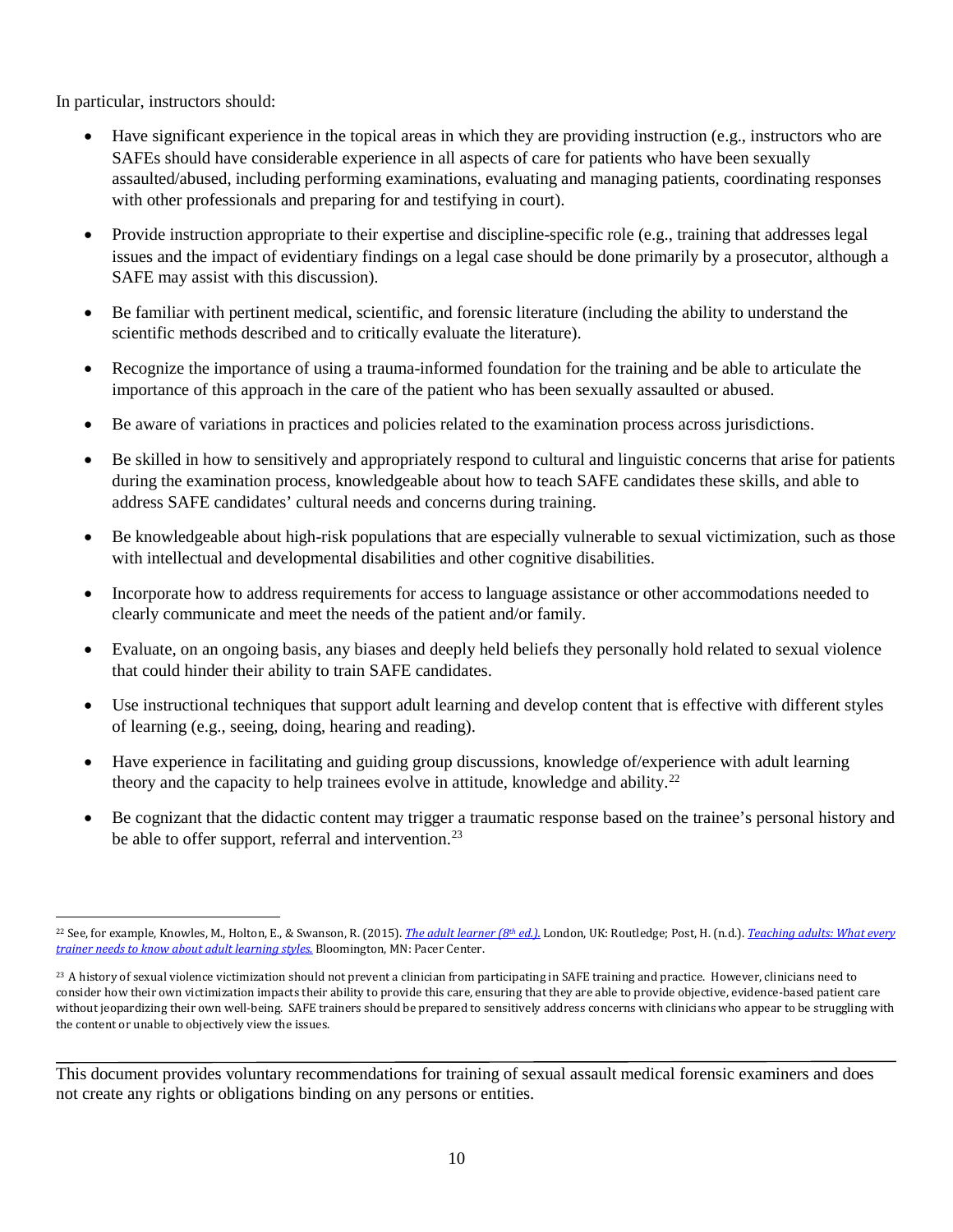• Employ analytical and critical thinking skills in many aspects of the clinical care of the patient following sexual assault and abuse.

(See [Appendix A](#page-73-0) for a complete outline of qualifications for clinician faculty in both adolescent/adult and pediatric SAFE courses.)

Methods to ensure the quality of training and the instructors should be developed. It is imperative to evaluate the quality of education provided through each training program and the instructors used. Programs are urged to develop measurable and observable learning outcomes that specify the desired knowledge, skills and/or practices that SAFE candidates are to gain through each training module.<sup>24</sup> Evaluation can help ensure that these training objectives are being met and facilitate continuous improvement of the program. Examples of some evaluative tools include pretests of SAFE candidates, posttraining evaluations of SAFE candidates that focus on their level of knowledge of the examination process and their level of satisfaction with the training and instructors, and longitudinal evaluation of the effectiveness of the training program in preparing SAFE candidates for their role. A systematic approach will help ensure that feedback from participants, advancements in clinical knowledge and best practices, and advances in forensic science and the law are incorporated into the training program on a regular basis.

### **INSTRUCTIONAL METHODOLOGIES**

Clinicians learn in a variety of ways. Knowles's theory informs the process of adult learners. This theory states that active involvement is key to the learning process. The active learner retains more information, more readily sees the applicability of that information and learns more quickly. Knowles assumes that the learner is self-directed, knows the reason that he or she needs to know the information, and brings a different type and quality of experience (Amerson, 2001; Atherton, 2011). Because not all adults learn in the same manner, instructors may use a variety of mediums to design and deliver a curriculum to the students.

*4. Establish participant qualifications. Consider how to recruit and screen SAFE candidates, identify those who reflect the diversity of the community for whom they will provide care; assess learning needs prior to training; provide opportunities to apply skills learned; and establish and maintain competency after the initial training.* 

When identifying potential candidates to **participate** in SAFE training, instructors should recognize that:

• Healthcare providers (including physicians, advanced practice nurses and physician assistants) from a variety of specialty areas in health care can be specially educated and clinically prepared to be SAFEs (noting that the examination should be done with equal competence regardless of the healthcare area, baseline education or degree of the examiner).

<span id="page-15-0"></span><sup>&</sup>lt;sup>24</sup> For guidance on crafting effective learning objectives, see International Training and Education Center for Health (2010). Writing sound learning objectives; University of North Carolina, Charlotte. (n.d.). [Writing objectives using Bloom's Taxonomy.](https://www.ovcttac.gov/saneguide/management-of-sane-programs/sexual-assault-nurse-examiners/)

This document provides voluntary recommendations for training of sexual assault medical forensic examiners and does not create any rights or obligations binding on any persons or entities.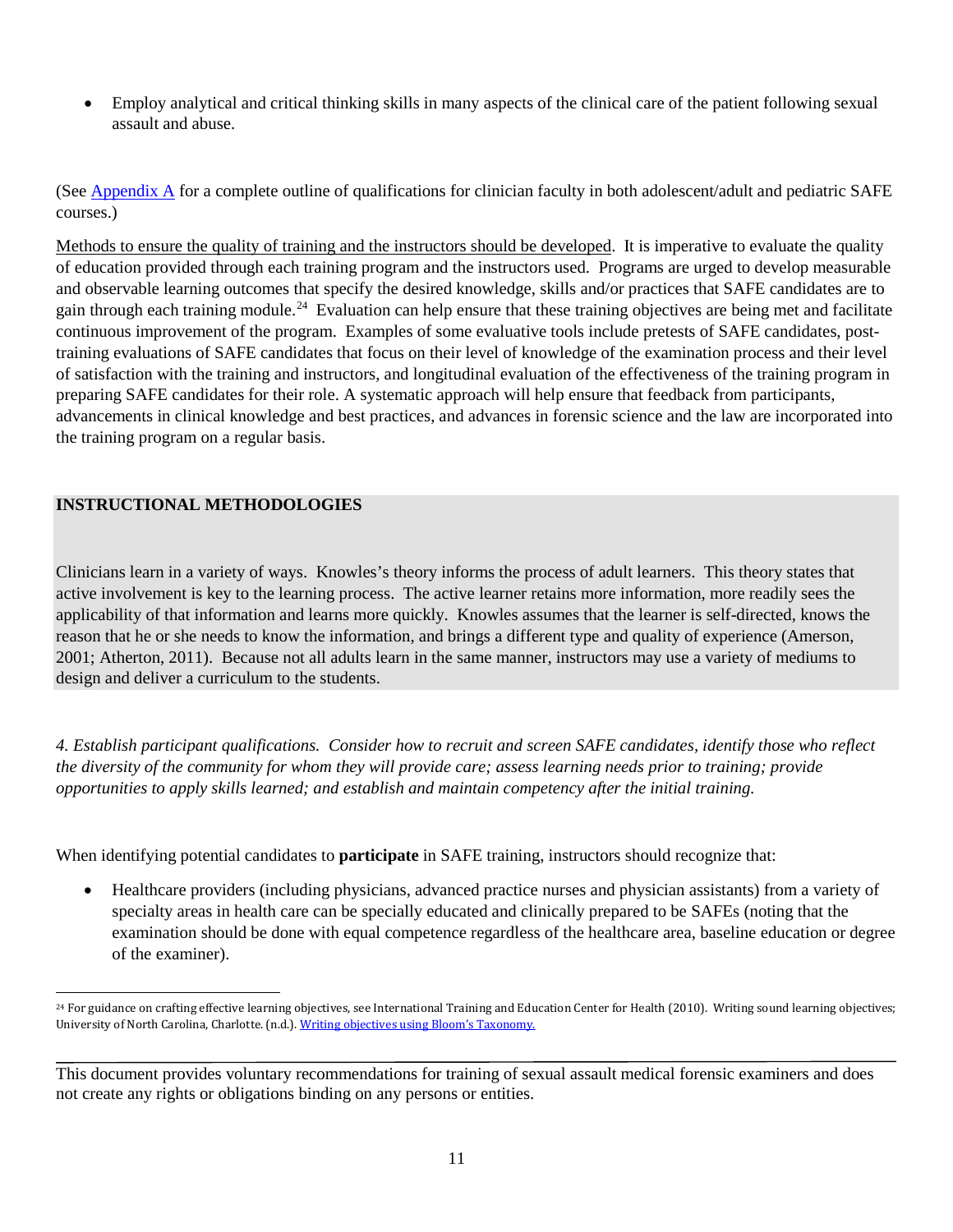- For nurses taking the course, the minimum level of education should be that of a registered nurse.
- Due to the autonomous nature of SAFE clinical care, some fundamental clinical assessment and critical thinking skills need to be demonstrated prior to practicing as a SAFE. New graduates of either nursing or medical schools may not be appropriate candidates until they have more clinical experience in their respective roles.

Create a plan to identify, recruit and screen healthcare providers interested in becoming SAFEs. Some initial questions to answer when creating a plan include who will conduct the recruitment and screening (e.g., individual examiner programs and/or those coordinating trainings) and what selection criteria will be used. Jurisdictions should strive to recruit SAFEs who collectively represent the diversity of the community they serve. Planners should ensure that recruitment and screening approaches do not perpetuate biases against particular groups. Through the recruitment and screening process, potential candidates should be fully informed of what being a SAFE involves (e.g., initial and ongoing education and clinical practice needed, the work itself and the time commitment). Recognize that multiple areas of clinical practice may yield SAFE candidates. For example, not all SAFE candidates need to come from the emergency department (ED); consider recruiting from maternal child health, pediatrics, intensive care units/pediatric intensive care units, women's health, gynecology, psychiatric/mental health and other clinical practice areas within the hospital or community clinic setting. Planners should make efforts to include nurses from marginalized communities.

In preparation for each training program, instructors should assess the needs of attending SAFE candidates. The assessment might entail understanding the level of the candidates' experiences and competency; becoming familiar with local, state, territorial, tribal and federal laws and statutes and protocols that affect examination procedures; local practices, including those that address minors' consent, privacy and privilege, kits and forms related to the examination; and considering the needs of specific populations in the community.

Opportunities to practice skills learned during the didactic training should be provided. A great deal of information is presented to SAFE candidates during classroom education. To increase their capacity to absorb and apply this information, candidates should have sufficient and varied opportunities to translate knowledge into action. Opportunities can be provided during classroom education through mechanisms that include, but are not limited to, role play, use of case studies, demonstrations using models, mock court testimony and periodic assessment testing. In addition, the clinical practicum component of SAFE training (completed in addition to the didactic course) should include extensive hands-on opportunities (see [Clinical Content](#page-65-0)*).* Those developing training curriculums should carefully consider which training tools are best suited to maximize absorption and application of information for each topic area.

Jurisdictions and examiner programs should consider how to enhance competencies of SAFEs after the initial didactic training and clinical practicum.<sup>25</sup> Supporting advanced education, continuing education, supervised clinical practice and

<span id="page-16-0"></span><sup>&</sup>lt;sup>25</sup> Clinical practicum refers to the experiences completed as a part of the Clinical Practice Content—Recommendations. These can be accomplished through precepted experiences in a clinician's own community, precepted experiences in communities with greater resources or patient volume or by attending a formalized clinical practicum, such as those offered by IAFN [\(http://www.forensicnurses.org/?page=ClinicalSkillsTrn\)](http://www.forensicnurses.org/?page=ClinicalSkillsTrn) or the Tribal Forensic Healthcare project [\(http://www.tribalforensichealthcare.org/?page=Clinical\)](http://www.tribalforensichealthcare.org/?page=Clinical), or a combination thereof.

This document provides voluntary recommendations for training of sexual assault medical forensic examiners and does not create any rights or obligations binding on any persons or entities.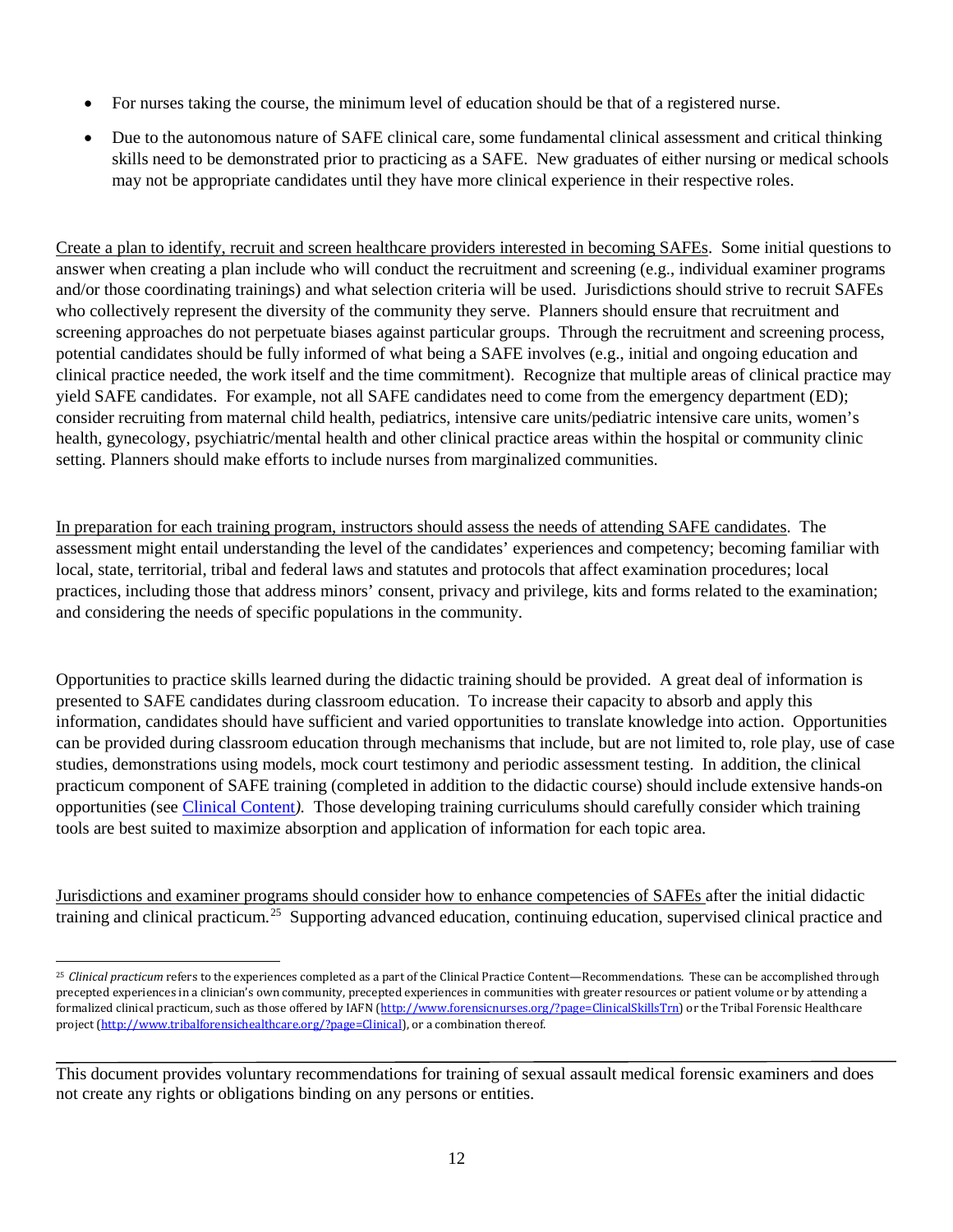certification for healthcare providers who conduct the medical forensic examination is recommended.<sup>26</sup> This approach will build upon SAFEs' knowledge; keep them current with changes in technology, current science, documentation and promising practices; and offer them opportunities to refresh skills that were gained in basic training. One-on-one supervision and mentoring is critical to allow experienced examiners to evaluate the individual performance of newer SAFEs, answer case-specific questions that arise and consider how to promote their professional development. Quality assurance and peer review processes should be implemented in some form to help maintain the highest quality care for patients[.27](#page-17-1)

#### *5. Build the capacity of SAFE candidates to provide culturally and linguistically competent care.*

A culturally competent SAFE sensitively and appropriately addresses patients' cultural needs and concerns. To build SAFE candidates' capacity to be culturally competent, instructors are encouraged to incorporate cultural issues throughout the training, rather than highlight these issues in a single, discreet section of the course. In addition, ["Victim-Centered](http://www.safeta.org/?page=VictimCenteredCare)  [Care"](http://www.safeta.org/?page=VictimCenteredCare) from the *[SAFE Protocol](https://c.ymcdn.com/sites/safetasource.site-ym.com/resource/resmgr/Protocol_documents/SAFE_PROTOCOL_2012-508.pdf)* and ["Principles of Care"](http://www.kidsta.org/page/SectionA1) and ["Adapting Care for Each Child"](http://www.kidsta.org/page/SectionA2) from the *[Pediatric SAFE](http://c.ymcdn.com/sites/www.kidsta.org/resource/resmgr/Docs/national_pediatric_protocol_.pdf)  [Protocol](http://c.ymcdn.com/sites/www.kidsta.org/resource/resmgr/Docs/national_pediatric_protocol_.pdf)* both look more broadly at cultural and other individual considerations that may affect how the examination is conducted. [28](#page-17-2) Instructors also should discuss with SAFE candidates approaches to rectifying situations in which sensitive and culturally appropriate responses may have been lacking.

Those developing training programs are urged to seek out the expertise of service providers who can discuss cultural and accessibility issues facing the jurisdictions to be served by the SAFE candidates. Not only can they provide information, resources and referral sources that can be used by the SAFE candidates, they also may be willing to serve as presenters. To be most effective, this self-exploration should be ongoing and supported by local MDTs—such as sexual assault response teams (SARTs)—and represent the community being served.

#### *6. Incorporate evidence-based information into the training program as much as possible.*

SAFE candidates should be educated about cutting-edge research and evidence-based information on best practices (to the extent it is available) that can guide care of patients who have been sexually assaulted and abused, and allow for more

<span id="page-17-0"></span> <sup>26</sup> *[Pediatric SAFE Protocol](http://www.kidsta.org/page/SectionA4)*, p. 58.

<span id="page-17-1"></span><sup>27</sup> For resources to help implement or refine quality assurance and quality improvement processes, see the *[SANE Sustainability Information](http://www.nsvrc.org/sites/default/files/nsvrc-publications_sane-mobile-quality-assurance-improvement-resources.pdf)* from the National Sexual Violence Resource Center.

<span id="page-17-2"></span><sup>28</sup>For information on adapting the *SAFE Protocol* as a resource for those conducting examinations and/or responding to incarcerated victims: <https://www.justice.gov/sites/default/files/ovw/legacy/2013/08/12/confinement-safe-protocol.pdf>

This document provides voluntary recommendations for training of sexual assault medical forensic examiners and does not create any rights or obligations binding on any persons or entities.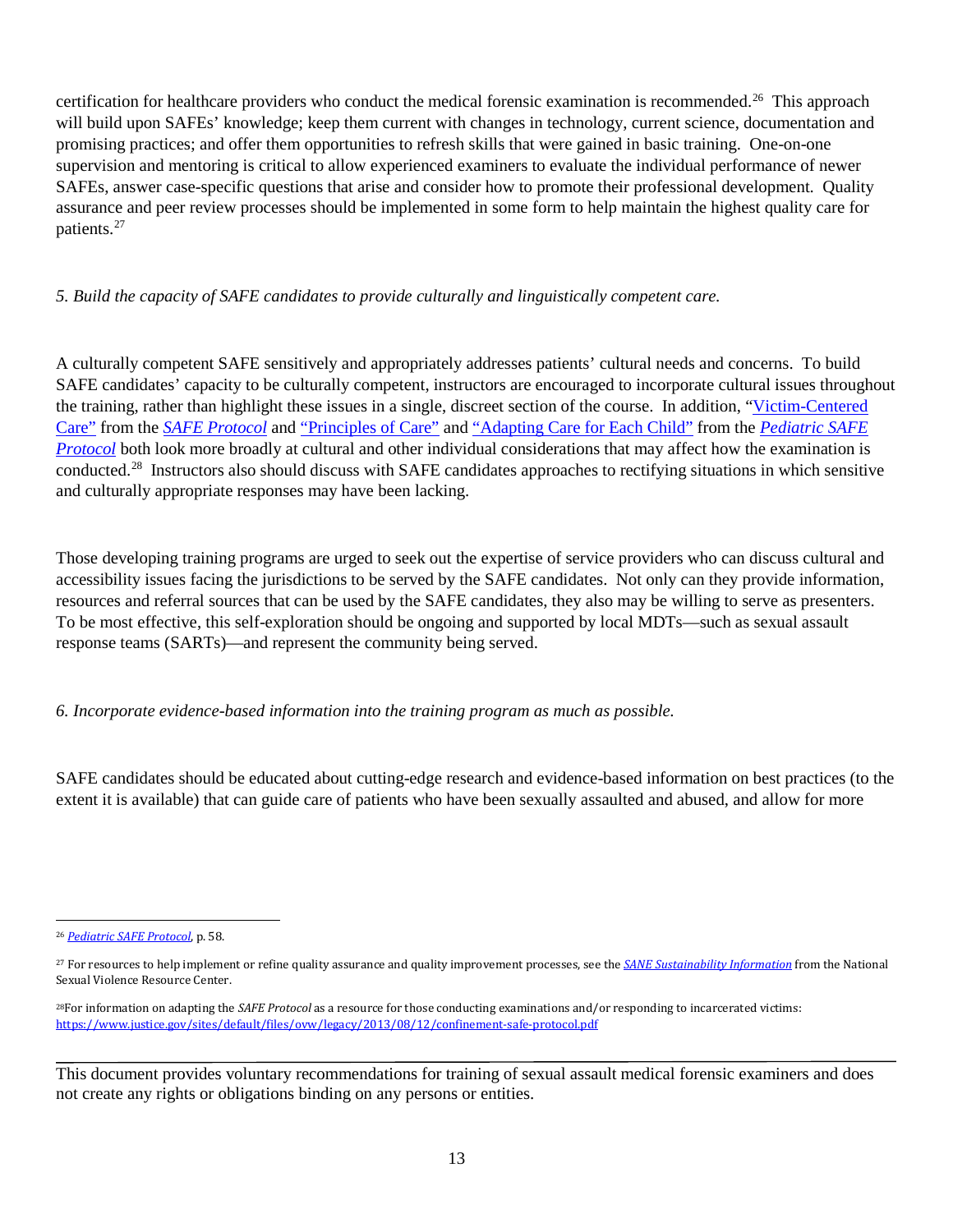effective courtroom testimony.<sup>[29](#page-18-0)</sup> Modeling the use of evidence-based information in the education process can also be used to address victim-blaming attitudes that SAFE candidates may hold (or inevitably encounter in others).

#### *7. Instruct SAFE candidates to use language that fits their role and is unbiased.*

Careful selection of words is critical throughout the examination process, including on the examination documentation and in communication with colleagues, not only to ensure accuracy, but also to reflect objectivity.<sup>[30](#page-18-1)</sup> Instructors should ensure SAFE candidates understand the importance of being able to articulate the role of the SAFE in accordance with nursing scope and standards of practice and other current published guidance, and encourage SAFE candidates to use language that precisely reflects the patient history, behavior, medical forensic findings and evidence-based conclusions within the scope of the SAFE role. When assisting patients with disabilities, the use of "people-first language" is important to emphasize the person and not their abilities or disability.<sup>[31](#page-18-2)</sup>

*8. Incorporate into training discussions those issues involving a lack of consensus regarding clinical practices, where they exist.*

Although much agreement exists across the country regarding acceptable and best practices in the examination process, SAFE candidates should understand that areas of disagreement also exist among practitioners (many of which are recorded in the protocols). Instructors should be able to identify areas for which there is no consensus about best practices[32](#page-18-3) and help SAFE candidates understand the importance of following the best available clinical guidance and jurisdictional laws and policies to respond appropriately to meet the needs of the individual patient.

<span id="page-18-0"></span><sup>&</sup>lt;sup>29</sup> Because the discipline is relatively young, the research base is still developing; and there is much information that has not yet been published in peerreviewed journals. Clinicians should strive for "evidence-informed" care where the research base has not yet been established.

<span id="page-18-1"></span><sup>30</sup> [https://www.americanbar.org/groups/women/publications/perspectives/2015/winter/how\\_language\\_reflects\\_our\\_response\\_sexual\\_violence.html](https://www.americanbar.org/groups/women/publications/perspectives/2015/winter/how_language_reflects_our_response_sexual_violence.html) and National Judicial Education Program/Legal Momentum, "Raped or 'Seduced:' How Language Helps Shape Our Response to Sexual Violence." <https://www.legalmomentum.org/raped-or-seduced-how-language-helps-shape-our-response-sexual-violence>

<span id="page-18-2"></span><sup>31</sup> <https://www.thearc.org/who-we-are/media-center/people-first-language>

<span id="page-18-3"></span><sup>&</sup>lt;sup>32</sup> For example, care of the unconscious patient: The field has not been able to reach consensus regarding whether medical forensic exams should be conducted on patients who are unresponsive. See *[Evaluation and Management of the Sexually Assaulted or Sexually Abused Patient](https://www.acep.org/sexualassaultebook)*, p. 108; Pierce-Weeks, J., & Campbell, P. (2008)[. The challenges forensic nurses face when their patient is comatose: Addressing the needs of our most vulnerable patient population.](https://www.ncbi.nlm.nih.gov/pubmed/18798876)  *Journal of Forensic Nursing*, *4*(3), 104–110.

This document provides voluntary recommendations for training of sexual assault medical forensic examiners and does not create any rights or obligations binding on any persons or entities.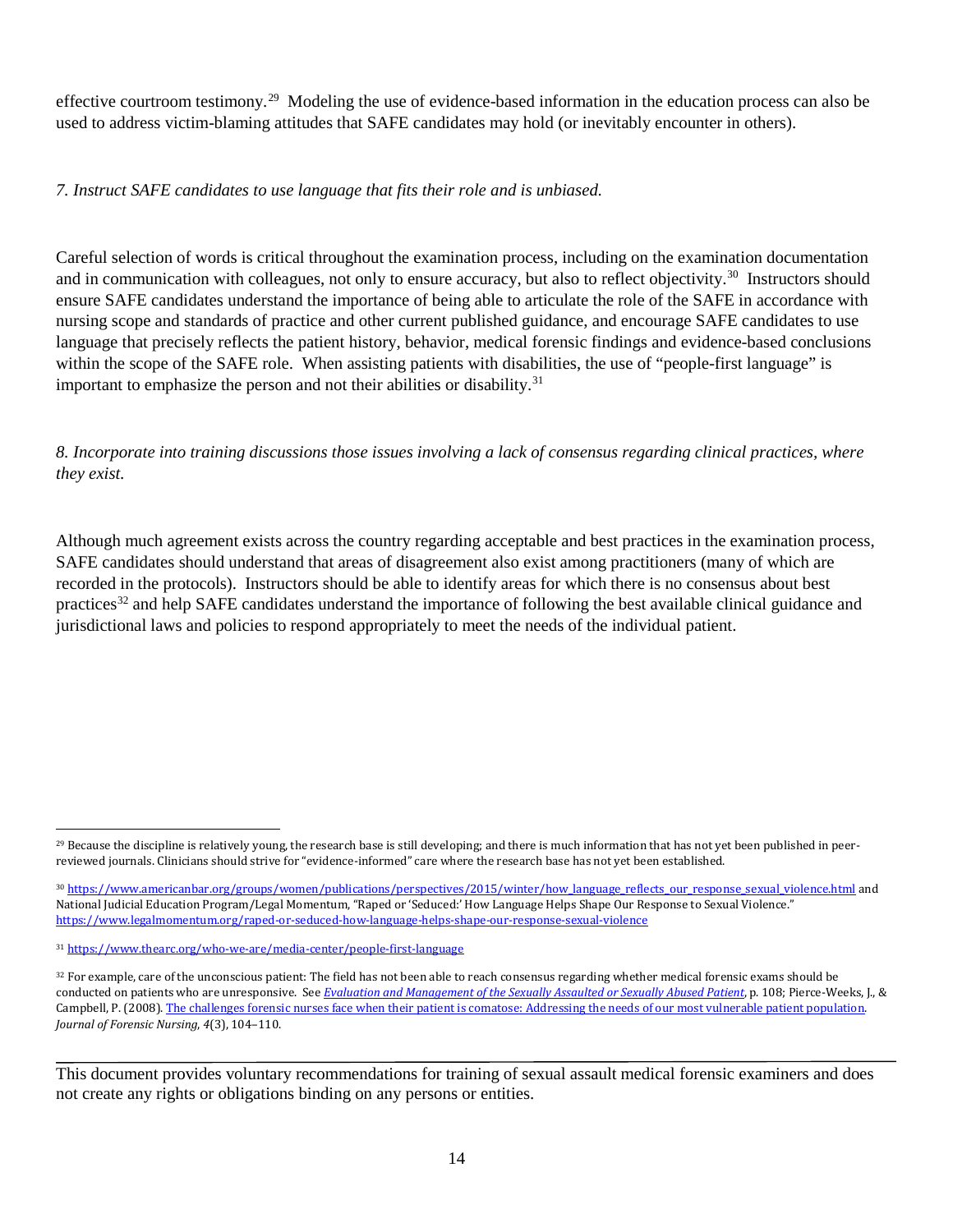## <span id="page-19-0"></span>**Training Content: Didactic**

Physicians, advanced practice nurses, physician assistants and registered nurses without advanced practice nursing education may all engage in the medical forensic evaluation of sexual assault and/or child sexual abuse. Due to differences in foundational training in assessment, and variances in scope of practice, clinicians should refer to their individual organizations (e.g., IAFN, National Children's Alliance) or for some registered nurses, their state regulatory agency, to ensure compliance with required didactic hours.

Regardless of provider type, all providers should be licensed to practice and in current good standing by their corresponding state board of practice regulation. All providers are required to practice within the scope of their applicable state practice acts.

A medical director<sup>[33](#page-19-1)</sup> who has received the equivalent specialized training is recommended (and depending on local laws and agency requirements, may be required) to assist with development of protocols and treatment plans—including those for follow-up and referral recommendations for specialized services, such as ongoing medical or mental health care—as well as to participate in quality assurance and quality improvement processes.<sup>[34](#page-19-2)</sup>

Because the following issues are not specific to any single category within the training content, faculty should ensure that these are discussed during the didactic course in a manner that allows for robust debate and application at the local level:

- 1. **Ethical practice**: SAFE practice necessitates that a foundation is created upon which all SAFEs have the capacity to make clinical practice decisions consistent with their professional codes of ethics. This means ensuring that all clinicians are practicing within their scope, supported by policies and procedures that minimize potential conflicts, and place the patient at the center of the healthcare encounter. Faculty are encouraged to include relevant codes of ethics (e.g., ANA's *[Code of Ethics for Nurses with Interpretive Statements](http://www.nursingworld.org/MainMenuCategories/EthicsStandards/CodeofEthicsforNurses/Code-of-Ethics-For-Nurses.html)*, ACEP's *[Code of](https://www.acep.org/clinical---practice-management/code-of-ethics-for-emergency-physicians/)  [Ethics for Emergency Physicians](https://www.acep.org/clinical---practice-management/code-of-ethics-for-emergency-physicians/)*) in training for discussion as applied to the patient who has been sexually assaulted and sexually abused.
- 2. **Screening for and addressing co-occurring abuse**: Although these training standards specifically address sexual assault and sexual abuse across the lifespan, many patients experience polyvictimization.[35](#page-19-3) Clinicians should be prepared to address the multiple forms of violence, abuse, and exploitation that can potentially arise within any

<span id="page-19-1"></span> <sup>33</sup> A program director/coordinator in some cases may not be a licensed healthcare provider (see footnote 37). A medical director is expected to be a licensed advanced practice provider.

<span id="page-19-2"></span><sup>&</sup>lt;sup>34</sup> The medical director does not have to be a physician; some communities and organizations may use physicians, physician's assistants or advanced practice nurses to fill this role.

<span id="page-19-3"></span><sup>&</sup>lt;sup>35</sup> [Polyvictimization](https://www.ncjrs.gov/pdffiles1/ojjdp/235504.pdf) refers to the experience of multiple types of victimization, including intimate partner violence, sexual exploitation and trafficking. Although more frequently discussed in reference to children, polyvictimization can happen across the lifespan.

This document provides voluntary recommendations for training of sexual assault medical forensic examiners and does not create any rights or obligations binding on any persons or entities.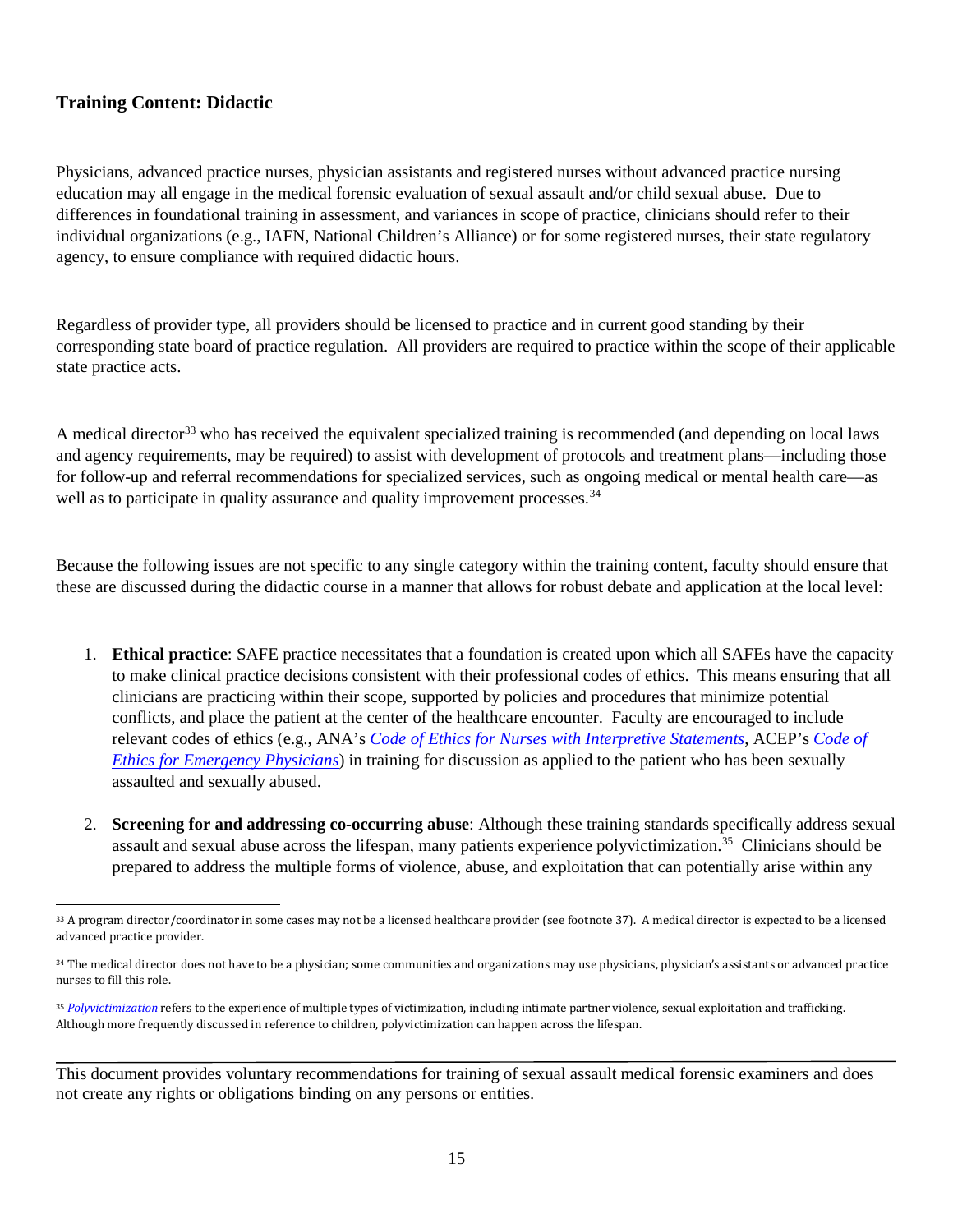given patient encounter. Therefore, discussion about available resources—including screening tools, treatment protocols and targeted referral agencies—should be part of every SAFE course.<sup>[36](#page-20-0)</sup>

- 3. **Evidence-based practice**: Forensic health care is a relatively young profession. Although the evidence base that guides clinical decision making is limited compared to many other healthcare fields, it is constantly evolving. Beyond simply providing training informed by the current evidence base, faculty should encourage discussion of the gaps in the current body of evidence and how new research can be integrated into SAFE practice. Emphasis should be placed on maintaining currency with the available scientific literature and the importance of sharing that literature with other members of the MDT, in particular prosecutors and other attorneys who may need to address the science in court. Consider including resources for participants on issues such as reading and understanding research, conducting literature searches and evaluating the quality of scientific articles.
- 4. **Telemedicine**: The use of telemedicine has great potential in providing care to patients who have experienced sexual assault and sexual abuse. Some communities have already instituted this type of programming, but the literature related to its efficacy and the availability of specific protocols for implementing a telemedicine program with this patient population remains limited. In communities where telemedicine is employed, SAFE faculty will need to discuss how its use impacts every component of the didactic content—from the necessary regulations impacting programs (such as th[e Health Information Technology for Economic and Clinical Health \(HITECH\)](https://www.hhs.gov/hipaa/for-professionals/special-topics/HITECH-act-enforcement-interim-final-rule/index.html?language=es)  [Act\)](https://www.hhs.gov/hipaa/for-professionals/special-topics/HITECH-act-enforcement-interim-final-rule/index.html?language=es), to cross-state licensure issues, adaptations in documentation and the consequences of its use on the investigative and judicial response.

<span id="page-20-0"></span><sup>&</sup>lt;sup>36</sup> The toolkit a[t http://ipvhealthpartners.org/](http://ipvhealthpartners.org/) is available to build a comprehensive and sustainable response to screening and responding to intimate partner violence (IPV) in your health center, in partnership with local domestic violence and sexual assault service providers.

This document provides voluntary recommendations for training of sexual assault medical forensic examiners and does not create any rights or obligations binding on any persons or entities.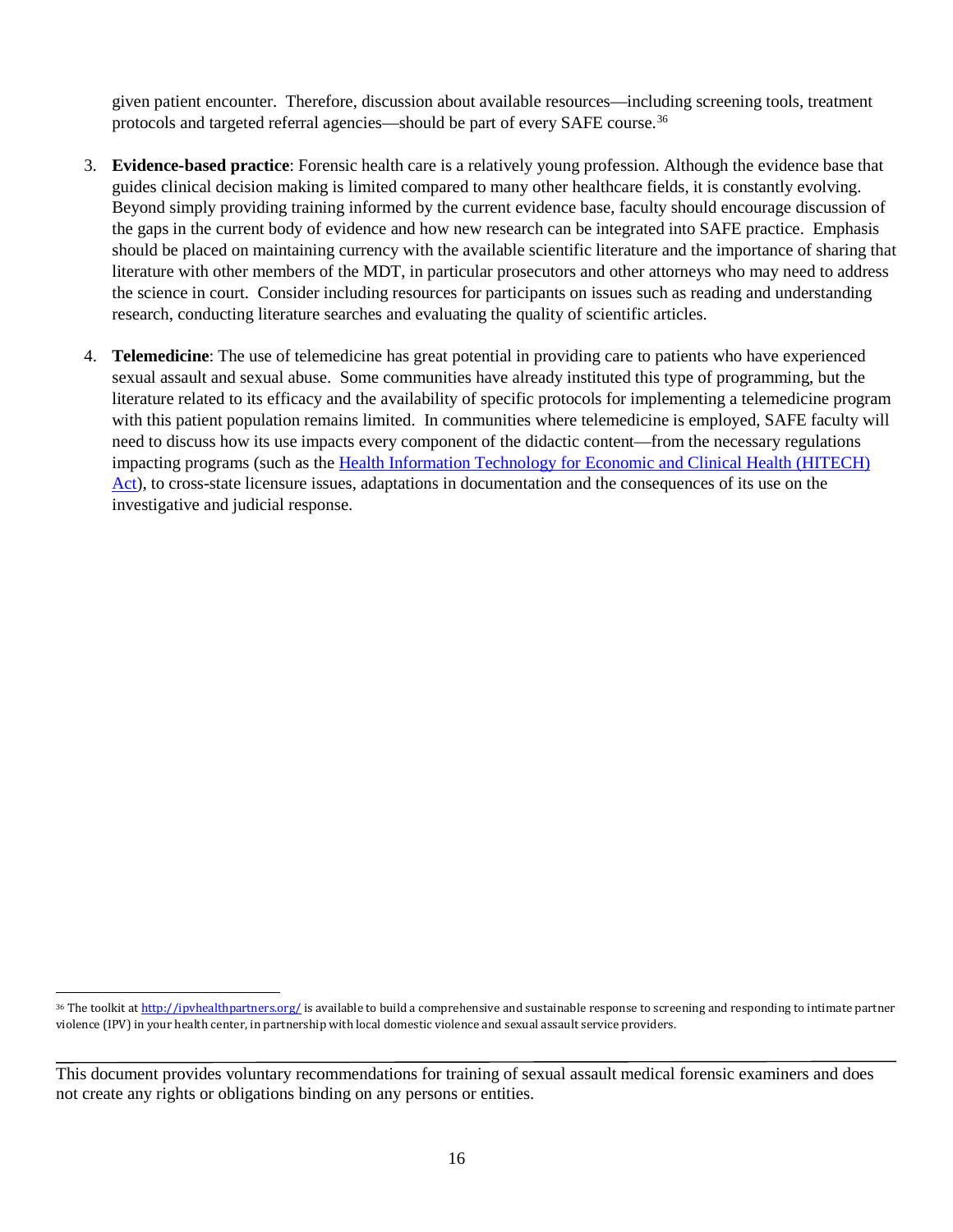## <span id="page-21-0"></span>**Training Content: Clinical**

Clinical education is designed to complement the classroom educational experience and allow the healthcare provider to apply the knowledge obtained during the didactic coursework. Clinical experiences should be completed *in addition to* the didactic training (and for registered nurses seeking the SANE-A or SANE-P certification, is a requirement). Preceptorships, internships and residencies combined with ongoing training will assist the clinician in developing a solid foundation for competent and current practice in this field.

Clinical educational experiences should be completed in a time frame that ensures competency and maximum retention of knowledge and skills, typically within six months of completion of the didactic training. Required clinical skills should be performed until competency is demonstrated. Competency is individualized, and should be determined by the professional who is assessing the clinician's skills.

Given the diversity of communities and the different challenges facing rural, tribal, low-volume versus urban, highvolume communities, multiple options for clinical skills attainment should be recognized. Clinical skills may be obtained using any of the following approaches:

- Medical internship, residency, fellowship or preceptorship in a program providing care to sexual assault and sexual abuse patients' medical forensic needs.
- Preceptorship in a simulation setting using medical simulation models and/or standardized patients, ideally in combination with one of the aforementioned clinical education experiences.

Critical components to consider in the development of the above modalities are development of clearly defined competencies that should be achieved during the clinical training, and ensuring the experience of the instructor.

Accredited continuing education hours (contact hours in nursing or Category 1 or 2 CME in medicine) or academic credit should be awarded to the candidate who demonstrates proof of hours and course content.<sup>[37](#page-21-1)</sup>

<span id="page-21-1"></span><sup>37</sup> Note: For nurses who wish to be eligible for SANE-A® or SANE-P® certification, the IAFN required that each course provide nursing contact hours, nursing academic credits or a national equivalent that demonstrates proof of hours and course content. Additionally, the IAFN requires clinical preceptorships to be completed as outlined in the most current edition of the IAFN *[SANE Education Guidelines.](http://www.forensicnurses.org/resource/resmgr/2015_SANE_ED_GUIDELINES.pdf)*

This document provides voluntary recommendations for training of sexual assault medical forensic examiners and does not create any rights or obligations binding on any persons or entities.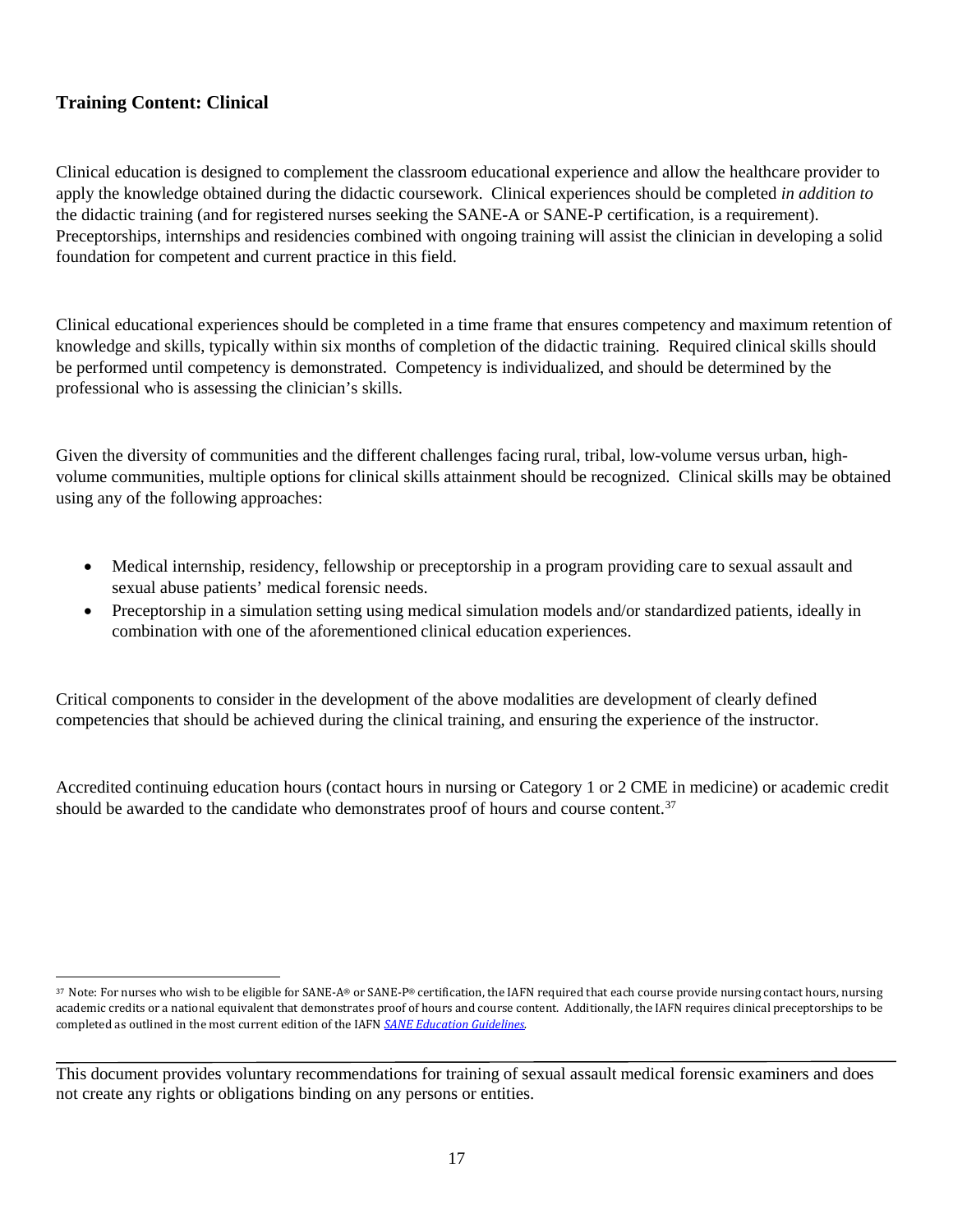#### **WEB-BASED EDUCATION**:

A growing trend in education has been the development of web-based programs or courses that are available on the internet. Evidence has shown the effectiveness of internet learning as documented in nursing and medical education, particularly as an adjunct to in-person education (Fang, Chang, Chang, Erdley, & Chang, 2013; Wong, Greenhalgh, & Pawson, 2010). Message boards, teleconferencing, and chats make collaborative learning more readily available. Studies in collaborative learning have shown higher levels of learning satisfaction, improvements in knowledge and selfawareness and an enhanced understanding of concepts, course objectives and changes in practice (Ruiz, 2006). In a 2013 review of e-learning research in medicine and nursing, the authors found that situated e-learning programs significantly improved novice learners' knowledge and performance (Fang, et al. 2013). This type of curriculum delivery allows large numbers of participants to benefit from the learning opportunity. Students complete course requirements at their own pace within a given time frame. The major disadvantage is that the face-to-face interaction with instructors and peers is lost because of a separation of time and space (University of Connecticut, n.d.). Effective time management skills are required for this type of learning, which may discourage some from excelling.

#### <span id="page-22-0"></span>**Recommendations for Instructors**

SAFE instructors should include both core faculty members and multidisciplinary content experts. Core faculty are defined as those individuals who are primarily responsible for structuring, delivering and evaluating the content associated with the training. At a minimum, core faculty should hold an active, unrestricted professional healthcare provider license, have successfully completed both didactic and clinical training in the area of expertise they are teaching, hold national board certification in the specialty (if certification exists) and demonstrate expertise in teaching adult learners.<sup>38</sup>

Core faculty should include someone who is:

- SAFE-trained and clinically practicing specific to the patient population—for non-nursing programs (MDs and PAs),
- A SANE- $A^{\circledast}$  (SANE-P<sup>®</sup> for pediatric courses) or a nurse with equivalent training/clinical and forensic experience—for programs training nurses.<sup>[39](#page-22-2)</sup>

Multidisciplinary content experts are individuals who provide specific educational content in their respective area of expertise. At a minimum, multidisciplinary content experts should demonstrate expertise in teaching adult learners, and demonstrate content expertise through recent experience in the specialty area. Listed below are the recommended core

<span id="page-22-1"></span> <sup>38</sup> For those organizations bringing in professionals to serve as core faculty, Appendix B: SAFE Core Faculty Assessment provides some suggestions for areas to consider when looking for a trainer that can provide education consistent with the *Revised Training Standards*.

<span id="page-22-2"></span><sup>39</sup> In SANE-P courses, child abuse pediatricians are welcome as members of the core faculty, but in addition to, and not in place of, the SANE-P core faculty member.

This document provides voluntary recommendations for training of sexual assault medical forensic examiners and does not create any rights or obligations binding on any persons or entities.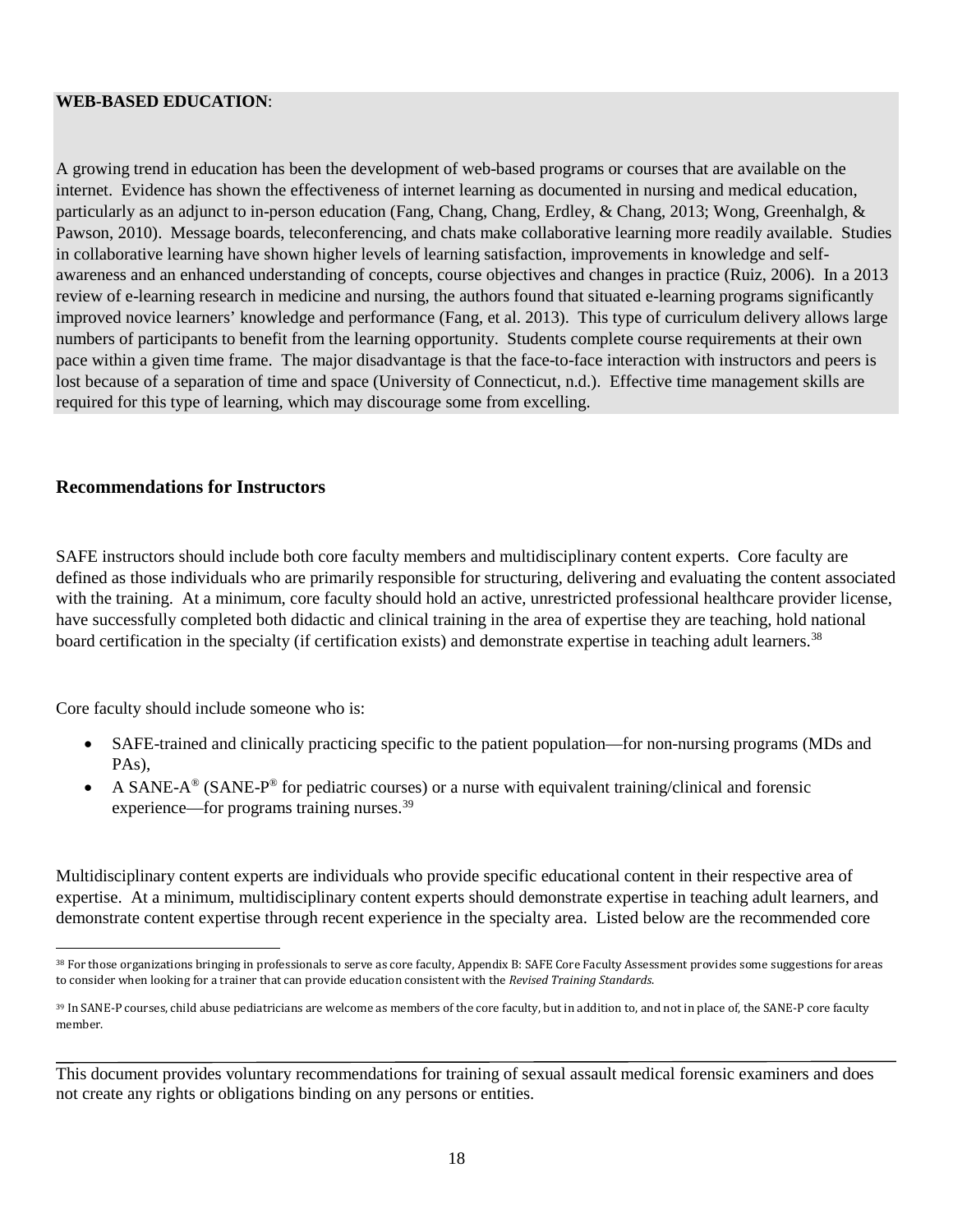faculty member(s) and the multidisciplinary content expert(s), although others may be included depending on the needs of the community (e.g., spiritual/faith-based support programs, culturally specific resources, correctional facility personnel, sex offender management professionals, Indian Child Welfare personnel, survivor-centered civil attorneys or victim's rights attorneys, campus representatives, corrections or military-specific personnel, etc.):

- Adult protective services (adolescent/adult course only)
- Child protective services
- Community-based advocacy (where available)
- Crime laboratory personnel
- Criminal prosecutors
- Law enforcement investigators (local, state, federal and/or tribal)
- Systems-based victim assistance personnel (e.g. child advocacy center, victim witness or victim assistance program, etc.)

This document provides voluntary recommendations for training of sexual assault medical forensic examiners and does not create any rights or obligations binding on any persons or entities.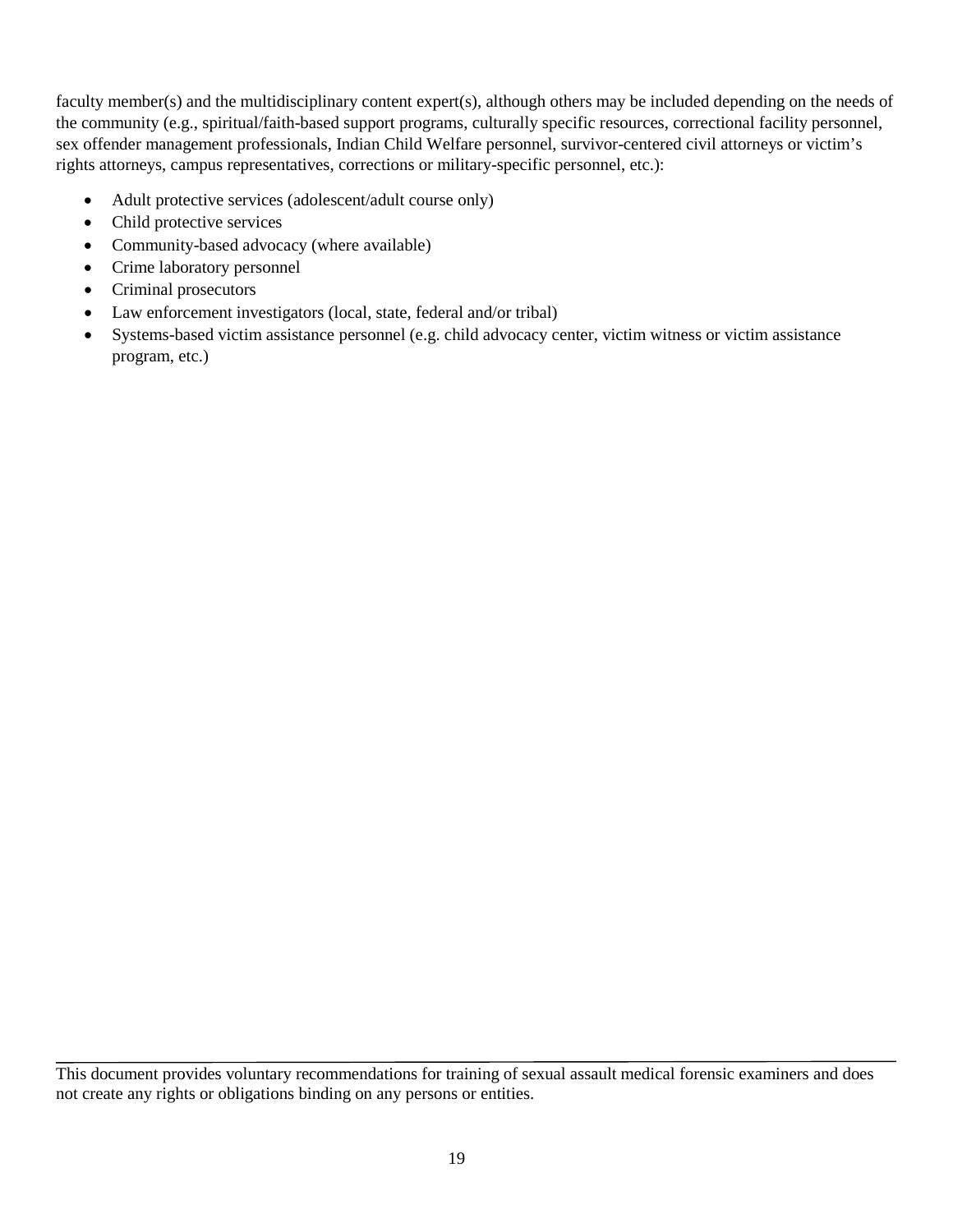#### <span id="page-24-1"></span>**Didactic Content**

The didactic content establishes the foundational knowledge base of the SAFE. It is meant to introduce new concepts, further develop known concepts (such as anogenital assessment or sexually transmitted disease<sup>[40](#page-24-1)</sup> evaluation and treatment) and apply them to a specific patient population (adolescent/adult and/or pediatric). The following education content outlines the framework for the specially educated and clinically prepared SAFEs who care for the sexual abuse/assault patient population. These target areas identify the minimum content required during the didactic training experience, including training outcomes, critical topics and cultural considerations (which should be integrated throughout the training rather than presented as a separate topic). Note: Some topics and resources are listed separately for adolescent/adult and pediatric populations. This organization is based on the respective protocols for each of these populations, and is provided here as a guide rather than as a mandate. Clinicians are encouraged to include and adapt information and resources applicable to both populations as they deem appropriate.

<span id="page-24-0"></span>

| <b>SEXUAL VIOLENCE OVERVIEW</b> |                                                                                                                                                                                                                                                                                                                                                                                                                                                                                                                                                                                                                                                                                                                                                                                                                                                                                                                                                                                                                                    |
|---------------------------------|------------------------------------------------------------------------------------------------------------------------------------------------------------------------------------------------------------------------------------------------------------------------------------------------------------------------------------------------------------------------------------------------------------------------------------------------------------------------------------------------------------------------------------------------------------------------------------------------------------------------------------------------------------------------------------------------------------------------------------------------------------------------------------------------------------------------------------------------------------------------------------------------------------------------------------------------------------------------------------------------------------------------------------|
| <b>KEY CONCEPTS</b>             | All populations:<br>Definition of sexual violence<br>Definition and identification of the types of assault/abuse that may occur concurrent with sexual assault and sexual<br>abuse<br>The global and jurisdictional incidence and prevalence rates for sexual assault and sexual abuse in the pediatric,<br>adolescent and adult populations<br>Risk factors for vulnerability to sexual assault and sexual abuse<br>Health consequences of sexual assault and sexual abuse and co-occurring violence<br>Unique healthcare challenges to underserved sexual assault and sexual abuse patient populations<br>Factors that make victims more vulnerable to being targeted for sexual assault and abuse (i.e., adverse childhood<br>experiences [ACEs], generational violence)<br>Biases and deeply held beliefs regarding sexual assault and sexual abuse<br>Key concepts of offender behavior and the effect on sexual assault and sexual abuse patient populations<br>Delayed disclosures and recantation as a common presentation |

 <sup>40</sup> In this document the terms *sexually transmitted disease* (STD) and *sexually transmitted infection* (STI) are used interchangeably.

This document provides voluntary recommendations for training of sexual assault medical forensic examiners and does not create any rights or obligations binding on any persons or entities.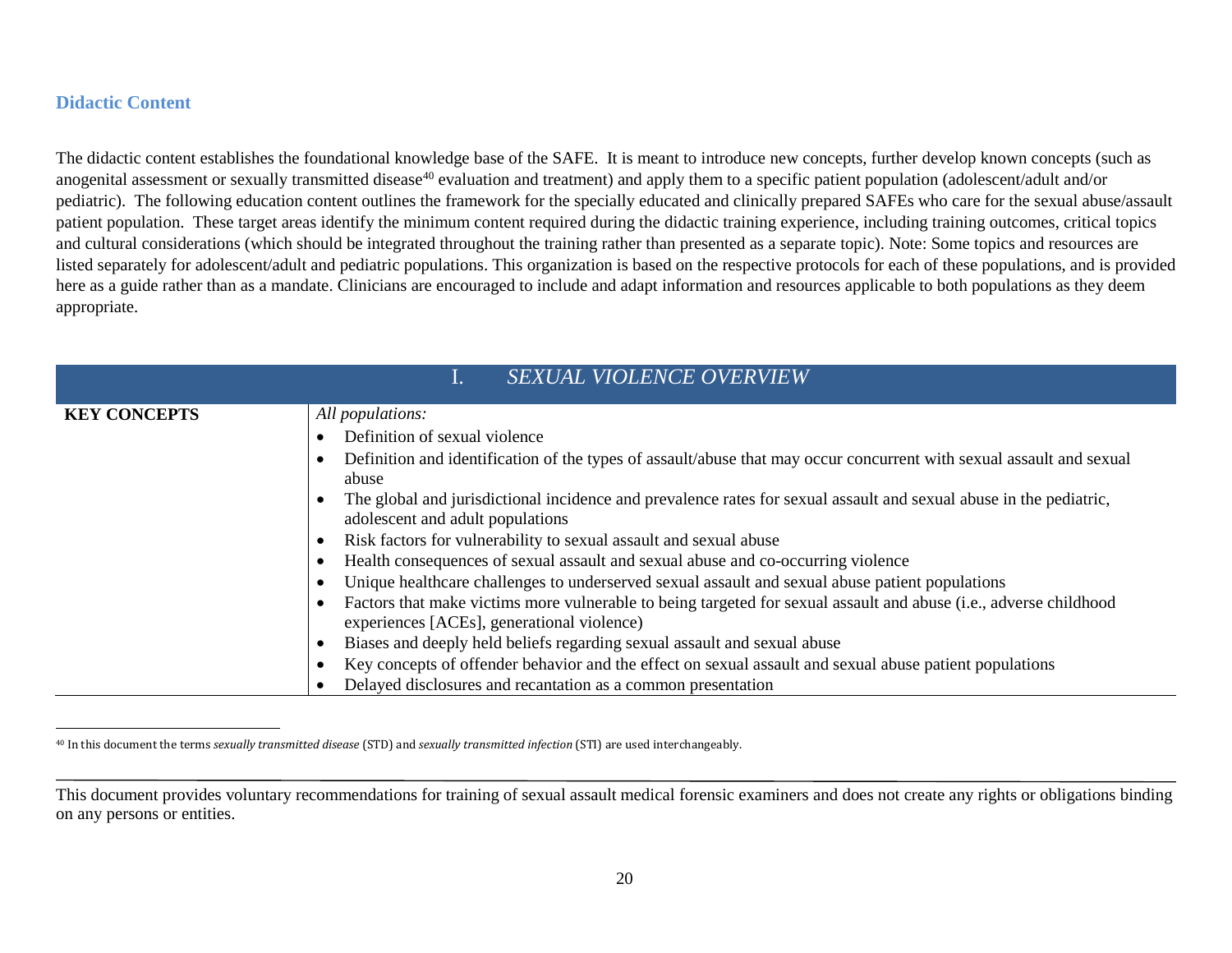<span id="page-25-0"></span>

| <b>SEXUAL VIOLENCE OVERVIEW</b><br>1. |                                                                                                                                                           |
|---------------------------------------|-----------------------------------------------------------------------------------------------------------------------------------------------------------|
|                                       | Capacity to consent to services<br>$\bullet$                                                                                                              |
|                                       | Cost of violence and sexual violence<br>$\bullet$                                                                                                         |
|                                       |                                                                                                                                                           |
|                                       | Adolescent/adult:                                                                                                                                         |
|                                       | Underserved sexual assault and sexual abuse populations and associated prevalence rates<br>$\bullet$                                                      |
|                                       | Differences between the minor and adult patient populations as related to adult and adolescent sexual assault and sexual<br>$\bullet$                     |
|                                       | abuse                                                                                                                                                     |
|                                       | Pediatric:                                                                                                                                                |
|                                       | Sexual abuse of children as a distinct issue from that of adolescents and adults<br>$\bullet$                                                             |
|                                       | Assent <sup>41</sup> and related legal status considerations in children<br>$\bullet$                                                                     |
|                                       |                                                                                                                                                           |
| PROTOCOL CONTENT                      | All populations:                                                                                                                                          |
|                                       | <b>Types</b><br>$\bullet$                                                                                                                                 |
|                                       | Co-occurrences<br>$\bullet$                                                                                                                               |
|                                       | Health consequences<br>$\bullet$                                                                                                                          |
| <b>TRAINING OBJECTIVES</b>            | All populations:                                                                                                                                          |
|                                       | Define and identify the continuum of sexual assault and sexual abuse that patients experience and the variety of co-<br>$\bullet$                         |
|                                       | occurring violence that may be identified in patients who have been sexually assaulted/abused                                                             |
|                                       | Outline incidence and prevalence rates for sexual assault and sexual abuse across populations<br>$\bullet$                                                |
|                                       | Identify sources for local incidence and prevalence data<br>$\bullet$                                                                                     |
|                                       | Discuss the health consequences of sexual assault and sexual abuse to include physical, psychosocial, cultural and<br>$\bullet$<br>socioeconomic sequelae |
|                                       | Identify characteristics of sexually abusive behaviors<br>$\bullet$                                                                                       |
|                                       | Describe the interplay between vulnerability and sexual assault and sexual abuse<br>$\bullet$                                                             |

 <sup>41</sup> Assent is the expressed willingness of an individual to participate in an activity (*National Protocol for Sexual Abuse Medical Forensic Examinations: Pediatric*, p. 99). Although a minor may not be legally permitted to consent to the exam, the examiner should obtain assent.

This document provides voluntary recommendations for training of sexual assault medical forensic examiners and does not create any rights or obligations binding on any persons or entities.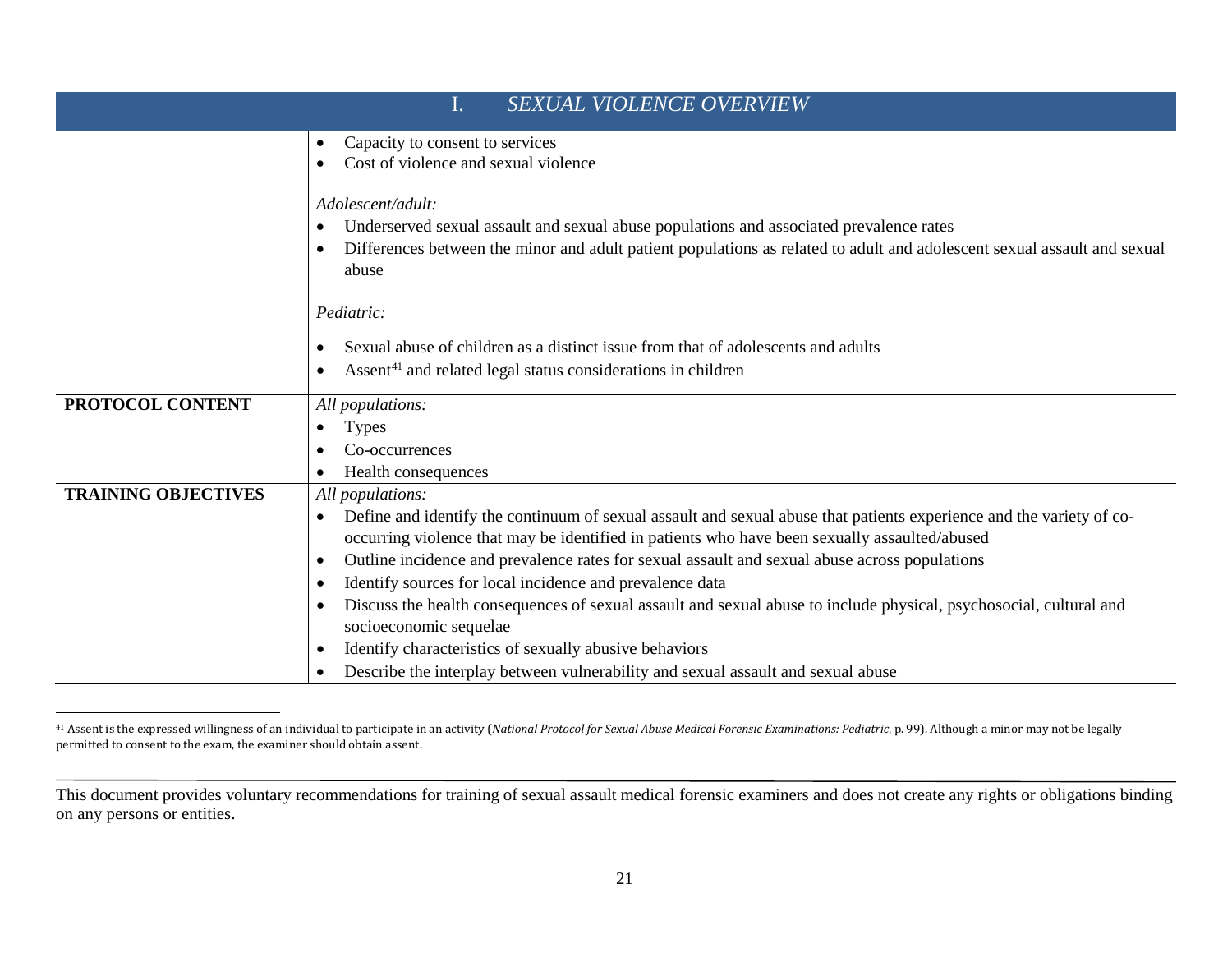|                                                                      | $\mathbf{I}$ .<br><b>SEXUAL VIOLENCE OVERVIEW</b>                                                                                                                                                                                                                                                                                                                                                                                                                                                                                                                                                                                                                                                                                                                                                                                                                                                                                                                                                                                                                                                                                                                                                    |
|----------------------------------------------------------------------|------------------------------------------------------------------------------------------------------------------------------------------------------------------------------------------------------------------------------------------------------------------------------------------------------------------------------------------------------------------------------------------------------------------------------------------------------------------------------------------------------------------------------------------------------------------------------------------------------------------------------------------------------------------------------------------------------------------------------------------------------------------------------------------------------------------------------------------------------------------------------------------------------------------------------------------------------------------------------------------------------------------------------------------------------------------------------------------------------------------------------------------------------------------------------------------------------|
| <b>CULTURAL AND</b><br><b>ACCESSIBILITY</b><br><b>CONSIDERATIONS</b> | All populations:<br>The diversity and strengths of the community the SAFE will be serving<br>$\bullet$<br>Patients' and providers' biases and experience of privilege and oppression, and how this may impact sexual assault and<br>$\bullet$<br>sexual abuse care<br>Gender-based violence as a healthcare issue globally, nationally, regionally and locally<br>$\bullet$<br>The impact of historical trauma, intergenerational trauma and sexual assault and sexual abuse on communities<br>$\bullet$<br>Understanding the impact that sexual assault and sexual abuse can have on the patient, the family and the community<br>$\bullet$<br>The impact of culture on the caregiver's/other family member's response and support of the child<br>$\bullet$                                                                                                                                                                                                                                                                                                                                                                                                                                        |
| <b>ADDITIONAL GUIDANCE</b>                                           | All populations:<br>Adverse Childhood Experiences Study (CDC) including state- or location-specific statistics when available<br>$\bullet$<br><b>Sexual Violence: Definitions (CDC)</b><br>$\bullet$<br>Adolescent/adult:<br>SANE Program Development and Operation Guide: Understanding the Problem of Sexual Assault<br>$\bullet$<br>SANE Education Guidelines (IAFN, pp. 11-12, 13-14)<br>$\bullet$<br>National Intimate Partner and Sexual Violence Survey (CDC)<br>$\bullet$<br>Recognizing and Responding to Human Trafficking in a Healthcare Context (National Human Trafficking Resource<br>$\bullet$<br>Center)<br>Confronting Commercial Sexual Exploitation and Sex Trafficking of Minors in the United States (IOM).<br>$\bullet$<br><b>Impact of Sexual Violence on Health (National Sexual Violence Resource Center)</b><br>$\bullet$<br>People Who Commit Sexual Violence (National Sexual Violence Resource Center)<br>$\bullet$<br>Crawford-Jakubiak, J. E., Alderman, E. M., Leventhal, J. M., & the Committee on Child Abuse and Neglect,<br>$\bullet$<br>Committee on Adolescence. (2017). Care of the adolescent after an acute sexual assault. Pediatrics, 139(3), e20164243. |

This document provides voluntary recommendations for training of sexual assault medical forensic examiners and does not create any rights or obligations binding on any persons or entities.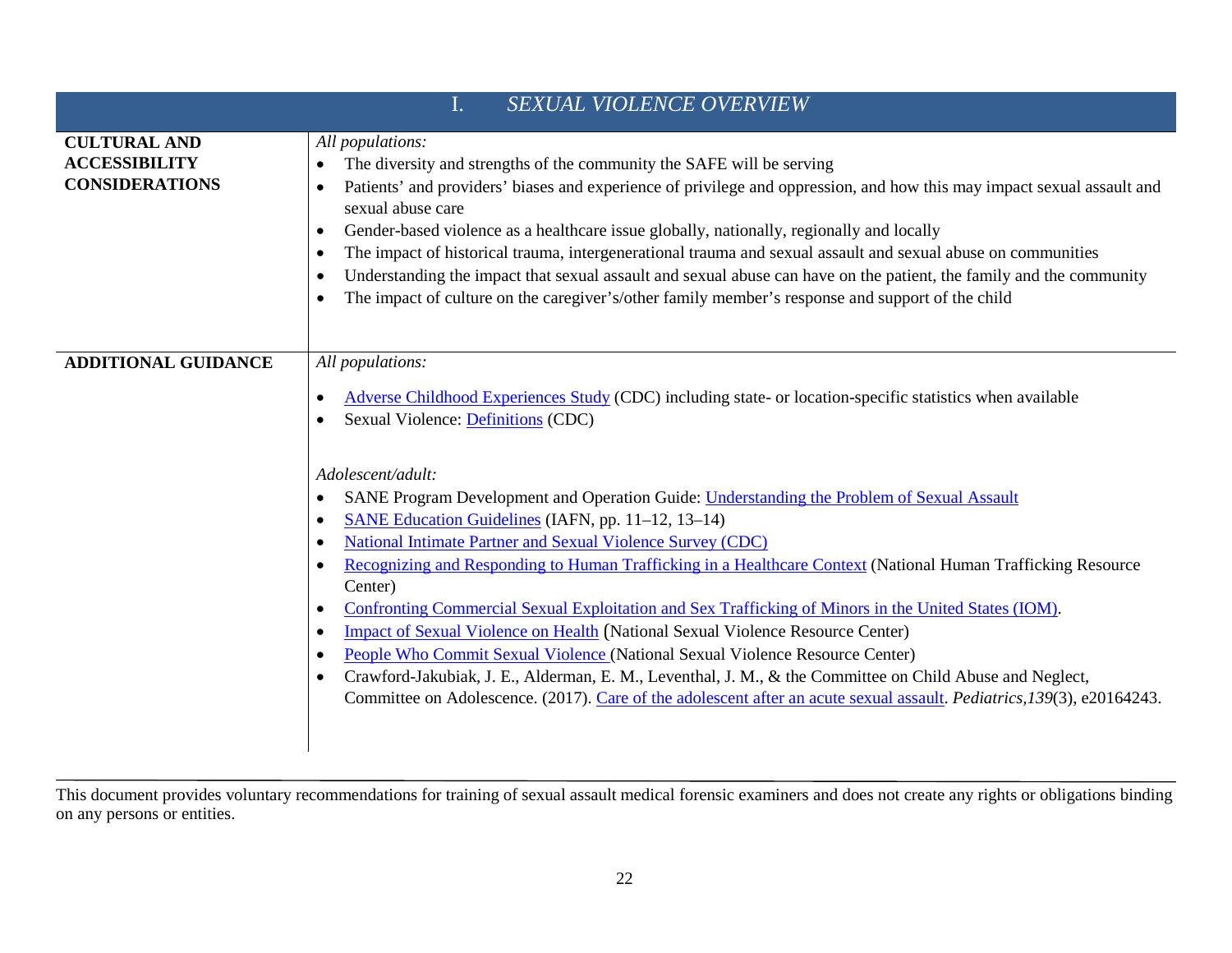<span id="page-27-0"></span>

| <b>SEXUAL VIOLENCE OVERVIEW</b> |                                                                                                     |
|---------------------------------|-----------------------------------------------------------------------------------------------------|
|                                 | Pediatric:                                                                                          |
|                                 | American Professional Society on the Abuse of Children                                              |
|                                 | Child Abuse Library Online (CALiO), Polyvictimization                                               |
|                                 | <b>SANE Education Guidelines (IAFN, pp. 35–38)</b>                                                  |
|                                 | Child Sex Trafficking and Commercial Sexual Exploitation: Health Care Needs of Victims (AAP)        |
|                                 | <b>National Child Traumatic Stress Network</b>                                                      |
|                                 | Confronting Commercial Sexual Exploitation and Sex Trafficking of Minors in the United States (IOM) |

| PRACTICE CONSIDERATIONS<br>$\prod$ . |                                                                                                                 |
|--------------------------------------|-----------------------------------------------------------------------------------------------------------------|
| <b>KEY CONCEPTS</b>                  | All populations:                                                                                                |
|                                      | Scope of practice issues in sexual assault and sexual abuse care                                                |
|                                      | The importance of a healthcare focus in the SAFE response                                                       |
|                                      | The role of the SAFE in the care of the patient who has been sexually assaulted and sexually abused             |
|                                      | The role of the SAFE in sexual assault and sexual abuse education and prevention <sup>42</sup>                  |
|                                      | Professional and ethical conduct in sexual assault and sexual abuse care including: autonomy, informed consent, |
|                                      | beneficence, non-malfeasance, veracity, confidentiality, justice                                                |
|                                      | Resources, locally and globally, that contribute to current and competent SAFE practice                         |
|                                      | Vicarious trauma                                                                                                |
|                                      | Mandatory reporting                                                                                             |

 <sup>42</sup> Within this context, the use of *prevention* includes what have been historically considered components of prevention in health care, such as secondary prevention (where detection of healthcare issues occurs before they become evident) and tertiary prevention (where healthcare issues are actively addressed so as to avoid exacerbation or development of additional clinical sequelae).

This document provides voluntary recommendations for training of sexual assault medical forensic examiners and does not create any rights or obligations binding on any persons or entities.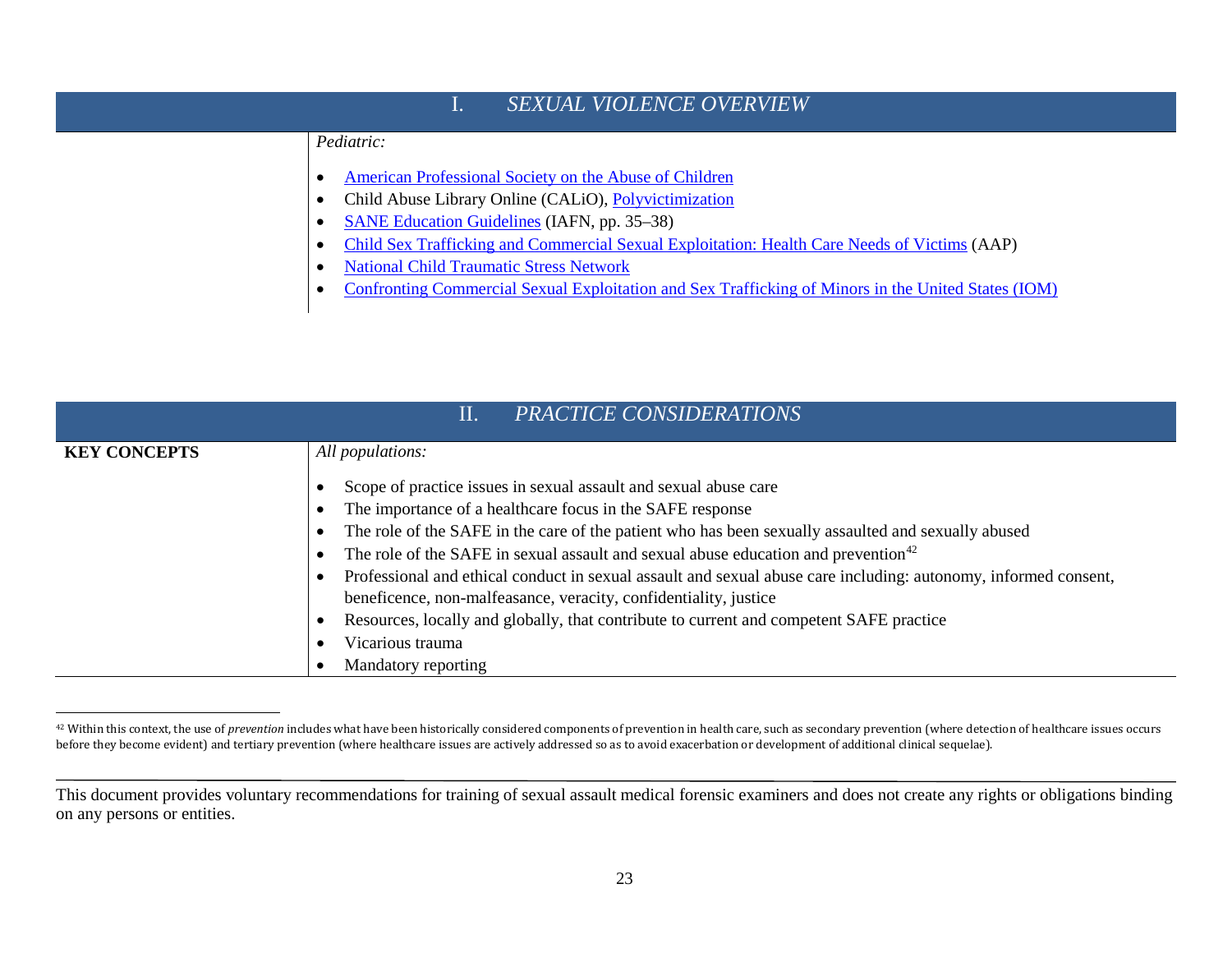| PRACTICE CONSIDERATIONS<br>II. |                                                                                                                                                                                                                                                                                                                                                                                                                                                                                                                                                                                                                          |
|--------------------------------|--------------------------------------------------------------------------------------------------------------------------------------------------------------------------------------------------------------------------------------------------------------------------------------------------------------------------------------------------------------------------------------------------------------------------------------------------------------------------------------------------------------------------------------------------------------------------------------------------------------------------|
|                                | Consent for the examination<br>$\bullet$<br>Evidence-based practice in the care of sexual assault and sexual abuse patient populations<br>$\bullet$<br>Importance of collaborative relationships on quality of SAFE practice<br>$\bullet$<br>Promoting resilience                                                                                                                                                                                                                                                                                                                                                        |
|                                | Pediatric:<br>Assent of the child<br>$\bullet$<br>Need for ongoing education and access to experts (such as board-certified child abuse pediatricians) for pediatric<br>$\bullet$<br>examiners, with an established system for peer review and consultation<br>Recognition that the holistic examination offers an opportunity to consider unique needs of each child and family<br>$\bullet$<br>Importance of caregiver support of the child/family-centered care<br>$\circ$<br>Recognition that patient and caregiver needs may not always align, and process for victim-centered care in such<br>$\circ$<br>instances |
| PROTOCOL CONTENT               | Adolescent/adult:<br>Licensure<br>$\bullet$<br>Program type<br>Regulations<br>$\bullet$<br>Patient-centered care<br>$\bullet$<br><b>Cultural awareness</b><br>$\bullet$<br>Trauma-informed care<br>$\bullet$<br><b>Informed consent</b><br>Quality assurance<br>$\bullet$<br>Confidentiality                                                                                                                                                                                                                                                                                                                             |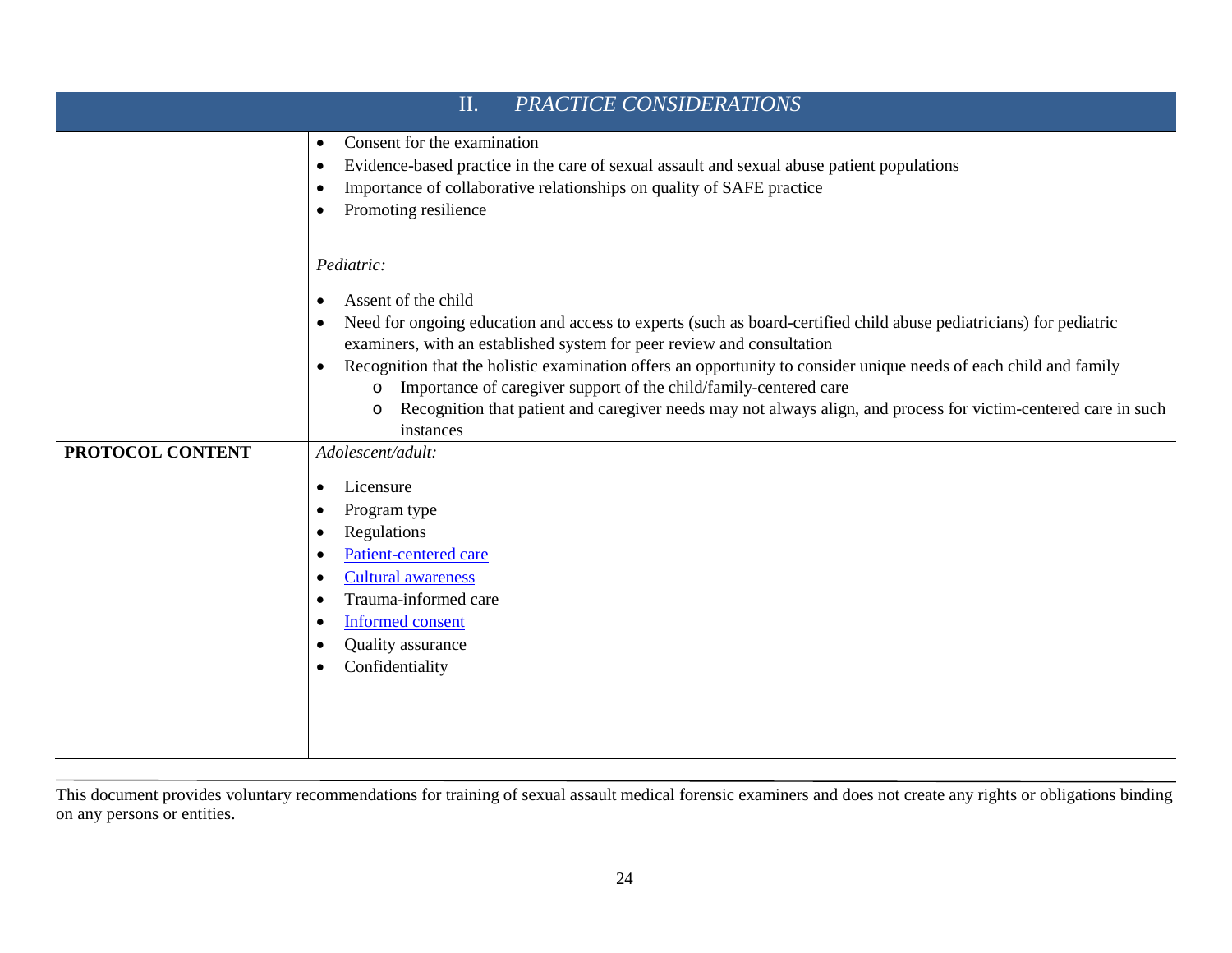| PRACTICE CONSIDERATIONS<br>II. |                                                                                                                                                         |
|--------------------------------|---------------------------------------------------------------------------------------------------------------------------------------------------------|
|                                | See also:                                                                                                                                               |
|                                | <b>Facilities</b><br>$\bullet$                                                                                                                          |
|                                | Pediatric:                                                                                                                                              |
|                                | Licensure<br>$\bullet$                                                                                                                                  |
|                                | Program type<br>$\bullet$                                                                                                                               |
|                                | <b>Regulations</b><br>$\bullet$<br>Patient centered care<br>$\bullet$                                                                                   |
|                                | <b>Cultural awareness</b><br>$\bullet$                                                                                                                  |
|                                | Trauma-informed care<br>$\bullet$                                                                                                                       |
|                                | <b>Consent</b> and assent<br>$\bullet$                                                                                                                  |
|                                | <b>Quality</b> assurance<br>$\bullet$                                                                                                                   |
| <b>TRAINING OUTCOMES</b>       | All populations:                                                                                                                                        |
|                                | Describe the role and scope of practice of the SAFE<br>$\bullet$                                                                                        |
|                                | Discuss professional and ethical conduct as they relate to SAFE practice<br>$\bullet$                                                                   |
|                                | Discuss key concepts associated with the use of evidence-based practice in the care of patients who have been sexually<br>$\bullet$<br>assaulted/abused |
|                                | Identify ways in which collaboration positively impacts SAFE practice<br>$\bullet$                                                                      |
|                                | Define vicarious trauma, methods for prevention and treatment options in SAFE practice<br>$\bullet$                                                     |
| <b>CULTURAL AND</b>            | All populations:                                                                                                                                        |
| <b>ACCESSIBILITY</b>           | Language differences, limited English proficiency, accommodations and barriers, literacy issues, non-binary gender<br>$\bullet$                         |
| <b>CONSIDERATIONS</b>          | identity and disability issues with regard to consent and documentation forms                                                                           |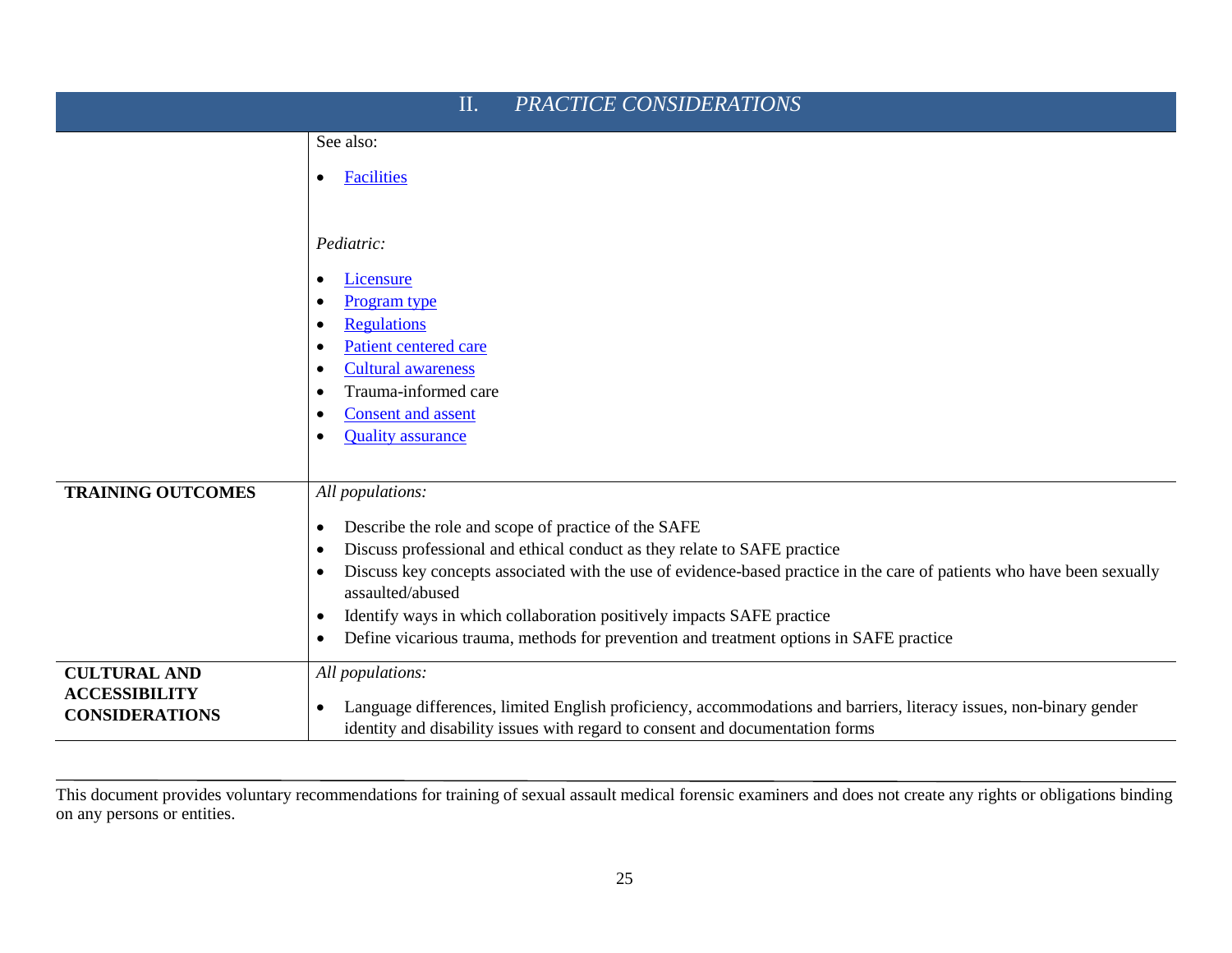|                            | PRACTICE CONSIDERATIONS<br>II.                                                                                                                                                                                                                                                                                                                                                                                                                                                                                                                                                                                                                                                                                                                                                                                                                                                                                                                                                                                                                                                                                                                                                                                                                                                                                                                                                                                                                                                                                                                                                                                                                                                                                                                     |
|----------------------------|----------------------------------------------------------------------------------------------------------------------------------------------------------------------------------------------------------------------------------------------------------------------------------------------------------------------------------------------------------------------------------------------------------------------------------------------------------------------------------------------------------------------------------------------------------------------------------------------------------------------------------------------------------------------------------------------------------------------------------------------------------------------------------------------------------------------------------------------------------------------------------------------------------------------------------------------------------------------------------------------------------------------------------------------------------------------------------------------------------------------------------------------------------------------------------------------------------------------------------------------------------------------------------------------------------------------------------------------------------------------------------------------------------------------------------------------------------------------------------------------------------------------------------------------------------------------------------------------------------------------------------------------------------------------------------------------------------------------------------------------------|
|                            | The use of plain language to explain the examination process and patient options for the examination for both the<br>$\bullet$<br>patient and support persons<br>Patient and family verbal and nonverbal behaviors that may indicate discomfort with procedures or care<br>$\bullet$<br>Culturally and developmentally appropriate explanations of options and the examination to patients with adaptations as<br>needed to meet individual needs<br>Respect for traditional practices and rituals for the patient<br>$\bullet$<br>Respect for the patient's request for an examiner of a particular gender and other accommodations<br>$\bullet$<br>Materials and resources for the patient and family in languages that are most common in the geographic area<br>$\bullet$<br>Identification and recognition of actual and perceived barriers to service, based on immigration/legal status<br>٠<br>Clinician education that addresses the unique cultural needs of patients and families served in the community<br>$\bullet$<br>Clinician education that addresses the healthcare and safety needs of the patient, including specific concerns of patients<br>$\bullet$<br>who are detained or incarcerated<br>Education on vicarious trauma for agency and program staff, service providers, patients and their families and<br>$\bullet$<br>caregivers for healing, including cultural/traditional practices, support, counseling and debriefing<br>Importance of partnering with agencies that have expertise in working with diverse cultures and assuring that patient<br>confidentiality, privacy is maintained<br>Pediatric:<br>Integration of familial, social and community response to child sexual abuse into a cultural framework |
| <b>ADDITIONAL GUIDANCE</b> | Adolescent/adult:                                                                                                                                                                                                                                                                                                                                                                                                                                                                                                                                                                                                                                                                                                                                                                                                                                                                                                                                                                                                                                                                                                                                                                                                                                                                                                                                                                                                                                                                                                                                                                                                                                                                                                                                  |
|                            | <b>SANE Program Development and Operation Guide</b><br>$\bullet$                                                                                                                                                                                                                                                                                                                                                                                                                                                                                                                                                                                                                                                                                                                                                                                                                                                                                                                                                                                                                                                                                                                                                                                                                                                                                                                                                                                                                                                                                                                                                                                                                                                                                   |
|                            | Evaluation and Management of the Sexually Assaulted or Sexually Abused Patient: Quality Assurance for Sexual<br>$\bullet$<br><b>Assault Service</b> (ACEP, pp. 95-98)                                                                                                                                                                                                                                                                                                                                                                                                                                                                                                                                                                                                                                                                                                                                                                                                                                                                                                                                                                                                                                                                                                                                                                                                                                                                                                                                                                                                                                                                                                                                                                              |
|                            | SANE Education Guidelines (IAFN, pp. 18–19, 24–26)                                                                                                                                                                                                                                                                                                                                                                                                                                                                                                                                                                                                                                                                                                                                                                                                                                                                                                                                                                                                                                                                                                                                                                                                                                                                                                                                                                                                                                                                                                                                                                                                                                                                                                 |

This document provides voluntary recommendations for training of sexual assault medical forensic examiners and does not create any rights or obligations binding on any persons or entities.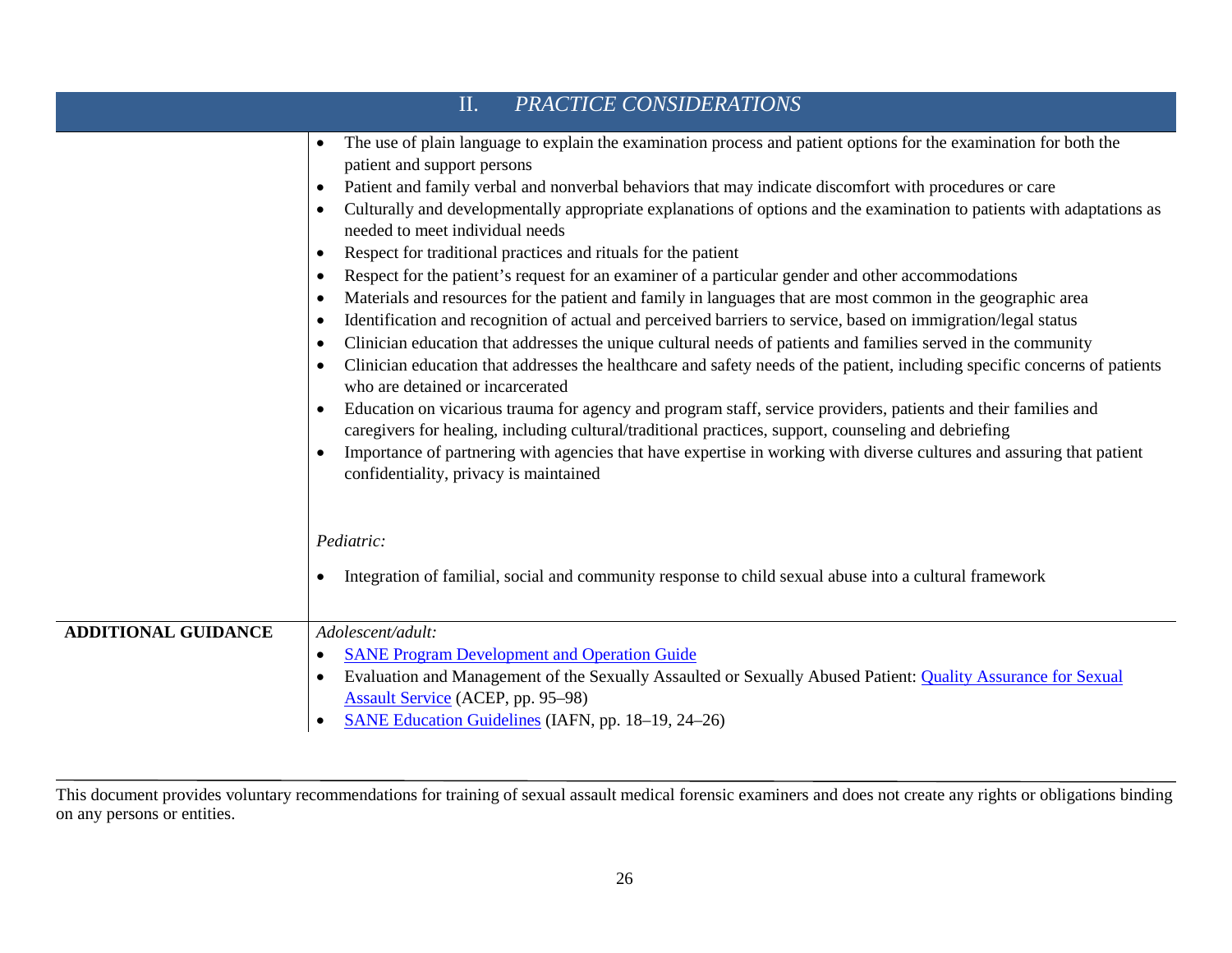

- [SANE Education Guidelines](http://www.forensicnurses.org/resource/resmgr/2015_SANE_ED_GUIDELINES.pdf) (IAFN, pp. 37–38, 51–53)
- [Building Cultures of Care](http://www.nsvrc.org/sites/default/files/publications_nsvrc_guides_building-cultures-of-care.pdf) (NSVRC)

|                     | VICTIM RESPONSE AND CRISIS INTERVENTION<br>Ш                                                                                                                                                                                                                                                                                                                                         |
|---------------------|--------------------------------------------------------------------------------------------------------------------------------------------------------------------------------------------------------------------------------------------------------------------------------------------------------------------------------------------------------------------------------------|
| <b>KEY CONCEPTS</b> | All populations:<br>Impact of trauma on memory, cognitive functioning and communications<br>Diverse reactions to trauma<br>Delayed disclosures and recantation<br>Importance of a trauma-informed approach that uses victim centered practices<br>Safety issues, including self-harm and suicidal ideation<br>Impact of historical trauma, generational trauma and/or familial abuse |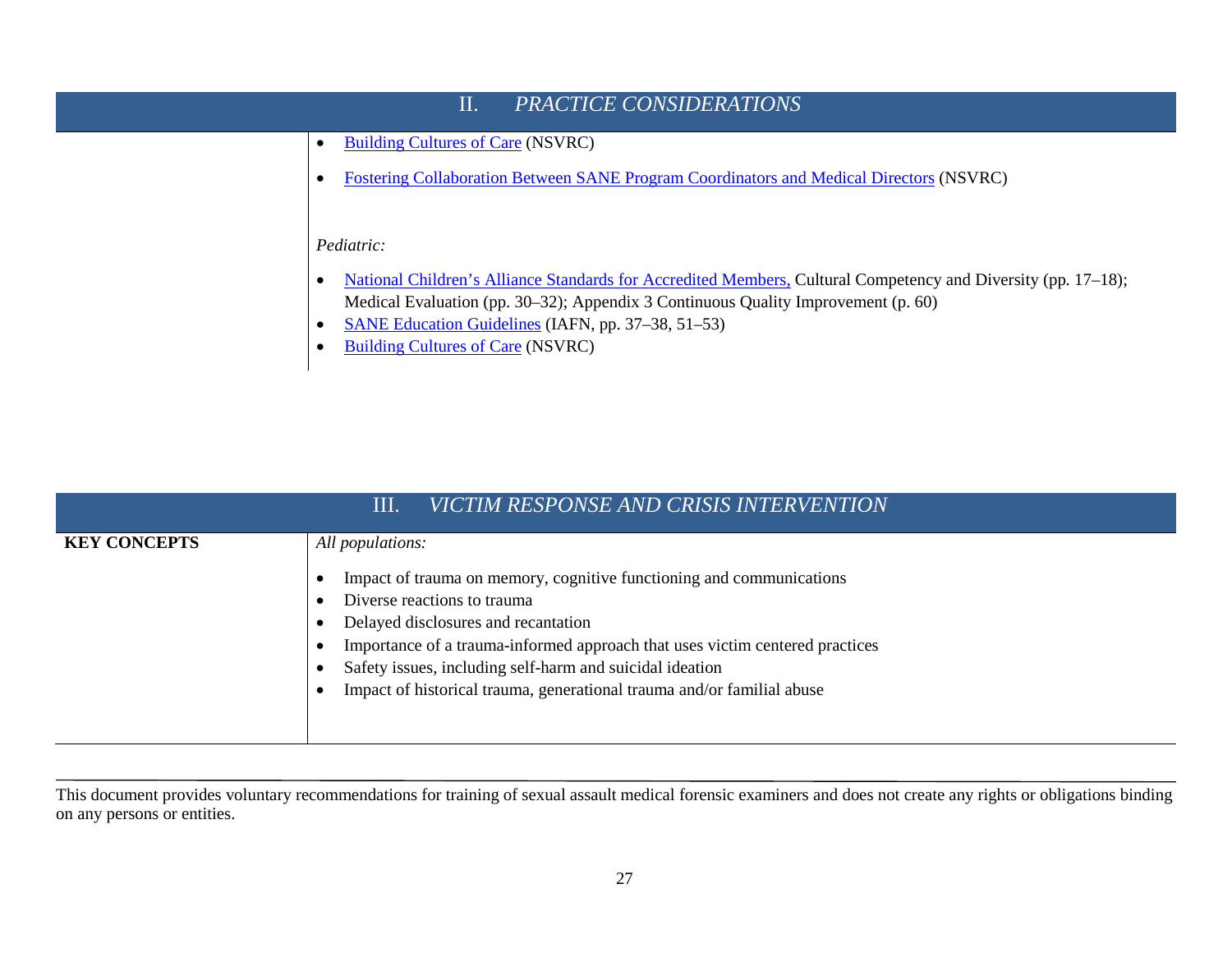| VICTIM RESPONSE AND CRISIS INTERVENTION<br>Ш.                       |                                                                                                                                                                                                                                                                                                                                                                                                                                                                                                                                                                                                                                                                                                                       |  |
|---------------------------------------------------------------------|-----------------------------------------------------------------------------------------------------------------------------------------------------------------------------------------------------------------------------------------------------------------------------------------------------------------------------------------------------------------------------------------------------------------------------------------------------------------------------------------------------------------------------------------------------------------------------------------------------------------------------------------------------------------------------------------------------------------------|--|
|                                                                     | Pediatric:<br>Support of adult caregivers to positively impact a child's resilience<br>$\bullet$<br>Developmental age of the child as consideration for reactions to and coping with trauma<br>$\bullet$                                                                                                                                                                                                                                                                                                                                                                                                                                                                                                              |  |
| PROTOCOL CONTENT                                                    | All populations:<br>Neurobiology of trauma<br>$\bullet$<br>Psychosocial factors<br>$\bullet$<br>Developmental factors<br>$\bullet$<br>Diverse populations<br>$\bullet$                                                                                                                                                                                                                                                                                                                                                                                                                                                                                                                                                |  |
| <b>TRAINING OUTCOMES</b>                                            | All populations:<br>Describe the emotional and psychological responses and sequelae following sexual assault and sexual abuse<br>٠<br>Discuss the acute and long-term biopsychosocial effects associated with sexual assault and sexual abuse<br>$\bullet$<br>Define components of culturally informed and trauma-informed care in the context of sexual assault and sexual abuse<br>$\bullet$<br>Describe methods for assessing and addressing patient safety and using a collaborative approach with team members to<br>$\bullet$<br>develop safety plans, follow up and access to post-exam services<br>Pediatric:<br>Discuss methods for assessing caregiver and other support systems for the child<br>$\bullet$ |  |
| <b>CULTURAL AND</b><br><b>ACCESIBILITY</b><br><b>CONSIDERATIONS</b> | All populations:<br>Identification of and respect for patients' individual/cultural differences<br>٠<br>Provision of cultural and developmentally appropriate explanations to patients<br>$\bullet$                                                                                                                                                                                                                                                                                                                                                                                                                                                                                                                   |  |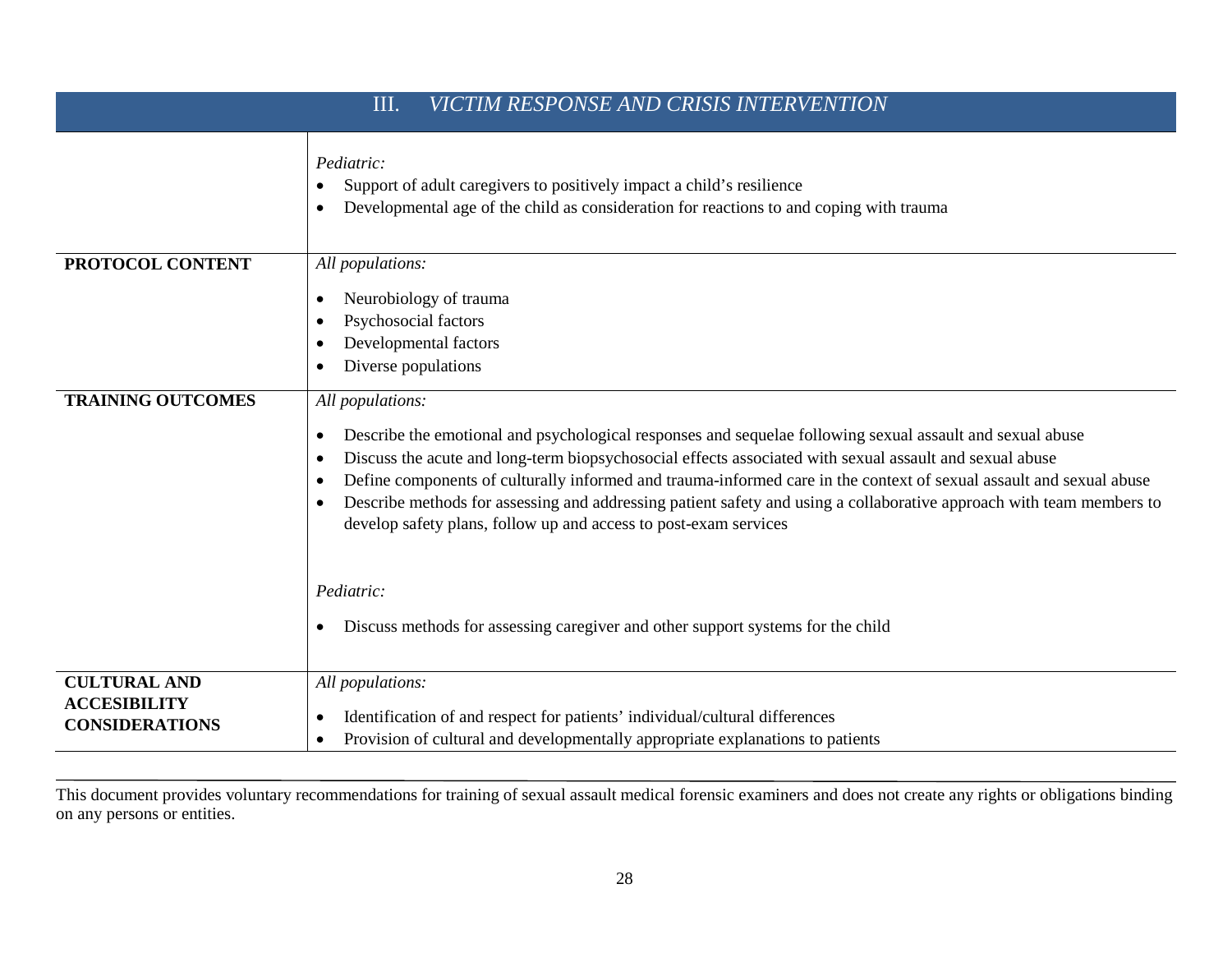| VICTIM RESPONSE AND CRISIS INTERVENTION<br>Ш. |                                                                                                                                                                                                                                                                                                                                                                                                                                                                                                                                                                                                                                                                                                                                                                                                                         |  |
|-----------------------------------------------|-------------------------------------------------------------------------------------------------------------------------------------------------------------------------------------------------------------------------------------------------------------------------------------------------------------------------------------------------------------------------------------------------------------------------------------------------------------------------------------------------------------------------------------------------------------------------------------------------------------------------------------------------------------------------------------------------------------------------------------------------------------------------------------------------------------------------|--|
|                                               | Recognition of the importance of using a common language<br>$\bullet$<br>Availability of certified or trained interpreters (who are not members of the patient's family or immediate community)<br>$\bullet$<br>for the examination<br>Alternative communication methods that are culturally and developmentally appropriate<br>$\bullet$<br>Identification and recognition of potential concerns about immigration/legal status<br>$\bullet$<br>Impact of gender identity and sexual orientation on patient responses to trauma, access to support<br>Identification of preferred name and pronouns<br>$\circ$<br>Impact of historical trauma on patient responses<br>$\bullet$<br>Impact of generational trauma<br>Confidential and appropriate responses for patients who are incarcerated and detained<br>$\bullet$ |  |
|                                               | Pediatric:<br>Importance and impact of cultural identity on the family in coping with adversity and providing support                                                                                                                                                                                                                                                                                                                                                                                                                                                                                                                                                                                                                                                                                                   |  |
| <b>ADDITIONAL GUIDANCE</b>                    | Adolescent/adult:<br>SANE Program Development and Operation Guide, Building a Patient-Centered, Trauma-Informed SANE Program<br>$\bullet$<br>Understanding the Neurobiology of Trauma and Implications for Interviewing (EVAWI)<br>$\bullet$<br><b>SANE Education Guidelines (IAFN, pp. 14–15)</b><br>$\bullet$<br><b>Building Cultures of Care (NSVRC)</b>                                                                                                                                                                                                                                                                                                                                                                                                                                                             |  |
|                                               | Pediatric:<br>National Children's Alliance Standards for Accredited Members, Mental Health (pp. 36–37)<br>$\bullet$<br><b>SANE Education Guidelines (IAFN, pp. 38–39)</b><br>$\bullet$<br>Harvard University Center on the Developing Child, Toxic Stress<br>Understanding the Effects of Maltreatment on Brain Development (Child Welfare Information Gateway)                                                                                                                                                                                                                                                                                                                                                                                                                                                         |  |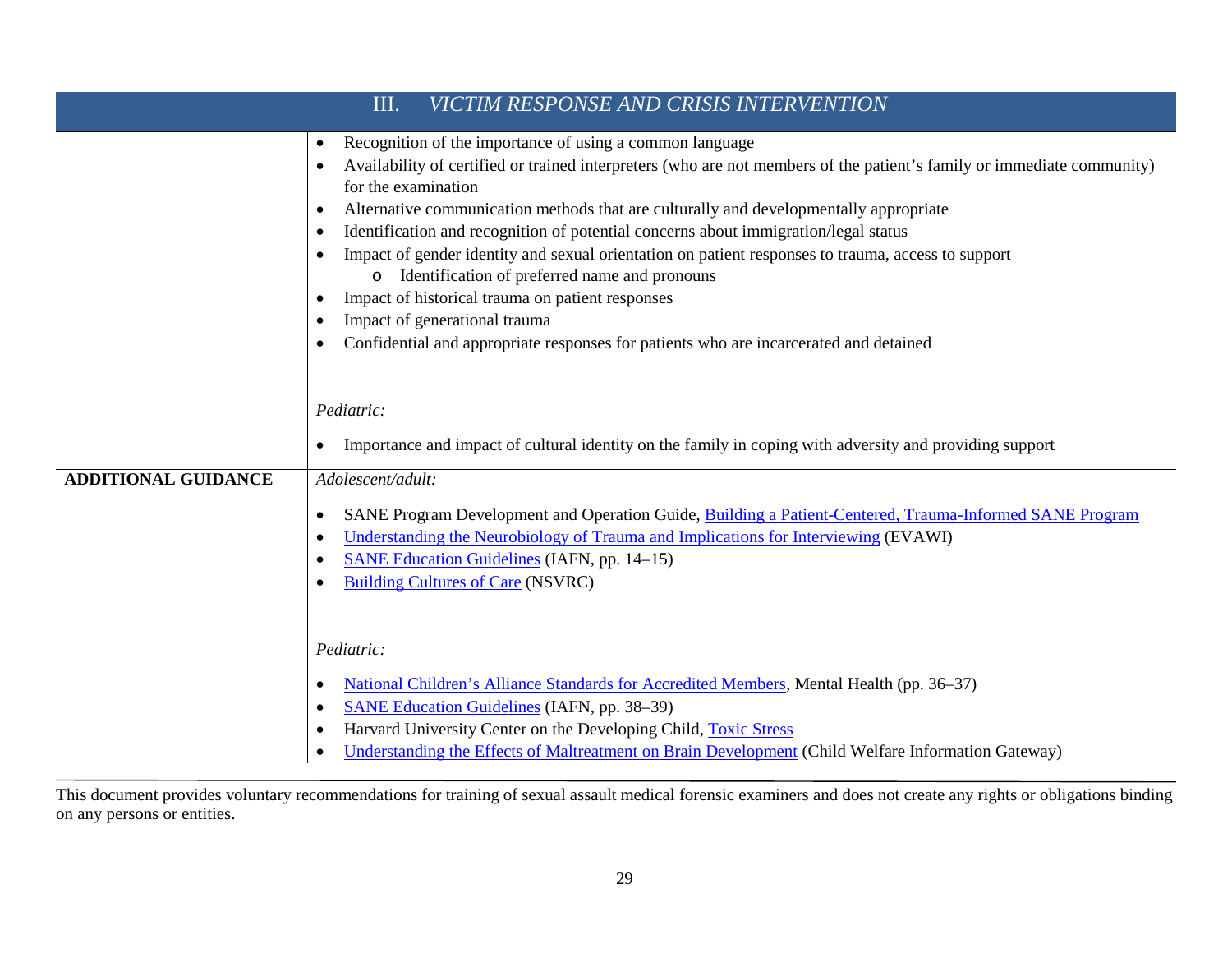## <span id="page-34-0"></span>III. *[VICTIM RESPONSE AND CRISIS INTERVENTION](http://www.safeta.org/?page=VictimCenteredCare)*

- [Understanding Child Maltreatment](https://www.cdc.gov/violenceprevention/pdf/understanding-cm-factsheet.pdf) (CDC)
- Defending Childhood, [Defining Childhood Traumatic Stress](https://changingmindsnow.org/science/defining-child-traumatic-stress)
- [Developmental Milestones](http://www.cdc.gov/ncbddd/actearly/milestones/) (CDC)

| IV.                 | COLLABORATION WITH MULTIDISCIPLINARY TEAM MEMBERS                                                    |
|---------------------|------------------------------------------------------------------------------------------------------|
| <b>KEY CONCEPTS</b> | All populations:                                                                                     |
|                     | Roles of all members of the sexual assault and sexual abuse response team                            |
|                     | Scope of confidentiality of individual SART members during the medical forensic examination          |
|                     | Confidentiality and community-based advocates vs. system-based victim assistance personnel/providers |
|                     | Confidential vs. privileged communications and related legal issues                                  |
|                     | Case review                                                                                          |
|                     | Mandatory reporting for healthcare providers and other MDT members, and the impact on collaboration  |
|                     | The scope of the examination addressing the needs of the patient and the justice system              |
|                     | Related jurisdictional laws and policies; if applicable, related cross-jurisdictional issues         |
|                     | The role of the SAFE in education and prevention efforts                                             |
|                     | Development, implementation and sustainability of a MDT, including any jurisdictional mandates       |
|                     | Goals, ethics, boundaries and legal issues for multidisciplinary teams of the team                   |
|                     | Collaboration without compromising the SAFE's legal and ethical practice requirements                |
|                     | Multidisciplinary communication procedures during the initial response <sup>43</sup>                 |
|                     | Expanded SARTs based on needs and availability of local resources                                    |
|                     |                                                                                                      |

<sup>43</sup> Because some MDTs respond as a team, communication procedures should be established to address role delineation to avoid team interviews, interruption of the medical forensic examination, etc.

This document provides voluntary recommendations for training of sexual assault medical forensic examiners and does not create any rights or obligations binding on any persons or entities.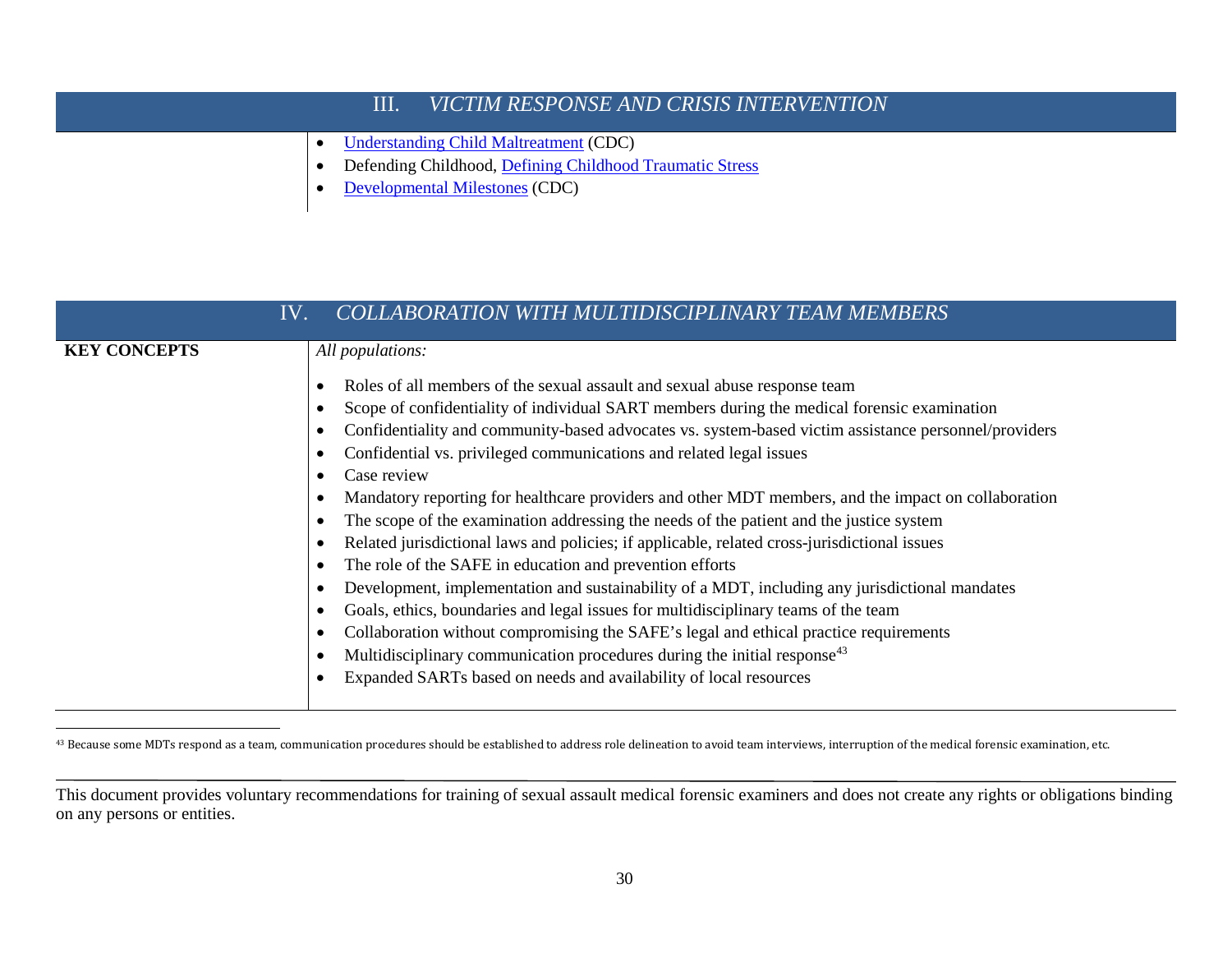| COLLABORATION WITH MULTIDISCIPLINARY TEAM MEMBERS<br>IV. |                                                                                                                                                                                                                                                                                                                                                                                                                                                                                                                                                                                                                                                                                                                                                                                                                                                                                                                                                                                                                |  |
|----------------------------------------------------------|----------------------------------------------------------------------------------------------------------------------------------------------------------------------------------------------------------------------------------------------------------------------------------------------------------------------------------------------------------------------------------------------------------------------------------------------------------------------------------------------------------------------------------------------------------------------------------------------------------------------------------------------------------------------------------------------------------------------------------------------------------------------------------------------------------------------------------------------------------------------------------------------------------------------------------------------------------------------------------------------------------------|--|
|                                                          | Expansion of traditional MDT partners to address varied needs and experiences of children and caregivers, including<br>$\bullet$<br>mental health agencies, patients in the custody of the state and tribal/guardian agencies responsible for care, drug<br>endangerment professionals<br>The medical forensic examination as a component of a comprehensive community response to sexual assault and sexual<br>$\bullet$<br>abuse<br>Development, implementation and sustainability of the MDT<br>$\bullet$<br>Evaluating the coordinated response<br>$\bullet$<br>Collaboration between local agencies and larger entities, including military installations, colleges/universities and tribal<br>$\bullet$<br>organizations/governments<br>Importance of ongoing intra- and interdisciplinary education<br>$\bullet$<br>Conflict management and ethical communication<br>$\bullet$<br>Addressing cold cases, including DNA hits and victim notification after a delay in identifying a suspect<br>$\bullet$ |  |
| PROTOCOL CONTENT                                         | All populations:<br>Collaborative models (SART, CAC, Family Justice Center [FJC], etc.)<br>$\bullet$<br>Role of the sexual assault forensic examiner<br>$\bullet$<br>Individual member roles<br>$\bullet$<br>Role of the team<br>$\bullet$<br>Adolescent/adult:<br><b>Sexual assault forensic examiners</b><br>$\bullet$<br><b>Facilities</b><br>٠<br><b>Initial contact</b><br>$\bullet$<br>Appendix B: Creation of Sexual Assault Response and Resource Teams<br>$\bullet$                                                                                                                                                                                                                                                                                                                                                                                                                                                                                                                                   |  |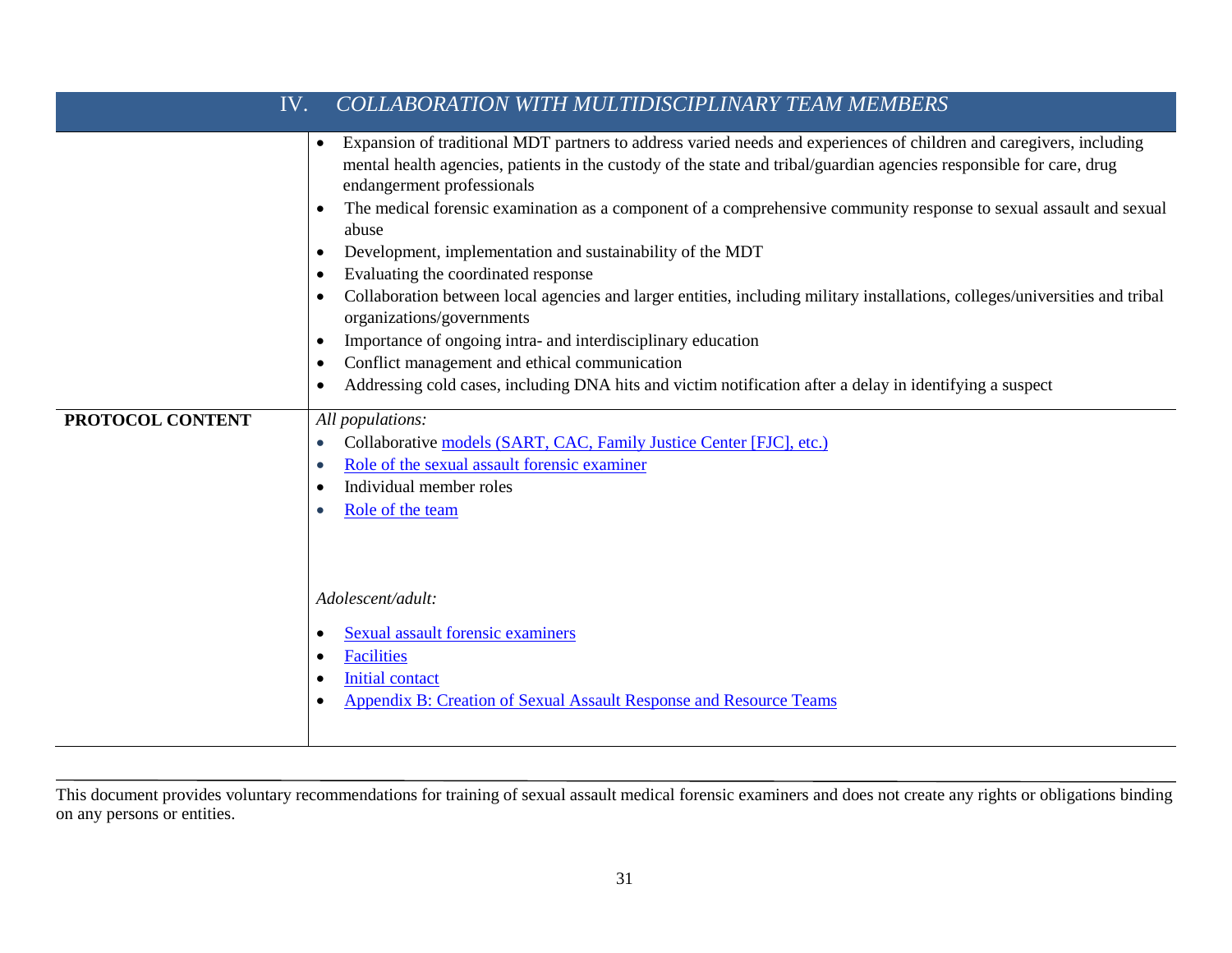| IV.<br>COLLABORATION WITH MULTIDISCIPLINARY TEAM MEMBERS             |                                                                                                                                                                                                                                                                                                                                                                                                                                                                                                                                                                                                                                                                                                                                                                                 |
|----------------------------------------------------------------------|---------------------------------------------------------------------------------------------------------------------------------------------------------------------------------------------------------------------------------------------------------------------------------------------------------------------------------------------------------------------------------------------------------------------------------------------------------------------------------------------------------------------------------------------------------------------------------------------------------------------------------------------------------------------------------------------------------------------------------------------------------------------------------|
| <b>TRAINING OUTCOMES</b>                                             | Pediatric:<br><b>Appendix 6: Initial Response Algorithm</b><br>$\bullet$<br>All populations:                                                                                                                                                                                                                                                                                                                                                                                                                                                                                                                                                                                                                                                                                    |
|                                                                      | Describe the roles and responsibilities of key multidisciplinary team members<br>$\bullet$<br>Discuss key strategies for maintaining effective communication and collaboration between multidisciplinary team<br>$\bullet$<br>members while maintaining patient privacy and confidentiality<br>Describe how mandatory reporting obligations of the healthcare provider can impact collaborative work<br>$\bullet$<br>Identify differences between community-based advocacy and systems-based victim assistance response, both in theory<br>$\bullet$<br>and as operationalized at the local level<br>Describe the breadth of potential collaborators with which SAFEs may interact<br>$\bullet$                                                                                 |
| <b>CULTURAL AND</b><br><b>ACCESSILIBITY</b><br><b>CONSIDERATIONS</b> | All populations:<br>SARTs and MDTs representing the diversity of the community being served, with an understanding that diversity is<br>$\bullet$<br>more than simply ethnicity, race and religion<br>Identification of diverse needs of the community and adjusting operations, practices and MDT partners as appropriate<br>$\bullet$<br>Identification of the scope and diversity of the community being served, including recognition of differences within<br>$\bullet$<br>populations<br>Inclusion of culturally specific support personnel, such as religious/spiritual leaders and tribally specific healing<br>$\bullet$<br>practices, where appropriate<br>MDT continuing education that focuses on cultural issues specific to patients served in the community<br>٠ |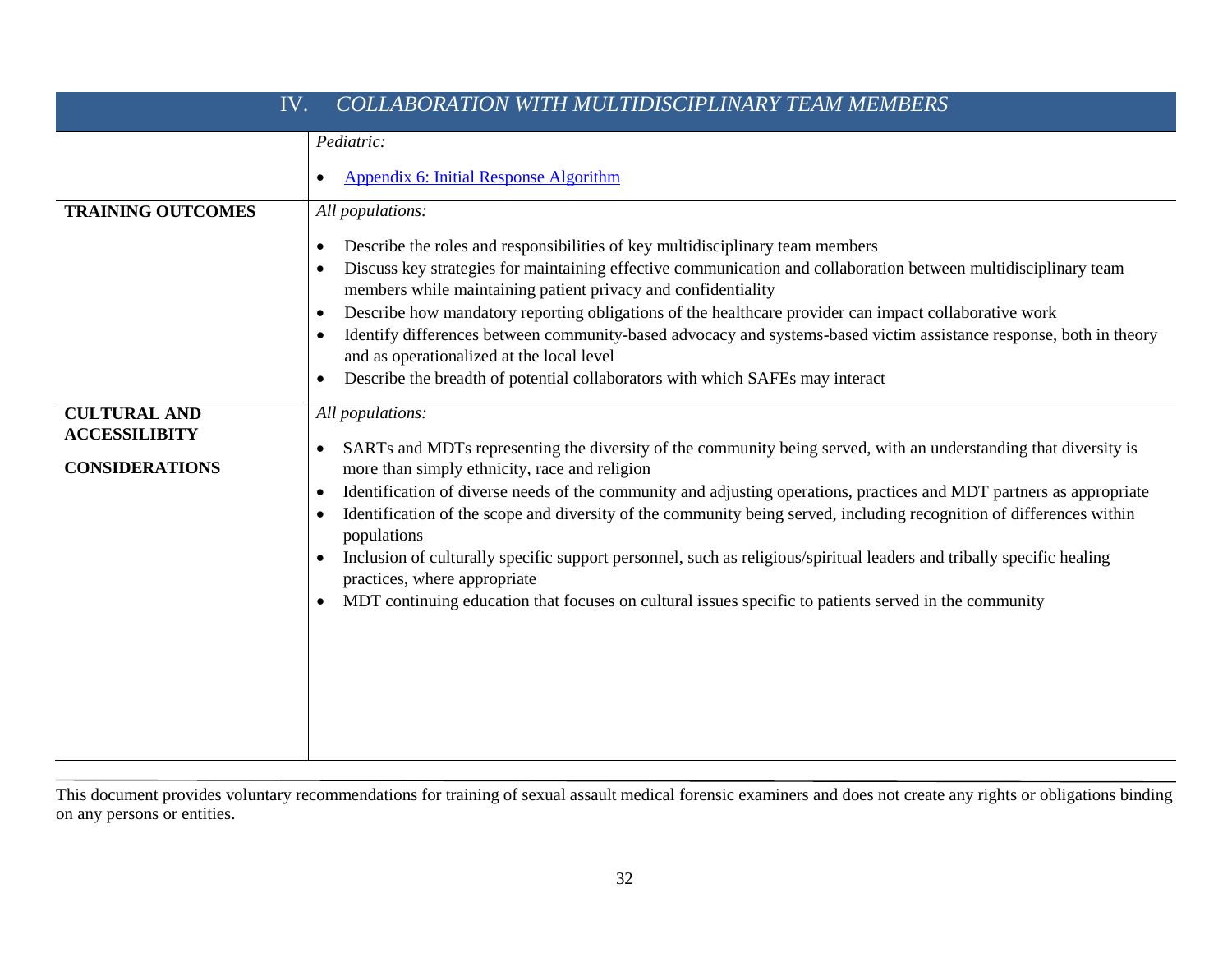| <b>COLLABORATION WITH MULTIDISCIPLINARY TEAM MEMBERS</b><br>IV. |                                                                                                                                                                                                                                                                                                               |
|-----------------------------------------------------------------|---------------------------------------------------------------------------------------------------------------------------------------------------------------------------------------------------------------------------------------------------------------------------------------------------------------|
|                                                                 | Pediatric:<br>Expansion of traditional MDT partners to address varied needs and experiences of children and caregivers, including<br>mental health agencies, patients in the custody of the state and tribal/guardian agencies responsible for care                                                           |
| <b>ADDITIONAL GUIDANCE</b>                                      | Adolescent/adult:<br>SANE Program Development and Operation Guide, Management of SANE Programs; Multidisciplinary Response<br>Position Paper: Collaboration with Victim Advocates (IAFN)<br><b>SANE Education Guidelines (IAFN, pp. 12–13, 15)</b><br><b>Sexual Assault Response Team Development (NSVRC)</b> |
|                                                                 | Pediatric:<br>National Children's Alliance Standards for Accredited Members, Multi-disciplinary Team (pp. 12–15); Victim Support<br>$\bullet$<br>and Advocacy (pp. $25-28$ )<br><b>SANE Education Guidelines</b> (IAFN, pp. 37, 40)                                                                           |

|                     | <b>HISTORY TAKING</b>                                                                                                                                                                                                                                                                                                                                                                                               |
|---------------------|---------------------------------------------------------------------------------------------------------------------------------------------------------------------------------------------------------------------------------------------------------------------------------------------------------------------------------------------------------------------------------------------------------------------|
| <b>KEY CONCEPTS</b> | All populations:                                                                                                                                                                                                                                                                                                                                                                                                    |
|                     | Understanding the difference between medical forensic history taking and investigative interviewing<br>Roles, responsibilities and potential legal impact of having support persons present during the medical forensic history<br>Using the medical forensic history to guide physical assessment and evidence collection<br>Using medical forensic history to identify polyvictimization, including strangulation |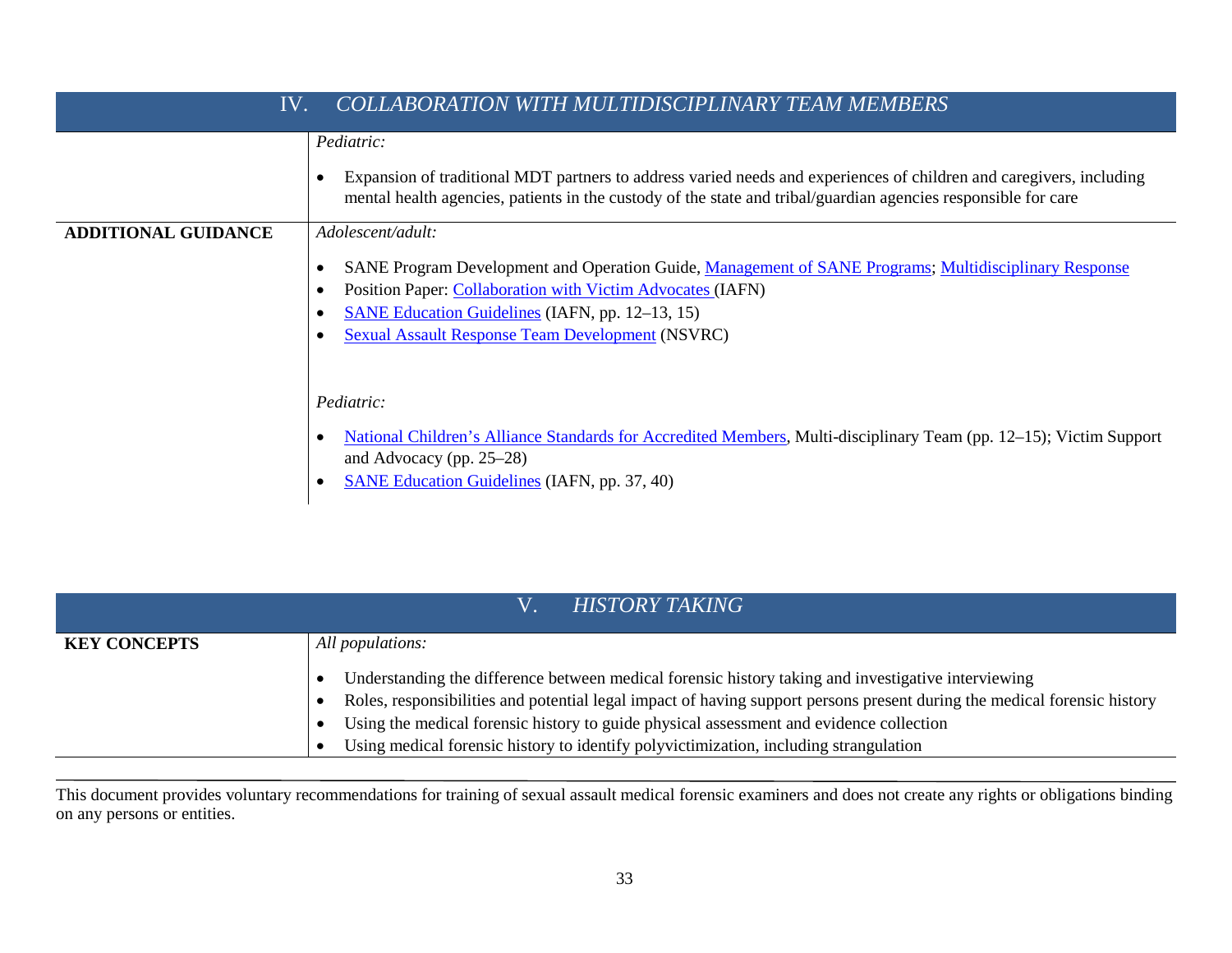| <b>HISTORY TAKING</b><br>V. |                                                                                                                                                                                                                                                                                                                                                                                                                                                         |
|-----------------------------|---------------------------------------------------------------------------------------------------------------------------------------------------------------------------------------------------------------------------------------------------------------------------------------------------------------------------------------------------------------------------------------------------------------------------------------------------------|
|                             | The importance of an accurate and unbiased documentation of the history<br>$\bullet$<br>Boundary issues for SAFEs<br>$\bullet$<br>Obtaining a comprehensive, developmentally appropriate patient history, including a focused review of systems<br>$\bullet$<br>Coordination between law enforcement representatives and SAFEs regarding the logistics and boundaries of medical<br>$\bullet$<br>forensic history taking and investigative interviewing |
|                             | Pediatric:<br>Role of forensic interviewers and collaboration with SAFEs<br>$\bullet$                                                                                                                                                                                                                                                                                                                                                                   |
| PROTOCOL CONTENT            | All populations:<br>Developmental levels and implications<br>$\bullet$<br>Medical/surgical/sexual history<br>$\bullet$<br>Psychosocial history<br>$\bullet$<br>History of the assault<br>$\bullet$<br>Documentation by healthcare personnel                                                                                                                                                                                                             |
|                             | Pediatric:<br>Entry into the healthcare system<br>$\bullet$                                                                                                                                                                                                                                                                                                                                                                                             |
| <b>TRAINING OUTCOMES</b>    | All populations:<br>Identify techniques for establishing rapport and facilitating communication about the sexual assault and sexual abuse<br>$\bullet$                                                                                                                                                                                                                                                                                                  |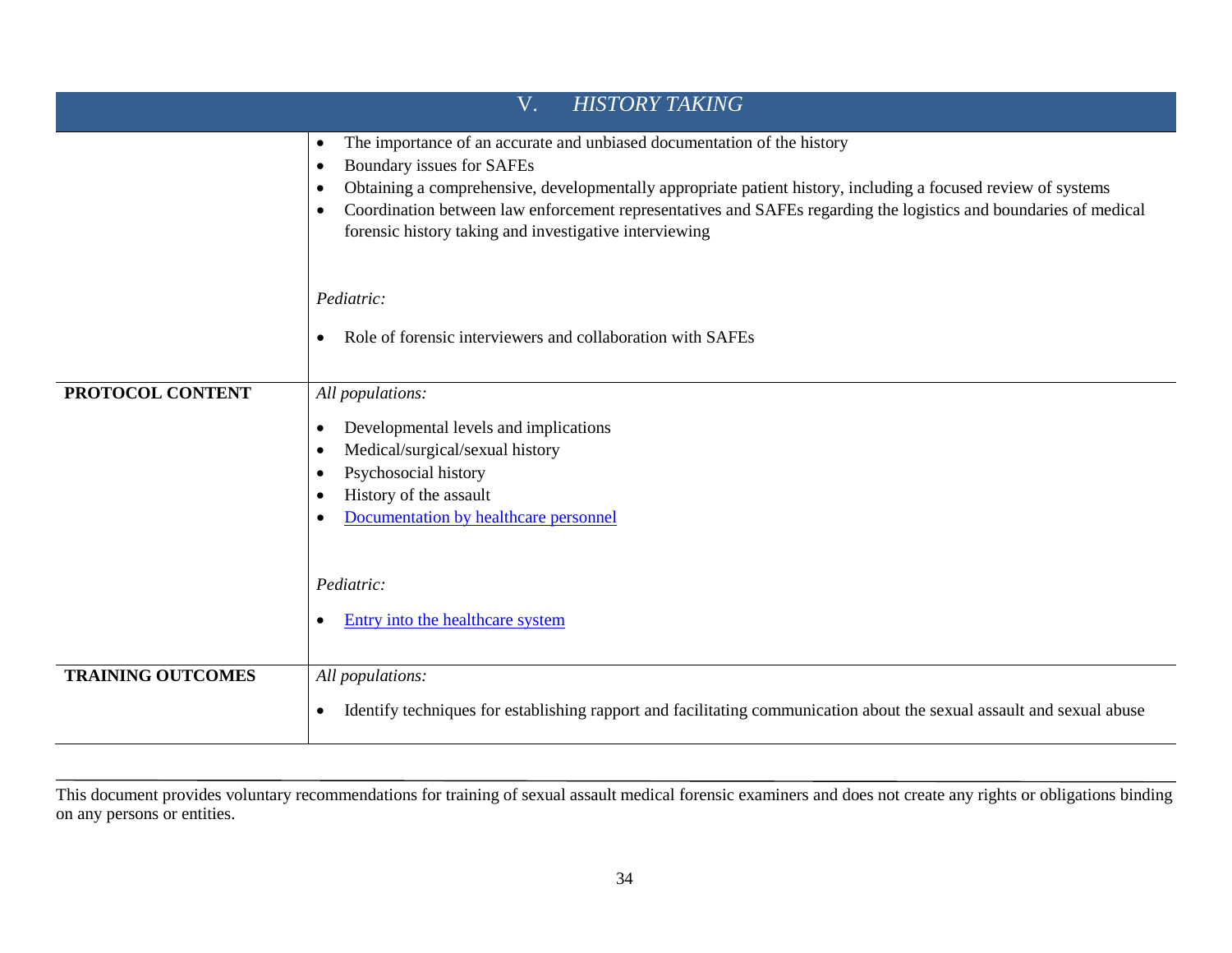| <b>HISTORY TAKING</b><br>V.                                          |                                                                                                                                                                                                                                                                                                                                                                                                                                                                                                                                                                                                                                                                                                           |
|----------------------------------------------------------------------|-----------------------------------------------------------------------------------------------------------------------------------------------------------------------------------------------------------------------------------------------------------------------------------------------------------------------------------------------------------------------------------------------------------------------------------------------------------------------------------------------------------------------------------------------------------------------------------------------------------------------------------------------------------------------------------------------------------|
|                                                                      | Demonstrate a thorough understanding of the key components of history taking following sexual assault and sexual<br>$\bullet$<br>abuse<br>Distinguish between the medical forensic history and investigative interviews<br>$\bullet$                                                                                                                                                                                                                                                                                                                                                                                                                                                                      |
|                                                                      | Pediatric:<br>Demonstrate a thorough understanding of the key components of developmentally appropriate history taking following<br>$\bullet$<br>child sexual abuse                                                                                                                                                                                                                                                                                                                                                                                                                                                                                                                                       |
| <b>CULTURAL AND</b><br><b>ACCESSIBILITY</b><br><b>CONSIDERATIONS</b> | All populations:<br>Cultural and physical safety for patients throughout the history taking process<br>$\bullet$<br>Process for asking questions in culturally and developmentally appropriate ways<br>$\bullet$<br>Unbiased history taking and documentation that is free of insensitive or inappropriate language<br>$\bullet$<br>Use of communication aids or language assistance during history taking<br>$\bullet$<br>Collaboration with qualified confidential interpreters to include their education on sexual assault and sexual abuse<br>$\bullet$<br>Awareness of the patient's non-verbal behavior (body language), responses or non-responsiveness may be a sign of<br>$\bullet$<br>distrust |
| <b>ADDITIONAL GUIDANCE</b>                                           | Adolescent/adult:<br>SANE Education Guidelines (IAFN, pp. 15–16, 18–19)<br>$\bullet$<br>SANE Program Development and Operation Guide, Medical Forensic History Taking and Documentation of the<br>$\bullet$<br><b>Medical Forensic Examination</b><br>Evaluation and Management of the Sexually Assaulted or Sexually Abused Patient, Overview (pp. 8–9);<br>$\bullet$<br>Documentation (pp. 39–42); Adolescent/Adult Sexual Assault Forensic Medical Report (pp. 45–50) (ACEP)                                                                                                                                                                                                                           |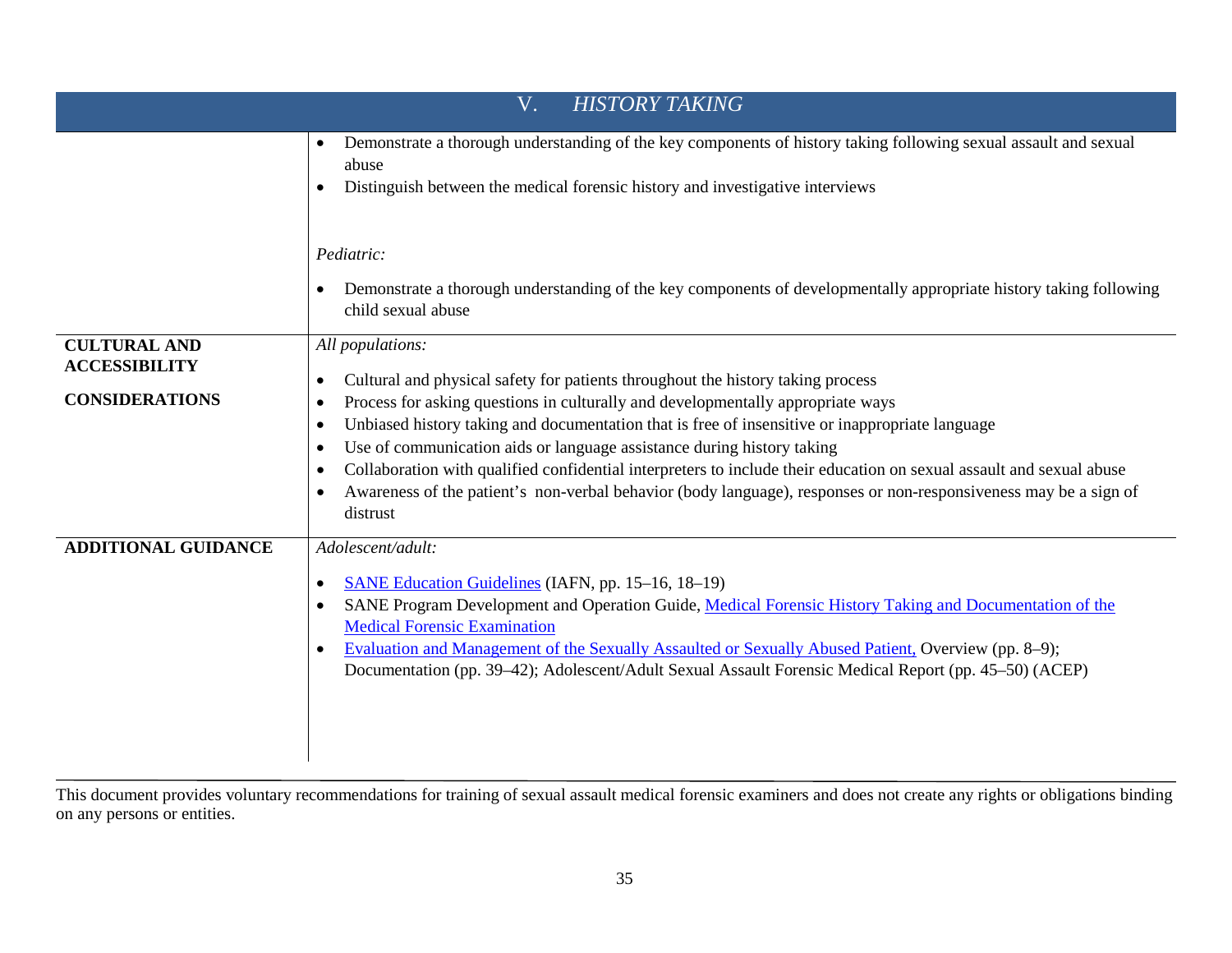### <span id="page-40-0"></span>V. *[HISTORY TAKING](http://www.safeta.org/?page=ExamProcessHistory)*

*Pediatric:*

- [National Children's Alliance Standards for Accredited Members,](http://www.nationalchildrensalliance.org/sites/default/files/downloads/NCA-Standards-for-Accredited-Members-2017.pdf) Appendix 1 Medical History for Child Sexual Abuse; Forensic Interview (pp. 20–23)
- [SANE Education Guidelines](http://www.forensicnurses.org/resource/resmgr/2015_SANE_ED_GUIDELINES.pdf) (IAFN, pp. 40–41)

| PHYSICAL EXAMINATION<br>VI. |                                                                                                                                                                                                                                                                                                                                                                                                                                                                                                                                                                                                                                                                                                                                         |
|-----------------------------|-----------------------------------------------------------------------------------------------------------------------------------------------------------------------------------------------------------------------------------------------------------------------------------------------------------------------------------------------------------------------------------------------------------------------------------------------------------------------------------------------------------------------------------------------------------------------------------------------------------------------------------------------------------------------------------------------------------------------------------------|
| <b>KEY CONCEPTS</b>         | All populations:<br>Circumstances that require referral/consultation<br>Importance of ongoing consent and assent<br>Caring for patients unable to give consent or assent (e.g., nonverbal, unconscious)<br>Importance of clinical judgment in determining course of care<br>The physical assessment of the patient for injury identification and treatment as needed<br>Differentiating between normal and abnormal anatomy; differentiating between injury and disease processes<br>Understanding the variations in physical findings related to sexual maturity and the aging process<br>Use of chaperones <sup>44</sup> during the medical forensic examination, including issues of confidentiality<br>Holistic examination process |

<sup>44</sup> A chaperone is necessary during the medical forensic examination as a safeguard for patients. The chaperone may be an advocate, a healthcare provider other than the examiner or another supportive person not suspected of the abuse. Law enforcement or child protective service representatives should not be present during the exam. For more information on the presence of chaperones: <http://www.kidsta.org/?page=SectionB7>

This document provides voluntary recommendations for training of sexual assault medical forensic examiners and does not create any rights or obligations binding on any persons or entities.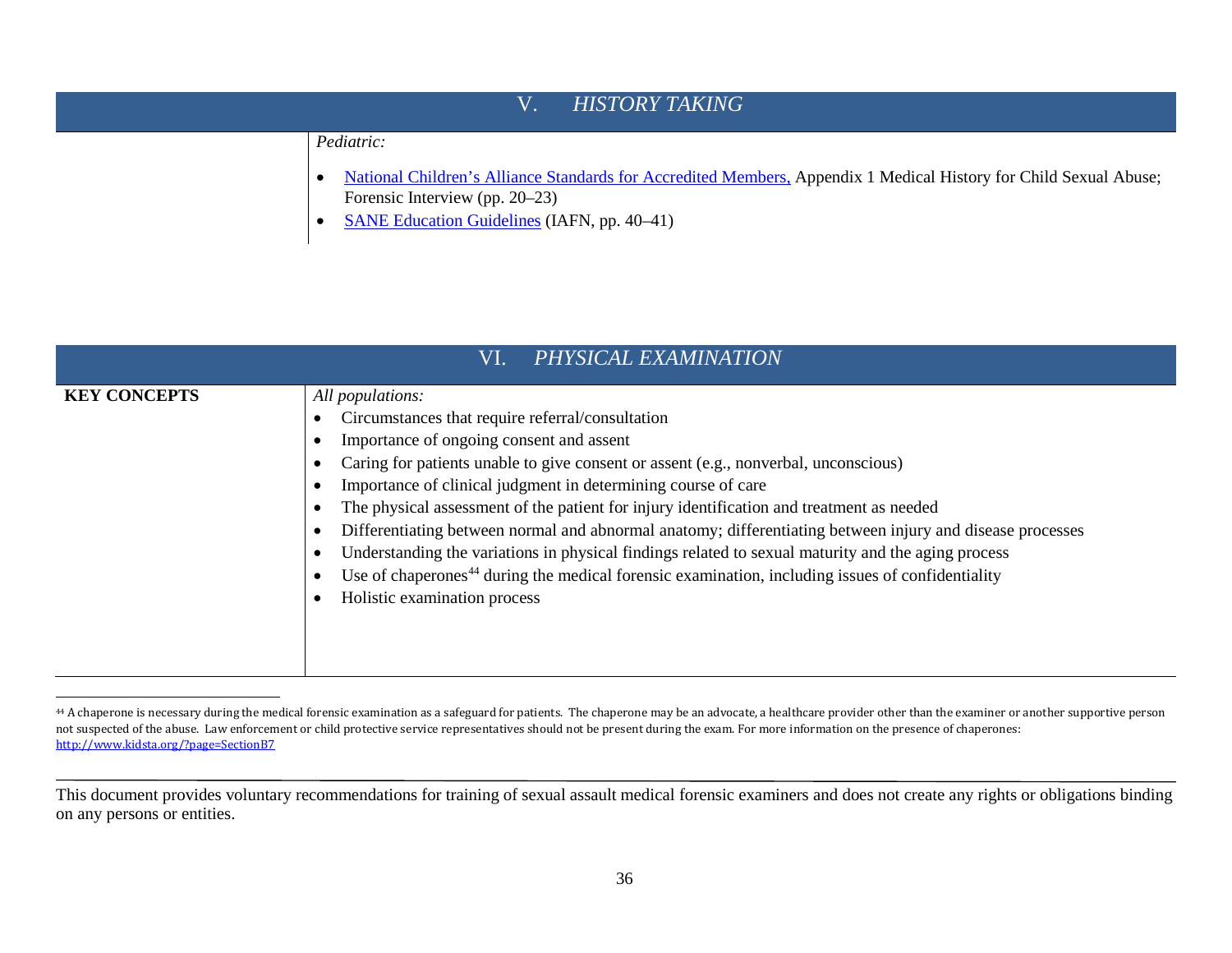| VI.<br>PHYSICAL EXAMINATION |                                                                                                                                              |  |
|-----------------------------|----------------------------------------------------------------------------------------------------------------------------------------------|--|
|                             | Adolescent/adult:                                                                                                                            |  |
|                             | Specialized assessment techniques to enhance visualization of anatomical structures<br>٠                                                     |  |
|                             | Pediatric:                                                                                                                                   |  |
|                             | Identification of the genital structures in the child<br>٠                                                                                   |  |
|                             | Establishing rapport with the child<br>٠                                                                                                     |  |
|                             | Normal anogenital variants that may be mistaken as sexual abuse<br>٠                                                                         |  |
|                             | Developmental/sexual maturation changes in male and female anatomy<br>$\bullet$                                                              |  |
|                             | Patient positioning and assessment techniques to improve visualization of the anogenital anatomy<br>$\bullet$                                |  |
|                             | Review of the examination process for child and caregiver, including importance of freely given participation in the<br>$\bullet$<br>process |  |
|                             | Presence of law enforcement or child protection service personnel during the examination<br>٠                                                |  |
|                             |                                                                                                                                              |  |
| PROTOCOL CONTENT            | All populations:                                                                                                                             |  |
|                             | Head-to-toe<br>$\bullet$                                                                                                                     |  |
|                             | Anogenital                                                                                                                                   |  |
|                             | Injury identification<br>$\bullet$                                                                                                           |  |
|                             | Assessment/visualization techniques<br>$\bullet$                                                                                             |  |
|                             | Research<br>$\bullet$                                                                                                                        |  |
|                             | Pediatric:                                                                                                                                   |  |
|                             | Tanner stages of sexual maturation<br>٠                                                                                                      |  |
|                             | Illustration of examination positions and techniques<br>$\bullet$                                                                            |  |
|                             | Labeled diagrams of genital anatomy<br>٠                                                                                                     |  |
|                             | Appendix 7 Care Algorithm<br>$\bullet$                                                                                                       |  |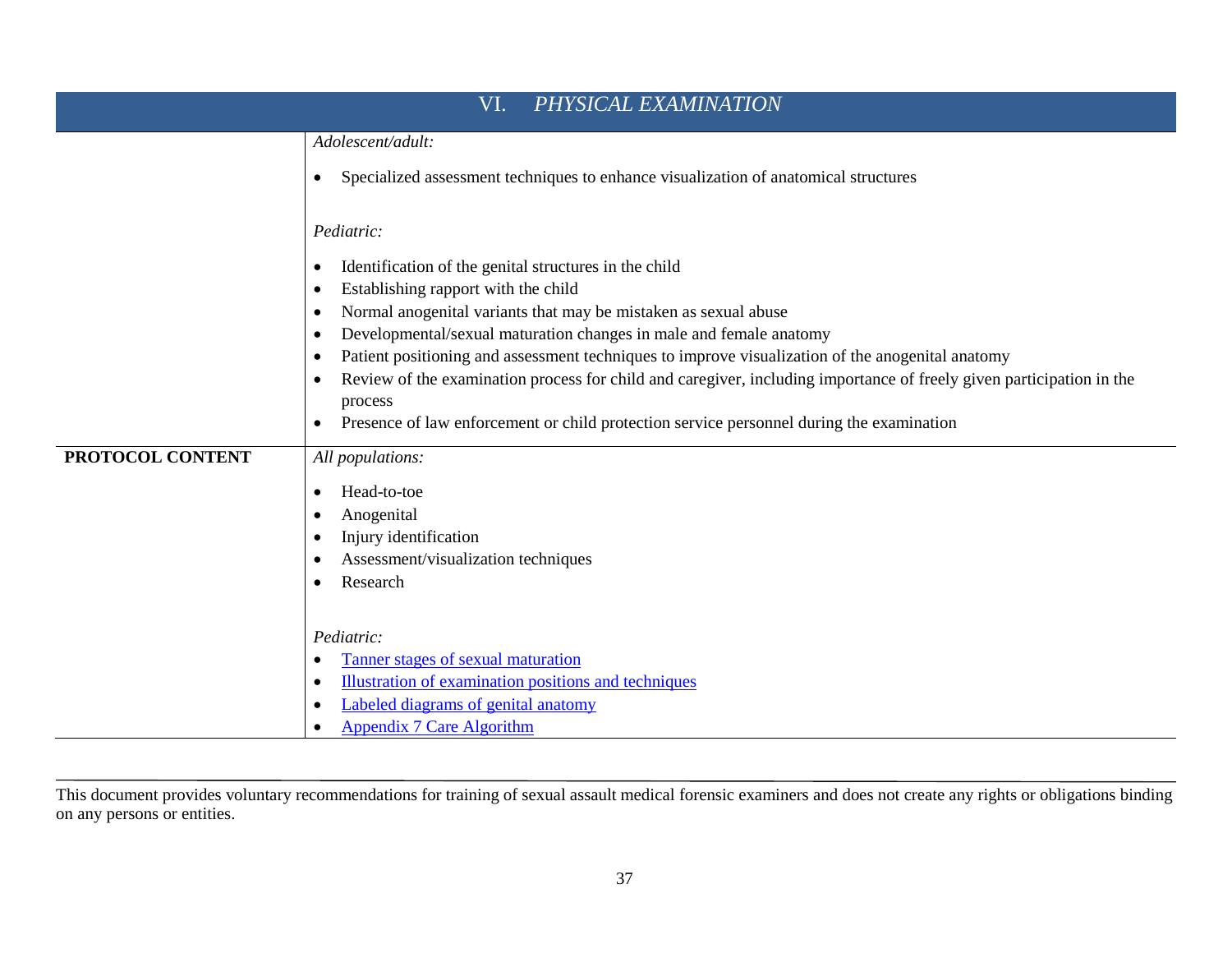<span id="page-42-0"></span>

| VI.<br>PHYSICAL EXAMINATION                 |                                                                                                                                                                                                                                                                                                                                                                                                                                                                                                                                                                                                                                                                                                                                                                                                                                                                                                                                                                                                                                                                                                                                                                                                                                                                                         |  |
|---------------------------------------------|-----------------------------------------------------------------------------------------------------------------------------------------------------------------------------------------------------------------------------------------------------------------------------------------------------------------------------------------------------------------------------------------------------------------------------------------------------------------------------------------------------------------------------------------------------------------------------------------------------------------------------------------------------------------------------------------------------------------------------------------------------------------------------------------------------------------------------------------------------------------------------------------------------------------------------------------------------------------------------------------------------------------------------------------------------------------------------------------------------------------------------------------------------------------------------------------------------------------------------------------------------------------------------------------|--|
| <b>TRAINING OUTCOMES</b>                    | All populations:                                                                                                                                                                                                                                                                                                                                                                                                                                                                                                                                                                                                                                                                                                                                                                                                                                                                                                                                                                                                                                                                                                                                                                                                                                                                        |  |
|                                             | Define terminology associated with physical trauma findings<br>$\bullet$<br>Identify normal anogenital anatomy and physiology<br>$\bullet$                                                                                                                                                                                                                                                                                                                                                                                                                                                                                                                                                                                                                                                                                                                                                                                                                                                                                                                                                                                                                                                                                                                                              |  |
|                                             | Identify current evidence-based references regarding physical findings following sexual assault and sexual abuse<br>$\bullet$                                                                                                                                                                                                                                                                                                                                                                                                                                                                                                                                                                                                                                                                                                                                                                                                                                                                                                                                                                                                                                                                                                                                                           |  |
| <b>CULTURAL AND</b><br><b>ACCESSIBILITY</b> | All populations:<br>Recognition of patient concerns related to examiner gender and other preferences <sup>45</sup><br>$\bullet$                                                                                                                                                                                                                                                                                                                                                                                                                                                                                                                                                                                                                                                                                                                                                                                                                                                                                                                                                                                                                                                                                                                                                         |  |
| <b>CONSIDERATIONS</b>                       | Recognition of how drug and/or alcohol use may be viewed in different communities by adults as well as minors<br>$\bullet$<br>Recognition of the significance that "virginity" can have for different cultures<br>$\bullet$<br>Development of culturally and developmentally appropriate explanations for the examination and findings from the<br>$\bullet$<br>examination in a sensitive manner, with awareness of the impact that positive findings may have culturally<br>Verbal and nonverbal behaviors that indicate the patient is uncomfortable with procedures or care<br>$\bullet$<br>Cultural practices related to the genitalia<br>$\bullet$<br>Use of communication aids or language assistance during the examination<br>$\bullet$<br>Identification of the types of female genital mutilation (FGM) that may be prevalent in specific cultures<br>$\bullet$<br>Modification of the examination to meet the unique developmental, physical and communicative needs of the patient<br>$\bullet$<br>(and, as appropriate, the caregiver)<br>Identification of the impact that gender identity and potential associated transition-related care (such as hormone<br>$\bullet$<br>therapy and gender confirmation surgeries) can make on the examination process and findings |  |
| <b>ADDITIONAL GUIDANCE</b>                  | All populations:                                                                                                                                                                                                                                                                                                                                                                                                                                                                                                                                                                                                                                                                                                                                                                                                                                                                                                                                                                                                                                                                                                                                                                                                                                                                        |  |
|                                             | Female Genital Mutilation (WomensHealth.gov)<br>$\bullet$<br>WHO Guidelines on the Management of Health Complications from Female Genital Mutilation<br>$\bullet$                                                                                                                                                                                                                                                                                                                                                                                                                                                                                                                                                                                                                                                                                                                                                                                                                                                                                                                                                                                                                                                                                                                       |  |

<sup>&</sup>lt;sup>45</sup> When possible, efforts should be made to accommodate the patient's requests for responders of a specific gender (and other patient preferences)[. http://www.safeta.org/?page=VictimCenteredCare](http://www.safeta.org/?page=VictimCenteredCare)

This document provides voluntary recommendations for training of sexual assault medical forensic examiners and does not create any rights or obligations binding on any persons or entities.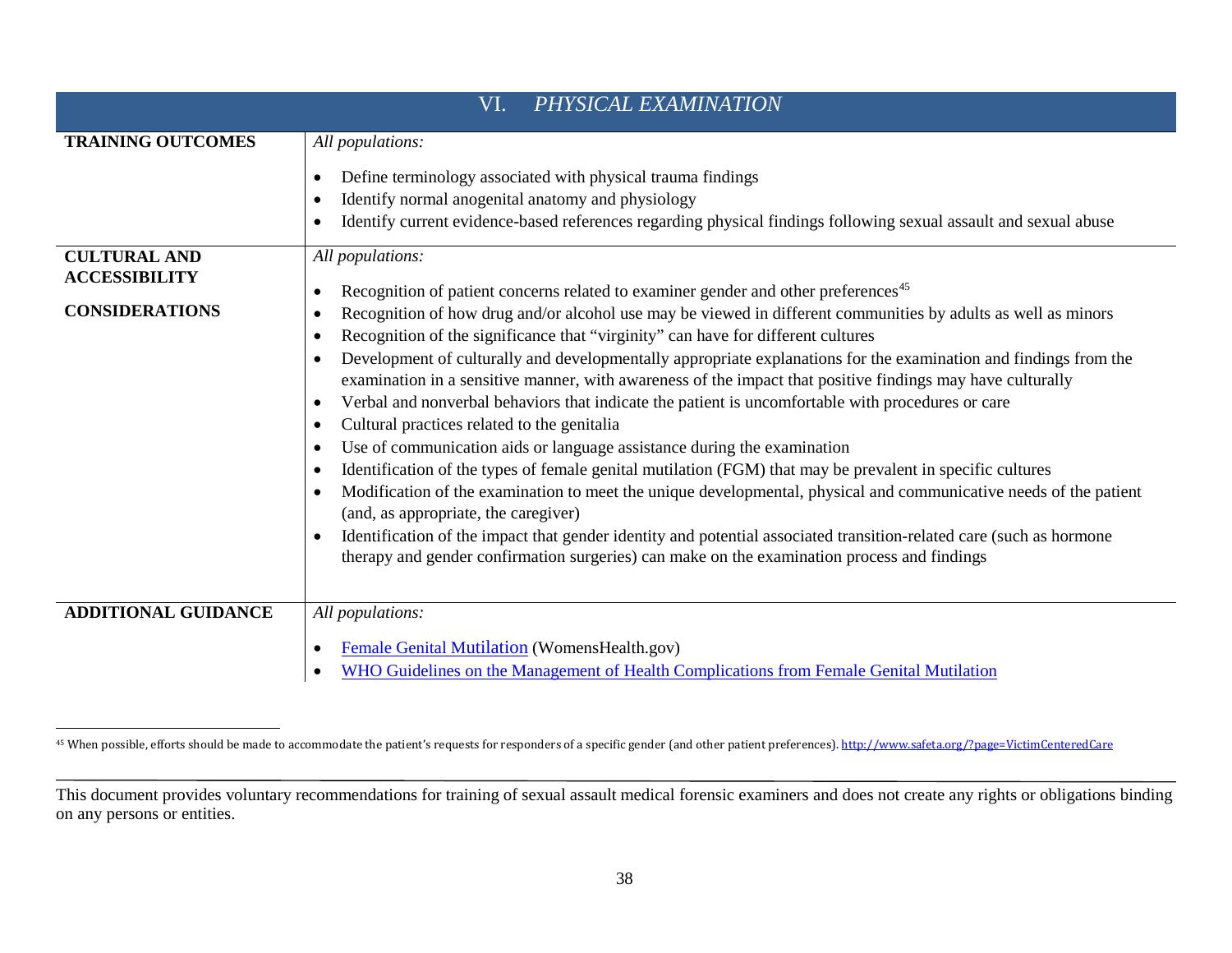# VI. *[PHYSICAL EXAMINATION](http://www.safeta.org/?page=ExamProcessExamEvide)* • [Reading, Understanding and Evaluating Research](http://www.nsvrc.org/sites/default/files/Publications_NSVRC_Factsheet_Research-Terms-Glossary.pdf) (NSVRC) *Adolescent/adult:* • [SANE Education Guidelines](http://www.forensicnurses.org/resource/resmgr/2015_SANE_ED_GUIDELINES.pdf) (IAFN, pp. 16–18) • SANE Program Development and Operation Guide, Medical Forensic History Taking and Documentation of the [Medical Forensic Examination;](https://www.ovcttac.gov/saneguide/identifying-essential-components-of-a-sane-program/medical-forensic-history-taking-and-documentation-of-the-medical-forensic-examination/) [Suicide Assessment](https://www.ovcttac.gov/saneguide/identifying-essential-components-of-a-sane-program/suicide-assessment/) • [Evaluation and Management of the Sexually Assaulted or Sexually Abused Patient,](https://www.acep.org/sexualassaultebook) Overview (pp. 9–10); Adolescent/Adult Sexual Assault Forensic Medical Report (pp. 45–50); Male Patient Sexual Assault Exams (pp. 51–54) (ACEP) • [Care of the Adolescent After Sexual Assault](http://pediatrics.aappublications.org/content/pediatrics/early/2017/02/23/peds.2016-4243.full.pdf) (AAP) • [Non-Fatal Strangulation Toolkit](http://www.forensicnurses.org/page/STOverview) (IAFN) *Pediatric:* • [National Children's Alliance Standards for Accredited Members,](http://www.nationalchildrensalliance.org/sites/default/files/downloads/NCA-Standards-for-Accredited-Members-2017.pdf) Medical Evaluation (pp. 30–34) • [SANE Education Guidelines](http://www.forensicnurses.org/resource/resmgr/2015_SANE_ED_GUIDELINES.pdf) (IAFN, pp. 42–44) • Adams, J., Kellogg, N., Farst, K., et al. (2016). [Updated guidelines for the medical assessment and care of children who](https://www.ncbi.nlm.nih.gov/pubmed/26220352)  [may have been sexually abused.](https://www.ncbi.nlm.nih.gov/pubmed/26220352) *Journal of Pediatric and Adolescent Gynecology, 29*(2), 81–87

This document provides voluntary recommendations for training of sexual assault medical forensic examiners and does not create any rights or obligations binding on any persons or entities.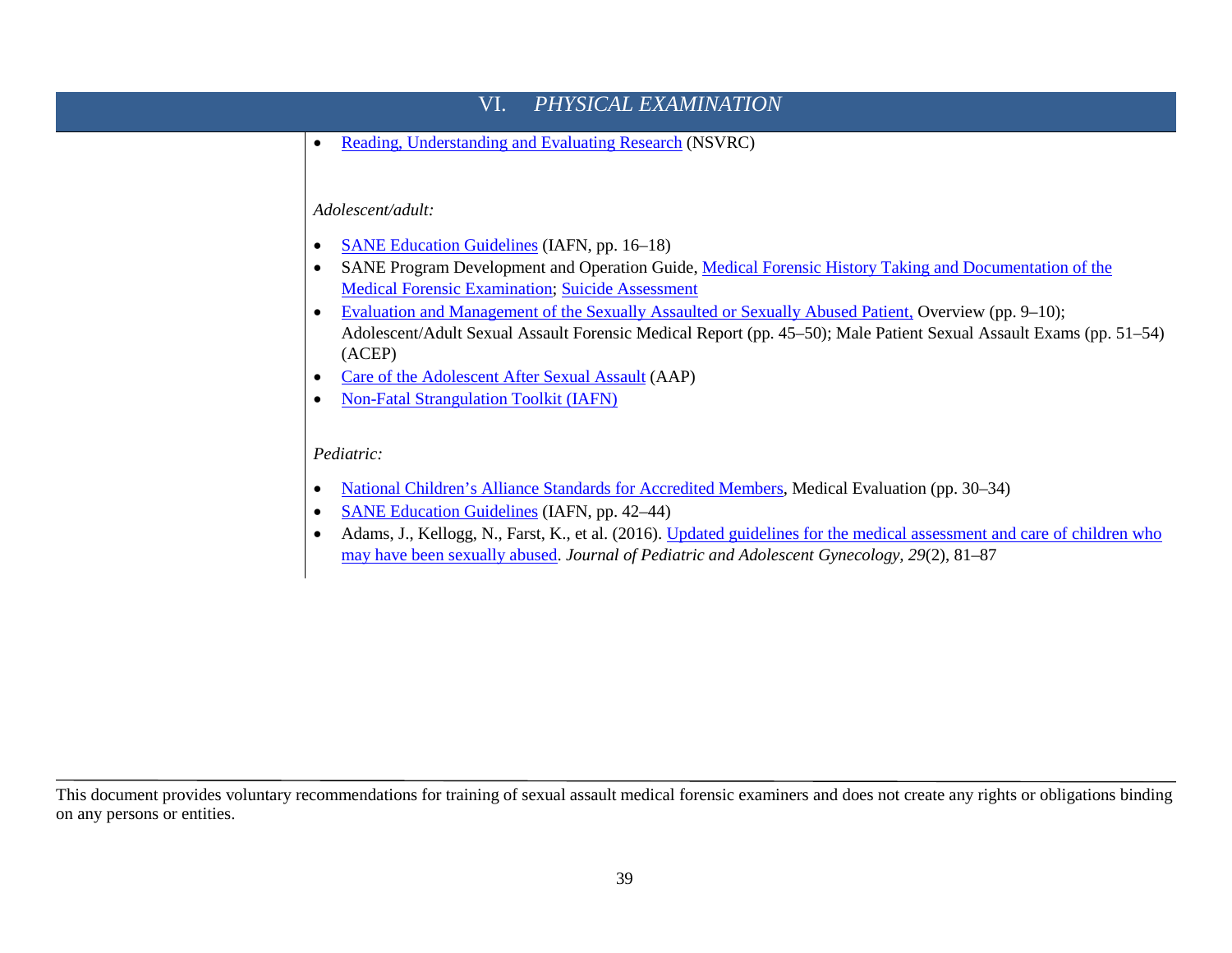| VII. EVIDENTIARY SPECIMEN COLLECTION |                                                                                                                                                                                                                                                                                                                                                                                                                                                                                                                                                                                                                                                                                                                                                                                                                                                                                                 |
|--------------------------------------|-------------------------------------------------------------------------------------------------------------------------------------------------------------------------------------------------------------------------------------------------------------------------------------------------------------------------------------------------------------------------------------------------------------------------------------------------------------------------------------------------------------------------------------------------------------------------------------------------------------------------------------------------------------------------------------------------------------------------------------------------------------------------------------------------------------------------------------------------------------------------------------------------|
| <b>KEY CONCEPTS</b>                  | All populations:                                                                                                                                                                                                                                                                                                                                                                                                                                                                                                                                                                                                                                                                                                                                                                                                                                                                                |
|                                      | Using the medical forensic history to guide evidence identification and collection<br>$\bullet$<br>Sexual assault and sexual abuse evidence collection kit components<br>Evidence collection when there is no history<br>$\bullet$<br>Integration of evidence collection into the examination<br>$\bullet$<br>Evidence samples and collection techniques, including documentation of site/source of all collected evidence<br>$\bullet$<br>Special evidence sample identification, collection, packaging and preservation<br>$\bullet$<br>Other sources of evidence that can be affected by patient reporting options<br>$\bullet$<br>Legal implications of kit handling<br>$\bullet$<br>Transfer of evidence<br>Storage and preservation of evidence<br>Chain of custody<br>$\bullet$<br>Follow-up examinations<br>$\bullet$<br>Effective collaboration with forensic laboratory professionals |
| PROTOCOL CONTENT                     | All populations:<br><b>Types</b><br>$\bullet$<br>Time frames for evidence collection<br>Collection procedures and handling<br>$\bullet$<br>Sexual assault evidence collection kit and forms<br>$\bullet$<br>Evidence integrity<br>$\bullet$<br>Alcohol- and drug-facilitated sexual assault and sexual abuse<br>Discharge and follow up                                                                                                                                                                                                                                                                                                                                                                                                                                                                                                                                                         |
| <b>TRAINING OUTCOMES</b>             | All populations:<br>Define time limits of collection of biological evidence following a sexual assault and sexual abuse                                                                                                                                                                                                                                                                                                                                                                                                                                                                                                                                                                                                                                                                                                                                                                         |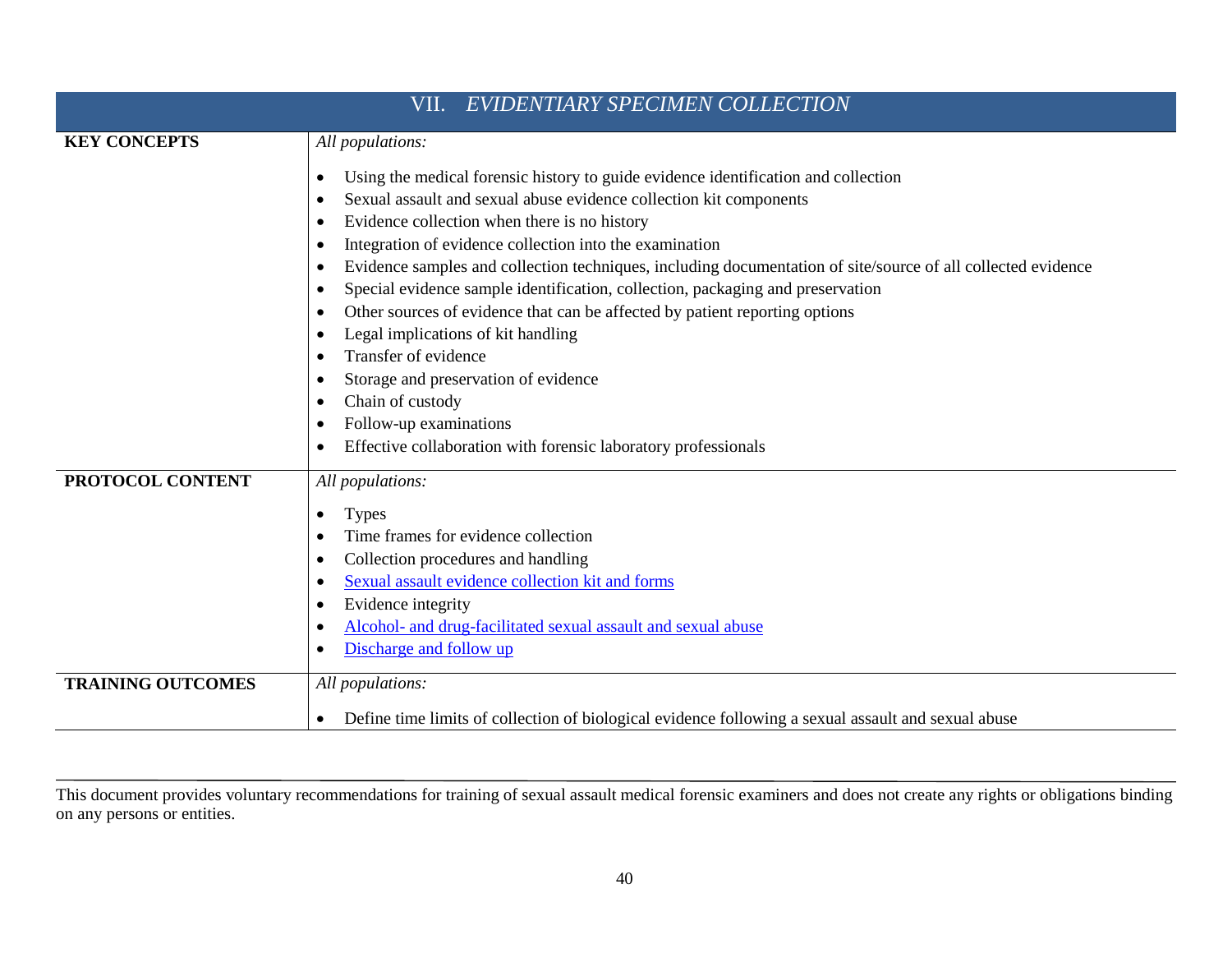| EVIDENTIARY SPECIMEN COLLECTION<br>VII.                              |                                                                                                                                                                                                                                                                                                                                                                                                                                                                                                                                                                                                                                                                                                                                                                                                                                                                                                                           |
|----------------------------------------------------------------------|---------------------------------------------------------------------------------------------------------------------------------------------------------------------------------------------------------------------------------------------------------------------------------------------------------------------------------------------------------------------------------------------------------------------------------------------------------------------------------------------------------------------------------------------------------------------------------------------------------------------------------------------------------------------------------------------------------------------------------------------------------------------------------------------------------------------------------------------------------------------------------------------------------------------------|
|                                                                      | Identify and describe the types of evidence that can be collected following a sexual assault and sexual abuse, based on<br>$\bullet$<br>the event history<br>Define the chain of custody and explain procedures for maintaining it properly<br>٠<br>Describe criteria associated with drug-facilitated sexual assault and sexual abuse (DFSA)<br>٠                                                                                                                                                                                                                                                                                                                                                                                                                                                                                                                                                                        |
| <b>CULTURAL AND</b><br><b>ACCESSIBILITY</b><br><b>CONSIDERATIONS</b> | All populations:<br>Culturally and developmentally appropriate explanations of the examination process, timing issues, etc.<br>$\bullet$<br>Identification of cultural issues that can influence a patient's choice of what should be collected (e.g., a patient may<br>$\bullet$<br>believe that hair is sacred and therefore be reluctant to provide a hair sample), how it is collected (e.g., cultural beliefs<br>may preclude a member of the opposite sex from being present when a patient disrobes) or how comfortable a patient is<br>with having certain evidence collected<br>Potential body image issues and building patients' comfort in having evidence collected for the kit<br>٠<br>Adaptation of and/or modification to the evidence collection process, to address patients' individual needs<br>$\bullet$<br>Use of communication aids or language assistance during specimen collection<br>$\bullet$ |
| <b>ADDITIONAL GUIDANCE</b>                                           | All populations:<br>The Biological Evidence Preservation Handbook: Best Practices for Evidence Handlers (NIST)<br>$\bullet$<br>National Best Practices for Sexual Assault Kits: A Multidisciplinary Approach (NIJ)<br>$\bullet$<br>SANE Program Development and Operation Guide, Evidence Collection<br>$\bullet$<br>Adolescent/adult:<br><b>SANE Education Guidelines (IAFN, pp. 18–19)</b><br>٠<br>Position Paper, <b>DNA Evidence Collection from the Oral Cavity (IAFN)</b><br>$\bullet$<br><b>SANE Programs and Evidence Storage (SAFEta)</b>                                                                                                                                                                                                                                                                                                                                                                        |

This document provides voluntary recommendations for training of sexual assault medical forensic examiners and does not create any rights or obligations binding on any persons or entities.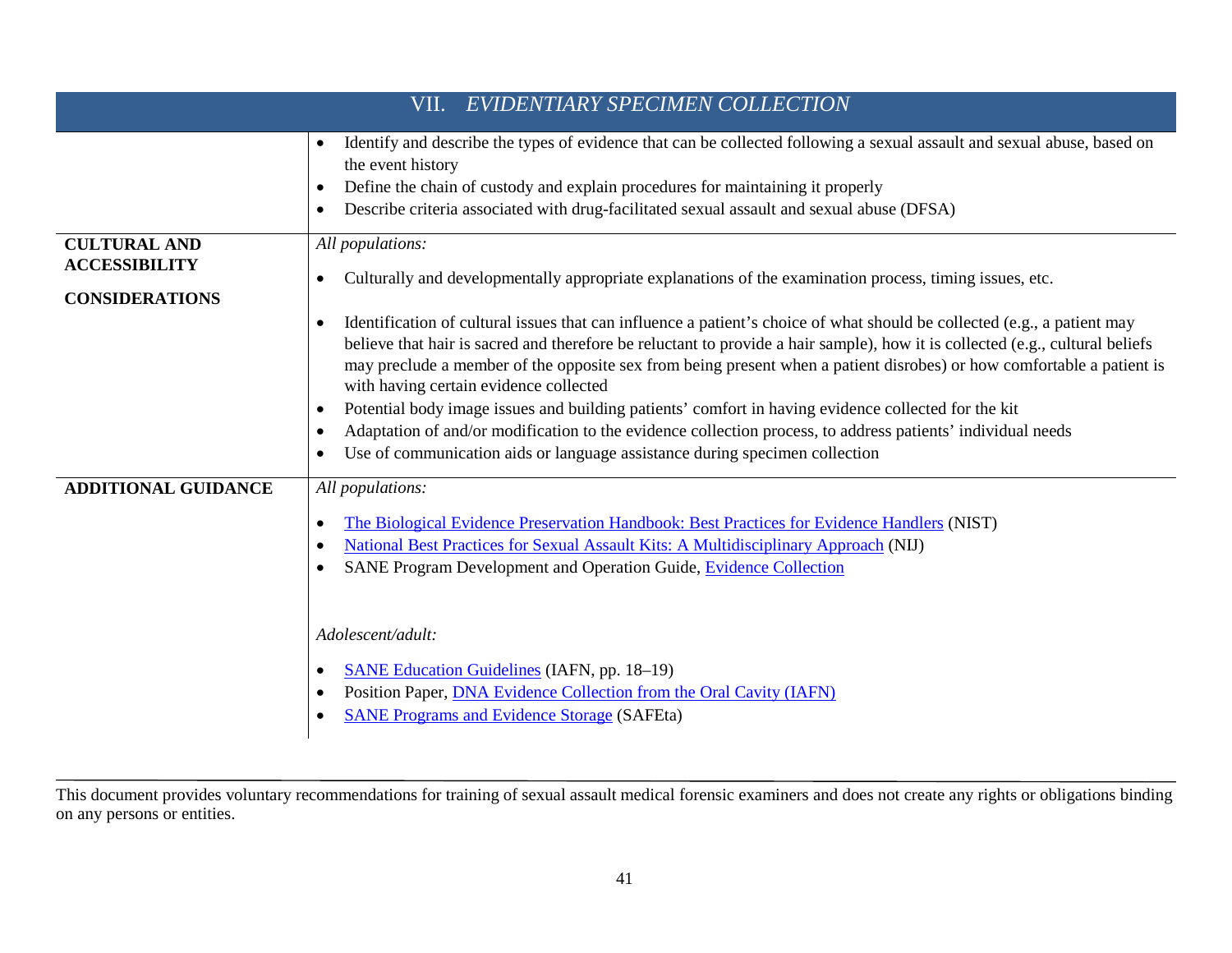## VII. *[EVIDENTIARY SPECIMEN](http://www.safeta.org/?page=ExamProcessExamEvide) COLLECTION*

#### *Pediatric:*

- [National Children's Alliance Standards for Accredited Members,](http://www.nationalchildrensalliance.org/sites/default/files/downloads/NCA-Standards-for-Accredited-Members-2017.pdf) Appendix 4 Examination Referral and Timing
- [SANE Education Guidelines](http://www.forensicnurses.org/resource/resmgr/2015_SANE_ED_GUIDELINES.pdf) (IAFN, pp. 44–46)

| VIII. PHOTOGRAPHY   |                                                                                                                                                                                                                                                                                                                                                 |
|---------------------|-------------------------------------------------------------------------------------------------------------------------------------------------------------------------------------------------------------------------------------------------------------------------------------------------------------------------------------------------|
| <b>KEY CONCEPTS</b> | All populations:<br>Informed consent and assent for photographs<br>Who should take photographs<br>Equipment/resources<br>٠<br>Special techniques/skills<br>٠<br>Follow-up photographs<br>Quality assurance for photos<br>Abuse involving images<br>Integrity of images<br>Maintenance and release of photographs<br>Legal issues in photography |
|                     | Pediatric:<br>Photography or video as a standard of care with prepubescent child sexual abuse                                                                                                                                                                                                                                                   |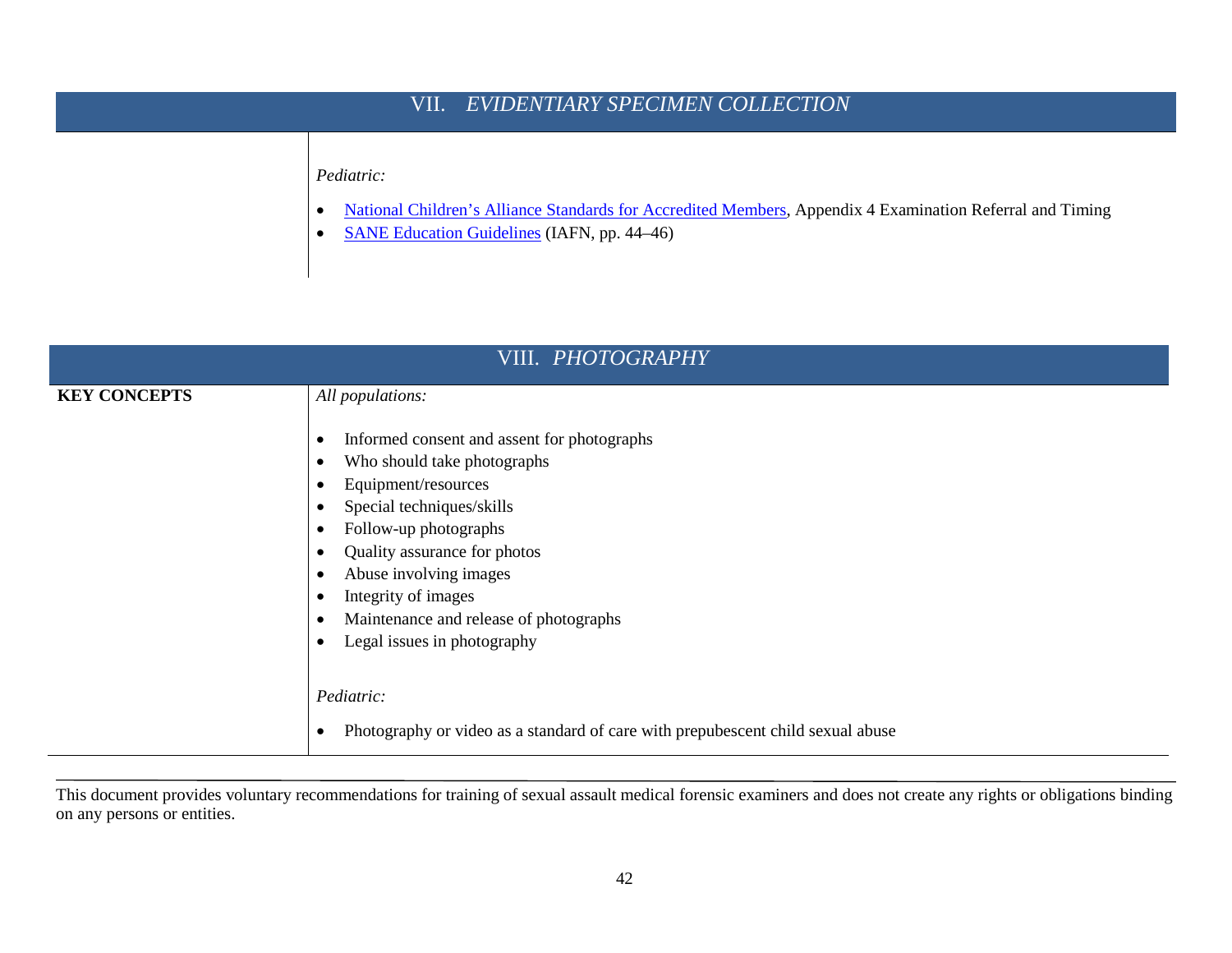| VIII. <i>PHOTOGRAPHY</i> |                                                                                                                                                                                                          |
|--------------------------|----------------------------------------------------------------------------------------------------------------------------------------------------------------------------------------------------------|
| PROTOCOL CONTENT         | All populations:                                                                                                                                                                                         |
|                          | Procedure                                                                                                                                                                                                |
|                          | Confidentiality issues                                                                                                                                                                                   |
|                          | Storage and release                                                                                                                                                                                      |
|                          | Adolescent/adult:                                                                                                                                                                                        |
|                          | <b>Informed consent</b>                                                                                                                                                                                  |
|                          | Confidentiality                                                                                                                                                                                          |
|                          | Photography                                                                                                                                                                                              |
|                          | Pediatric:                                                                                                                                                                                               |
|                          | Consent and assent                                                                                                                                                                                       |
|                          | Photodocumentation                                                                                                                                                                                       |
|                          | Confidentiality and release of information                                                                                                                                                               |
| <b>TRAINING OUTCOMES</b> | All populations:                                                                                                                                                                                         |
|                          | Demonstrate an understanding of consent, storage, confidentiality and the appropriate release and use of photographs<br>taken during the medical forensic examination                                    |
|                          | Recognize the need for consistent peer review of photographs to ensure quality and accurate interpretation of<br>photographic findings                                                                   |
|                          | Demonstrate an understanding of the impact of abuse involving photography/images on a patient's experience with<br>$\bullet$<br>photodocumentation                                                       |
|                          | Understand potential legal issues related to photography (e.g., use of filters, alterations to images, use of unauthorized<br>camera equipment such as personal cell phones or law enforcement's camera) |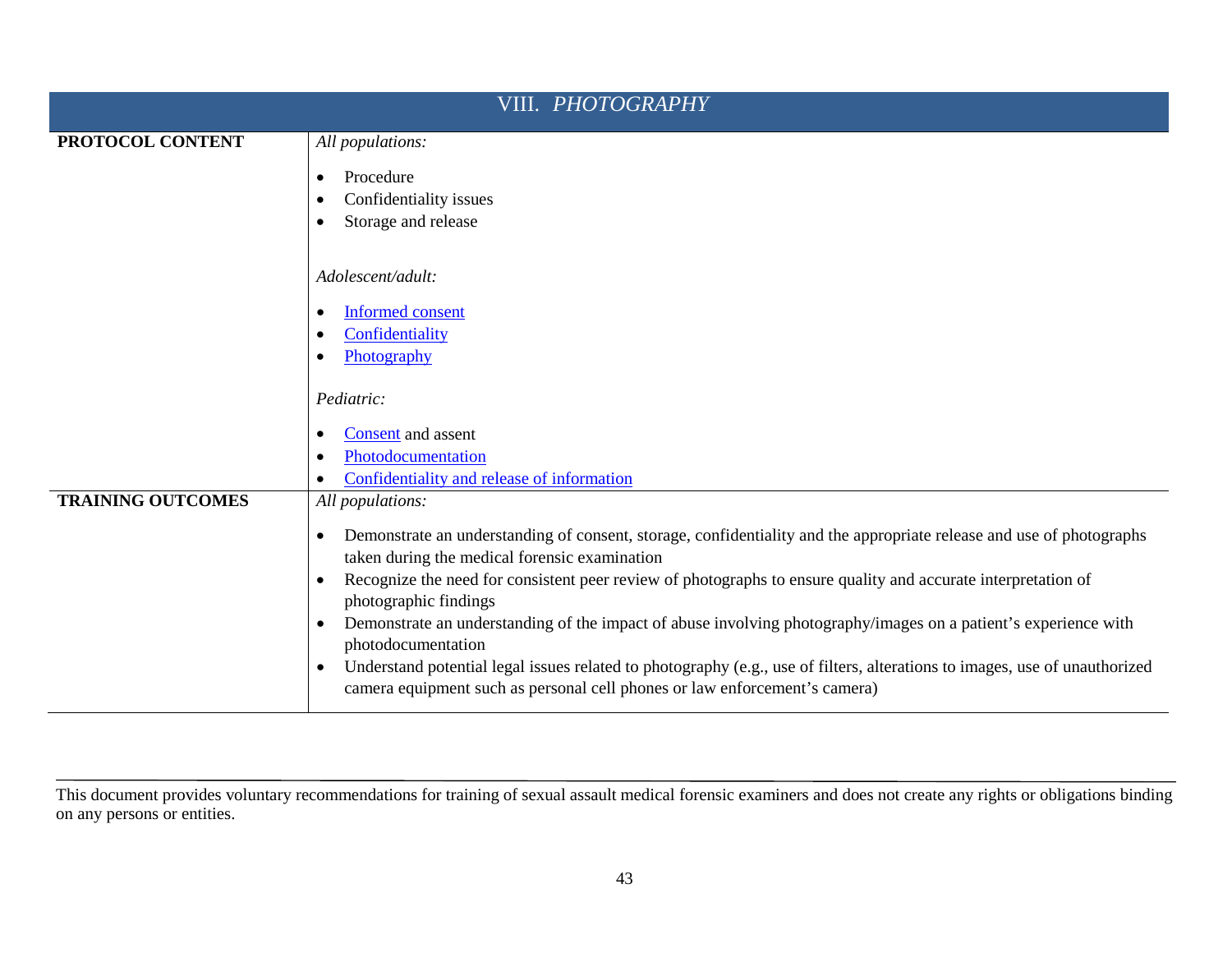| VIII. <i>PHOTOGRAPHY</i>   |                                                                                                                                                    |
|----------------------------|----------------------------------------------------------------------------------------------------------------------------------------------------|
| <b>CULTURAL AND</b>        | All populations:                                                                                                                                   |
| <b>ACCESSIBILITY</b>       | Explanation of photography in a culturally and developmentally appropriate manner                                                                  |
| <b>CONSIDERATIONS</b>      | Ways in which culture may influence patients' decisions regarding photography                                                                      |
|                            | Impact of use of photos in abuse/assault history (current or past) and its impact on patient's willingness to participate<br>in photodocumentation |
|                            | Informed consent and assent for photographs using culturally and developmentally appropriate processes                                             |
|                            | Use of communication aids or language assistance during photography to ensure informed consent is obtained prior to<br>photographs                 |
| <b>ADDITIONAL GUIDANCE</b> | Adolescent/adult:                                                                                                                                  |
|                            | <b>SANE Education Guidelines (IAFN, p. 20)</b>                                                                                                     |
|                            | SANE Program Development and Operation Guide, Photo Documentation                                                                                  |
|                            |                                                                                                                                                    |
|                            | Pediatric:                                                                                                                                         |
|                            | <b>SANE Education Guidelines (IAFN, pp. 46–47)</b>                                                                                                 |

| IX. STDs            |                                                                                                                                            |
|---------------------|--------------------------------------------------------------------------------------------------------------------------------------------|
| <b>KEY CONCEPTS</b> | All populations:                                                                                                                           |
|                     | Prevalence/incidence and morbidity related to:<br>o Specific communities<br>Age<br>$\circ$<br>o Gender<br>o Ethnicity<br>o Drug resistance |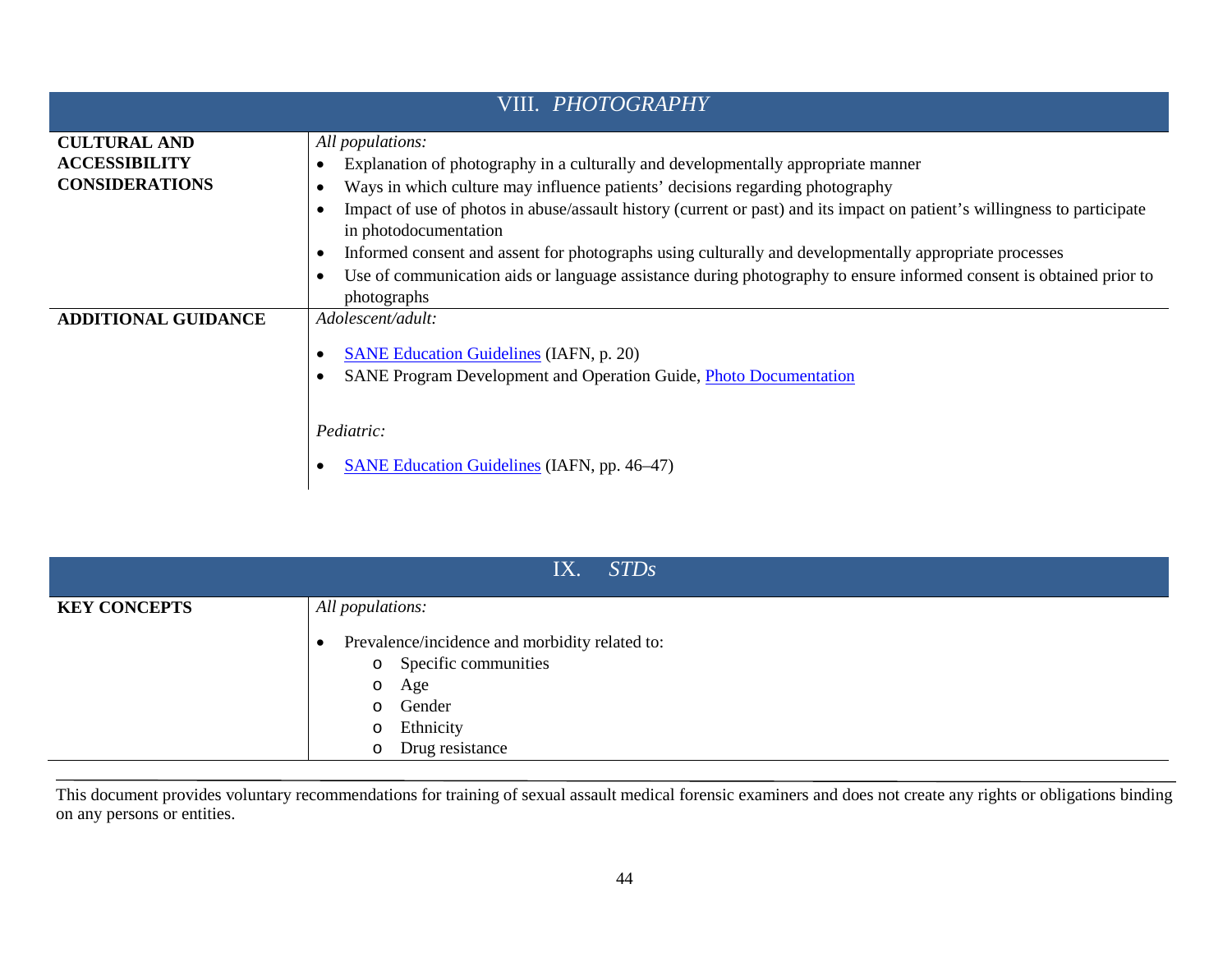| <b>STDs</b><br>IX. |                                                                                                                                                                                                                                                                                                 |
|--------------------|-------------------------------------------------------------------------------------------------------------------------------------------------------------------------------------------------------------------------------------------------------------------------------------------------|
|                    | Transmission<br>$\bullet$<br>Follow-up<br>$\bullet$<br>Assessment and treatment<br>$\circ$<br>Testing recommendations<br>$\circ$                                                                                                                                                                |
|                    | <b>HIV</b><br>$\bullet$<br>Risk assessment<br>$\circ$<br>Post-exposure prophylaxis<br>O<br>Treatment and follow-up medical care<br>$\circ$<br>Financial assistance resources (e.g., crime victim compensation) for costs related to testing for and care of STDs and<br>$\bullet$<br><b>HIV</b> |
|                    | Adolescent/adult:<br>Potential legal implications of testing and results<br>$\bullet$<br>Community resources<br>$\bullet$<br>Regulations concerning confidential testing and mandatory reporting<br>$\bullet$<br>Expedited Partner Therapy (EPT), where appropriate<br>$\bullet$                |
|                    | Pediatric:<br>Diagnostic significance of STDs in a prepubescent patient<br>$\bullet$                                                                                                                                                                                                            |
| PROTOCOL CONTENT   | All populations:<br>Types of STDs<br>$\bullet$<br>Prevalence and incidence                                                                                                                                                                                                                      |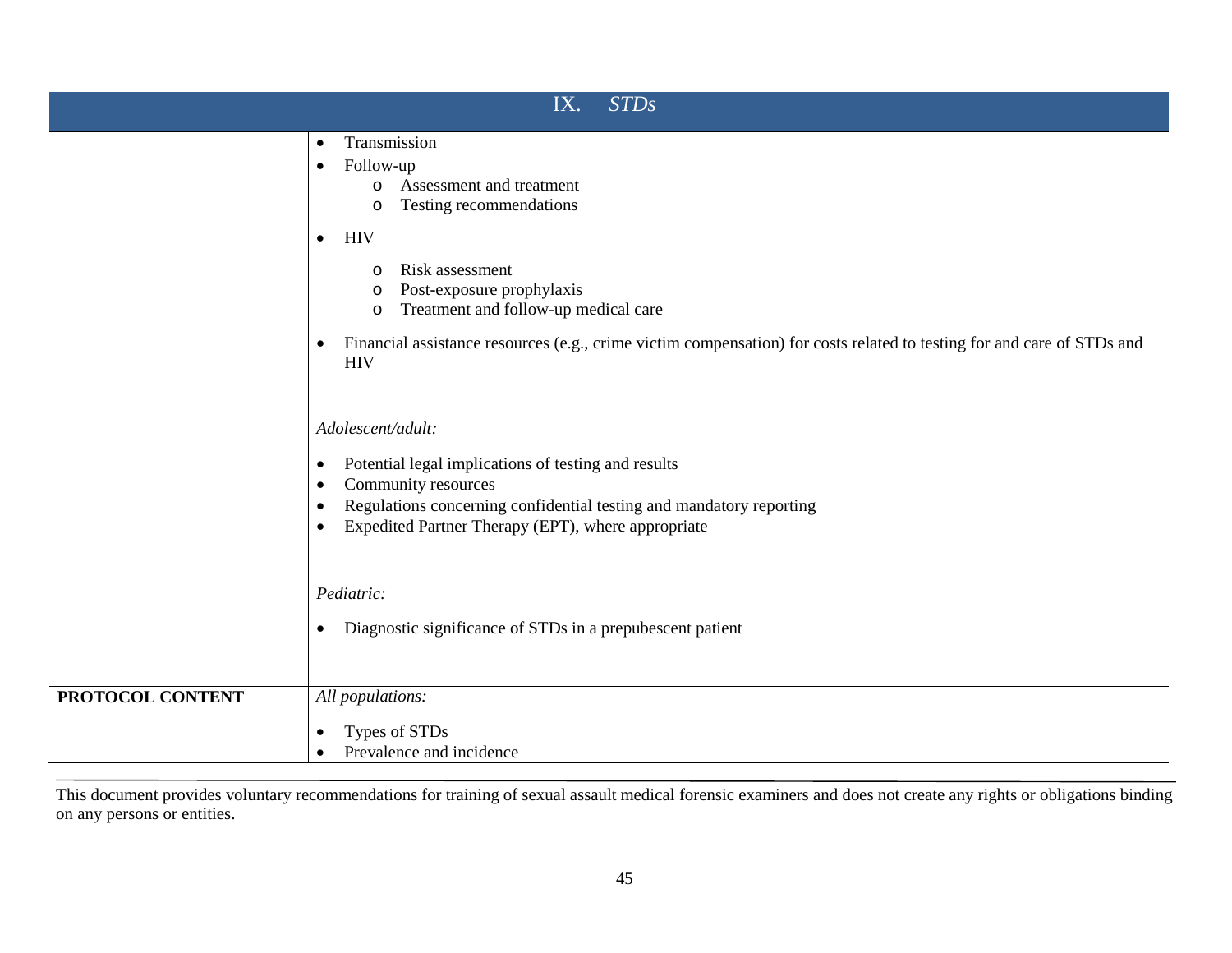| <b>STDs</b><br>IX.       |                                                                                                                                                                    |
|--------------------------|--------------------------------------------------------------------------------------------------------------------------------------------------------------------|
|                          | Signs and symptoms<br>$\bullet$                                                                                                                                    |
|                          | Testing procedures                                                                                                                                                 |
|                          | Adolescent/adult:<br>STD evaluation prophylaxis and treatment<br>Payment for the examination under VAWA<br>Discharge and follow-up                                 |
|                          | Pediatric:<br><b>STD</b> evaluation and care                                                                                                                       |
|                          | Appendix 8. Prepubescent STD Testing Algorithm                                                                                                                     |
|                          | Appendix 9. HIV Testing nPEP Algorithm                                                                                                                             |
| <b>TRAINING OUTCOMES</b> | All populations:                                                                                                                                                   |
|                          | Outline prevalence rates and risk factors for acquiring select sexually transmitted diseases                                                                       |
|                          | Recognize symptoms associated with select sexually transmitted diseases                                                                                            |
|                          | Recognize that STDs are commonly asymptomatic                                                                                                                      |
|                          | Identify current evidence-based national guidelines for the testing and prophylaxis/treatment of sexually transmitted<br>diseases                                  |
|                          | Describe the appropriate approach to HIV risk assessment and prophylaxis decision making, based on current<br>guidance, local epidemiology and available resources |
| <b>CULTURAL AND</b>      | All populations:                                                                                                                                                   |
| <b>ACCESSIBILITY</b>     | Potential beliefs related to STDs and HIV                                                                                                                          |
| <b>CONSIDERATIONS</b>    | Discussion of STDs and HIV with patients in a culturally and developmentally appropriate manner                                                                    |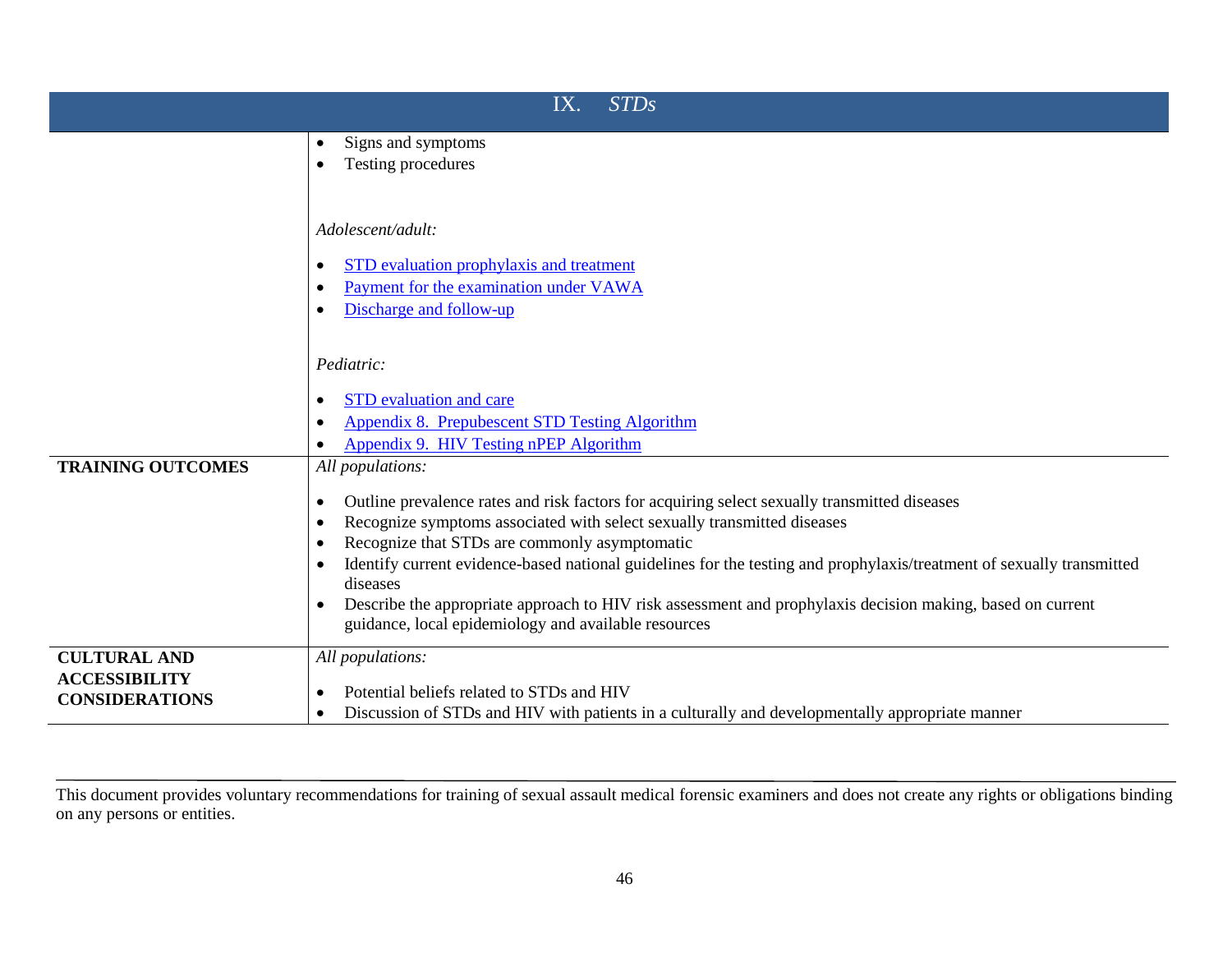|                            | STDs<br>IX.                                                                                                                                                                                                                                                                                                                                                                                                                                         |
|----------------------------|-----------------------------------------------------------------------------------------------------------------------------------------------------------------------------------------------------------------------------------------------------------------------------------------------------------------------------------------------------------------------------------------------------------------------------------------------------|
|                            | Approaches for articulating to patients the prevalence of STDs in their community and their risk, their partners' risk,<br>testing, prophylaxis, treatment options, follow-up medical screening and care, financial assistance and referrals in a<br>culturally and developmentally appropriate manner<br>Use of communication aids or language assistance for testing, risk analysis, consent for treatment and discussion of<br>medication issues |
| <b>ADDITIONAL GUIDANCE</b> | All populations:                                                                                                                                                                                                                                                                                                                                                                                                                                    |
|                            | <b>STD Treatment Guidelines (CDC)</b><br>Updated Guidelines for Antiretroviral Postexposure Prophylaxis After Sexual, Injection Drug Use, or Other<br>Nonoccupational Exposure to HIV (CDC)                                                                                                                                                                                                                                                         |
|                            | Adolescent/adult:                                                                                                                                                                                                                                                                                                                                                                                                                                   |
|                            | <b>SANE Education Guidelines (IAFN, pp. 20–21)</b><br>SANE Program Development and Operation Guide, Prevention of Sexually Transmitted Diseases<br><b>Legal Status of Expedited Partner Therapy (CDC)</b><br>Guidance on the Use of Expedited Partner Therapy in the Treatment of Gonorrhea (CDC)                                                                                                                                                   |
|                            | Pediatric:                                                                                                                                                                                                                                                                                                                                                                                                                                          |
|                            | <b>SANE Education Guidelines (IAFN, pp. 47–48)</b><br>Red Book: 2015 Report of the AAP Committee on Infectious Diseases, Sexual Victimization and STDs                                                                                                                                                                                                                                                                                              |

This document provides voluntary recommendations for training of sexual assault medical forensic examiners and does not create any rights or obligations binding on any persons or entities.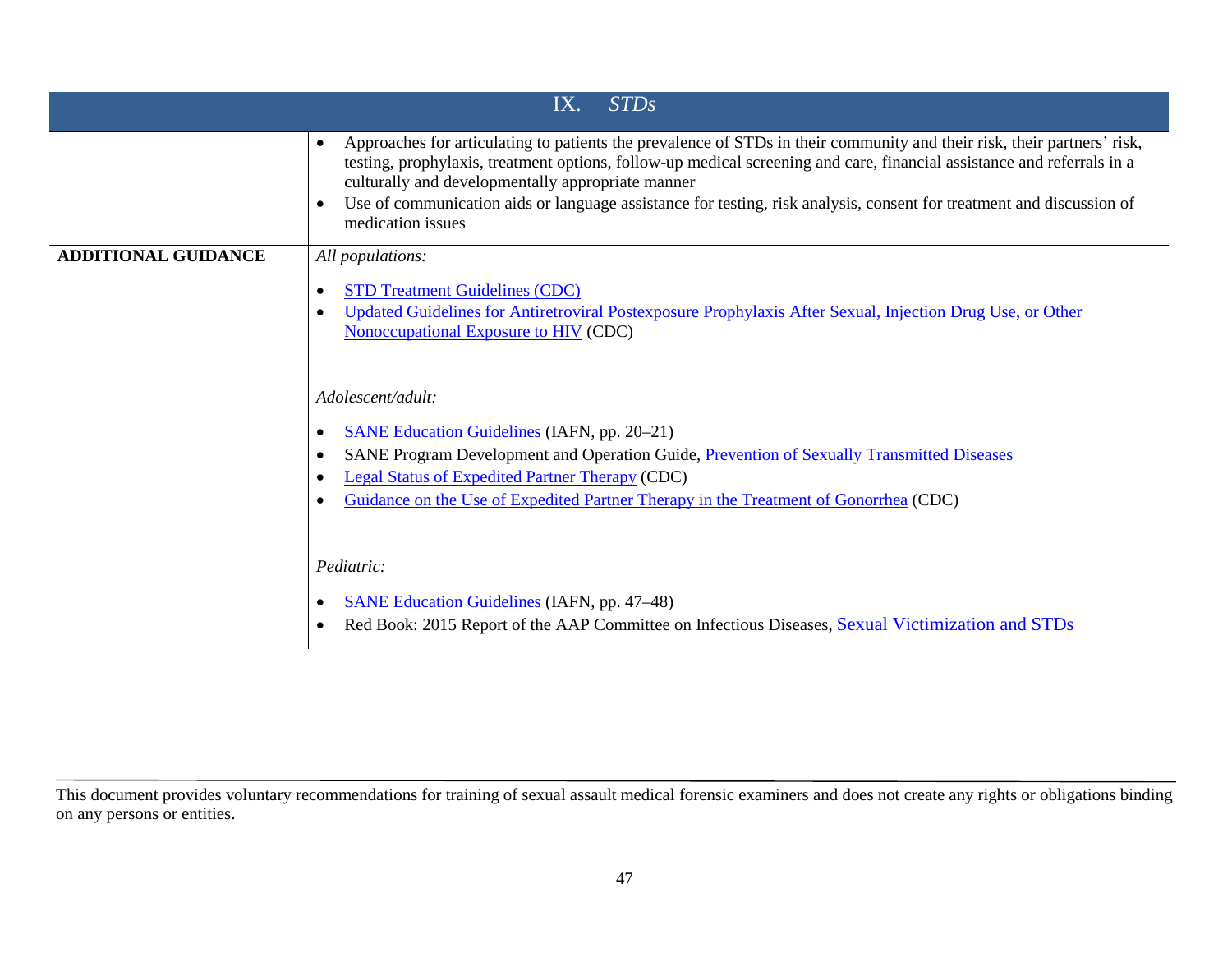| PREGNANCY, RISK, EVALUATION AND CARE<br>X. |                                                                                                                                                                                                                                                                                                                                                                                                                                                                                                              |
|--------------------------------------------|--------------------------------------------------------------------------------------------------------------------------------------------------------------------------------------------------------------------------------------------------------------------------------------------------------------------------------------------------------------------------------------------------------------------------------------------------------------------------------------------------------------|
| <b>KEY CONCEPTS</b>                        | Adolescent/adult:                                                                                                                                                                                                                                                                                                                                                                                                                                                                                            |
|                                            | Understanding the probability of pregnancy after sexual assault<br>Testing for pregnancy with appropriate consent<br>Minors, consent and confidentiality for pregnancy risk, evaluation and care<br>Treatment options available to patients<br>Current treatment guidelines<br>Follow-up care and resources                                                                                                                                                                                                  |
| PROTOCOL CONTENT                           | Adolescent/adult:                                                                                                                                                                                                                                                                                                                                                                                                                                                                                            |
|                                            | Risk and prevalence                                                                                                                                                                                                                                                                                                                                                                                                                                                                                          |
|                                            | Testing procedures<br>Available current medical treatment                                                                                                                                                                                                                                                                                                                                                                                                                                                    |
|                                            | See also:<br>Pregnancy risk, evaluation and care<br>Discharge and follow up                                                                                                                                                                                                                                                                                                                                                                                                                                  |
| <b>TRAINING OUTCOMES</b>                   | Adolescent/adult:                                                                                                                                                                                                                                                                                                                                                                                                                                                                                            |
|                                            | Understand how to convey to patients the science behind reproduction<br>Understand how to assess examiner, patient and parent/guardian belief systems related to reproduction<br>Understand how to recognize patients' level of understanding related to pregnancy and how to articulate medical<br>definitions of terms that may be confusing<br>Identify ways to discuss with patients the full range of treatment options and potential outcomes for each option<br>$\bullet$<br>Identify local resources |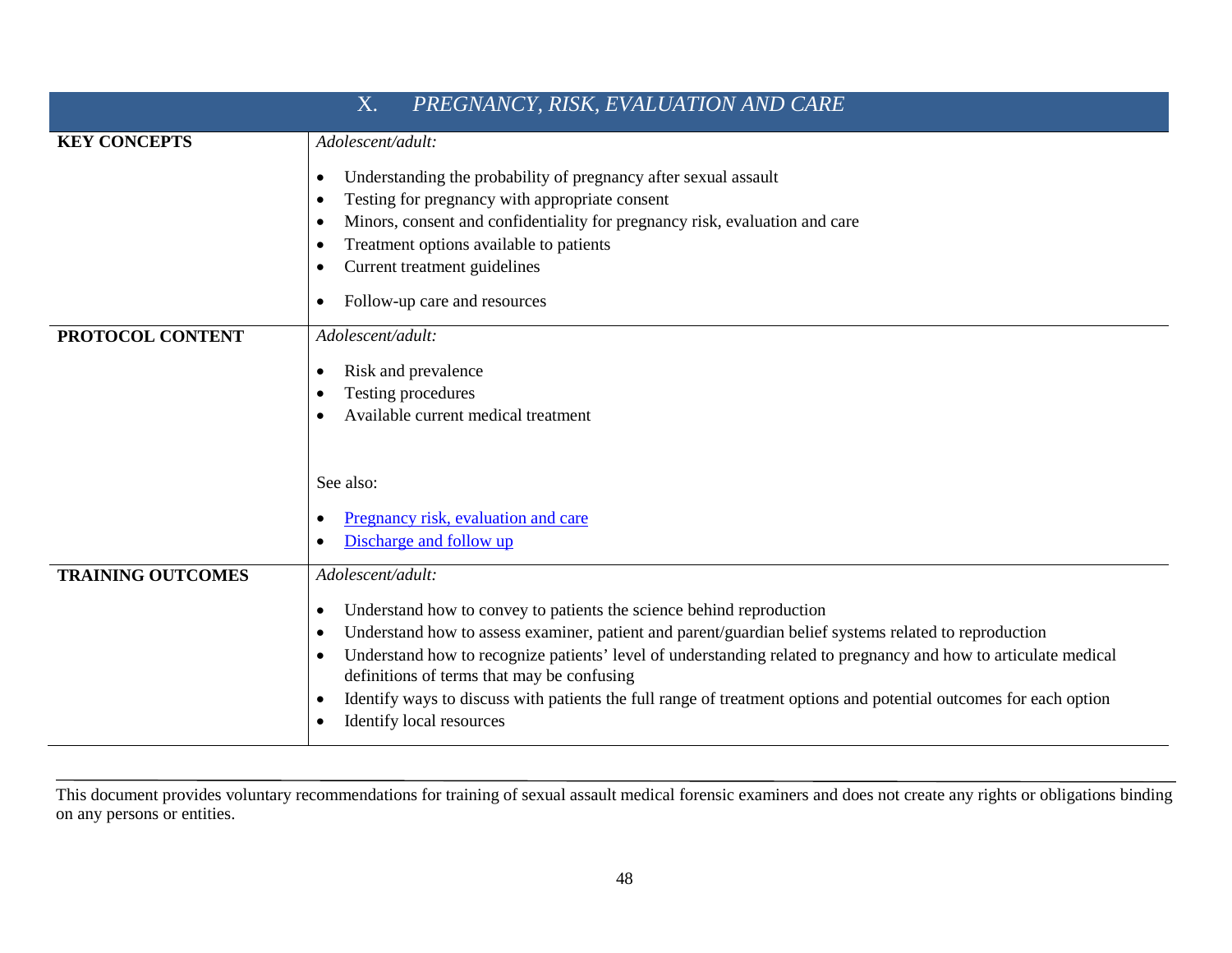|                                                                      | PREGNANCY, RISK, EVALUATION AND CARE<br>X.                                                                                                                                                                                                                                                                                                                                                                   |
|----------------------------------------------------------------------|--------------------------------------------------------------------------------------------------------------------------------------------------------------------------------------------------------------------------------------------------------------------------------------------------------------------------------------------------------------------------------------------------------------|
| <b>CULTURAL AND</b><br><b>ACCESSILIBITY</b><br><b>CONSIDERATIONS</b> | Adolescent/adult only:<br>Review of pregnancy risk and treatment options in a culturally and developmentally appropriate manner<br>$\bullet$<br>Impact of cultural/religious beliefs related to pregnancy<br>Identification of patients' individual beliefs related to pregnancy<br>Use of communication aids or language assistance to ensure appropriate discussion about treatment options and<br>consent |
| <b>ADDITIONAL GUIDANCE</b>                                           | Adolescent/adult:<br><b>SANE Education Guidelines (IAFN, p. 22)</b><br>Indian Health Services Manual, Part 1. Chapter 15<br><b>SANE Program Development and Operation Guide</b><br>Position paper (IAFN)<br>Position paper (ACOG)<br>Position paper: Sexual Assault (ACOG)<br>Policy statement: Management of the Patient with the Complaint of Sexual Assault (ACEP)                                        |

This document provides voluntary recommendations for training of sexual assault medical forensic examiners and does not create any rights or obligations binding on any persons or entities.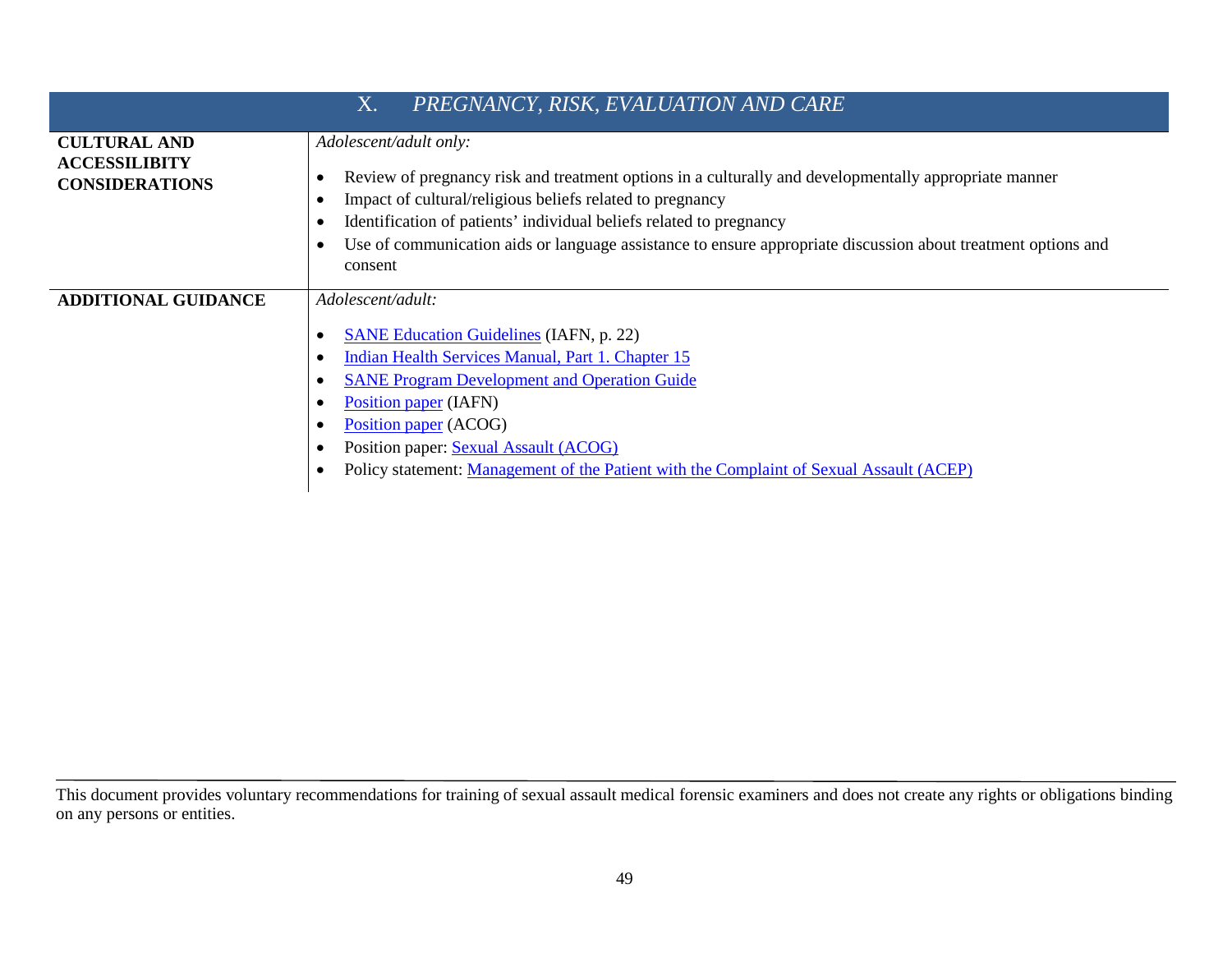| <b>DOCUMENTATION</b><br>XI. |                                                                                                                                                                                                                                                                                                                                                                                                                                                     |
|-----------------------------|-----------------------------------------------------------------------------------------------------------------------------------------------------------------------------------------------------------------------------------------------------------------------------------------------------------------------------------------------------------------------------------------------------------------------------------------------------|
| <b>KEY CONCEPTS</b>         | All populations:                                                                                                                                                                                                                                                                                                                                                                                                                                    |
|                             | Types of documentation<br>Written<br>Photographic<br>Body maps/anatomic diagrams<br>$\circ$<br>Forms<br>$\circ$<br>Informed consent documentation<br>Mandatory reporting<br>Medical forensic history documentation<br>Documentation of examination findings<br>Documentation of sources/sites of evidence collection<br>Documenting in an unbiased and accurate manner assuring consistency between written, diagrammatic and<br>photodocumentation |
|                             | Limitations of medical forensic documentation                                                                                                                                                                                                                                                                                                                                                                                                       |
|                             | Confidentiality<br>$\bullet$<br>Quality assurance/peer review                                                                                                                                                                                                                                                                                                                                                                                       |
|                             | Release, distribution and duplication of medical records, forensic documentation, forensic photographic and video<br>images and forensic evidence<br>Written<br>$\circ$                                                                                                                                                                                                                                                                             |
|                             | Any potential cross-jurisdictional issues<br>$\circ$<br>Procedures for seeking authorization to release information/evidence<br>Explanation of adequate release<br>$\circ$                                                                                                                                                                                                                                                                          |
|                             | Applicable facility/examiner program policies (e.g., restricted access to medical records related to the<br>$\circ$<br>examination, response to subpoenas and procedures for image release)                                                                                                                                                                                                                                                         |
|                             | Applicable facility/examiner program policies (e.g., restricted access to medical records related to the examination,<br>response to subpoenas and procedures for image release)                                                                                                                                                                                                                                                                    |
|                             | Storage and retention policies for medical forensic records (including the importance of adhering to criminal justice<br>standards for maintaining records)                                                                                                                                                                                                                                                                                         |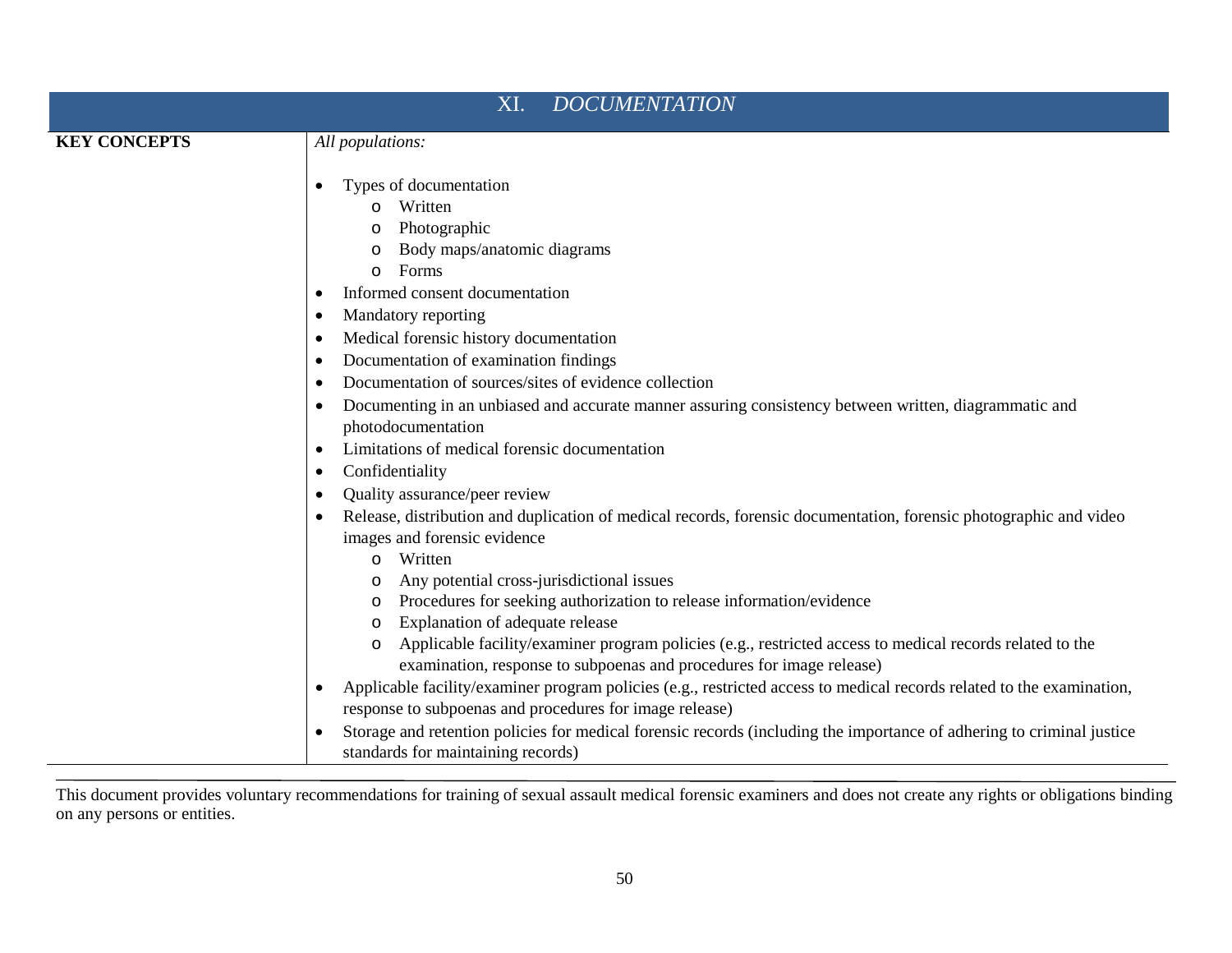| <b>DOCUMENTATION</b><br>XI. |                                                                                                                                                                                                                                                                                                                                                                                |
|-----------------------------|--------------------------------------------------------------------------------------------------------------------------------------------------------------------------------------------------------------------------------------------------------------------------------------------------------------------------------------------------------------------------------|
|                             | Sharing medical forensic documentation with other treatment providers<br>$\bullet$<br>Patient access to the medical forensic record<br>$\bullet$<br>Documenting outcry statements made during the examination                                                                                                                                                                  |
| PROTOCOL CONTENT            | All populations:<br>Confidentiality<br>٠<br>Regulatory and legal issues<br>Release of the medical forensic record<br>Storage of and access to the medical forensic record<br>Photodocumentation<br>$\bullet$<br>Documentation by healthcare personnel<br>Confidentiality and release of information<br>$\bullet$<br>Adolescent/adult:<br><b>Informed consent</b><br>Pediatric: |
| <b>TRAINING OUTCOMES</b>    | <b>Medical history</b><br>$\bullet$<br>All populations:<br>Identify and describe key principles of medical forensic documentation, including access, storage, archiving and<br>$\bullet$<br>retention<br>Describe the purpose of medical forensic documentation<br>٠<br>Define the boundaries of medical forensic documentation                                                |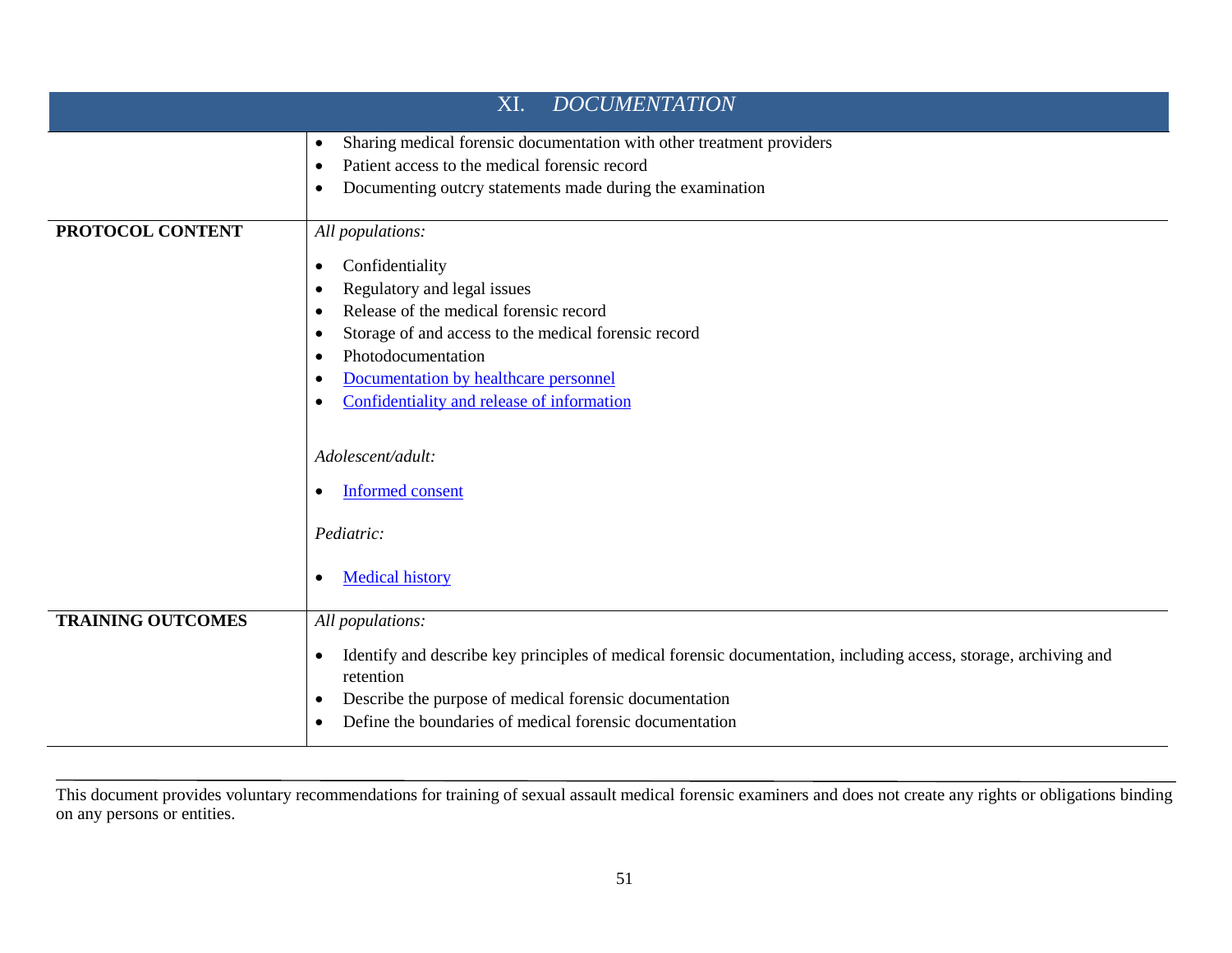| <b>DOCUMENTATION</b><br>XI.                                          |                                                                                                                                                                                                                                                                                                                                                                                                                                    |
|----------------------------------------------------------------------|------------------------------------------------------------------------------------------------------------------------------------------------------------------------------------------------------------------------------------------------------------------------------------------------------------------------------------------------------------------------------------------------------------------------------------|
| <b>CULTURAL AND</b><br><b>ACCESSILIBITY</b><br><b>CONSIDERATIONS</b> | All populations:<br>Documentation that avoids insensitive or inappropriate language and biases<br>Use of gender neutral body maps for documentation<br>Communication and documentation techniques that avoid personal biases                                                                                                                                                                                                       |
| <b>ADDITIONAL GUIDANCE</b>                                           | Adolescent/adult:<br><b>SANE Education Guidelines</b> (IAFN, pp. 20–23)<br>SANE Program Development and Operation Guide, Medical Forensic History Taking and Documentation of the<br><b>Medical Forensic Examination; Medical Records Maintenance</b><br>Evaluation and Management of the Sexually Assaulted or Sexually Abused Patient, Documentation (ACEP, pp. 39–<br>42)<br><b>SANE Programs and Evidence Storage (SAFEta)</b> |
|                                                                      | <i>Pediatric:</i><br>National Children's Alliance Standards for Accredited Members, Medical Evaluation (pp. 33–34); Appendix 5<br>Disclosure Log for Protected Health Information<br><b>SANE Education Guidelines (IAFN, pp. 49–50)</b>                                                                                                                                                                                            |

This document provides voluntary recommendations for training of sexual assault medical forensic examiners and does not create any rights or obligations binding on any persons or entities.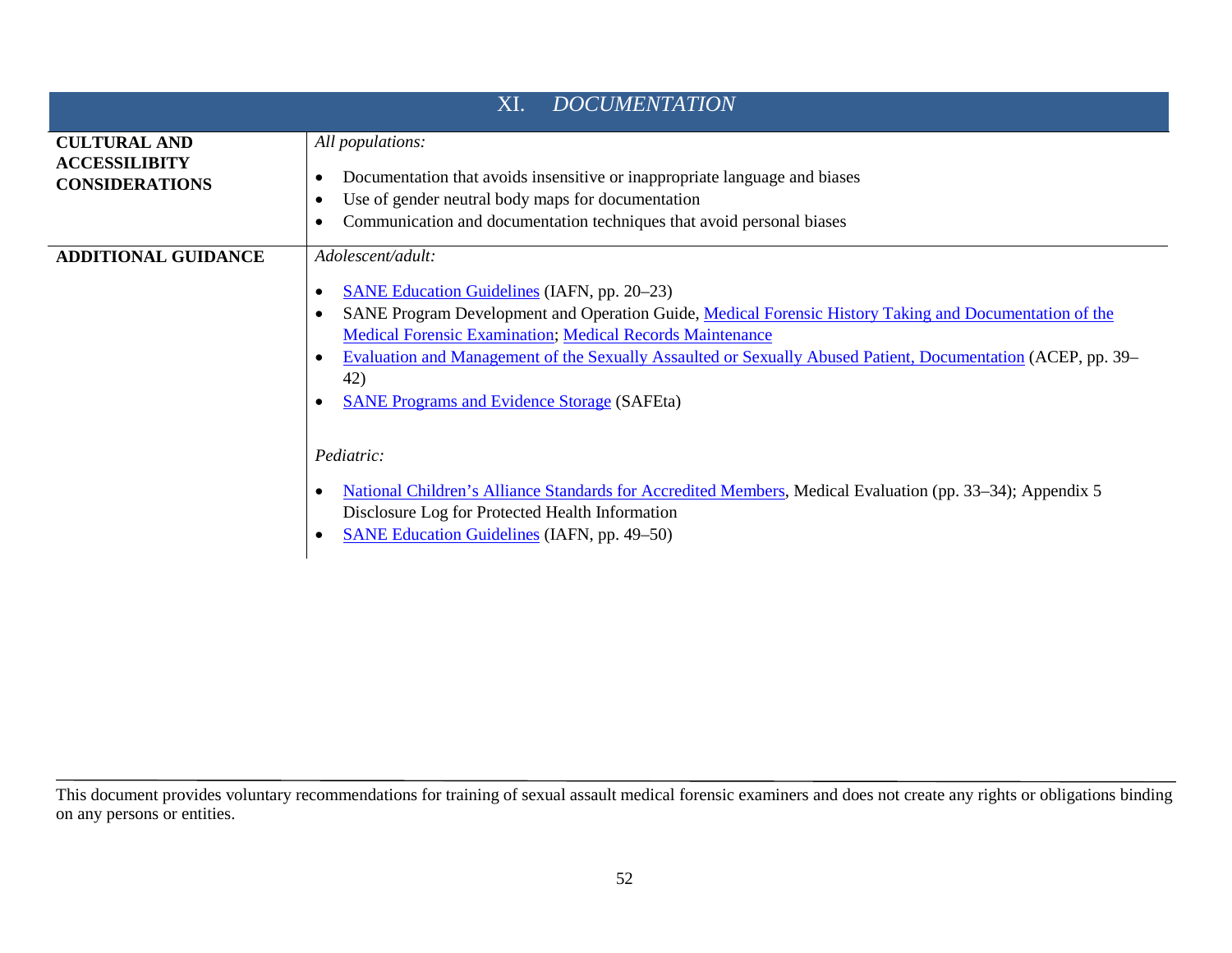| XII. DISCHARGE AND FOLLOW-UP |                                                                                                                                                                                                                                                                                                                                                                                                                                                                                                                                                                                                                     |
|------------------------------|---------------------------------------------------------------------------------------------------------------------------------------------------------------------------------------------------------------------------------------------------------------------------------------------------------------------------------------------------------------------------------------------------------------------------------------------------------------------------------------------------------------------------------------------------------------------------------------------------------------------|
| <b>KEY CONCEPTS</b>          | All populations:                                                                                                                                                                                                                                                                                                                                                                                                                                                                                                                                                                                                    |
|                              | Additional follow up:<br>$\bullet$<br>Healthcare follow up (e.g., healing/resolution of injuries, confirmation of normal variants vs. injury,<br>$\circ$<br>development of new symptoms, STI/HIV testing, tolerance of HIV nPEP)<br>Mental health/crisis intervention<br>$\circ$<br>Advocacy to assist with comprehensive services<br>Criminal justice (including information on law enforcement reporting if the patient was undecided about<br>$\circ$<br>reporting at the time of the examination)<br>Medical (e.g., infectious disease [where available] when HIV nPEP has been initiated, other specialty care |
|                              | when needed)<br>Multidisciplinary coordination needed during the discharge process                                                                                                                                                                                                                                                                                                                                                                                                                                                                                                                                  |
|                              | If applicable, related cross-jurisdictional issues and information sharing between jurisdictions                                                                                                                                                                                                                                                                                                                                                                                                                                                                                                                    |
|                              | Appropriate and confidential billing processes, consistent with applicable legislation, that address a broad spectrum of<br>examination scenarios (including delayed disclosures and exams without completion of evidence collection kits)                                                                                                                                                                                                                                                                                                                                                                          |
|                              | Adolescent/adult:                                                                                                                                                                                                                                                                                                                                                                                                                                                                                                                                                                                                   |
|                              | Payment for the examination<br>$\bullet$                                                                                                                                                                                                                                                                                                                                                                                                                                                                                                                                                                            |
|                              | Jurisdictional and/or facility/examiner program policies addressing coverage of examination costs                                                                                                                                                                                                                                                                                                                                                                                                                                                                                                                   |
|                              | Applicable provisions and definitions relating to payment for the examination under VAWA and other relevant<br>legislation                                                                                                                                                                                                                                                                                                                                                                                                                                                                                          |
|                              | Payment options for the various components of the examination, including HIV nPEP<br>Impact of reporting/not reporting on payments<br>O<br>Specifics for billing each entity<br>$\circ$                                                                                                                                                                                                                                                                                                                                                                                                                             |
|                              | If applicable, related cross-jurisdictional issues<br>$\circ$<br>Crime victim compensation process: applicability, eligibility, access and who can assist patients with<br>$\circ$<br>navigating this process<br>Other financial assistance resources<br>$\circ$                                                                                                                                                                                                                                                                                                                                                    |
|                              |                                                                                                                                                                                                                                                                                                                                                                                                                                                                                                                                                                                                                     |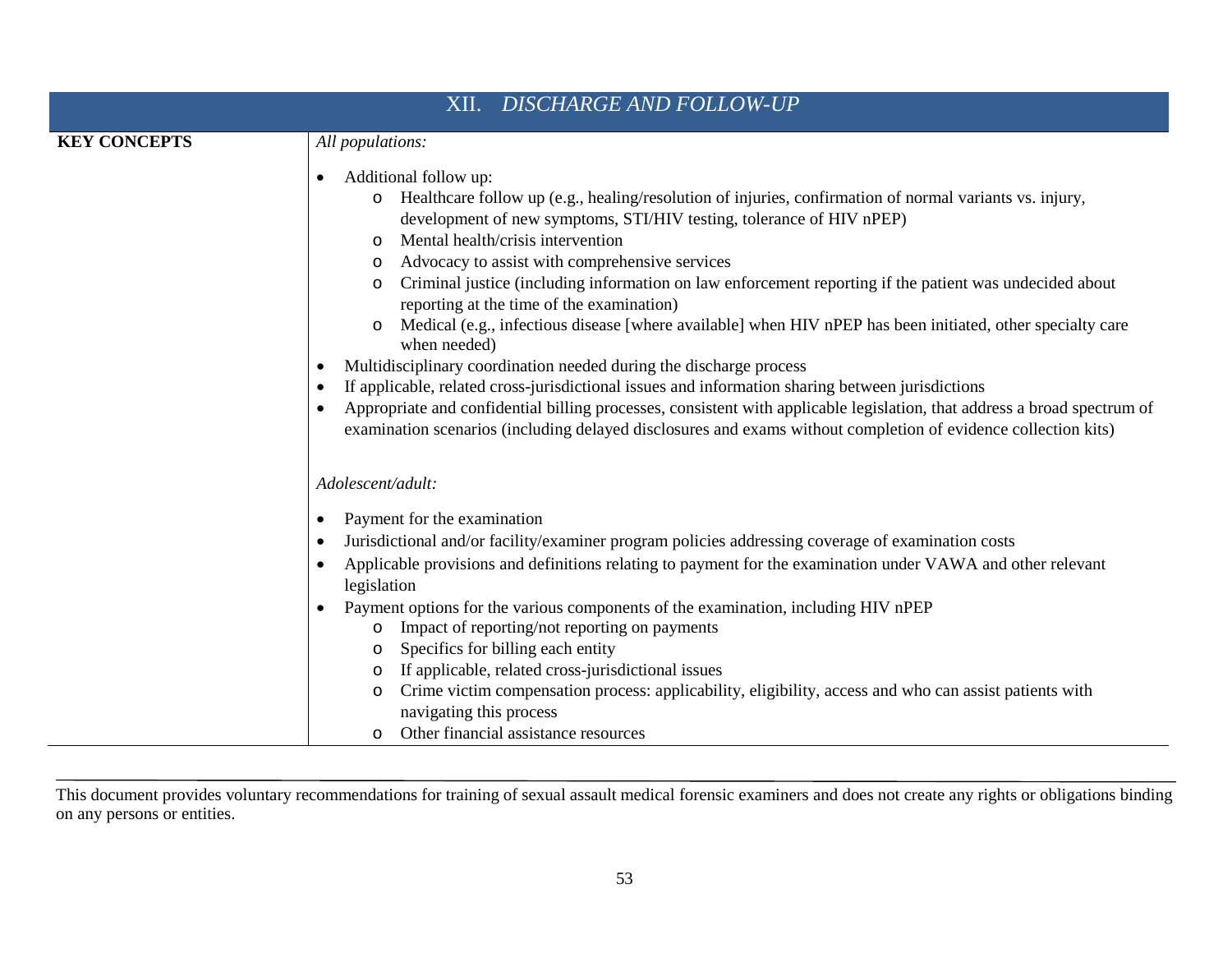| <b>DISCHARGE AND FOLLOW-UP</b><br>XII. |                                                                                                                                                                                                                                                                                                                                                                                                                                                  |
|----------------------------------------|--------------------------------------------------------------------------------------------------------------------------------------------------------------------------------------------------------------------------------------------------------------------------------------------------------------------------------------------------------------------------------------------------------------------------------------------------|
|                                        | Issues and concerns related to payment: patient and provider perspectives<br>$\circ$<br>Discharge planning that is done in a collaborative manner to ensure that patients' needs are met (i.e., transportation,<br>clothing replacement for those taken during the exam, housing) and written discharge instructions<br>Safety planning<br>٠<br>Other agency and community referrals, including adult or child protective services, as indicated |
|                                        | Pediatric:<br>Additional follow up<br>Child protection/social services<br>$\circ$<br>Crime Victim Compensation fund access and other resources for financial assistance for families concerned about<br>examination costs<br>Coordination with the family, child protection/social services and law enforcement to assure the immediate safety of<br>the child                                                                                   |
| PROTOCOL CONTENT                       | All populations:<br>Safety<br>٠<br><b>MDT</b> considerations<br>Medical follow up<br>Crime victim compensation<br>Coordinated team approach<br>Discharge and follow up<br><b>Reporting to law enforcement</b><br><b>Payment</b> issues                                                                                                                                                                                                           |
| <b>TRAINING OUTCOMES</b>               | All populations:<br>Identify patient-specific resources that address safety following a sexual assault and sexual abuse<br>$\bullet$                                                                                                                                                                                                                                                                                                             |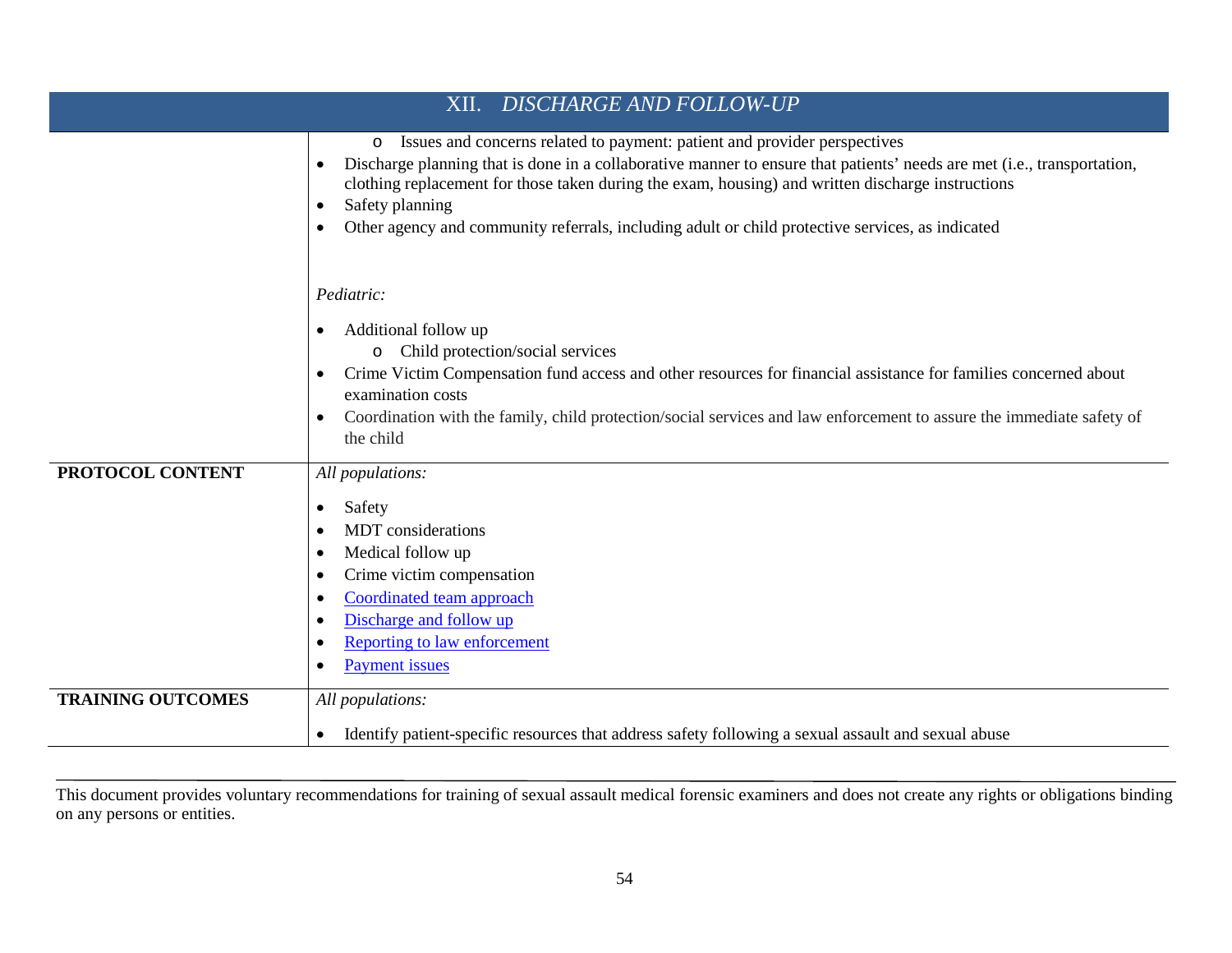| <b>DISCHARGE AND FOLLOW-UP</b><br>XII.                               |                                                                                                                                                                                                                                                                                                                                                                                                                                                                                                                                                                                             |  |
|----------------------------------------------------------------------|---------------------------------------------------------------------------------------------------------------------------------------------------------------------------------------------------------------------------------------------------------------------------------------------------------------------------------------------------------------------------------------------------------------------------------------------------------------------------------------------------------------------------------------------------------------------------------------------|--|
|                                                                      | Facilitate access to appropriate multidisciplinary agencies, recognizing that limitations in access may exist in rural and<br>$\bullet$<br>tribal communities<br>Demonstrate awareness of differences in discharge and follow-up concerns related to age, developmental level,<br>cultural diversity and geographic differences<br>Describe applicable regulations and guidance for medical forensic examination payment, and reimbursement for<br>additional medical care                                                                                                                  |  |
| <b>CULTURAL AND</b><br><b>ACCESSIBILITY</b><br><b>CONSIDERATIONS</b> | All populations:<br>Use of culturally and developmentally appropriate language in both verbal and written discharge instructions<br>Use of communication aids or language assistance to craft discharge and follow-up plans<br>Use of certified or qualified interpreters to convey discharge and follow-up plan<br>Creation of discharge instructions in community-specific languages<br>Spiritual health, including identification and provision of referrals for culturally specific healers, faith-based<br>$\bullet$<br>organizations and agencies providing services in the community |  |
| <b>ADDITIONAL GUIDANCE</b>                                           | All populations:<br>The Centers for Disease Control Sexual Violence Prevention Package<br>Adolescent/adult:<br><b>SANE Education Guidelines (IAFN, pp. 23–24)</b><br>SANE Program Development and Operation Guide, Discharge and Followup Care<br>National Association of Crime Victim Compensation Boards (for state listings)                                                                                                                                                                                                                                                             |  |

This document provides voluntary recommendations for training of sexual assault medical forensic examiners and does not create any rights or obligations binding on any persons or entities.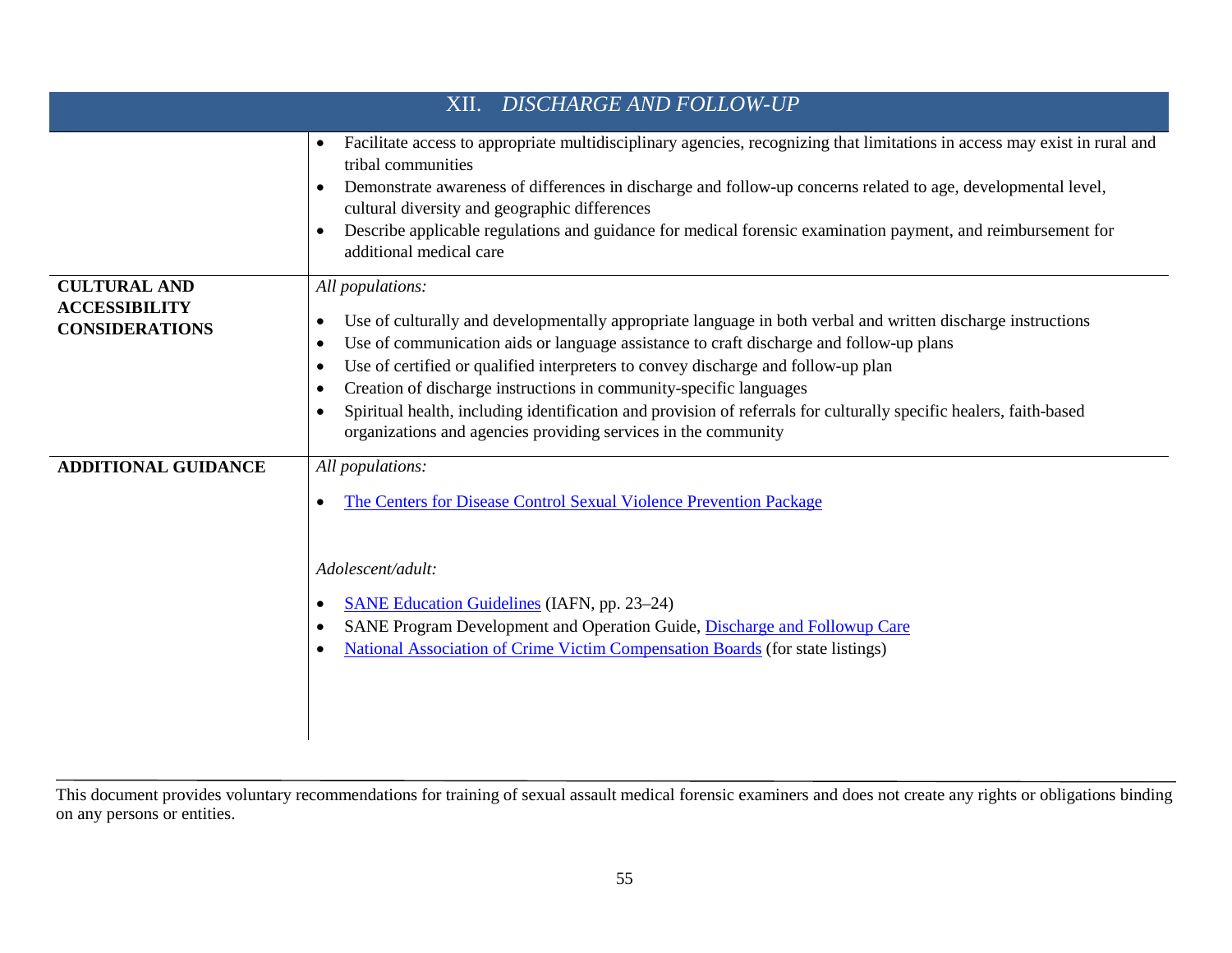| XII. DISCHARGE AND FOLLOW-UP |                                                                                                                                                                   |  |
|------------------------------|-------------------------------------------------------------------------------------------------------------------------------------------------------------------|--|
|                              | <i>Pediatric:</i><br>National Children's Alliance Standards for Accredited Members, Case Review (pp. 33–35)<br><b>SANE Education Guidelines (IAFN, pp. 50–51)</b> |  |

| XIII. LEGAL CONSIDERATIONS AND TESTIMONY |                                                                                                                                                                                                                                                                                                                                                                                                                                                                                                                                                                              |  |
|------------------------------------------|------------------------------------------------------------------------------------------------------------------------------------------------------------------------------------------------------------------------------------------------------------------------------------------------------------------------------------------------------------------------------------------------------------------------------------------------------------------------------------------------------------------------------------------------------------------------------|--|
| <b>KEY CONCEPTS</b>                      | All populations:                                                                                                                                                                                                                                                                                                                                                                                                                                                                                                                                                             |  |
|                                          | Investigation<br>$\bullet$                                                                                                                                                                                                                                                                                                                                                                                                                                                                                                                                                   |  |
|                                          | Components of a criminal investigation, and differences between the investigation and the medical forensic<br>examination encounter                                                                                                                                                                                                                                                                                                                                                                                                                                          |  |
|                                          | Differences between a criminal investigation or prosecution<br>Circumstances where concurrent jurisdiction and concurrent investigations may exist                                                                                                                                                                                                                                                                                                                                                                                                                           |  |
|                                          | O                                                                                                                                                                                                                                                                                                                                                                                                                                                                                                                                                                            |  |
|                                          | Confidentiality<br>$\bullet$<br>In difficult/complex situations (e.g., communities that are isolated or have small populations, residents tend to<br>$\circ$<br>know one another and word of a crime may travel quickly)<br>When providing follow-up care and sharing medical forensic documentation with other care providers<br>When debriefing about cases<br>O<br>Related to data used during trainings or quality assurance/quality improvement/peer review processes<br>$\circ$<br>Circumstances where concurrent jurisdiction and concurrent investigations may exist |  |
|                                          | Reporting<br>Laws and regulations<br>Mandatory reporting laws for sexual assault and sexual abuse incidents and other related laws and regulations<br>O<br>Patient options for reporting including:<br>$\circ$<br>Anonymous and unreported examinations                                                                                                                                                                                                                                                                                                                      |  |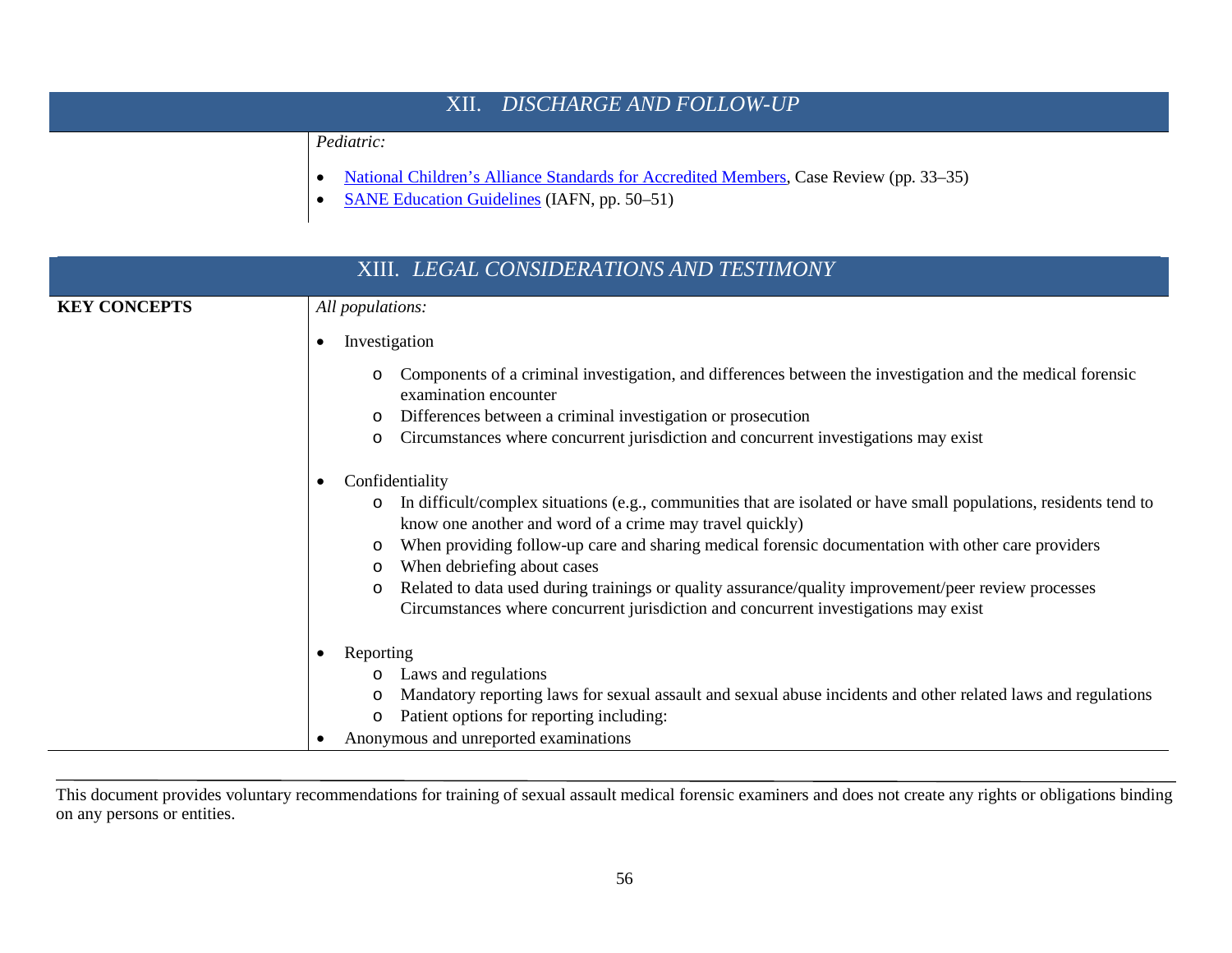|                                     | XIII. LEGAL CONSIDERATIONS AND TESTIMONY                                                                                                                                                                                                                                                                                                                                                                                                                                                                                                                                                                                                                                                                                                                                                                                                                                                                                                                             |
|-------------------------------------|----------------------------------------------------------------------------------------------------------------------------------------------------------------------------------------------------------------------------------------------------------------------------------------------------------------------------------------------------------------------------------------------------------------------------------------------------------------------------------------------------------------------------------------------------------------------------------------------------------------------------------------------------------------------------------------------------------------------------------------------------------------------------------------------------------------------------------------------------------------------------------------------------------------------------------------------------------------------|
| $\bullet$                           | Restricted and unrestricted reporting in the military patient<br>Delayed reporting and related issues<br>$\circ$<br>Potential consequences of reporting options and assisting patients with informed decision making<br>$\circ$<br>Issues and fears that patients who disclose sexual assault and sexual abuse incidents may have about reporting<br>O<br>Scope of confidentiality/policies related to self-harm or harm of others<br>O<br>The impact of reporting and examination payment<br>O                                                                                                                                                                                                                                                                                                                                                                                                                                                                      |
|                                     | Informed consent/assent<br>Determining capacity to consent, and identifying alternative processes for patients who are unable to provide<br>O<br>consent<br>Assent<br>$\circ$<br>Consent when the patient is intoxicated or under the influence of alcohol and/or drugs<br>O<br>Withdrawal of consent and withdrawal of assent, and their associated potential consequences<br>$\circ$<br>HIPAA-compliant patient consent<br>O<br>Coordination with other providers to support patient choices for examination and consent<br>O<br>Procedures to obtain consent when the patient is unable to consent<br>O<br>The importance of never performing an examination against the will of the patient<br>O<br>When the parent/caregiver is the suspected perpetrator<br>O<br>Patient consent for trainee participation in the examination process (including medical/nursing students,<br>O<br>licensed healthcare providers in formal training and examiners in training) |
| $\bullet$<br>$\bullet$<br>$\bullet$ | Regulatory<br>The Health Insurance Portability and Accountability Act of 1996 (HIPAA)<br>O<br>Review of VAWA as it impacts patient choices and payment for the medical forensic examination<br>Role of SAFEs in judicial and administrative proceedings<br>Fact vs. expert witnesses<br>Judicial proceedings arising from sexual assault or abuse (e.g., proceedings in criminal, civil, tribal courts and military<br>courts)                                                                                                                                                                                                                                                                                                                                                                                                                                                                                                                                       |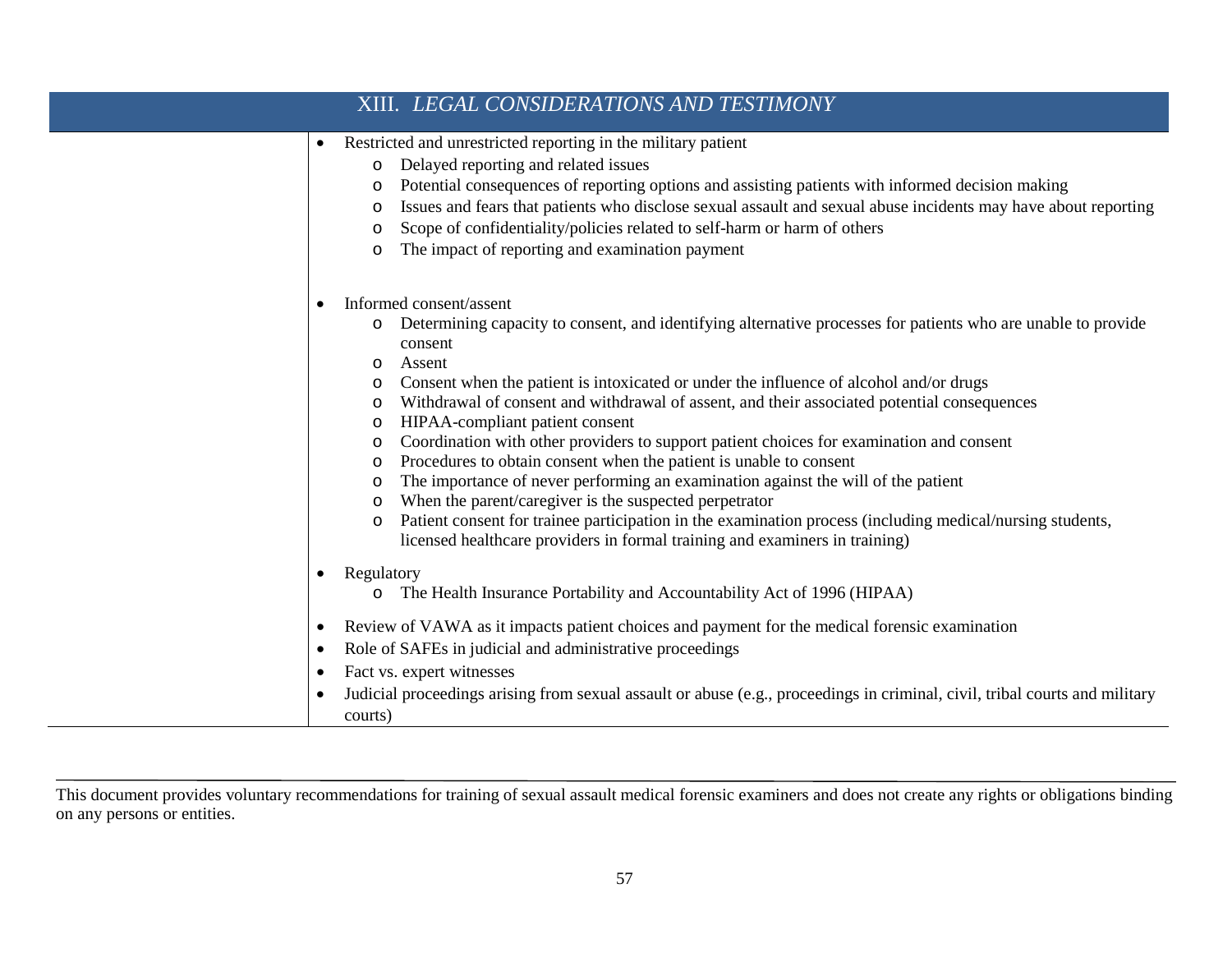|                         | XIII. LEGAL CONSIDERATIONS AND TESTIMONY                                                                                                                                                                                                                                                                                                                                                                                                                                                                                            |
|-------------------------|-------------------------------------------------------------------------------------------------------------------------------------------------------------------------------------------------------------------------------------------------------------------------------------------------------------------------------------------------------------------------------------------------------------------------------------------------------------------------------------------------------------------------------------|
|                         | Related administrative and family court proceedings (e.g., university/administrative hearings, Title IX hearings,<br>$\bullet$<br>matrimonial/divorce proceedings and family law matters, such as child custody hearings)<br>Preparing and testifying for the prosecution and the defense<br>$\bullet$<br>Legal privilege and waiver of privilege<br>$\bullet$<br>Conflicts of interest<br>Responding to subpoenas<br>$\bullet$<br>Access to the patient records (court, investigative, child protection, patient, parent/guardian) |
|                         | Adolescent/adult only:<br>Investigation<br>$\bullet$                                                                                                                                                                                                                                                                                                                                                                                                                                                                                |
|                         | Potential impact on a case if a patient has outstanding warrants or if the patient is under arrest or may be<br>$\circ$<br>arrested for criminal activity that occurred within or around the sexual assault                                                                                                                                                                                                                                                                                                                         |
|                         | Pediatric only:                                                                                                                                                                                                                                                                                                                                                                                                                                                                                                                     |
|                         | Informed consent/assent<br>Determining who can provide consent for the examination of the child<br>Differentiating consent from assent and the importance of both<br>$\circ$<br>Accessing the medical forensic examination records of the child<br>O<br>Differentiation between criminal response to child sexual abuse and child protection response<br>$\bullet$                                                                                                                                                                  |
| <b>PROTOCOL CONTENT</b> | All populations:<br>Reporting<br>Legal requirements (i.e., HIPAA, Emergency Medical Treatment and Labor Act [EMTALA])                                                                                                                                                                                                                                                                                                                                                                                                               |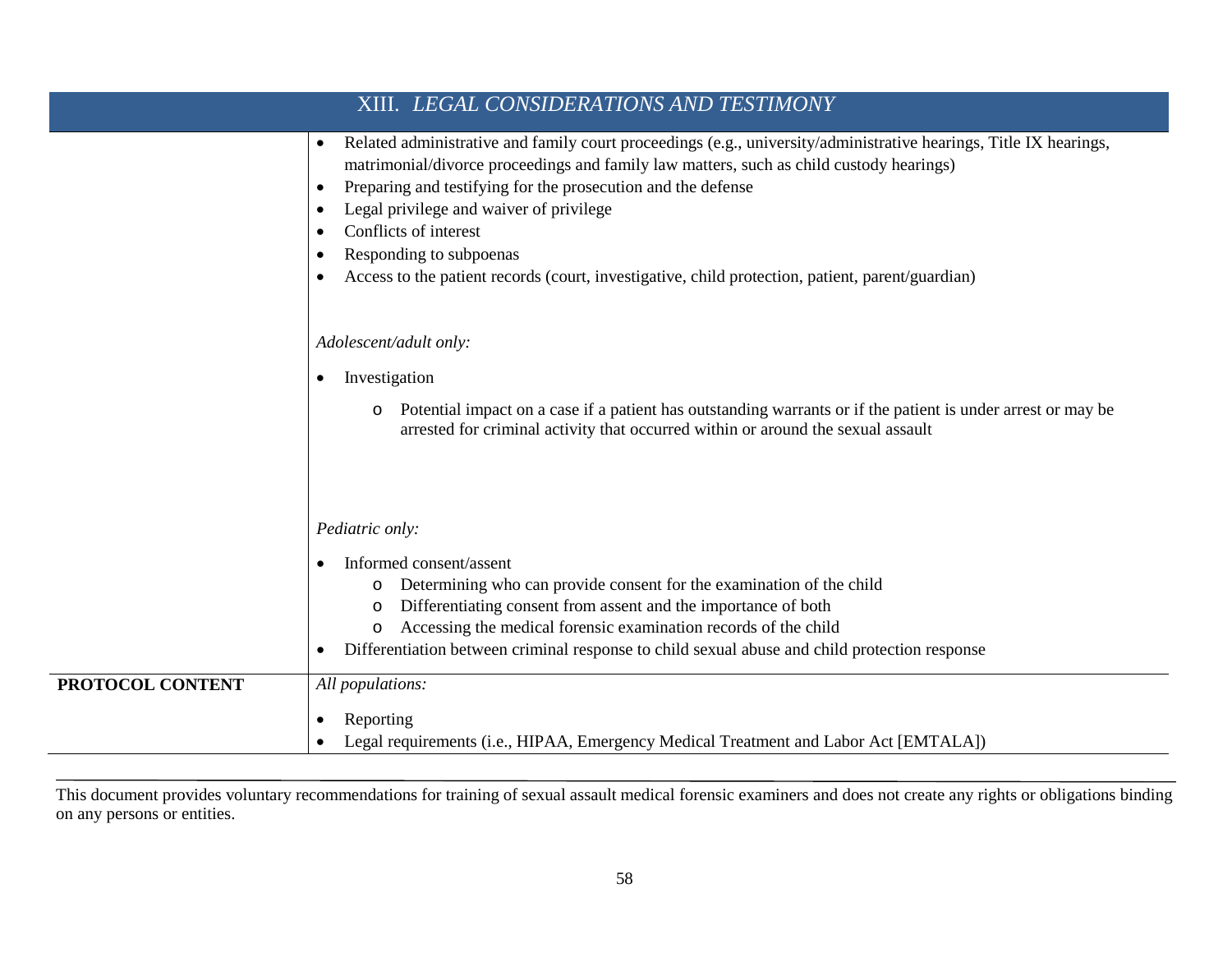| XIII. LEGAL CONSIDERATIONS AND TESTIMONY |                                                                                                                                                                                                           |  |
|------------------------------------------|-----------------------------------------------------------------------------------------------------------------------------------------------------------------------------------------------------------|--|
|                                          | Judicial proceedings<br>$\bullet$                                                                                                                                                                         |  |
|                                          |                                                                                                                                                                                                           |  |
|                                          | Adolescent/adult:                                                                                                                                                                                         |  |
|                                          | Victim-centered care                                                                                                                                                                                      |  |
|                                          | Confidentiality<br><b>Informed consent</b>                                                                                                                                                                |  |
|                                          | <b>Reporting to law enforcement</b>                                                                                                                                                                       |  |
|                                          | Examiner court appearances                                                                                                                                                                                |  |
|                                          | Appendix C: Impact of Crawford v. Washington, Davis v. Washington, & Giles v. California<br>Payment for the examination under VAWA                                                                        |  |
|                                          |                                                                                                                                                                                                           |  |
|                                          | Pediatric:                                                                                                                                                                                                |  |
|                                          | <b>Consent for care</b>                                                                                                                                                                                   |  |
|                                          | Appendix 5: Impact of Crawford v. Washington and the Confrontation Clause                                                                                                                                 |  |
| <b>TRAINING OUTCOMES</b>                 | All populations:                                                                                                                                                                                          |  |
|                                          | Define the concepts of informed consent and assent<br>$\bullet$                                                                                                                                           |  |
|                                          | Identify appropriate methodology for obtaining consent to perform a medical forensic examination<br>$\bullet$                                                                                             |  |
|                                          | Describe Crime Victim Compensation options associated with the provision of a medical forensic examination<br>$\bullet$                                                                                   |  |
|                                          | Demonstrate the necessary knowledge to explain patient confidentiality and its limitations<br>Describe legal requirements associated with mandated reporting requirements in specific patient populations |  |
|                                          | Identify necessary skills for providing effective, objective trial testimony<br>$\bullet$                                                                                                                 |  |
|                                          | Identify the different types of proceedings in which a SAFE may testify                                                                                                                                   |  |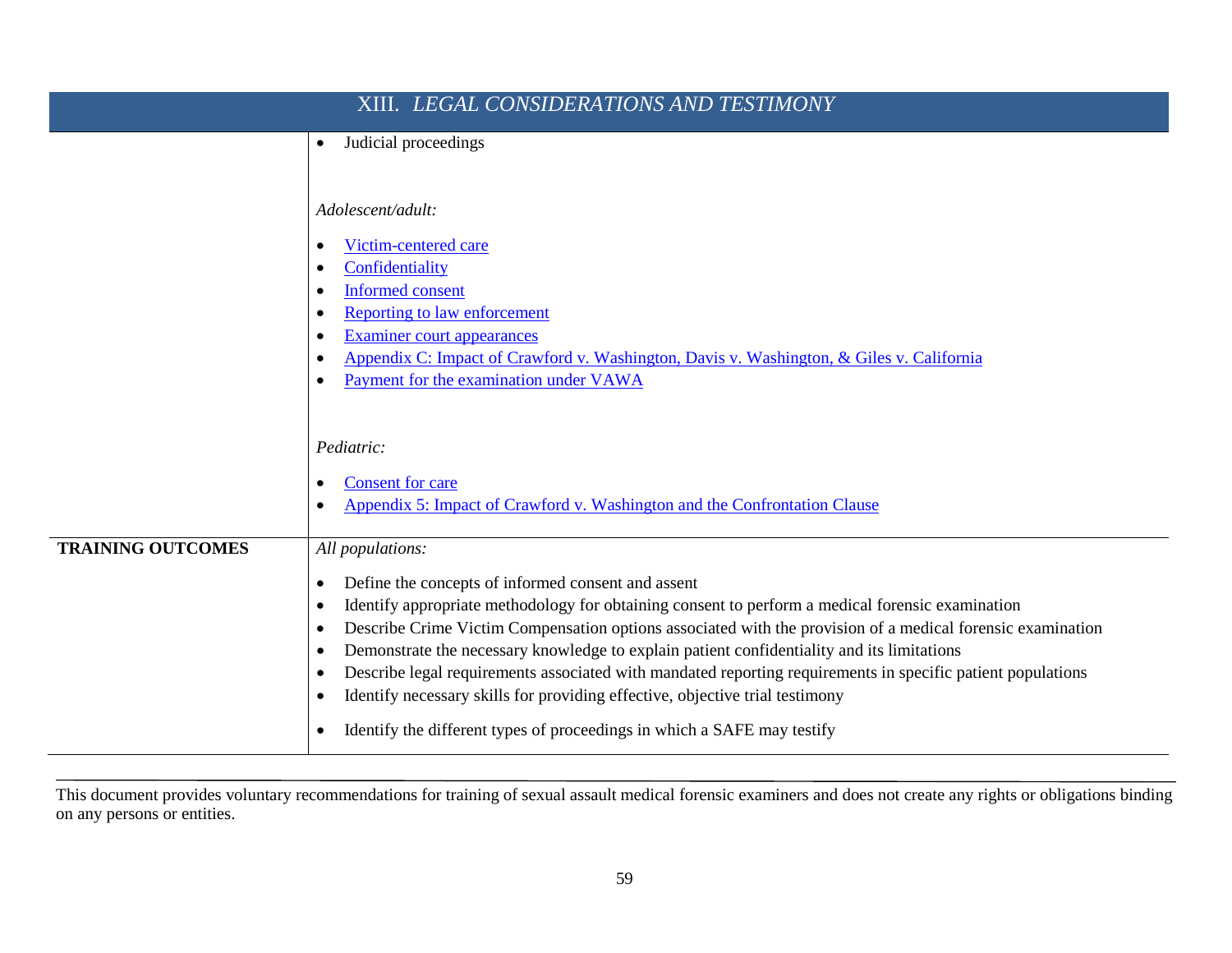| XIII. LEGAL CONSIDERATIONS AND TESTIMONY                             |                                                                                                                                                                                                                                                                                                                                                                                                                                                                                                                                                                                                                                                                                                                                                                                                                                                                                                                                                                    |  |
|----------------------------------------------------------------------|--------------------------------------------------------------------------------------------------------------------------------------------------------------------------------------------------------------------------------------------------------------------------------------------------------------------------------------------------------------------------------------------------------------------------------------------------------------------------------------------------------------------------------------------------------------------------------------------------------------------------------------------------------------------------------------------------------------------------------------------------------------------------------------------------------------------------------------------------------------------------------------------------------------------------------------------------------------------|--|
| <b>CULTURAL AND</b><br><b>ACCESSIBILITY</b><br><b>CONSIDERATIONS</b> | All populations:<br>Potential barriers, including, but not limited to, language differences, literacy issues and disability issues with regard to<br>$\bullet$<br>consent forms and communicating information to patients (and caregivers)<br>Provision of culturally and developmentally appropriate explanations to patients<br>$\bullet$<br>Potential concerns about and impact of immigration/legal status on investigation and judicial proceedings<br>$\bullet$<br>Fear and/or distrust of law enforcement by some patients and differing views of the criminal justice system<br>٠<br>Potential concerns over the financial impact of participation in criminal/civil justice systems and continuing follow-up<br>care<br>Privacy concerns about participation in criminal/civil justice systems<br>Methods for ensuring patients are not billed for core services<br>Resources to assist patients with financial issues that are language appropriate<br>٠ |  |
| <b>ADDITIONAL GUIDANCE</b>                                           | All populations:<br>Indian Health Services Manual Part 5 Management Services, Chapter 27<br>$\bullet$<br>Adolescent/adult:<br><b>SANE Education Guidelines (IAFN, pp. 23-24)</b><br>$\bullet$<br>SANE Program Development and Operation Guide, Options for Reporting; Informed Consent and Patient<br>Confidentiality; Legal and Ethical Foundations for SANE Practice; SANE Testimony<br>Medical Evidence and the Role of Sexual Assault Nurse Examiners in Cases Involving Adult Victims (AEquitas)<br>$\bullet$<br>Evaluation and Management of the Sexually Assaulted or Sexually Abused Patient, Testimony (ACEP, pp. 113-116)<br>$\bullet$<br><b>Anonymous Reporting in Sexual Assault Cases (Aequitas)</b><br>Pediatric:<br><b>SANE Education Guidelines (IAFN, pp. 51–54)</b>                                                                                                                                                                              |  |

This document provides voluntary recommendations for training of sexual assault medical forensic examiners and does not create any rights or obligations binding on any persons or entities.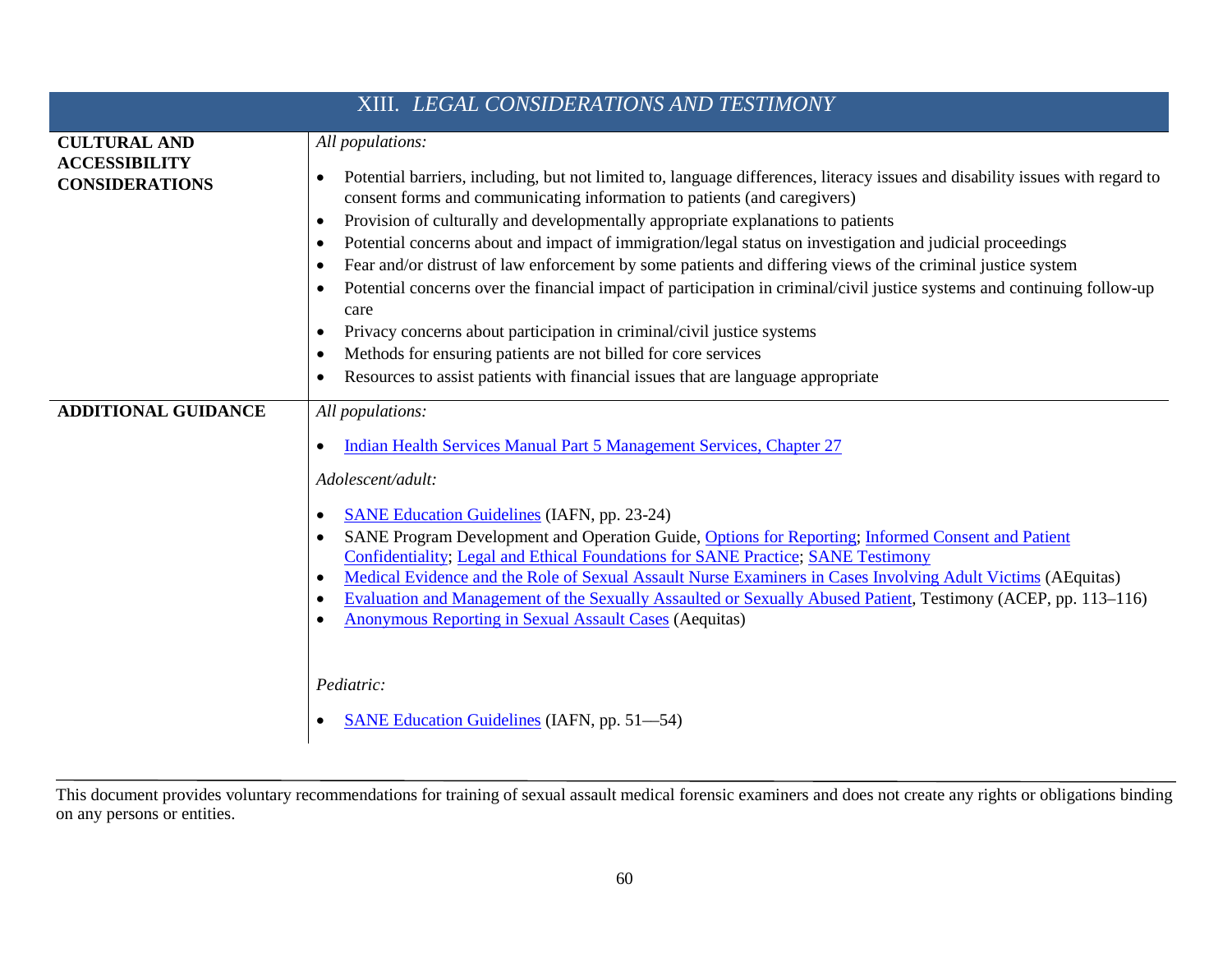#### **Clinical Content**

Didactic training is only one component of SAFE education. Applying that content in the clinical setting is critical to achieving competency for any clinician. The following clinical education content identifies the framework for the specially educated and clinically prepared SAFE who cares for the sexual assault and sexual abuse patient population, including training objectives, critical topics and cultural considerations. Students should *demonstrate* each of the following competencies applicable to the specific patient population (e.g., adult/adolescent or pediatric). The competencies are not mandatory, but rather, are intended to serve as guidance to be adapted as appropriate or established in the community where the clinician practices.

| <b>Adolescent/Adult SAFE</b>                                                                                                                                                                                                                                                                                                                                                                                                                                                                                                                                                                                                                                                                                       | <b>Pediatric SAFE</b>                                                                                                                                                                                                                                                                                                                                                                                                                                                                                                                                                                                                                                                                                                                        |
|--------------------------------------------------------------------------------------------------------------------------------------------------------------------------------------------------------------------------------------------------------------------------------------------------------------------------------------------------------------------------------------------------------------------------------------------------------------------------------------------------------------------------------------------------------------------------------------------------------------------------------------------------------------------------------------------------------------------|----------------------------------------------------------------------------------------------------------------------------------------------------------------------------------------------------------------------------------------------------------------------------------------------------------------------------------------------------------------------------------------------------------------------------------------------------------------------------------------------------------------------------------------------------------------------------------------------------------------------------------------------------------------------------------------------------------------------------------------------|
| <b>Clinical Training Objectives</b>                                                                                                                                                                                                                                                                                                                                                                                                                                                                                                                                                                                                                                                                                | <b>Clinical Training Objectives</b>                                                                                                                                                                                                                                                                                                                                                                                                                                                                                                                                                                                                                                                                                                          |
| The SAFE in clinical training and under supervision will demonstrate the<br>following:<br>Preparing the adolescent/adult for the examination.<br>Documentation of physical examination findings.<br>Differentiation and documentation of normal anogenital anatomy<br>3.<br>and normal variants from abnormal findings.<br>Proper collection and documentation of specimens for testing for<br>sexually transmitted diseases.<br>Proper collection, documentation, packaging and transfer of<br>5.<br>evidentiary materials.<br>Appropriate discharge and follow-up practices as they relate to<br>6.<br>patient safety and MDT response.<br>Participation in quality assurance documentation review<br>processes. | The SAFE in clinical training and under supervision will demonstrate the<br>following:<br>1. Preparing the prepubescent child and the caregiver for the<br>examination.<br>Documentation of physical examination findings.<br>Differentiation and documentation of normal anogenital anatomy<br>3.<br>and normal variants from abnormal findings.<br>4. Proper collection and documentation of specimens for testing for<br>sexually transmitted diseases.<br>Proper collection, documentation, packaging and transfer of<br>5.<br>evidentiary materials.<br>Appropriate discharge and follow-up practices as they relate to<br>6.<br>patient safety and MDT response.<br>Participation in quality assurance documentation review processes. |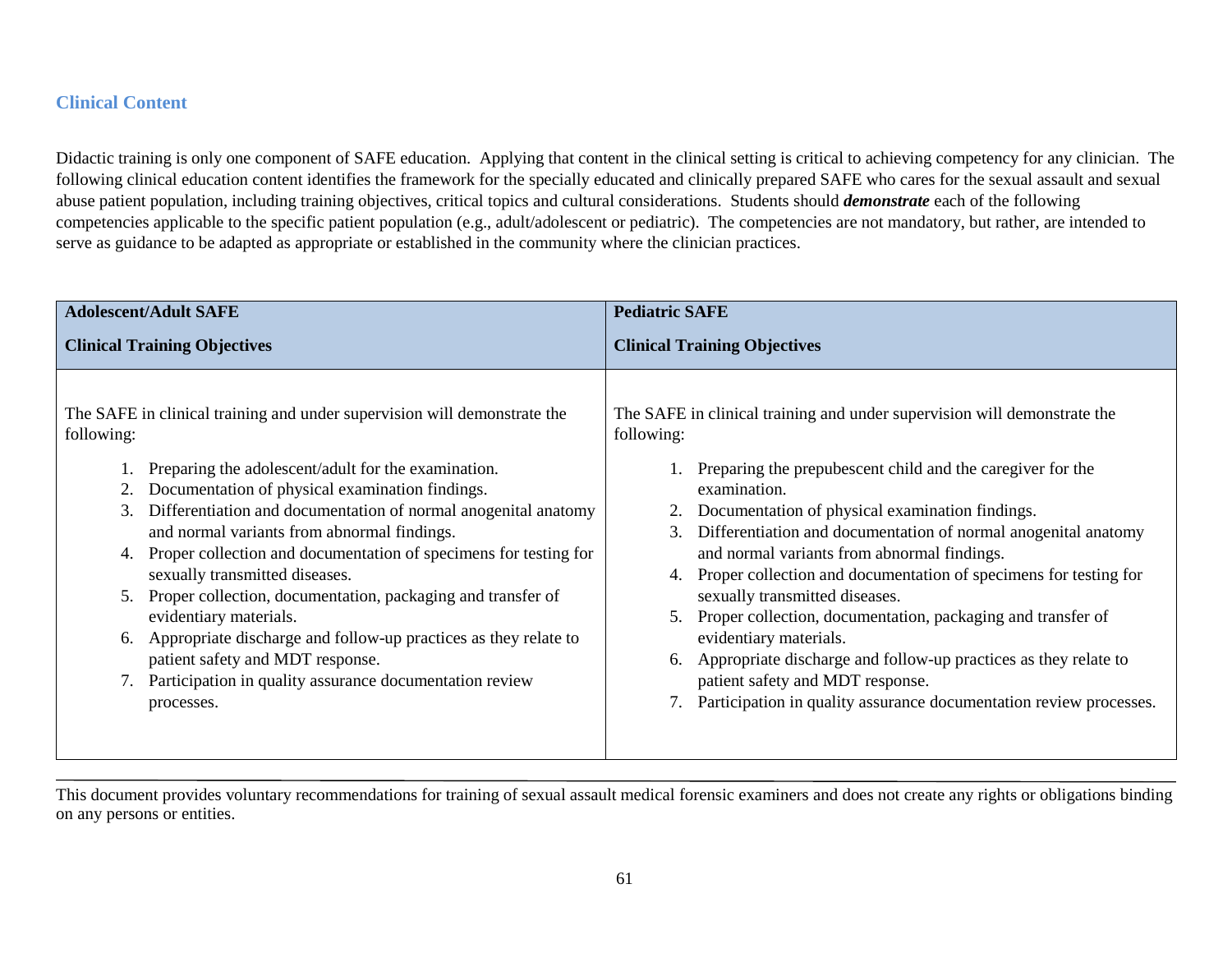| <b>Adolescent/Adult SAFE</b>                                                                                                                                                                                                                                                                                                                                                                                       | <b>Pediatric SAFE</b>                                                                                                                                                                                                                                                                                                                                                                                                                        |
|--------------------------------------------------------------------------------------------------------------------------------------------------------------------------------------------------------------------------------------------------------------------------------------------------------------------------------------------------------------------------------------------------------------------|----------------------------------------------------------------------------------------------------------------------------------------------------------------------------------------------------------------------------------------------------------------------------------------------------------------------------------------------------------------------------------------------------------------------------------------------|
| <b>Competencies</b>                                                                                                                                                                                                                                                                                                                                                                                                | <b>Competencies</b>                                                                                                                                                                                                                                                                                                                                                                                                                          |
| Informed consent-preparing the adolescent and adult patient for the medical<br>forensic examination                                                                                                                                                                                                                                                                                                                | Informed consent and assent—preparing the child and caregiver for the medical<br>forensic examination                                                                                                                                                                                                                                                                                                                                        |
| Explaining examination options to the patient in a developmentally<br>appropriate manner<br>Recognizing and initiating mandatory reporting where applicable<br>$\bullet$<br>Assessing capacity to consent<br>Mandatory reporting requirements and the limitations of confidentiality                                                                                                                               | Explaining the examination options to the child and parent/guardian in a<br>$\bullet$<br>developmentally appropriate manner<br>Explaining the examination to the child's caregiver<br>$\bullet$<br>Mandatory reporting requirements and the limitations of confidentiality<br>$\bullet$<br>Navigating differences between desires of patients and their parent(s) or<br>$\bullet$<br>guardian(s)                                             |
| <b>History taking</b>                                                                                                                                                                                                                                                                                                                                                                                              | History taking                                                                                                                                                                                                                                                                                                                                                                                                                               |
| From patient or others if the patient is unable<br>$\bullet$<br>Recognizing the critical elements to include in the medical forensic<br>history, including review of systems<br>Understanding the impact of issues such as trauma and substance<br>$\bullet$<br>use/abuse on the patient's ability to recall and sequence details<br>Using information from the history to establish the plan of care<br>$\bullet$ | From caregiver and/or child<br>$\bullet$<br>Recognizing the critical elements to include in the medical forensic history,<br>$\bullet$<br>including review of systems<br>Understanding the impact of trauma on the patient's ability to recall details<br>$\bullet$<br>Using information from the history to establish the plan of care<br>$\bullet$<br>Formulating the plan of care when there is no disclosure from the child<br>$\bullet$ |
| The sexual assault and sexual abuse evidence collection kit<br>Documentation of the medical forensic history<br>The kit contents<br>$\bullet$<br>Using the contents of the kit for collection of samples<br>Timing considerations for evidentiary samples                                                                                                                                                          | The sexual assault and sexual abuse evidence collection kit<br>Documentation of the medical forensic history<br>$\bullet$<br>The kit contents<br>$\bullet$<br>Using the contents of the kit for collection of samples<br>$\bullet$<br>Timing considerations for evidentiary samples<br>$\bullet$                                                                                                                                             |
| Head-to-toe physical assessment                                                                                                                                                                                                                                                                                                                                                                                    | Head-to-toe physical assessment                                                                                                                                                                                                                                                                                                                                                                                                              |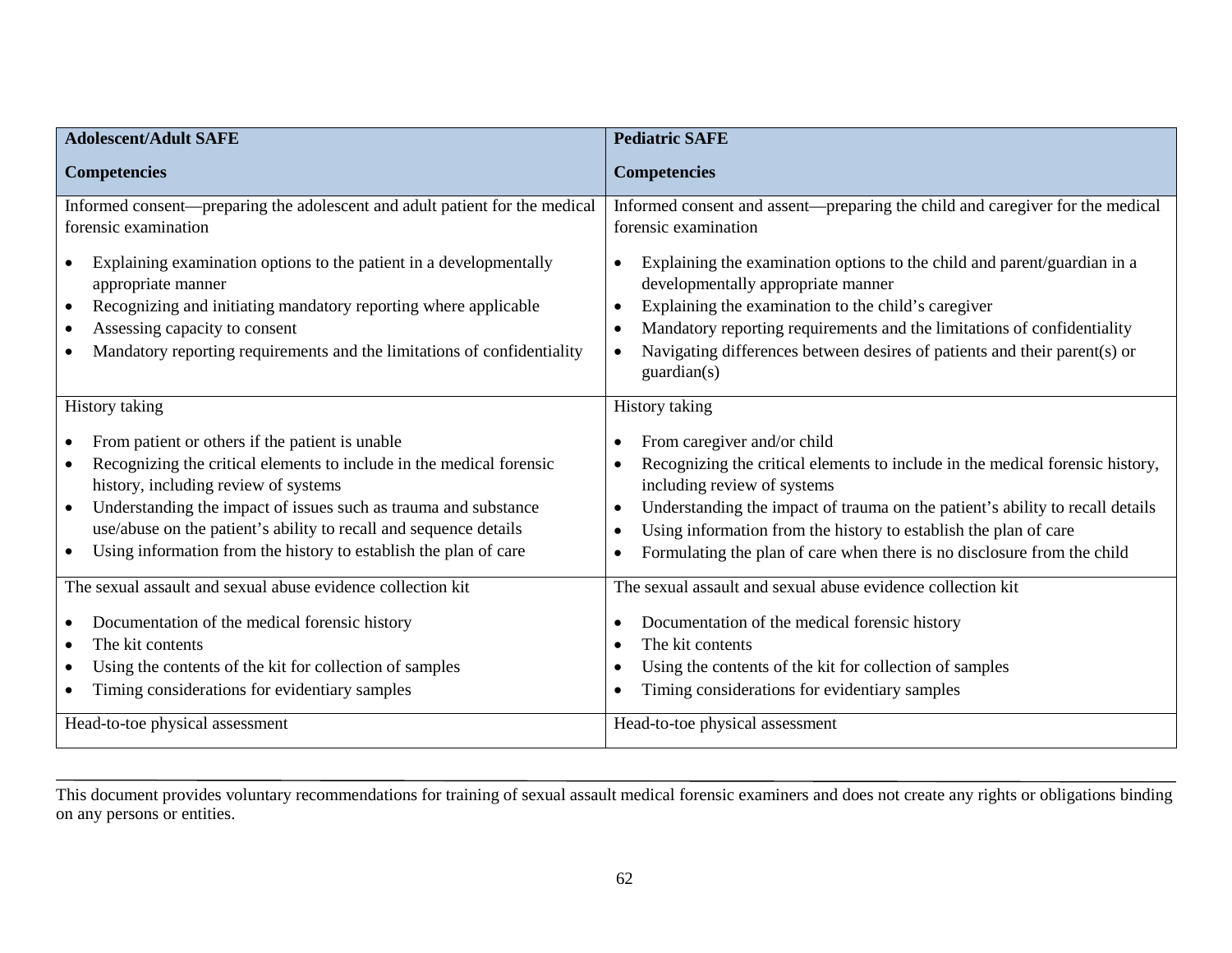| <b>Adolescent/Adult SAFE</b>                                                                                                                                                                                                                                                                                                                                                                                                                                                                                                                  | <b>Pediatric SAFE</b>                                                                                                                                                                                                                                                                                                                                                                                                                                                      |  |
|-----------------------------------------------------------------------------------------------------------------------------------------------------------------------------------------------------------------------------------------------------------------------------------------------------------------------------------------------------------------------------------------------------------------------------------------------------------------------------------------------------------------------------------------------|----------------------------------------------------------------------------------------------------------------------------------------------------------------------------------------------------------------------------------------------------------------------------------------------------------------------------------------------------------------------------------------------------------------------------------------------------------------------------|--|
| <b>Competencies</b>                                                                                                                                                                                                                                                                                                                                                                                                                                                                                                                           | <b>Competencies</b>                                                                                                                                                                                                                                                                                                                                                                                                                                                        |  |
| Demonstrating appropriate physical assessment techniques<br>Demonstrating positions for the examination to allow optimal<br>visualization of anogenital structures<br>Optional positioning in cases where mobility restrictions exist<br>$\bullet$<br>Integrating the collection of specimens into the physical assessment<br>$\bullet$<br>process based on the history, if available, and the assessment findings<br>When the history is not available, formulating a plan for collection of<br>$\bullet$<br>potential evidentiary materials | Demonstrating appropriate physical assessment techniques<br>$\bullet$<br>Demonstrating positions for the examination to allow optimal visualization<br>$\bullet$<br>of anogenital structures<br>Integrating the collection of specimens into the physical assessment process<br>based on the history, if available, and the assessment findings<br>When the history is not available, formulating a plan for collection of<br>$\bullet$<br>potential evidentiary materials |  |
| Detailed anogenital examination<br>In the female patient (including the impact of female genital mutilation<br>[FGM] on assessment)<br>In the male patient (including the circumcised vs. uncircumcised penis)                                                                                                                                                                                                                                                                                                                                | Detailed anogenital examination<br>In the female patient (including the impact of FGM/C on assessment)<br>$\bullet$<br>In the male patient (including the circumcised vs. uncircumcised penis)<br>$\bullet$                                                                                                                                                                                                                                                                |  |
| Examination techniques for visualization<br><b>Examination positions</b><br>Labial separation<br>Labial traction<br>$\bullet$<br>Toluidine blue dye, including appropriate parameters for use and<br>$\bullet$<br>techniques for application and removal<br>Hymenal assessment, including urinary catheter use<br>٠<br>Use of the speculum<br>$\bullet$                                                                                                                                                                                       | Examination techniques for visualization<br><b>Examination positions</b><br>$\bullet$<br>Labial separation<br>$\bullet$<br>Labial traction<br>$\bullet$<br>Hymenal assessment<br>٠                                                                                                                                                                                                                                                                                         |  |
| Injury identification                                                                                                                                                                                                                                                                                                                                                                                                                                                                                                                         | Injury identification                                                                                                                                                                                                                                                                                                                                                                                                                                                      |  |
| Body surface                                                                                                                                                                                                                                                                                                                                                                                                                                                                                                                                  | Body surface                                                                                                                                                                                                                                                                                                                                                                                                                                                               |  |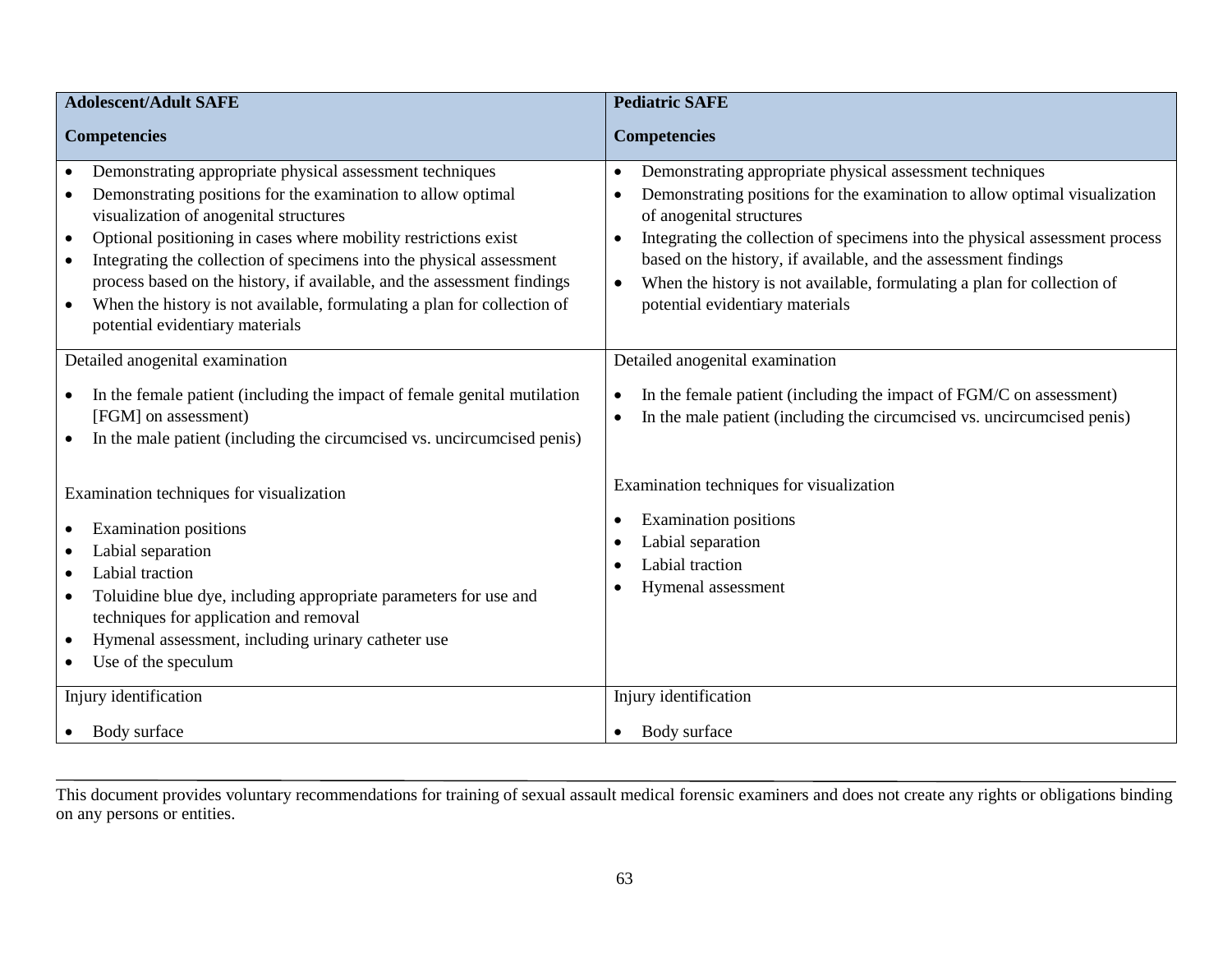<span id="page-68-0"></span>

| <b>Adolescent/Adult SAFE</b>                                                                                                                                                                                                                                               | <b>Pediatric SAFE</b>                                                                                                                                                                           |
|----------------------------------------------------------------------------------------------------------------------------------------------------------------------------------------------------------------------------------------------------------------------------|-------------------------------------------------------------------------------------------------------------------------------------------------------------------------------------------------|
| <b>Competencies</b>                                                                                                                                                                                                                                                        | <b>Competencies</b>                                                                                                                                                                             |
| Anogenital<br>$\bullet$<br>Oral cavity<br>Strangulation injury<br>$\bullet$<br>Developing differential diagnoses<br>Documentation                                                                                                                                          | Anogenital<br>$\bullet$<br>Oral cavity<br>$\bullet$<br>Strangulation injury<br>Developing differential diagnoses<br>Documentation                                                               |
| Written/electronic<br>Photography<br>Colposcope or other magnification tool used for<br>O<br>photodocumentation                                                                                                                                                            | Written/electronic<br>$\bullet$<br>Photography<br>$\bullet$<br>Colposcope or other magnification tool used for<br>$\circ$<br>photodocumentation                                                 |
| Sexually transmitted diseases                                                                                                                                                                                                                                              | Sexually transmitted diseases                                                                                                                                                                   |
| Collection techniques <sup>46</sup><br>$\bullet$<br>Prophylaxis administration and explaining the use of medications to<br>prevent STD<br>Implements expedited partner therapy (EPT) when/where applicable<br>$\bullet$<br>HIV risk assessment, evaluation and prophylaxis | Collection techniques<br>$\bullet$<br>Prophylaxis administration and explaining the use of medications to prevent<br><b>STD</b><br>HIV risk assessment, evaluation and prophylaxis<br>$\bullet$ |
| Pregnancy risk, evaluation and care                                                                                                                                                                                                                                        | N/A                                                                                                                                                                                             |
| Explains pregnancy risk to the patient and offers appropriate treatment                                                                                                                                                                                                    |                                                                                                                                                                                                 |
| Identification, collection and preservation of forensic evidence                                                                                                                                                                                                           | Identification, collection and preservation of forensic evidence                                                                                                                                |

<sup>46</sup> Routine STD testing in adolescent/adult patients is not recommended, rather an approach assessing each individual patient for the need for testing is recommended [\(SAFE Protocol,](https://c.ymcdn.com/sites/safetasource.site-ym.com/resource/resmgr/Protocol_documents/SAFE_PROTOCOL_2012-508.pdf) pp. 119-124).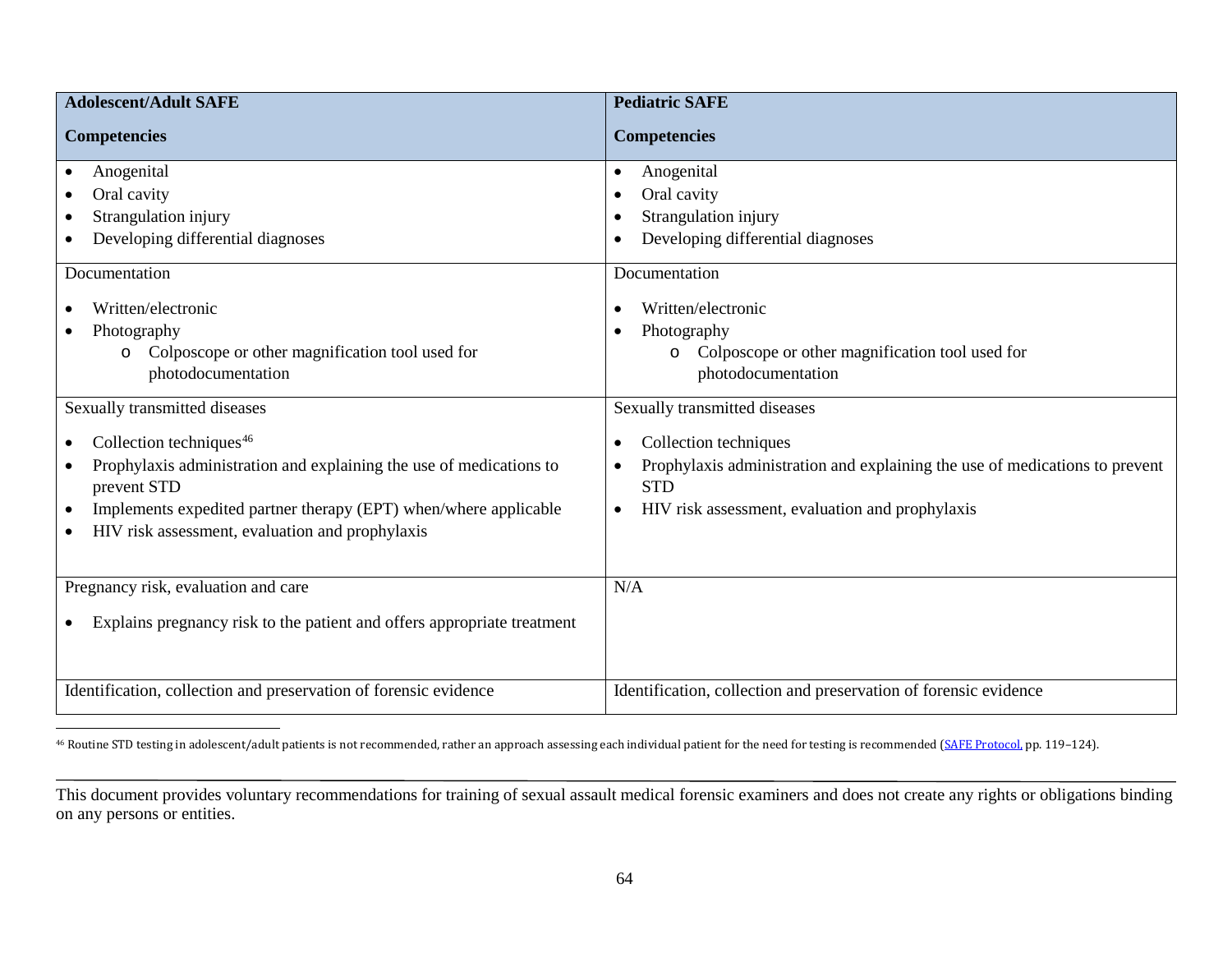<span id="page-69-2"></span><span id="page-69-1"></span><span id="page-69-0"></span>

| <b>Adolescent/Adult SAFE</b>                                                                                                                                                                                                                                                                                                                                                                                                                                                                                                                                                       | <b>Pediatric SAFE</b>                                                                                                                                                                                                                                                                                                                                                                                                                                               |
|------------------------------------------------------------------------------------------------------------------------------------------------------------------------------------------------------------------------------------------------------------------------------------------------------------------------------------------------------------------------------------------------------------------------------------------------------------------------------------------------------------------------------------------------------------------------------------|---------------------------------------------------------------------------------------------------------------------------------------------------------------------------------------------------------------------------------------------------------------------------------------------------------------------------------------------------------------------------------------------------------------------------------------------------------------------|
| <b>Competencies</b>                                                                                                                                                                                                                                                                                                                                                                                                                                                                                                                                                                | <b>Competencies</b>                                                                                                                                                                                                                                                                                                                                                                                                                                                 |
| <b>Buccal</b> swabs<br>$\bullet$<br>Oral swabs<br>Bite mark swabbing<br>Other body surface swabbing<br>Fingernail clippings/swabbing<br>Genital swabs<br>Anal/rectal swabs<br>Vaginal swabs<br>Cervical swabs<br>Head hair combing/collection <sup>47</sup><br>Pubic hair combing/collection<br>Clothing<br>Toxicology, including indications, consent and different purposes for<br>obtaining samples<br>Debris<br>$\bullet$<br>Other special specimen collection options such as:<br>Products of conception<br>O<br>Tampons<br>$\circ$<br>Foreign bodies, including condoms<br>O | <b>Buccal</b> swabs<br>$\bullet$<br>Oral swabs<br>Bite mark swabbing<br>٠<br>Other body surface swabbing<br>٠<br>Fingernail clippings/swabbing<br>$\bullet$<br>Genital swabs (pubic area, labia major and minor) <sup>48</sup><br>٠<br>Anal swabs<br>$\bullet$<br>Head hair combing/collection <sup>49</sup><br>$\bullet$<br>Clothing<br>$\bullet$<br>Toxicology<br>Debris<br>$\bullet$<br>Other special specimen collection options such as:<br>Diapers<br>$\circ$ |
| Evidence integrity                                                                                                                                                                                                                                                                                                                                                                                                                                                                                                                                                                 | Evidence integrity                                                                                                                                                                                                                                                                                                                                                                                                                                                  |
| Proper packaging and sealing of evidentiary materials<br>$\bullet$                                                                                                                                                                                                                                                                                                                                                                                                                                                                                                                 | Proper packaging and sealing of evidentiary materials<br>$\bullet$                                                                                                                                                                                                                                                                                                                                                                                                  |

<sup>47</sup> Jurisdictions should evaluate the necessity of routinely collecting hair samples based on discussions of how often such evidence is actually useful or used in the jurisdiction [\(SAFE Protocol,](https://c.ymcdn.com/sites/safetasource.site-ym.com/resource/resmgr/Protocol_documents/SAFE_PROTOCOL_2012-508.pdf) p. 71 footnote 147).

<sup>48</sup> Hymenal and vaginal swabs should not be performed on prepubertal children unless the child has required sedation or anesthesia to conduct the exam due to anogenital trauma.

<sup>49</sup> Jurisdictions should evaluate the necessity of routinely collecting hair samples based on discussions of how often such evidence is actually useful or used in the jurisdiction [\(SAFE Protocol,](https://c.ymcdn.com/sites/safetasource.site-ym.com/resource/resmgr/Protocol_documents/SAFE_PROTOCOL_2012-508.pdf) p. 71 footnote 147).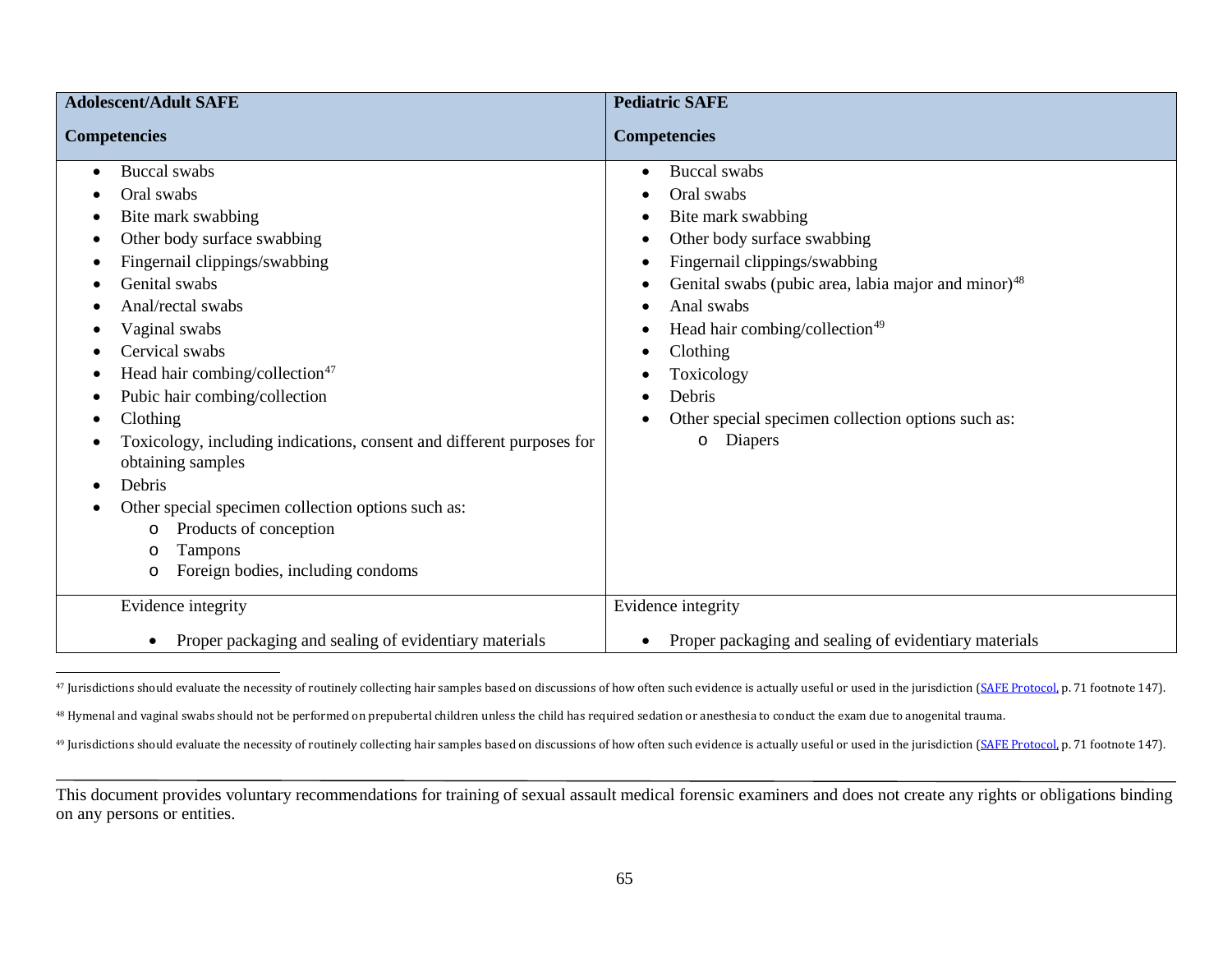<span id="page-70-0"></span>

| <b>Adolescent/Adult SAFE</b>           | <b>Pediatric SAFE</b>                  |
|----------------------------------------|----------------------------------------|
| <b>Competencies</b>                    | <b>Competencies</b>                    |
| Proper maintenance of chain of custody | Proper maintenance of chain of custody |

| <b>Additional Content for Clinical T<sup>50</sup></b>                        |                                                                      |  |
|------------------------------------------------------------------------------|----------------------------------------------------------------------|--|
| <b>Adolescent/Adult SAFE</b>                                                 | <b>Pediatric SAFE</b>                                                |  |
| Working with collaborative partners from the sexual assault and sexual abuse | Working with collaborative partners from the MDT                     |  |
| response team or MDT                                                         | Community based advocacy agency                                      |  |
| Community based advocacy agency                                              | Systems-based victim assistance agency/personnel                     |  |
| Systems-based victim assistance agency/personnel                             | Law enforcement agency                                               |  |
| Law enforcement agency                                                       | Prosecutor                                                           |  |
| Prosecutor                                                                   | Forensic laboratory                                                  |  |
| Forensic laboratory                                                          | Child protection/welfare agencies                                    |  |
| Adult/child protection/welfare agencies                                      | CAC <sub>s</sub>                                                     |  |
| Victims' rights attorneys/civil attorneys                                    | Child abuse pediatricians                                            |  |
| Understanding patient referral resources for discharge and follow up         | Understanding patient referral resources for discharge and follow up |  |
| Medical/mental health providers and agencies                                 | Medical/mental health providers and agencies                         |  |
| Shelter/housing services                                                     | Shelter/housing services                                             |  |
| Social service agencies                                                      | Social service agencies                                              |  |

 50 By observing and or meeting with professionals in the disciplines listed in the additional options for clinical training, the SAFE may benefit by recognizing the resources available for referral after sexual assault. These additional options for training should not substitute for the clinical skills recommended in the prior sections of this chart.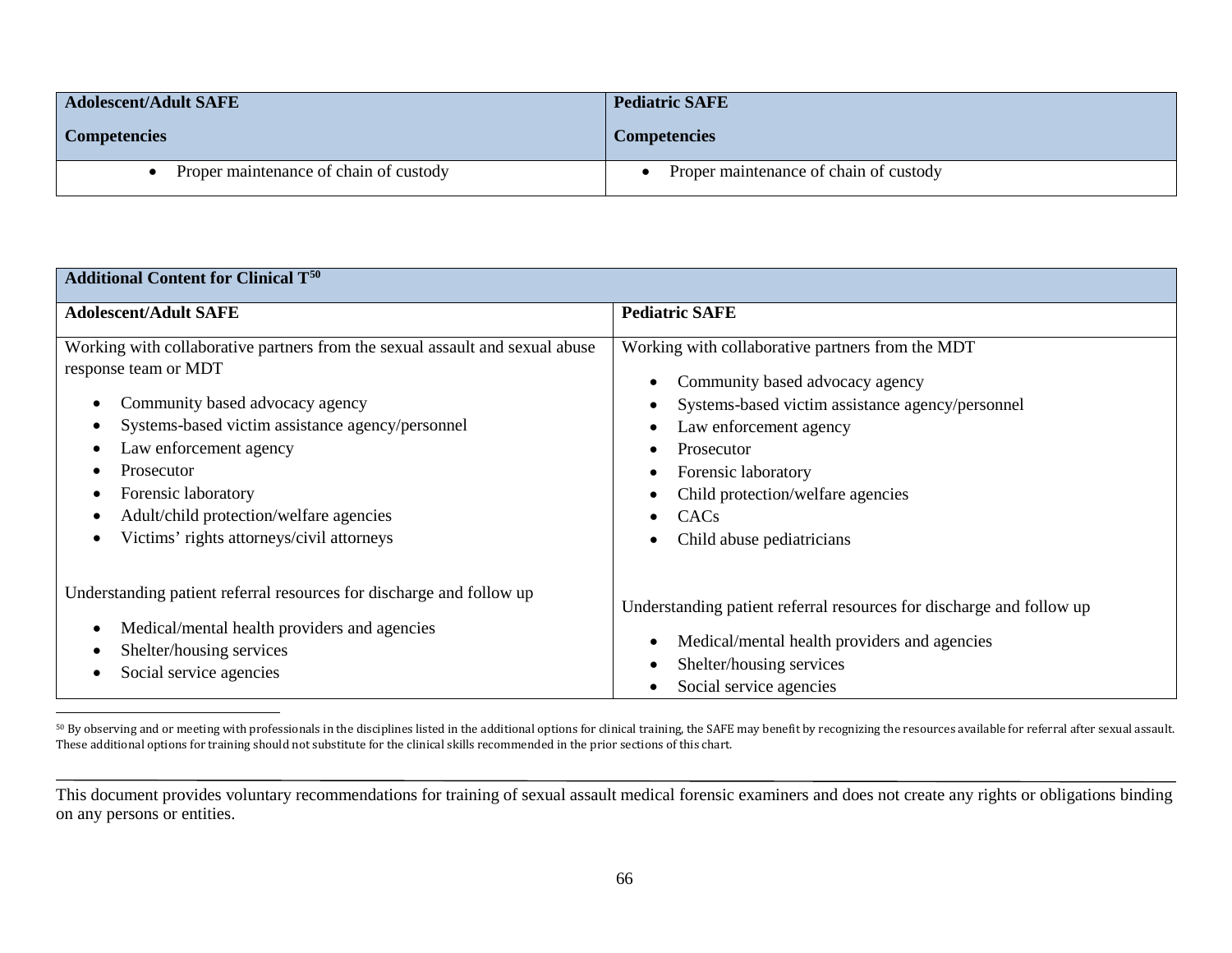<span id="page-71-3"></span><span id="page-71-2"></span><span id="page-71-1"></span><span id="page-71-0"></span>

| <b>Additional Content for Clinical T<sup>50</sup></b>                                                                                                                                                                                         |                                                                                                                                                                                                       |
|-----------------------------------------------------------------------------------------------------------------------------------------------------------------------------------------------------------------------------------------------|-------------------------------------------------------------------------------------------------------------------------------------------------------------------------------------------------------|
| Faith-based community support services<br>$\bullet$<br>Culturally specific community support service providers and<br>resources<br>Military resources and service providers<br>Tribal resources and service providers<br>Civil legal services | Faith-based community support services<br>Culturally specific community support service providers and resources<br>Military resources and service providers<br>Tribal resources and service providers |
| Demonstrate use of the microscope in clinical practice <sup>51</sup>                                                                                                                                                                          | Demonstrate use of the microscope in clinical practice <sup>52</sup>                                                                                                                                  |
| Demonstrate the appropriate use of the anoscope if within the clinical practice<br>of the trainee <sup>53</sup>                                                                                                                               |                                                                                                                                                                                                       |
| Observation of court proceedings and SAFE/expert witness testimony<br>Criminal<br>Civil <sup>54</sup><br>Administrative<br>School disciplinary hearings<br>Military (if applicable)<br>Tribal (if applicable)                                 | Observation of court proceedings and SAFE/expert witness testimony<br>Criminal<br>Civil<br>Military (if applicable)<br>Tribal (if applicable)                                                         |

<sup>&</sup>lt;sup>51</sup> If a microscope is used by the clinician, policies and procedures should be in place that establish and maintain ongoing competency in the practice for which the microscope is being used.

<sup>52</sup> See footnote 43.

 $^{53}$  Certain circumstances make anoscopic evaluation more urgent, including bleeding, pain, penetration with a foreign body and previous anal/rectal trauma. Programs should establish a policy that outlines when evaluation for anoscopy is medically necessary, and not simply as an ancillary tool for potential injury documentation. Clinicians should ensure that anoscopy falls within their scope of practice.

<sup>54</sup> For minors, the SAFE could provide testimony in the context of a juvenile dependency, delinquency and/or termination of parental rights' hearing. SAFEs can also provide testimony for orders of protection.

This document provides voluntary recommendations for training of sexual assault medical forensic examiners and does not create any rights or obligations binding on any persons or entities.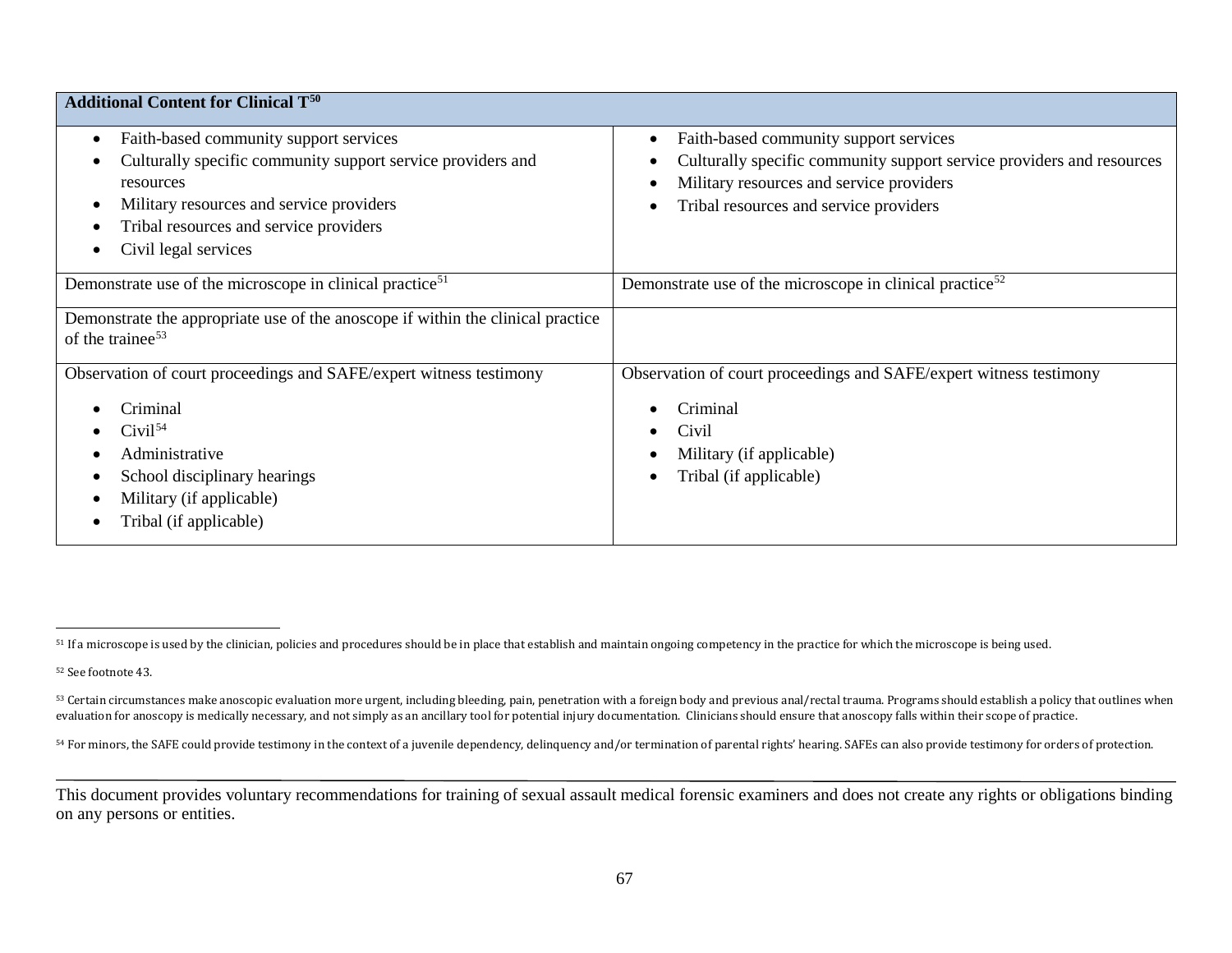#### **References**

Melnyk, B. M., & Fineout-Overholt, E. (2011). *Evidence-based practice in nursing and healthcare. A guide to best practice*. Philadelphia, PA: Lippincott, Williams, & Wilkins.

This document provides voluntary recommendations for training of sexual assault medical forensic examiners and does not create any rights or obligations binding on any persons or entities.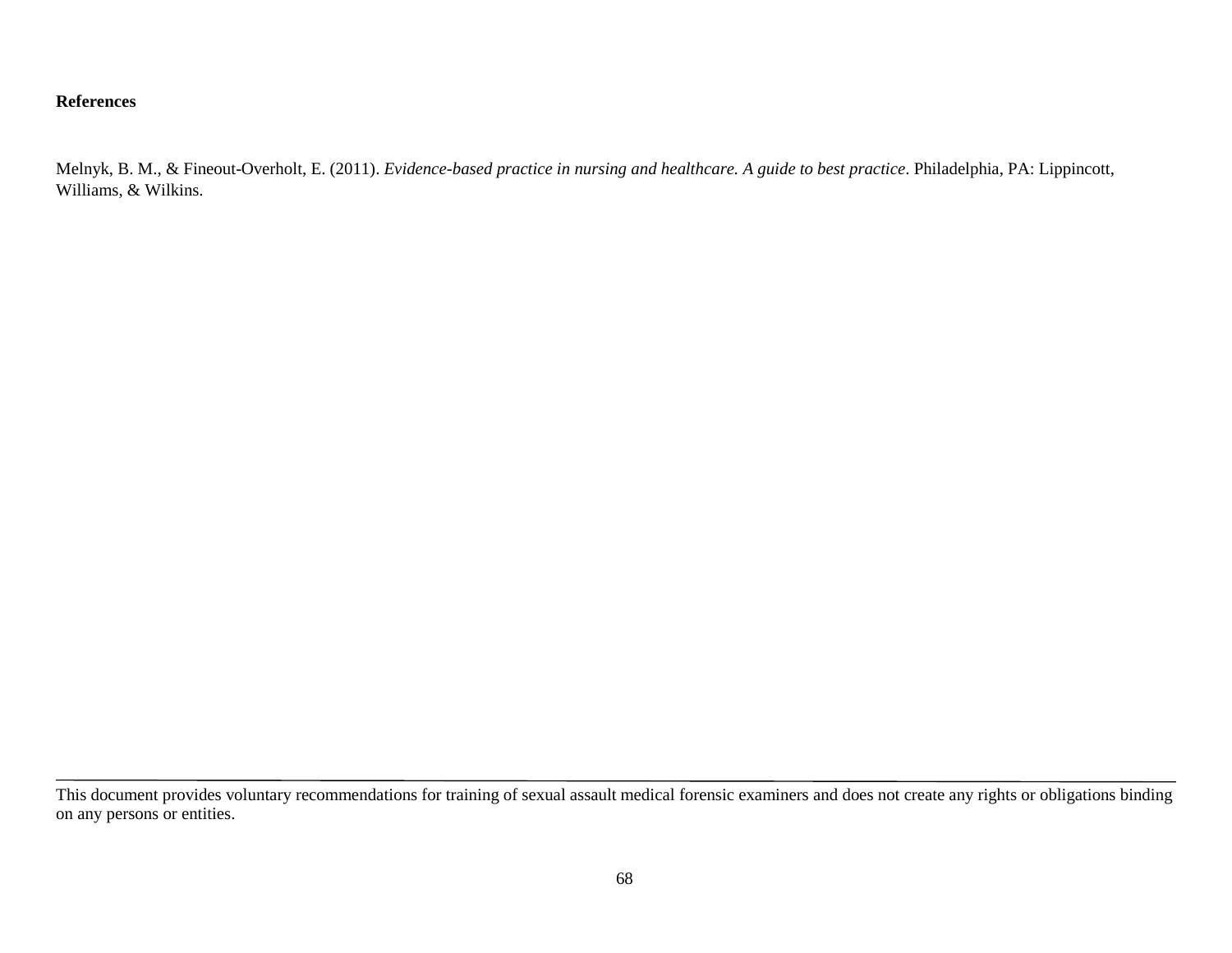### **Appendix A: SAFE Core Faculty Considerations**

Not every organization will conduct its own SAFE training. Many rely on outside faculty to provide the core content. Because many professionals offer this service, this tool suggests some areas to consider when identifying an educator who can provide comprehensive training consistent with the *Revised Training Standards*.

| <b>Core Faculty</b>                                                                                                                             | <b>Adolescent/Adult Course</b> | <b>Pediatric Course</b> |
|-------------------------------------------------------------------------------------------------------------------------------------------------|--------------------------------|-------------------------|
| <b>Non-Nursing (MDs and PAs)</b>                                                                                                                |                                |                         |
| SAFE-trained and clinically practicing specific to the patient<br>population served                                                             | X                              | X                       |
| <b>Nursing</b>                                                                                                                                  |                                |                         |
| In programs training nurses, one SANE-A®-certified nurse<br>or nurse with equivalent training/clinical and forensic<br>experience <sup>55</sup> | X                              |                         |
| In programs training nurses, one SANE-P®-certified nurse or<br>nurse with equivalent training/clinical and forensic<br>experience <sup>56</sup> |                                | X                       |

<span id="page-73-0"></span> <sup>55</sup> Note: For nurses who wish to be eligible for SANE-A® or SANE-P® certification, at least one core faculty member is required to hold current SANE-A certification.

<span id="page-73-1"></span><sup>56</sup> Note: For nurses who wish to be eligible for SANE-A® or SANE-P® certification, at least one core faculty member is required to hold current SANE-P certification.

This document provides voluntary recommendations for training of sexual assault medical forensic examiners and does not create any rights or obligations binding on any persons or entities.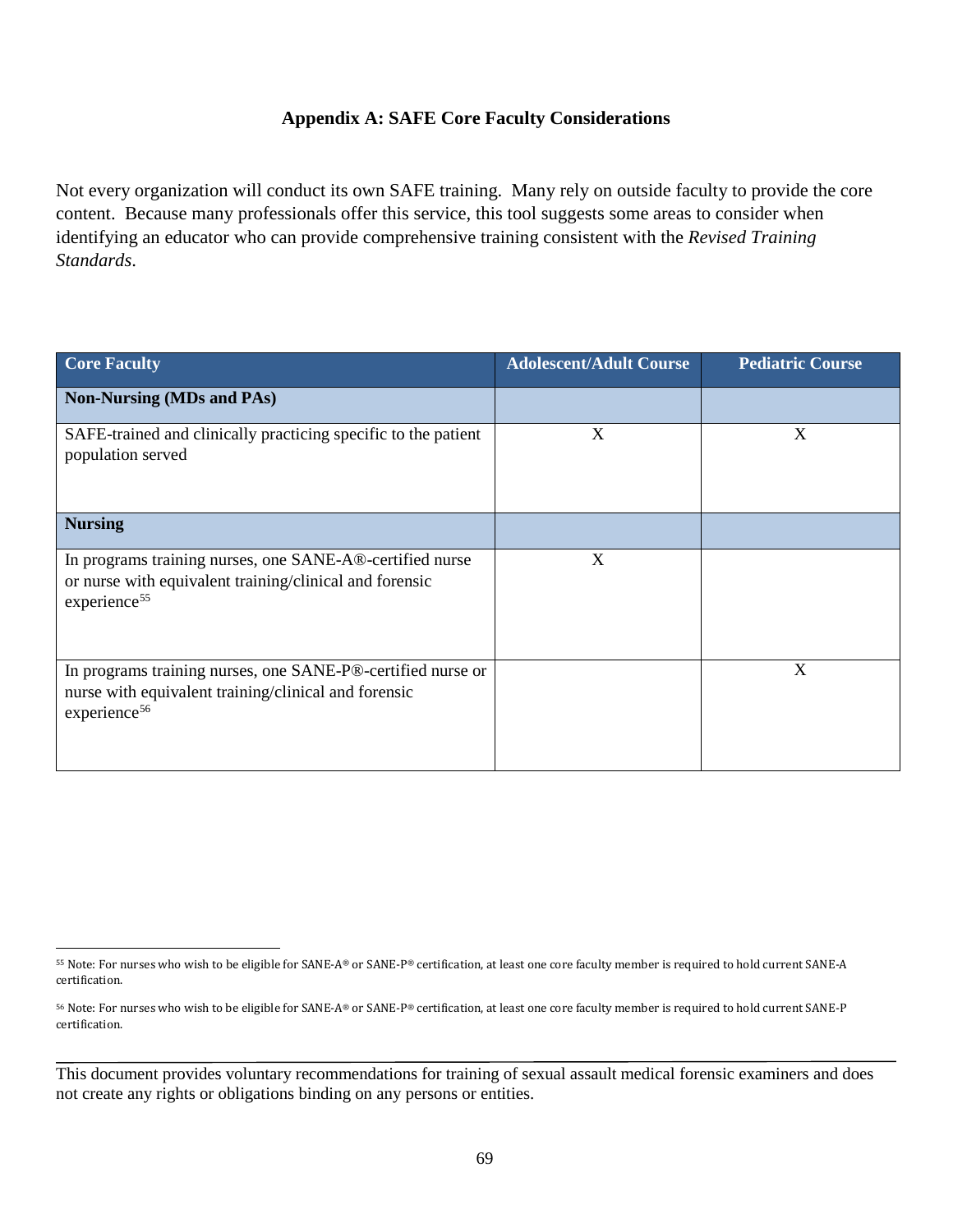| <b>Multidisciplinary Content Experts</b>                                                                                         | <b>Adolescent/Adult Course</b> | <b>Pediatric Course</b> |
|----------------------------------------------------------------------------------------------------------------------------------|--------------------------------|-------------------------|
|                                                                                                                                  |                                |                         |
| Adult protective services                                                                                                        | $\mathbf X$                    |                         |
| Child protective services                                                                                                        | $\mathbf X$                    | $\overline{X}$          |
| Community-based advocacy (where available)                                                                                       | $\overline{\textbf{X}}$        | $\overline{\textbf{X}}$ |
| Criminalist (crime laboratory personnel)                                                                                         | $\mathbf X$                    | $\mathbf X$             |
| Criminal prosecution                                                                                                             | $\mathbf X$                    | $\overline{\mathbf{X}}$ |
| Law enforcement investigation                                                                                                    | $\mathbf X$                    | $\mathbf X$             |
| Systems-based victim assistance personnel (Child Advocacy<br>Center, victim witness, offender management professionals,<br>etc.) | $\mathbf X$                    | $\mathbf X$             |

This document provides voluntary recommendations for training of sexual assault medical forensic examiners and does not create any rights or obligations binding on any persons or entities.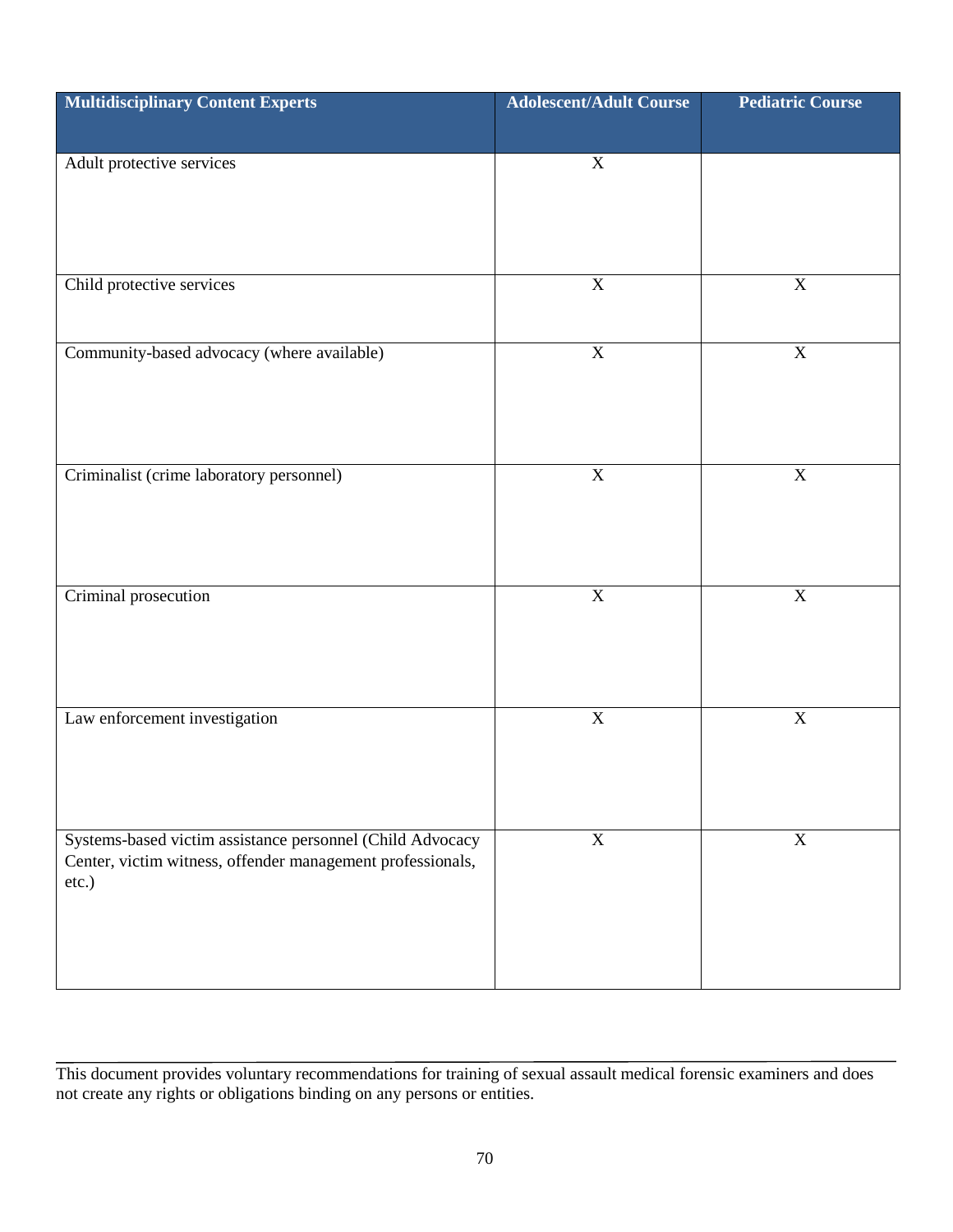#### **Appendix B: Guidance Around the Use of Standardized Patients**

For centuries, healthcare education has included the use of simulation for clinical learning.<sup>57</sup> The use of live subjects in medical and nursing education has burgeoned since the early 1960s. Skills that need to be acquired during the clinical component of SAFE training can be accomplished with the use of adult standardized patients. Standardized patients provide students the ability to practice history taking, pelvic examinations, evidence collection and specialized examination adjuncts used in the course of the medical forensic examination, while simultaneously receiving guidance and feedback from the standardized patient. Using standardized patients to teach medical students to perform the pelvic examination and male genital examination has been shown to be an effective method of education.<sup>[58](#page-75-1)</sup> Currently, the **Association of Standardized Patient** [Educators](http://www.aspeducators.org/) (ASPE) is drafting a set of Standards of Practice for the use of simulation training. Other organizations have drafted standardized patient guidelines for use in their institutions, [59](#page-75-2) outlining issues such as payment, requesting standardized patients for training, photography and videotaping of standardized patients.

For programs that intend on using federal grant funds to support the use of standardized patients, the Department of Justice (DOJ) has released guidance on the research and protection of human subjects, which, although not specifically addressing the use of standardized patients, may help to clarify that the "Research and Protection of Human Subjects" regulations do not apply in this situation. Employing the [OJP Decision Tree for](https://ojp.gov/funding/Apply/Resources/ResearchDecisionTree.pdf)  [determining whether an activity constitutes research involving human subjects](https://ojp.gov/funding/Apply/Resources/ResearchDecisionTree.pdf) will help ensure that the intended activity is for the skills acquisition of the individual learner and not for systemic investigation or generalizable knowledge.

Recommendations for the use of standardized patients for clinical training of registered nurses, advanced practice nurses, physicians and physician assistants include:

## **Educate the standardized patients about the skills that SAFE candidates will need to obtain during the clinical skills labs**. These skills may include:

- 1. Explaining the medical forensic examination, patient options and obtaining informed consent for the procedures planned
- 2. Incorporating an understanding of sexual assault and sexual abuse response and the neurobiology of trauma into patient scenarios

<span id="page-75-0"></span> <sup>57</sup> Bradley, P. (2006). The history of simulation in medical education and possible future directions. *Medical Education*, *40*(3), 254–262.

<span id="page-75-1"></span><sup>58</sup> McBain, L., Pullon, S., Garrett, S., & Hoare, K. (2016). Genital examination training: Assessing the effectiveness of an integrated female and male teaching programme. *BMC Medical Education, 16*(1),299. DOI 10.1186/s12909-016-0822-y

<span id="page-75-2"></span><sup>59</sup> Standardized patient guidelines and request form, Stanford University.

This document provides voluntary recommendations for training of sexual assault medical forensic examiners and does not create any rights or obligations binding on any persons or entities.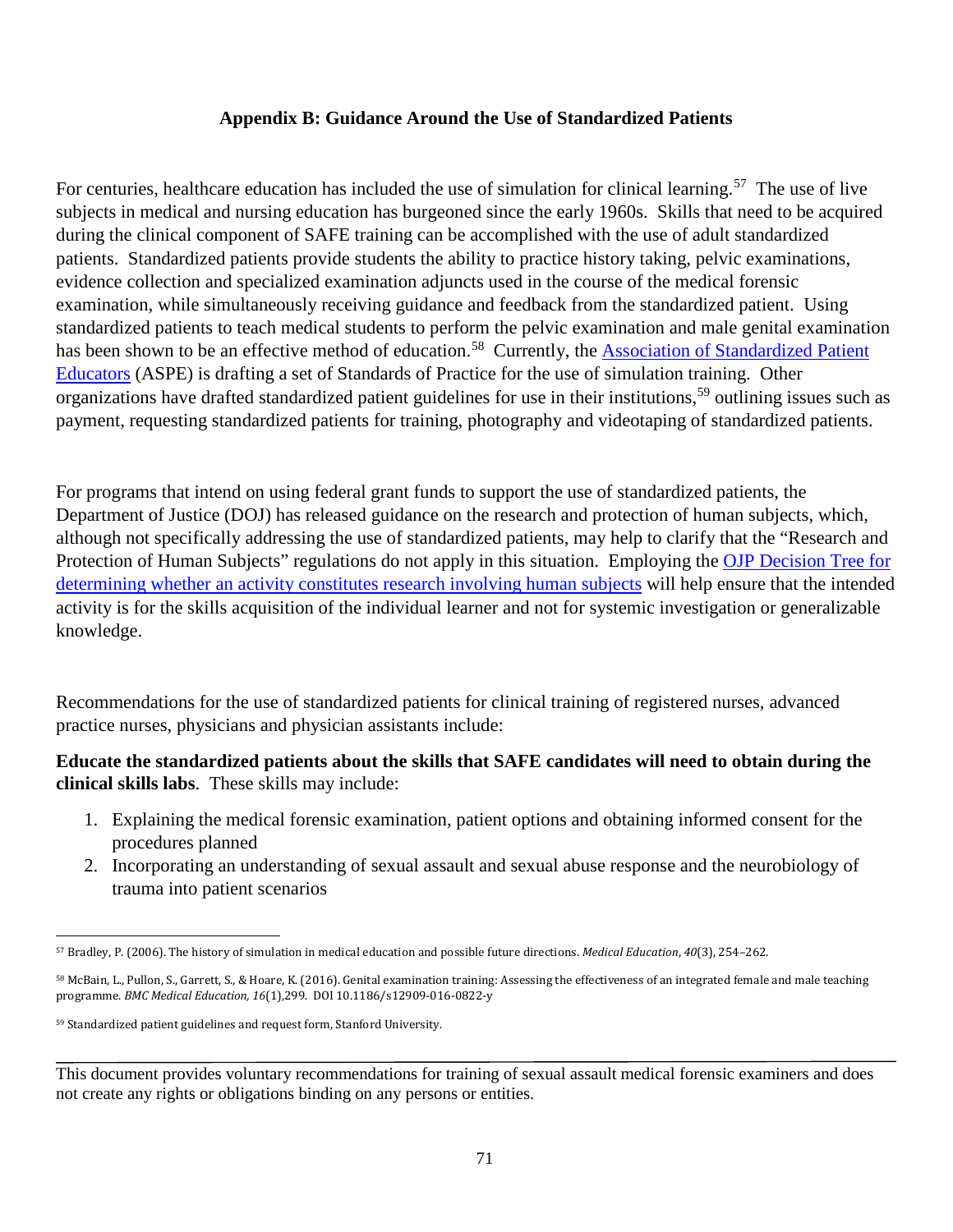- 3. History taking, to include the patient's medical and surgical history, as well as the history of the sexual assault and sexual abuse for the purposes of organizing the medical forensic examination
- 4. Evaluating HIV and STD risk and explaining treatment options
- 5. Conducting the female and male anogenital assessment and examination, including speculum insertion to visualize the internal structures of the female patient, and the bimanual examination
- 6. Evidence collection techniques
- 7. Medical forensic examination techniques to include: examination/inspection of the hymenal tissue using the urinary catheter and/or swab, toluidine blue dye to visualize/highlight injury, labial separation and traction techniques

# **Work collaboratively with the standardized patient(s) to establish:**

- 1. The number of speculum/anoscope insertions that will be permitted during a clinical skills day.
- 2. The length of sessions, including history taking, non-invasive physical evidence collection, victim counseling role play, assessment and feedback, teaching and application of any moulage materials.
- 3. The maximum hours of work, breaks and rotation through different skills areas.
- 4. Photography parameters (include privacy considerations).

This document provides voluntary recommendations for training of sexual assault medical forensic examiners and does not create any rights or obligations binding on any persons or entities.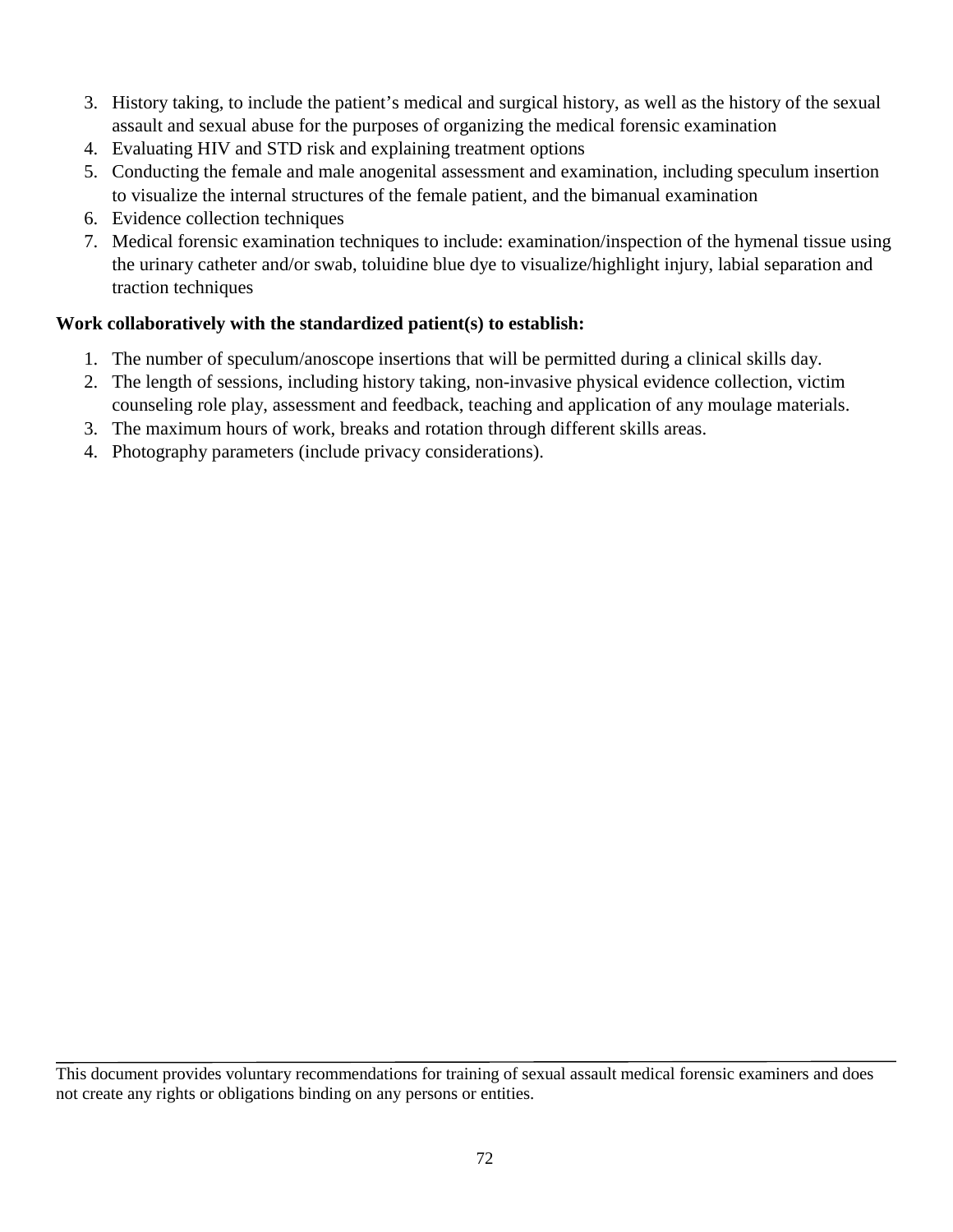# **Appendix C: Minimum Training Recommendations**

# **(for all providers who care for patients who have been sexually assaulted and sexually abused)**

Basic Elements:

- 1. Neurobiology of trauma
- 2. The role and importance of multidisciplinary collaboration in sexual assault including:
	- a. healthcare providers
	- b. sexual assault and sexual abuse advocacy
	- c. law enforcement
	- d. adult/child protective services
- 3. The pediatric, adolescent and adult sexual assault and sexual abuse medical forensic examination
	- a. Informed consent and assent
	- b. Language
		- i. Behavioral descriptors
		- ii. Terminology, anatomy and definitions
		- iii. Avoiding use of legal terminology (vs. medical terminology)
		- iv. Using factual terms rather than value judgements in language use
		- v. Avoiding coercion and/or judgment
	- c. Mandatory reporting
	- d. Patient options for reporting to law enforcement
	- e. History taking in sexual assault and abuse
	- f. Sexual assault and sexual abuse evidence collection
		- i. The evidence collection kit
		- ii. Evidence identification
		- iii. Specimen collection and basic forensic principles
			- 1. Changing gloves between body areas
			- 2. Drying specimens
			- 3. Handling, labeling and packaging samples
			- 4. Toxicology specimens
			- 5. Other specialized specimen handling
		- iv. Specimen handling, chain of custody
	- g. Documentation of the examination
		- i. Forms
		- ii. Body maps
	- h. Medical management
		- i. STD treatment standards and recommendations for prophylaxis
		- ii. HIV risk evaluation, screening and recommendations for prophylaxis
		- iii. Pregnancy risk, evaluation and care
		- iv. Injury evaluation, treatment and documentation

This document provides voluntary recommendations for training of sexual assault medical forensic examiners and does not create any rights or obligations binding on any persons or entities.